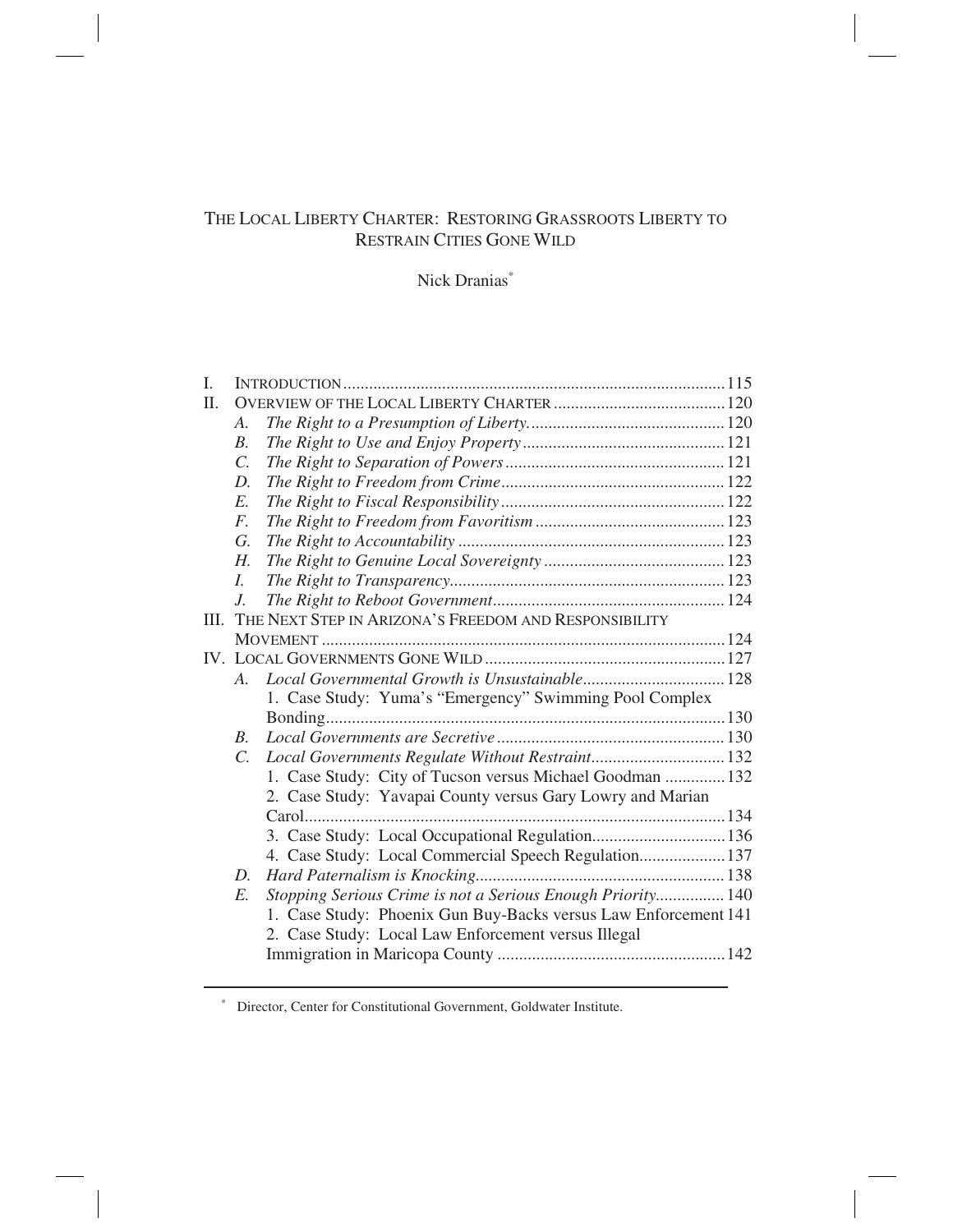| 114 | PHOENIX LAW REVIEW | [Vol. $3:113$ ] |
|-----|--------------------|-----------------|
|     |                    |                 |

| V. |                 |                                                                      |  |
|----|-----------------|----------------------------------------------------------------------|--|
|    | А.              | Judicial Engagement is Needed because Localities are not Exempt      |  |
|    |                 | from the Problem of Factions and Irrational Voting 145               |  |
|    | <i>B</i> .      | Judicial Engagement is Needed because Competition among Local        |  |
|    |                 | Governments is Insufficient to Preserve Liberty 147                  |  |
|    |                 |                                                                      |  |
|    | A.              |                                                                      |  |
|    |                 | 1. Protect Liberty with Meaningful Sunrise and Sunset Review  150    |  |
|    |                 | 2. Ensure Prompt Regulatory Review with Automatic Approval156        |  |
|    | <i>B</i> .      |                                                                      |  |
|    |                 | 1. Protect Property with Meaningful Sunrise and Sunset Review  159   |  |
|    |                 | 2. Protect Property Rights with Immediate Vesting of Rights161       |  |
|    |                 | 3. Authorize Infill Development without Regulatory                   |  |
|    |                 |                                                                      |  |
|    |                 | 4. Replace Zoning with Privately Enforced Restrictive Covenants. 164 |  |
|    |                 | 5. Phase One: Sunset Review of Existing Zoning Restrictions  165     |  |
|    |                 | 6. Phase Two: Transforming Zoning Restrictions into Private          |  |
|    |                 |                                                                      |  |
|    |                 | 7. Land Use Regulation without Zoning Would Work  168                |  |
|    | $\mathcal{C}$ . |                                                                      |  |
|    |                 | 1. Codify the Separation of Powers at the Local Level 169            |  |
|    |                 | 2. Check Concentrated Power with Alternative Dispute Resolution172   |  |
|    | D.              |                                                                      |  |
|    |                 |                                                                      |  |
|    |                 | 2. Improve Performance with an Overtime Pool  177                    |  |
|    |                 | 3. Remedy Poor Performance with Tax Credits and a Dose of            |  |
|    |                 |                                                                      |  |
|    | E.              |                                                                      |  |
|    |                 | 1. Restrict the Business of Local Government to Government 180       |  |
|    |                 |                                                                      |  |
|    |                 | 3. Restrict Spending to an Objective Formula without Loopholes185    |  |
|    | F.              |                                                                      |  |
|    | G.              |                                                                      |  |
|    |                 |                                                                      |  |
|    | Н.              |                                                                      |  |
|    |                 |                                                                      |  |
|    |                 | 2. Enforce Federalism by Demanding Local Coordination  195           |  |
|    | I.              |                                                                      |  |
|    |                 | 1. Set a Deadline for Responding to Records Requests  197            |  |
|    |                 | 2. Require Governmental Action to Cite Authority 198                 |  |
|    |                 |                                                                      |  |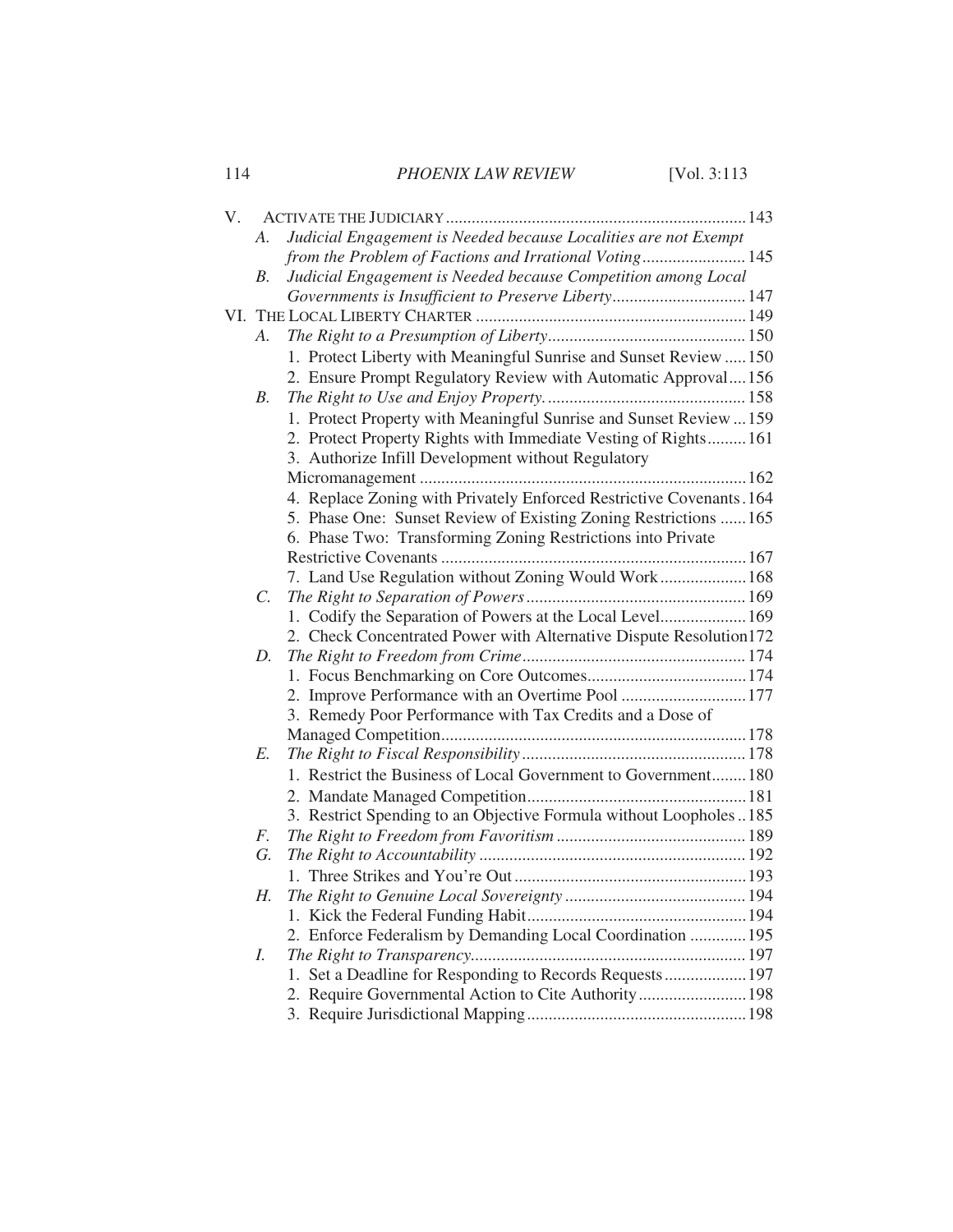| 20101       | THE LOCAL LIBENTT CHANTEN                                          | $\blacksquare$ |  |  |
|-------------|--------------------------------------------------------------------|----------------|--|--|
|             |                                                                    |                |  |  |
|             | 5. Trigger Automatic Disclosure of Lobbying and Regulatory         |                |  |  |
|             |                                                                    |                |  |  |
|             |                                                                    |                |  |  |
| $J_{\cdot}$ |                                                                    |                |  |  |
|             | 1. Provide a Binding "None of the Above" Ballot Option201          |                |  |  |
|             | 2. Require Dissolution of Unaccountable Special Districts202       |                |  |  |
|             | 3. Establish Objective Triggers for Mandatory Bankruptcy Filing202 |                |  |  |
|             |                                                                    |                |  |  |
|             |                                                                    |                |  |  |
|             |                                                                    |                |  |  |
|             |                                                                    |                |  |  |
|             | APPENDIX: PROPOSED LEGISLATION FOR ARIZONA TO ADOPT THE LOCAL      |                |  |  |
|             |                                                                    | .210           |  |  |

#### I. INTRODUCTION

*The end of law is not to abolish or restrain, but to preserve*   $\ldots$  *freedom*.<sup>1</sup>

John Locke

l,

Since 1972, America has gained an average of almost two new local governments every day.<sup>2</sup> The mushrooming of local governments is outdone only by the growth in state and local spending, which has

2010] *THE LOCAL LIBERTY CHARTER* 115

<sup>&</sup>lt;sup>1</sup> JOHN LOCKE, SECOND TREATISE OF CIVIL GOVERNMENT § 57 (Peter Laslett ed., 1967)  $(1690).$ 

 $^2$  CLINT BOLICK, LEVIATHAN: THE GROWTH OF LOCAL GOVERNMENT AND THE EROSION OF LIBERTY 8 (2004); *see* U.S. CENSUS BUREAU, 2002 CENSUS OF GOVERNMENTS 5 (July 2002), http://ftp2.census.gov/govs/cog/2002COGprelim\_report.pdf [hereinafter CENSUS, 2002 GOVERNMENTS]. Excluding "public school systems," the growth in local governments has been nearly two per day since 1972. U.S. CENSUS BUREAU, LOCAL GOVERNMENTS AND PUBLIC SCHOOL SYSTEMS BY TYPE AND STATE, (Nov. 2, 2009), PUBLIC SCHOOL SYSTEMS BY TYPE AND STATE, (Nov. 2, 2009), http://www.census.gov/govs/cog/GovOrgTab03ss.html [hereinafter CENSUS, PUBLIC SCHOOL SYSTEMS].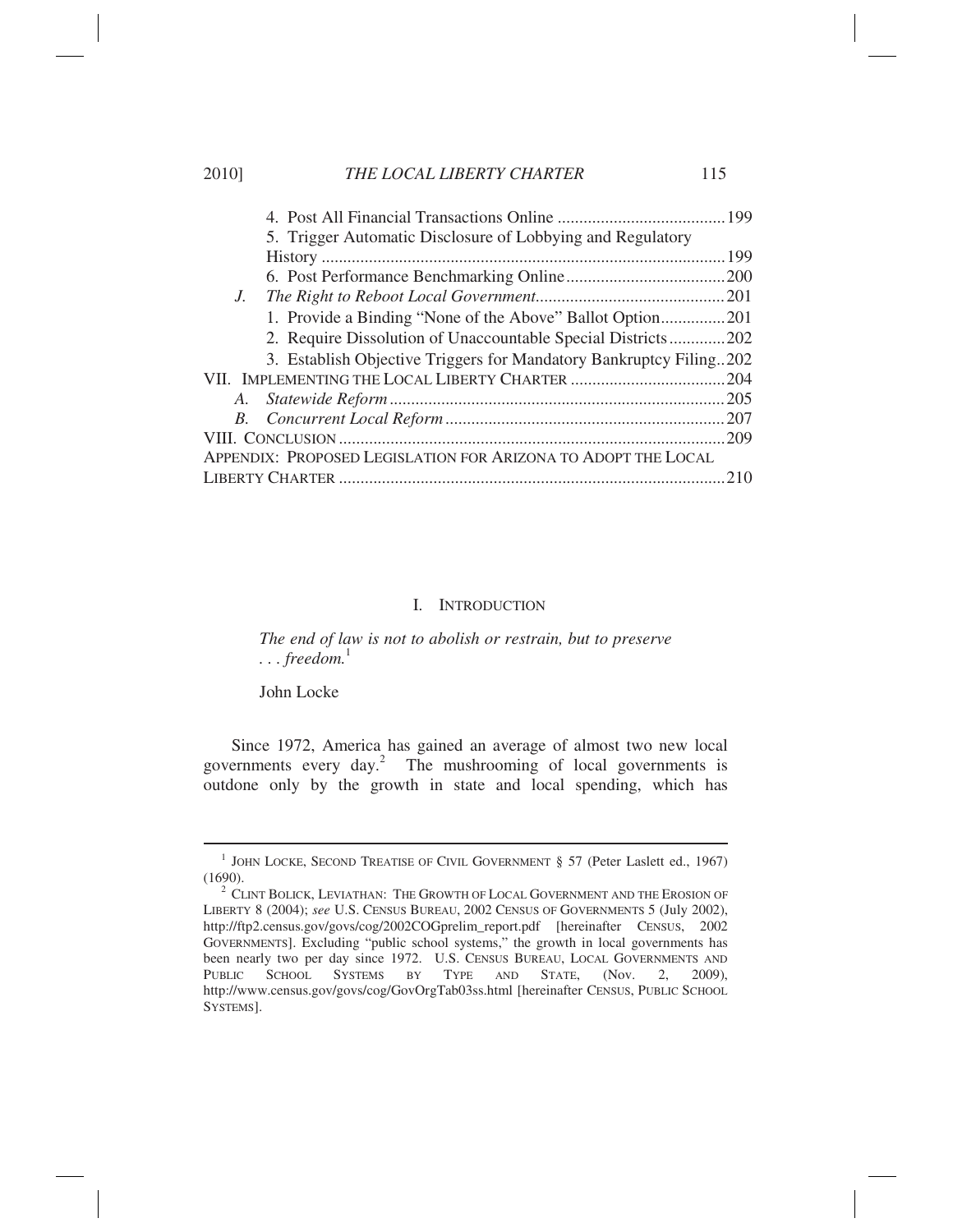outstripped that of the federal government since  $1970$ .<sup>3</sup> Arizona is no exception.

"Special districts" in Arizona have burgeoned from just over thirty in 1952 to more than 300 in 2007—so numerous that they now approach the sum of all counties, cities, and towns in Arizona.<sup>4</sup> The bulk of this growth occurred after 1980, which suggests that municipalities deliberately spun off special districts to engage in spending projects that would otherwise be unconstitutional under reforms enacted after the stagflation of the 1970s, which attempted to restrict local government spending to a formula based on inflation and population growth.<sup>5</sup> In fact, since 1998, Arizona's local public payroll has ballooned ninety percent, exceeding the growth of the federal payroll.<sup>6</sup> And, at the same time, local politicians have borrowed tens of millions of dollars for swimming pools, dog and skateboard parks, mountain bike trails, and waterslides.<sup>7</sup>

Despite their proliferating numbers and profligate spending, Arizona's local governments function as if securing liberty were irrelevant to their mission. Since 1980, Arizona's crime rates for the most violent criminal offenses have ranged between five and ten percent higher than national rates.<sup>8</sup> And local government bureaucracies are more intrusive, opaque and less accountable than ever, with Arizona's public records request responsiveness receiving a grade of "F" from the Better Government Association and National Freedom of Information Coalition in 2007.<sup>9</sup> If anything, the growth of local government has been a detriment to liberty.

Business as usual is no longer possible. Since the fall of 2008, local property and sales tax revenues have plummeted.<sup>10</sup> Yuma, for example,

http://www.cityrating.com/citycrime.asp?city=Phoenix&state=AZ.<br><sup>9</sup> See infra note 60.

<sup>&</sup>lt;sup>3</sup> BOLICK, *supra* note 2, at xiii, 8.

*See* CENSUS, PUBLIC SCHOOLS, *supra* note 2. 5

 $5$  There is academic support for the position that municipalities spin-off special districts to avoid fiscal constraints. Barbara Coyle McCabe, *Special District Formation Among the States*, 32 ST. AND LOC. GOV'T REV. 121 (2000).<br><sup>6</sup> See infra Part III.

<sup>&</sup>lt;sup>7</sup> Susanna Canizo, *Little League Field Nearly Ready*, ARIZ. DAILY STAR, Mar. 16, 2004 (discussing park improvements and quoting a public official as saying, "This is a park that was a premier park in Tucson, but over the years it hasn't received the needed pampering"); Kimberly Matas, *Play, Sports Areas Grow*, ARIZ. DAILY STAR, Jan. 1, 2004; *and* Kimberly Matas, *Recreational Projects Viewed as Vital to Area's Future*, ARIZ. DAILY STAR, Jan. 1, 2005, http://www.azstarnet.com/sn/fromcomments/4070.php, Section IV, subsection V, "The Right to Freedom from Crime." 8

*See* Crime Statistics: Arizona,

<sup>&</sup>lt;sup>10</sup> Neil Young, *More City Employees Lose Jobs*, MOHAVE DAILY NEWS, Nov. 19, 2008, http://www.mohavedailynews.com/articles/2008/11/20/news/top\_story/top1.txt; Sonu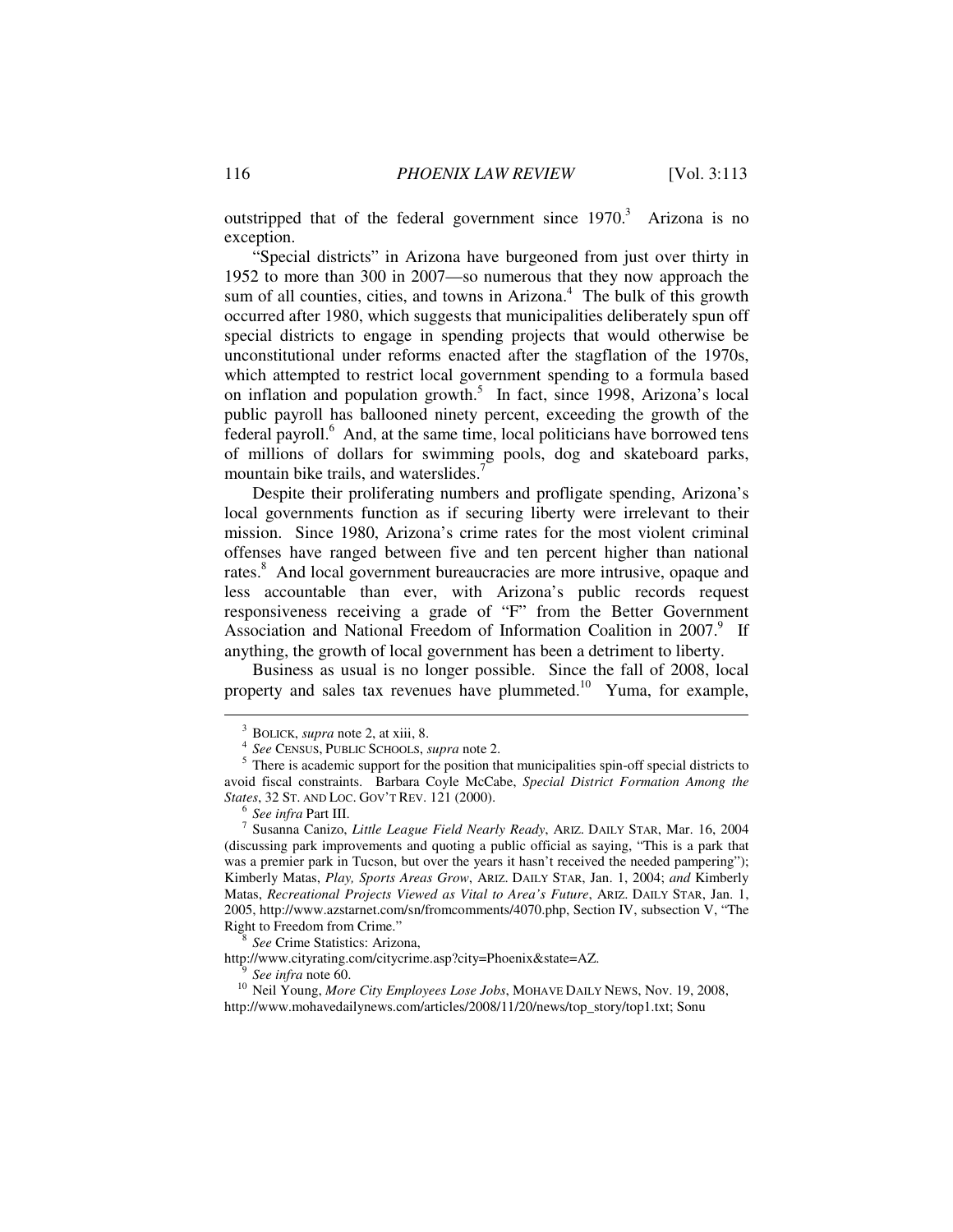faced a \$3 million budget shortfall for its 2009 fiscal year.<sup>11</sup> Between July and October 2008, Tempe's sales tax revenues reportedly slumped  $9.2\%$ <sup>12</sup> A host of cities in Arizona and across the country have faced large budget deficits. $13$ 

In short, Arizonans face significant challenges that stem from overspending combined with the national financial crisis. One of the biggest challenges involves deciding what to do about local governments that have grown unsustainably numerous, large, intrusive, and irresponsible.

Legitimate governments are meant to secure liberty. Local governments are no exception. That is why this article recommends adopting and enforcing the first principles of legitimate government at the local level. It provides the theoretical basis for advancing a judicially enforceable set of individual rights, as opposed to simply relying on local political processes to achieve reform. And it furnishes a road map for legislatively implementing the recommended reforms. In so doing, the proposed Local Liberty Charter aims to restrain out-of-control local government growth.

The Local Liberty Charter proposes enforceable individual rights aimed at restraining local governments gone wild.<sup>14</sup> It would restructure the rules of the local political game to institutionalize freedom and fiscal responsibility. As such, there is no known equivalent to what this article

Munshi, *Mesa Plans On Cutting Workers' Pay by 2 Percent*, E. VALLEY TRIB., Nov. 19,

<sup>2008,</sup> http://www.eastvalleytribune.com/story/130848. 11 Joyce Lobeck*, City Faces \$3 Million Shortfall*, YUMA SUN, Nov. 18, 2008,

http://www.yumasun.com/news/city\_45924\_\_article.html/yuma\_shortfall.html.<br><sup>12</sup> Mike Branom, *Tempe's Sales Tax Revenue Slumps 9.2% in Last 4 Months*, E. VALLEY<br>TRIB., Nov. 18, 2008, http://www.eastvalleytribune.com/story/1

<sup>&</sup>lt;sup>13</sup> Local Zeroes: Cities and States Are Facing Big Budget Deficits; It Is Partly Their Own *Fault*, ECONOMIST, Nov. 13, 2008,

http://www.economist.com/world/unitedstates/displaystory.cfm?story\_id=12608223; League of Arizona City and Towns, *Making Difficult Budget Decisions in Tough Economic Times*, ARIZONA CITY & TOWN, Summer 2008, at 15,

http://www.azleague.org/pdf/az\_city\_town\_summer08.pdf (reporting an average estimated

revenue shortfall of 8.8% among thirty-five reporting municipalities).<br><sup>14</sup> Goldwater Institute President Darcy Olsen should be credited with the original idea of applying an enforceable "Bill of Rights" framework to local government. Additionally, for their insights, comments, or challenging critiques, as the case may be, I thank Clint Bolick, Tom Patterson, Mayor Steve Bartlett, Professor David Cuillier, Steve Twist, Howard Husock, Mike Goodman, Mike Teufel, Richard Studwell, Robert Levy, William R. Knowlton, and Jordan Rose, E.J. McMahon, Mark Muro, Brian Brennan, and Mayor Steve Goldsmith. Lastly, I thank intern Ryan Jones for providing me with final footnote edits to this article.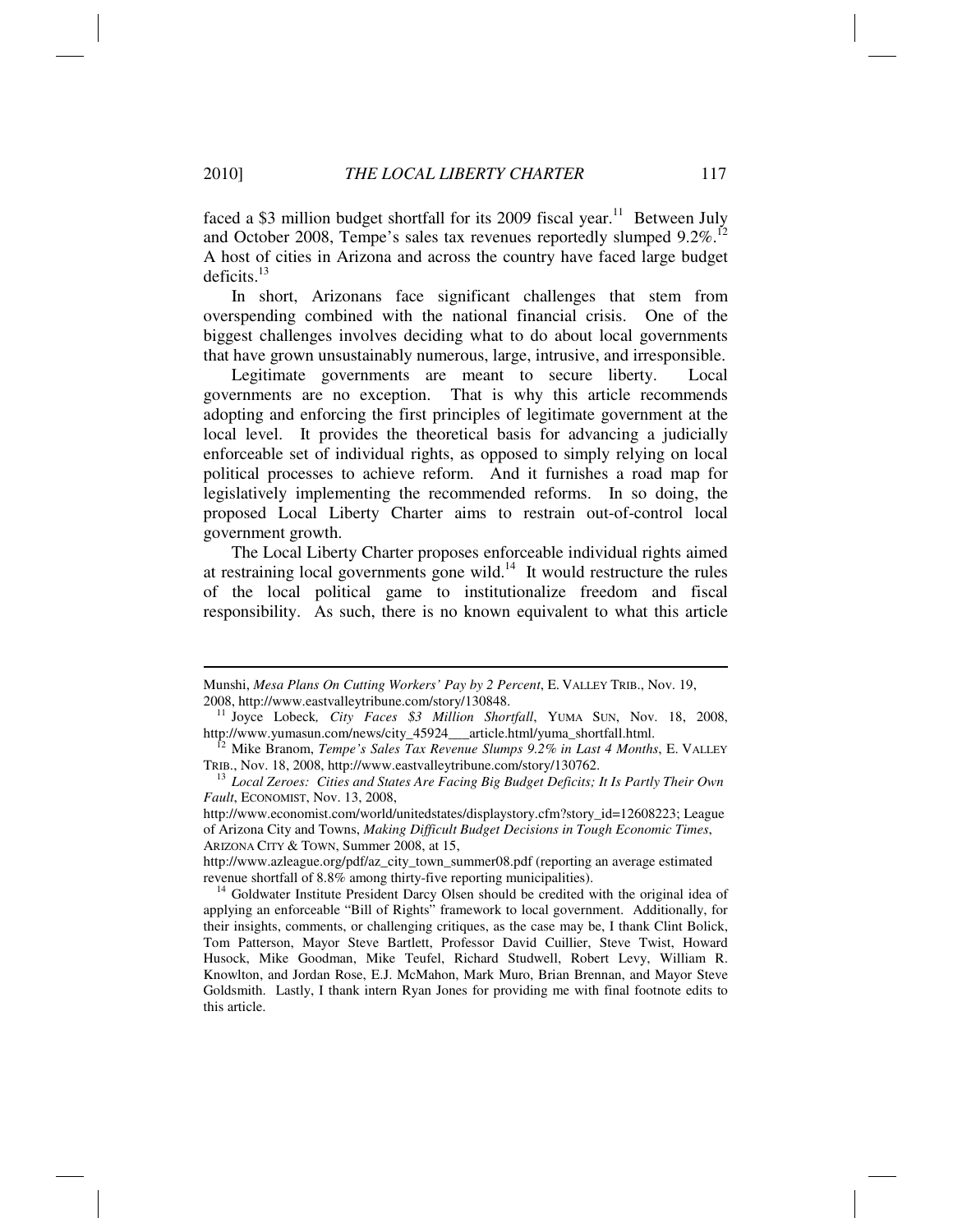proposes.15 The legal "rights" typically found at the local level more often add a layer of bureaucracy and regulation restricting, rather than protecting, private conduct.<sup>16</sup> And although freedom-oriented local "bills of rights" have occasionally surfaced, they have either been toothless<sup>17</sup> or exceedingly narrow in scope.<sup>18</sup>

But the Local Liberty Charter is obviously not written on a blank slate. The Arizona and United States Constitutions already eloquently recognize the most fundamental principles of individual freedom. Each protects life, liberty, and property with the promise of due process and equal protection under the law, and identifies crucial civil rights meant to prevent the worst abuses of government power.<sup>19</sup> Each constitution declares that freedom of speech shall not be infringed—without an exception for campaign or commercial speech.<sup>20</sup> Each declares that contracts shall not be impaired—

state court.").<br><sup>17</sup> The charter of the City of East Point, Georgia, for example, includes a bill of rights promising, among other things, freedom, equality, and ethical local government—while also emphasizing its nonbinding and "aspirational" nature. Ga. Act No. 174, Bill of Rights, City<br>of East Point, Georgia, Charter (2007), *available at* of East Point, Georgia, Charter (2007), *available at* http://www.municode.com/Resources/gateway.asp?pid=10677&sid=10. <sup>18</sup> In the 2006 session of the Oklahoma state legislature, for instance, a "Neighborhood

Bill of Rights Act" was proposed, which would have required "a prompt and courteous" response to citizen inquiries by local governmental bodies "within one (1) business day of the contact," as well as "advance notification" of public works, zoning changes, land use variances or exceptions. Even this modest bill failed to move out of committee. H.B. 3086, 50th Leg., 2d Sess., (Okla. 2006), 2006 WLNR 2118279.<br><sup>19</sup> *Compare* U.S. CONST., amends. II (right to bear arms), IV (no unreasonable searches or

seizures), V (due process), *and* XIV (due process and equal protection applied to states), *with* ARIZ. CONST., art. II, §§ 4 ("due process of law"), 8 ("right to privacy"), 12 ("liberty of conscience"), 17 ("eminent domain; just compensation for private property taken; public use as judicial question"), *and* 26 ("bearing arms"). 20 *Compare* U.S. CONST., amend. I ("Congress shall make no law respecting an

establishment of religion, or prohibiting the free exercise thereof; or abridging the freedom of speech, or of the press; or the right of the people peaceably to assemble, and to petition the Government for a redress of grievances") *with* ARIZ. CONST., art. II, § 6 ("[e]very person may

<sup>15</sup> *See generally* INT'L COUNCIL ON HUMAN RIGHTS POL'Y, LOCAL RULE: DECENTRALISATION AND HUMAN RIGHTS 2 (2002) (observing "[h]owever, except in relation to self-determination and minority rights, little effort has been made to examine local

<sup>&</sup>lt;sup>16</sup> See e.g., Chad A. Readler, *Local Government Anti-Discrimination Laws: Do They Make A Difference?*, 31 U. MICH. J.L. REF. 777, 787 n.79, 791-92 (1998) (observing "New York, Los Angeles, Chicago, Houston, Philadelphia, San Diego, and Detroit have all adopted some type of anti-discrimination ordinance . . . . Tucson, Arizona's employment discrimination ordinance, which bans discrimination on the basis of characteristics including sexual or affectional preference and marital status, was upheld against a constitutional challenge in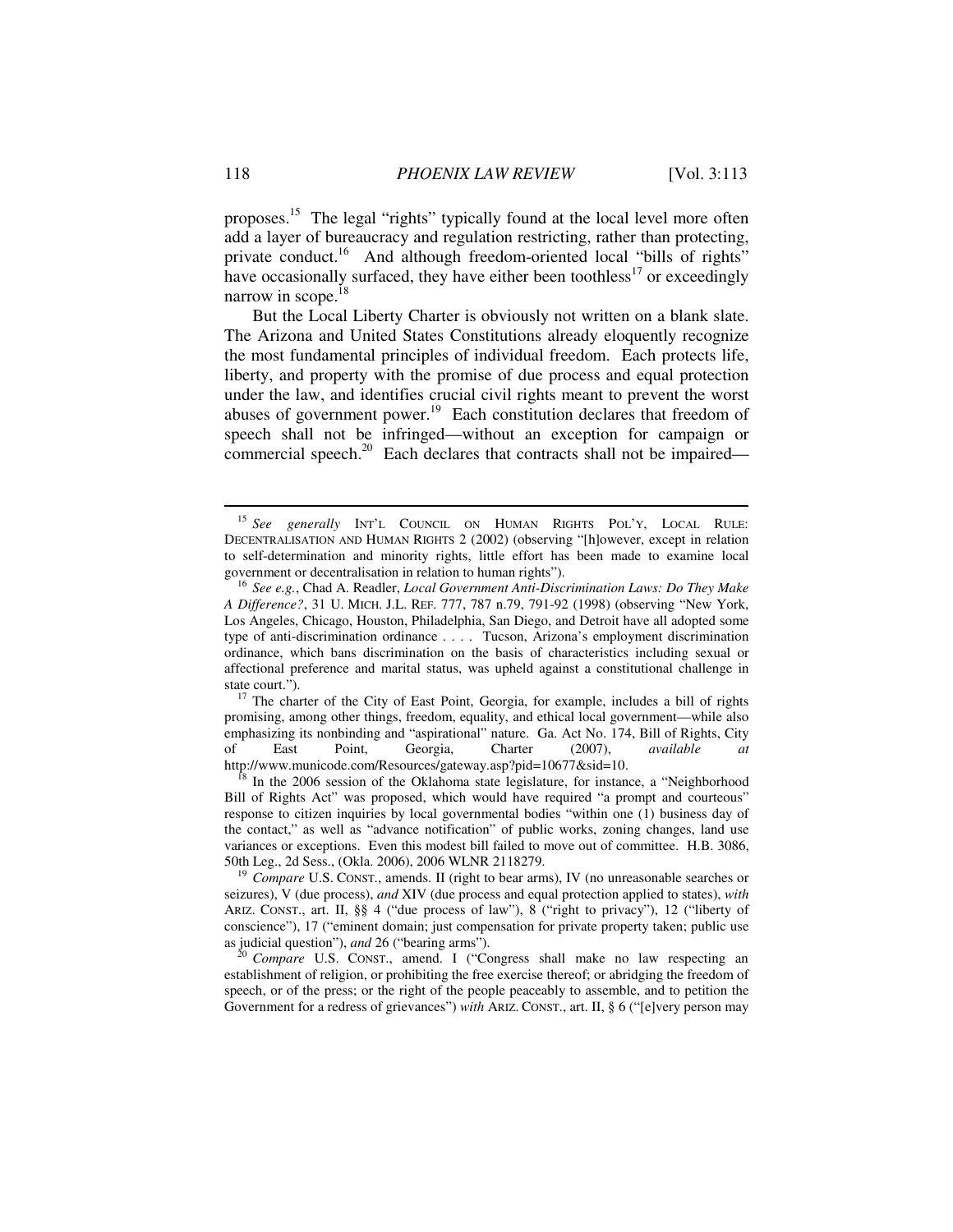without an exception for social engineering.<sup>21</sup> And to ensure that the listing of specific rights is not read to suggest that government power is otherwise unlimited, each contains a general reservation of rights emphasizing that the power of government is constrained by inherent and inalienable rights, which have been retained by the People.<sup>22</sup>

Tragically, these liberty principles are not reliably enforced at any level of government.23 Likewise, the Arizona Constitution's distinct guarantee of impartial and fiscally responsible government has proven illusory. The resulting threat to freedom and responsibility is especially pronounced at the level of local government. For example, in the first round of litigation over the "City North project," local entrepreneurs were unable to stop Phoenix from showering \$97.4 million in subsidies on their future big business competition. This is despite Arizona's constitutional bans on special laws and special privileges, and its strident prohibitions on taxing, spending, and borrowing for private interests.<sup>24</sup>

In fact, Arizona's political system has embraced a concentration of power and discretion at the local level that would be anathema elsewhere in government. And, contrary to romanticized notions of the town hall meeting, local governments are not less likely to abuse such power. Today's megacities and vast county governments replicate all of the structural failures of representative democracy found at statewide and national levels—namely, the tendency of public policy to be driven by special interests and irrational voting. Consequently, relative to statewide and national constraints on government power—such as they are—scholars

obligation of a contract, shall ever be enacted").<br><sup>22</sup> *Compare* U.S. CONST., amend. IX, *with* ARIZ. CONST., art. II, § 33.<br><sup>23</sup> *See*, *e.g.*, ROBERT LEVY & WILLIAM MELLOR, THE DIRTY DOZEN: HOW TWELVE SUPREME COURT CASES RADICALLY EXPANDED GOVERNMENT AND ERODED FREEDOM (2008) (analyzing the twelve Supreme Court cases that undermined most of the core freedoms protected by the United States Constitution); RANDY BARNETT, RESTORING THE LOST CONSTITUTION: THE PRESUMPTION OF LIBERTY xii (2003) (discussing in great detail how the general reservation of individual rights set out in the Ninth Amendment to United States Constitution is still generally regarded as an "ink blot"—rather than a crucial means of ensuring that the federal government remains one of limited and enumerated powers with<br>respect to its ability to restrict individual liberty).<br> $\frac{24 \text{ A}{RT}}{20 \times 10^{14}}$ 

ARIZ. CONST., art. II, §§ 9 ("[i]rrevocable grants of privileges, franchises or immunities"), 13 ("equal privileges and immunities"), art. IV, pt. 2, § 19 ("special laws"), art. IX, §§ 1 ("[s]urrender of power of taxation; uniformity of taxes"), 7 ("[g]ift or loan of credit; subsidies").

freely speak, write, and publish on all subjects, being responsible for the abuse of that right"). 21 *Compare* U.S. CONST., art. I, § 10 ("[n]o State shall . . . pass any . . . Law impairing the

Obligation of Contracts") *with* ARIZ. CONST., art. II, § 23 ("No . . . law impairing the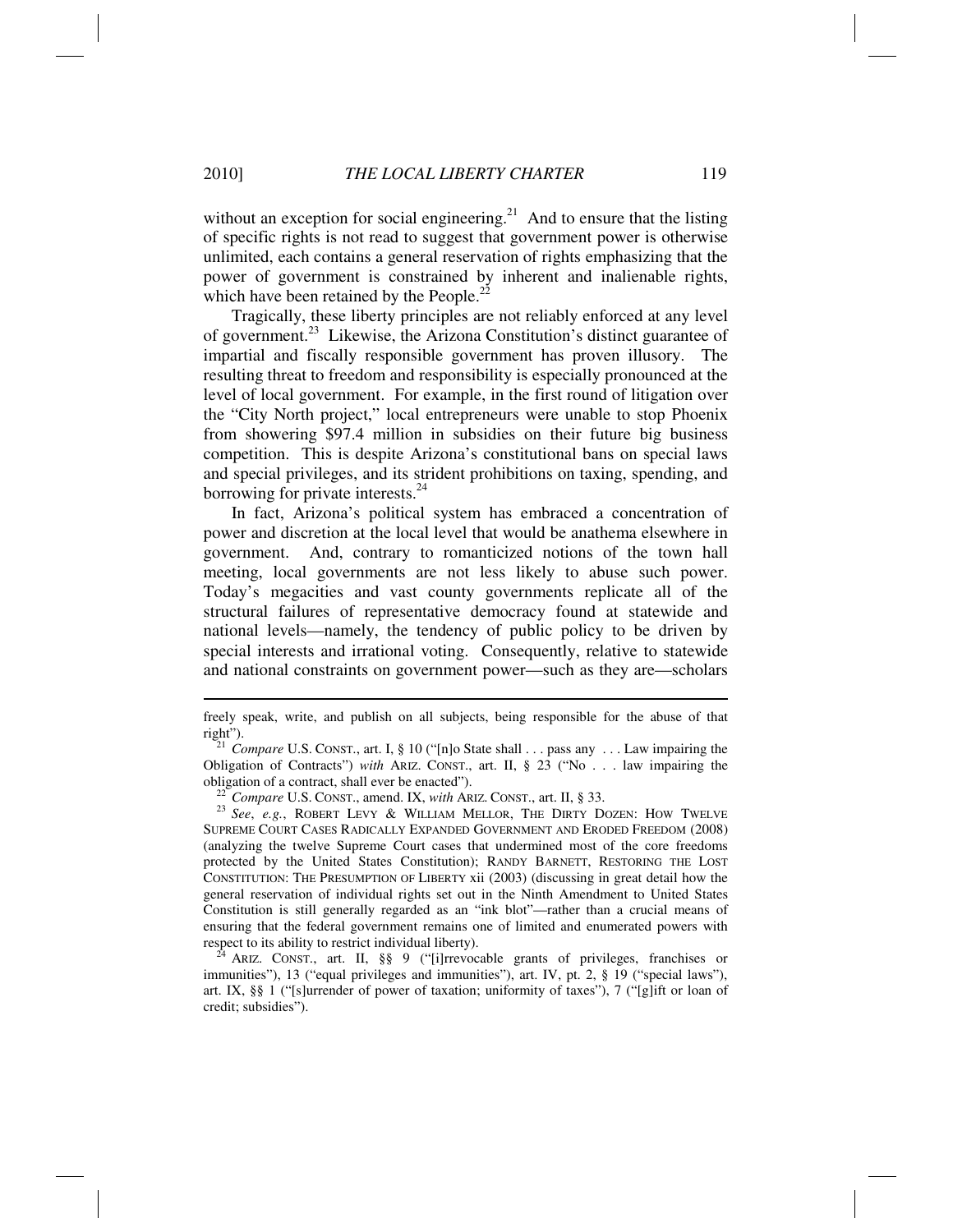and jurists have increasingly recognized that there are "too few checks on the abuse of local power," and that addressing this problem requires "systematic" reform.<sup>25</sup> That is why, in the next six sections, this article advocates checking the concentrated power of towns, cities, counties, and special districts with a Local Liberty Charter.

The second section of this article provides a succinct overview of the ten individual rights and twenty-five policy recommendations that comprise the Local Liberty Charter. The third section explains why the Local Liberty Charter is the natural next step for Arizona's freedom movement. The fourth section makes the case for a fundamental reform of local governments, describing their irresponsible and abusive behavior with facts, reputable reports and case studies. The fifth section furnishes the theoretical basis for advocating a judicially-enforceable set of individual rights, as opposed to simply relying on local political processes to achieve reform. Each proposed individual right and policy is then detailed and analyzed in the sixth section. Finally, the seventh section furnishes a road map for implementing the article's recommendations, and spots some of the issues that might be encountered along the way. The Appendix includes model charter amendments based upon this article, which were considered by the recently convened Scottsdale Charter Task Force in 2009.

#### II. OVERVIEW OF THE LOCAL LIBERTY CHARTER

*Extremism in the defense of liberty is no vice. And moderation in the pursuit of justice is no virtue.* 

Barry Goldwater

- *A. The Right to a Presumption of Liberty.* 
	- Protect Liberty with Meaningful Sunrise and Sunset Review.
	- Ensure Prompt Regulatory Review.

Local government must be geared to govern adults who are presumed responsible for their own lives and well-being. Human dignity requires the freedom to make one's own way in life—to face challenges, to succeed and

<sup>25</sup> Robert Lincoln, *Executive Decision-making by Local Legislatures in Florida: Justice, Judicial Review and the Need for Legislative Reform*, 25 STETSON L. REV. 627, 694, 698 (1996).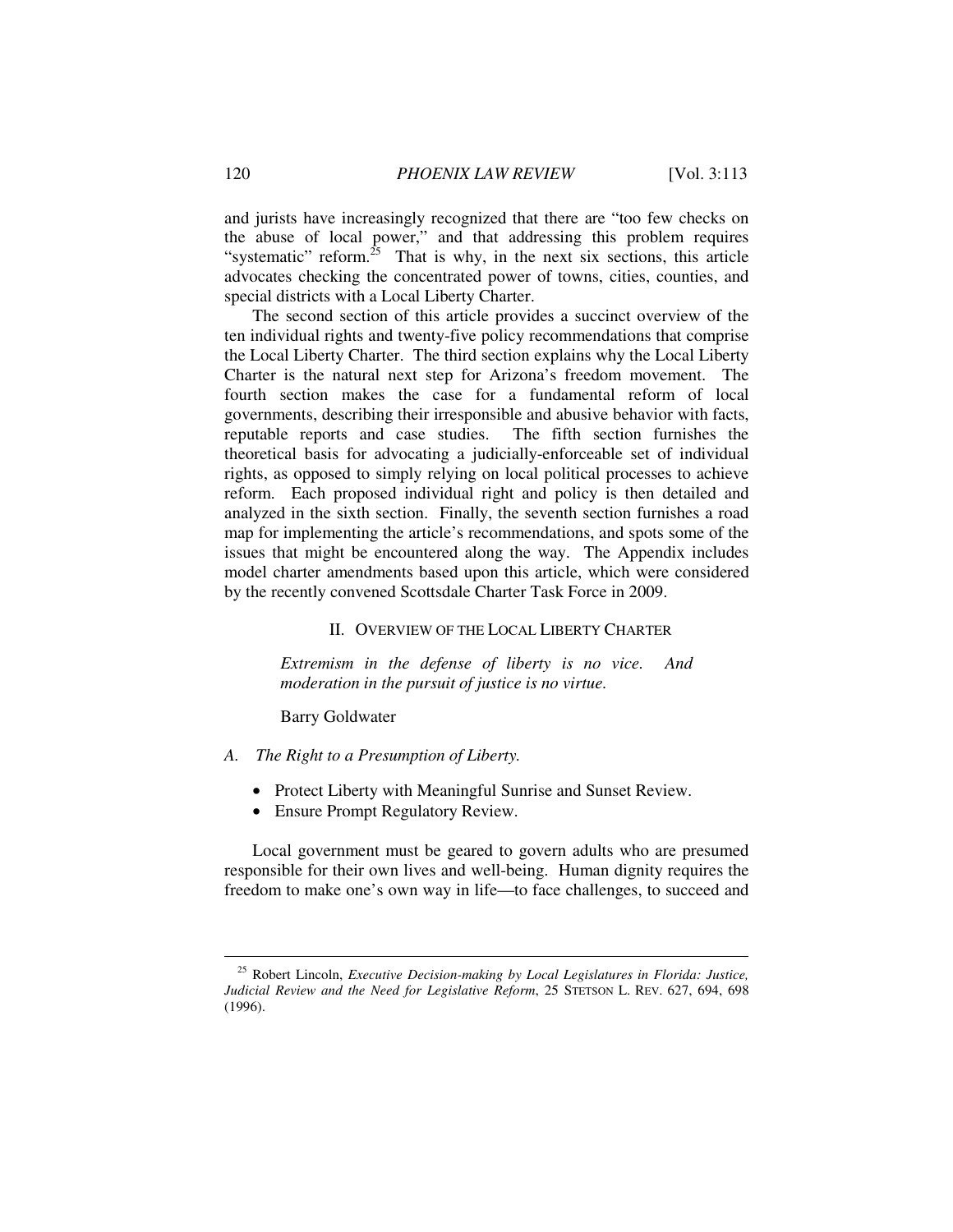#### 2010] *THE LOCAL LIBERTY CHARTER* 121

to fail, and to learn from both. $^{26}$  Economic prosperity requires the freedom to earn an honest living. For these reasons, the Local Liberty Charter robustly protects the freedom to speak, to make a living, and, yes, to just have fun—in other words, the freedom to act consistently with the equal freedom of others. To enforce this freedom, the recommended policy implementation is to codify what has been called a "presumption of liberty"—the idea that the law should presume each individual is free to act peaceably and honestly. This should be done by precluding, simplifying, or eliminating regulations through "sunrise" and "sunset" review, as well as by eliminating needless regulatory delay.

#### *B. The Right to Use and Enjoy Property*

- Protect Property with Meaningful Sunrise and Sunset Review.
- Protect Property with Vesting of Rights at Purchase.
- Authorize Infill Development Without Regulatory Micromanagement.
- Replace Zoning with Privately Enforced Restrictive Covenants.

Property owners should have the right to use and develop their property as they see fit, so long as they do not violate the rights of others. No governmental action should restrict or deprive a person of any use of his or her property unless such action is genuinely required to prevent, remedy, or punish a tangible injury to another. That is why the Local Liberty Charter advocates additional protections for property rights. The recommended policy implementations involve simplifying and eliminating land use regulations through sunrise and sunset review, as well as transforming zoning into a freedom-friendly legal framework.

#### *C. The Right to Separation of Powers*

- Divide the Departments of Local Government.
- Check Concentrated Power with Alternative Dispute Resolution.

Combining legislative, executive, and quasi-judicial authority in one unchecked public body enables the abuse of power and biased decisionmaking. For this reason, the Local Liberty Charter promotes the diffusion

<sup>&</sup>lt;sup>26</sup> Douglas B. Rasmussen, *Why Individual Rights?*, *in* INDIVIDUAL RIGHTS RECONSIDERED: ARE THE TRUTHS OF THE U.S. DECLARATION OF INDEPENDENCE LASTING? 113, 119-26 (Tibor R. Machan ed., 2001).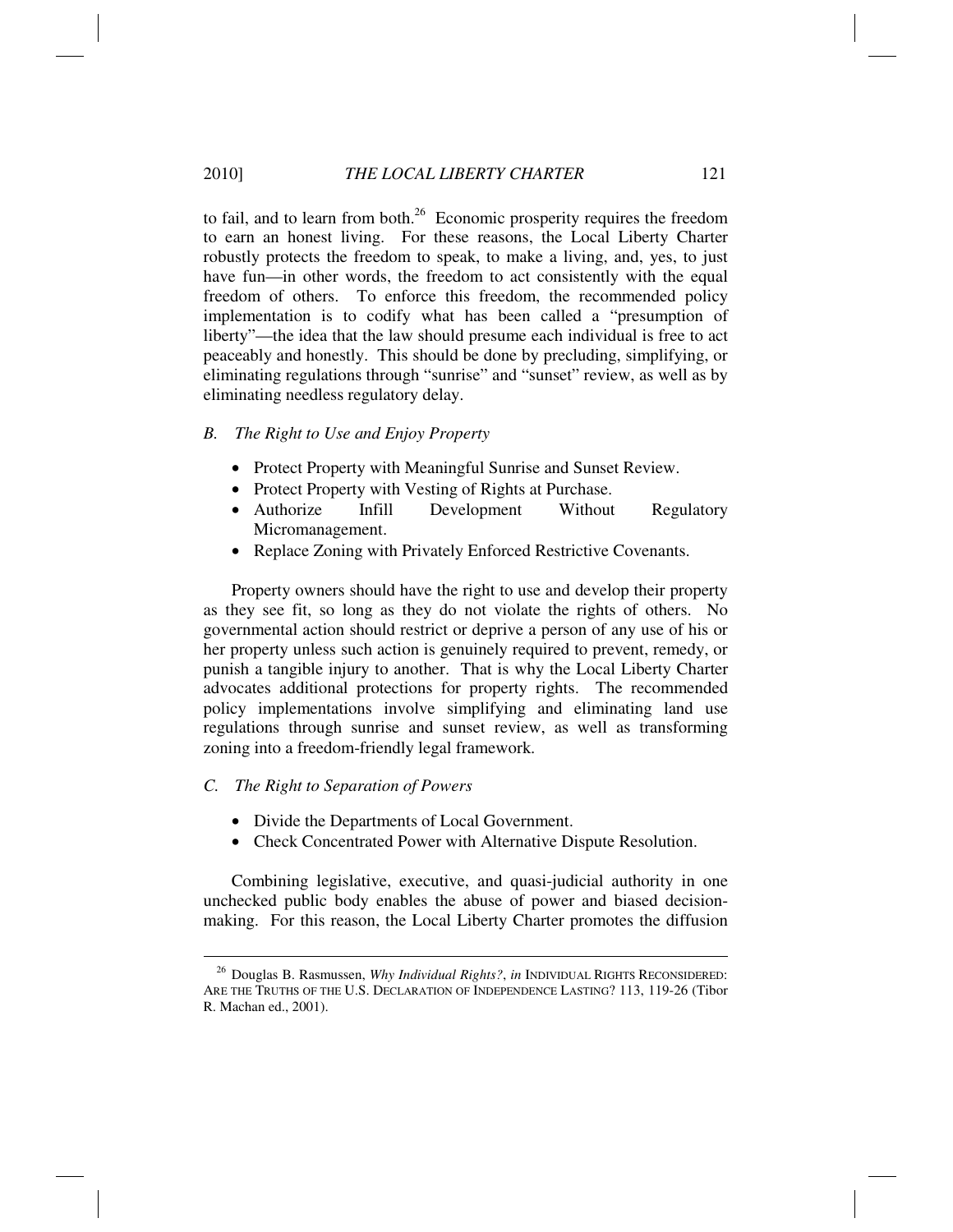of power, consistent with the principle of separation of powers, while also recognizing the unique efficiency needs of local government. The recommended policy implementation is to check the concentration of power in local government by giving citizens who are aggrieved by quasi-judicial and administrative local government action the option to demand alternative dispute resolution over questions of regulatory interpretation and application.

## *D. The Right to Freedom from Crime*

- Require Performance Benchmarking Based on Core Outcomes.
- Improve Performance with an Overtime Pool.
- Tax Credits for Private Security Services.
- Remedy Poor Performance with a Dose of Managed Competition.

Protecting citizens from crime is the core function of government because exercising the rights to life, liberty, and property require peace and order. Headline-grabbing and resource-wasting press events should not take center-stage at the police department. The Local Liberty Charter advances a civil right to freedom from crime to ensure they do not. The recommended policy implementations to protect that right are to require performance benchmarking for law enforcement, to use overtime to incentivize high performance, to grant tax credits to citizens for private security services, and, when all else fails, to contract-out failing departments to other localities.

## *E. The Right to Fiscal Responsibility*

- Restrict the Business of Local Government to Government.
- Mandate Managed Competition.
- Restrict expenditures to an objective formula without loopholes.

Citizens are entitled to a government that is no larger than necessary; fiscally accountable, sound and disciplined; and not the cause of intergenerational conflict. Accordingly, the Local Liberty Charter demands fiscal responsibility from local government. The recommended policy implementation mandates managed competition, restricts the growth of municipal expenditures to a function of population and inflation growth, and limits the business of local government to government.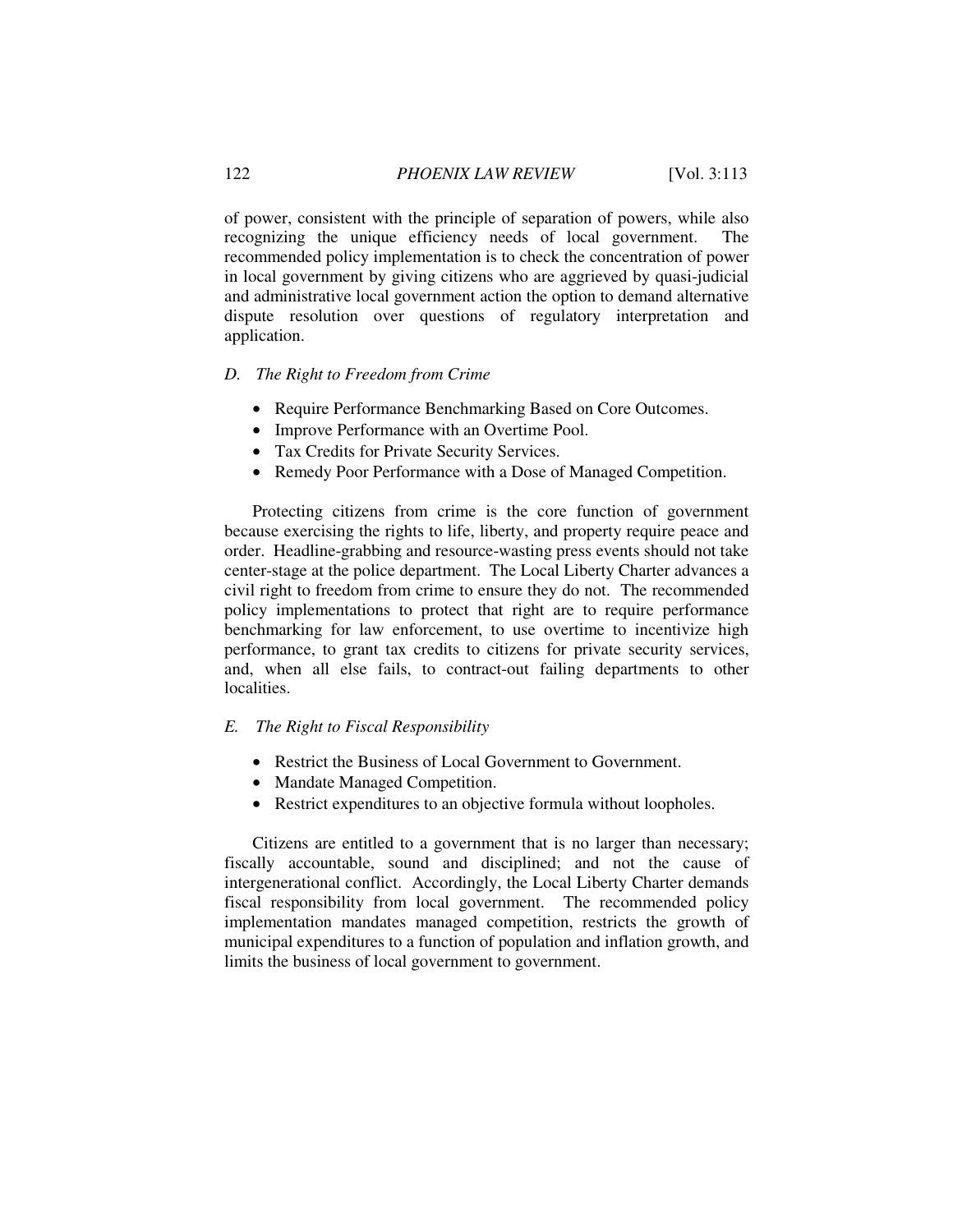## 2010] *THE LOCAL LIBERTY CHARTER* 123

#### *F. The Right to Freedom from Favoritism*

• Stop Favoritism with Meaningful Sunrise and Sunset Review.

Citizens are entitled to municipal services furnished or performed by impartial public servants uniformly applying general laws. The Local Liberty Charter advances freedom from municipal favoritism by rooting-out laws, taxes, expenditures, and administrative actions that disproportionately confer costs and benefits on citizens.

#### *G. The Right to Accountability*

• Three Strikes and You're Out.

Much of the power of local government resides in unelected officials. These public officials need to understand more clearly that they serve the people and that the people have effective and direct recourse against them for mismanagement and wrongdoing. Accordingly, the Local Liberty Charter enforces public accountability. The recommended policy implementation is a "three strikes and you're out" law for unelected public officials who repeatedly misapply the law.

## *H. The Right to Genuine Local Sovereignty*

- Kick the Federal Funding Habit.
- Enforce Federalism by Demanding Local Coordination.

The addiction to federal money raises demand for unsustainable levels of government services, substitutes central planning for local programs, and distracts local government from core functions. Additionally, local governments do not routinely modify or derail new federal regulations. The recommended policy bars acceptance of federal funding to which strings attach, and obligates cities and towns to demand that federal agencies stop the implementation of onerous federal regulations.

## *I. The Right to Transparency*

- Require a Statement of Authority for all Laws.
- Map Local Governmental Jurisdictions.
- Post All Financial Transactions Online.
- Post Regulatory Status Online and Disclose Enforcement History.
- Post Performance Benchmarking Online.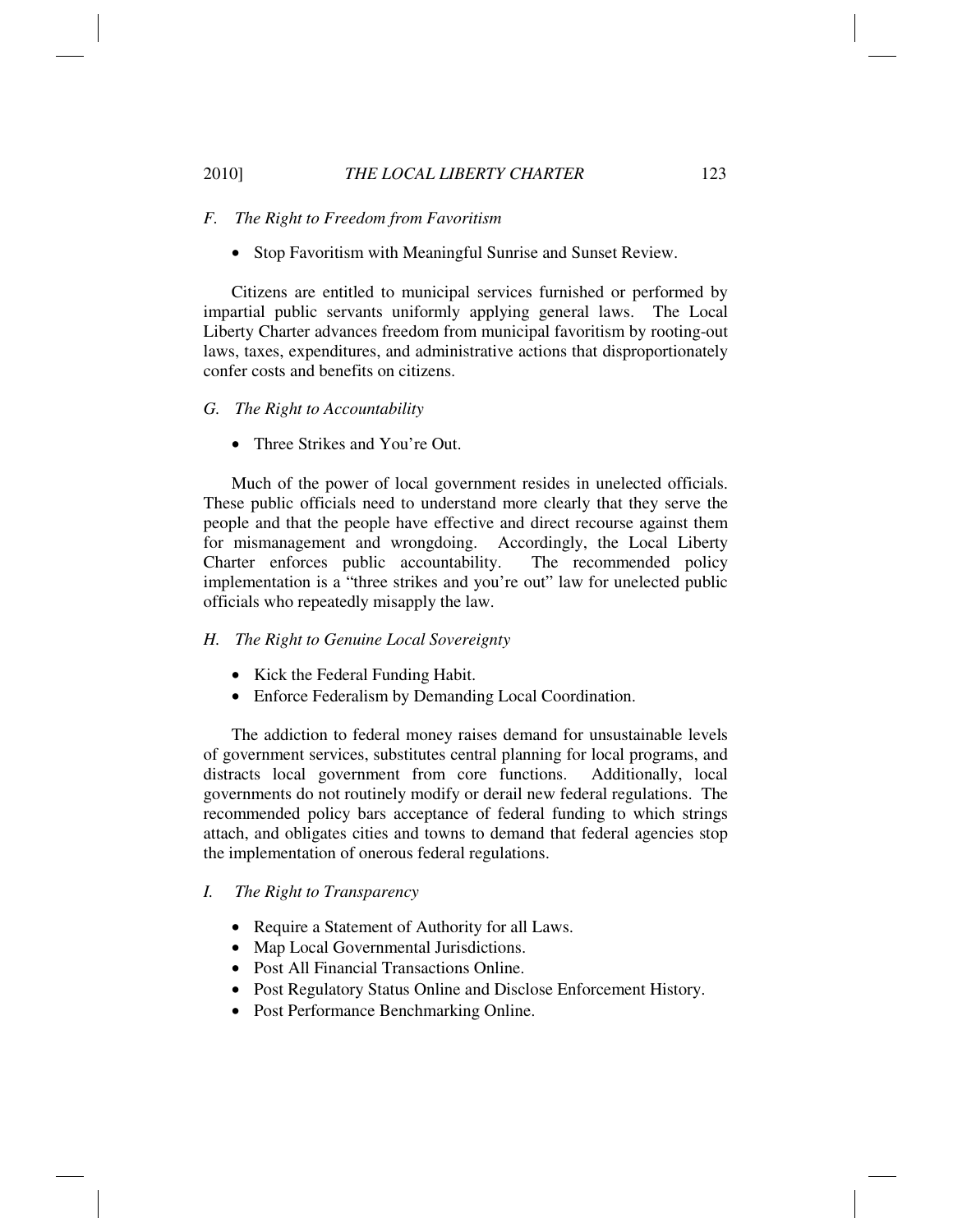The Local Liberty Charter requires transparent local government because citizens are entitled to know what their government is doing, how, and why. The recommended policy implementation requires timely public posting of financial information and performance benchmarking (including a personal rating system for public officials), specific deadlines for public records request compliance, automatic disclosure of critical public information, and open municipal contracting.

## *J. The Right to Reboot Government*

- Provide a Binding "None of the Above" Ballot Option.
- Dissolve Unaccountable Special Districts.
- Establish Objective Triggers for Mandatory Bankruptcy Filing.

Grassroots tyranny can become not only entrenched, but intractable. People must be able to firmly reassert their authority over local government, so the Local Liberty Charter includes the right to "reboot" local government. The recommended policy implementation empowers citizens with the right to vote for "none of the above," to dissolve electorally unaccountable special districts, and to mandate bankruptcy filing by fiscally irresponsible local governments.

# III. THE NEXT STEP IN ARIZONA'S FREEDOM AND RESPONSIBILITY MOVEMENT

*Now, we Americans understand freedom. We have earned it, we have lived for it, and we have died for it. This Nation and its people are freedom's model in a searching world. We can be freedom's missionaries in a doubting world. But, ladies and gentlemen, first we must renew freedom's mission in our own hearts and in our own homes.*<sup>27</sup>

## Barry Goldwater

In a sustained effort to reinforce the state and federal constitutions, Arizonans have already enjoyed a number of victories against abusive and irresponsible government. This provides fertile cultural and political

<sup>&</sup>lt;sup>27</sup> Barry Goldwater, Presidential Nominee, Speech Accepting the Republican Presidential Nomination (July 16, 1964),

http://www.americanrhetoric.com/speeches/barrygoldwater1964rnc.htm.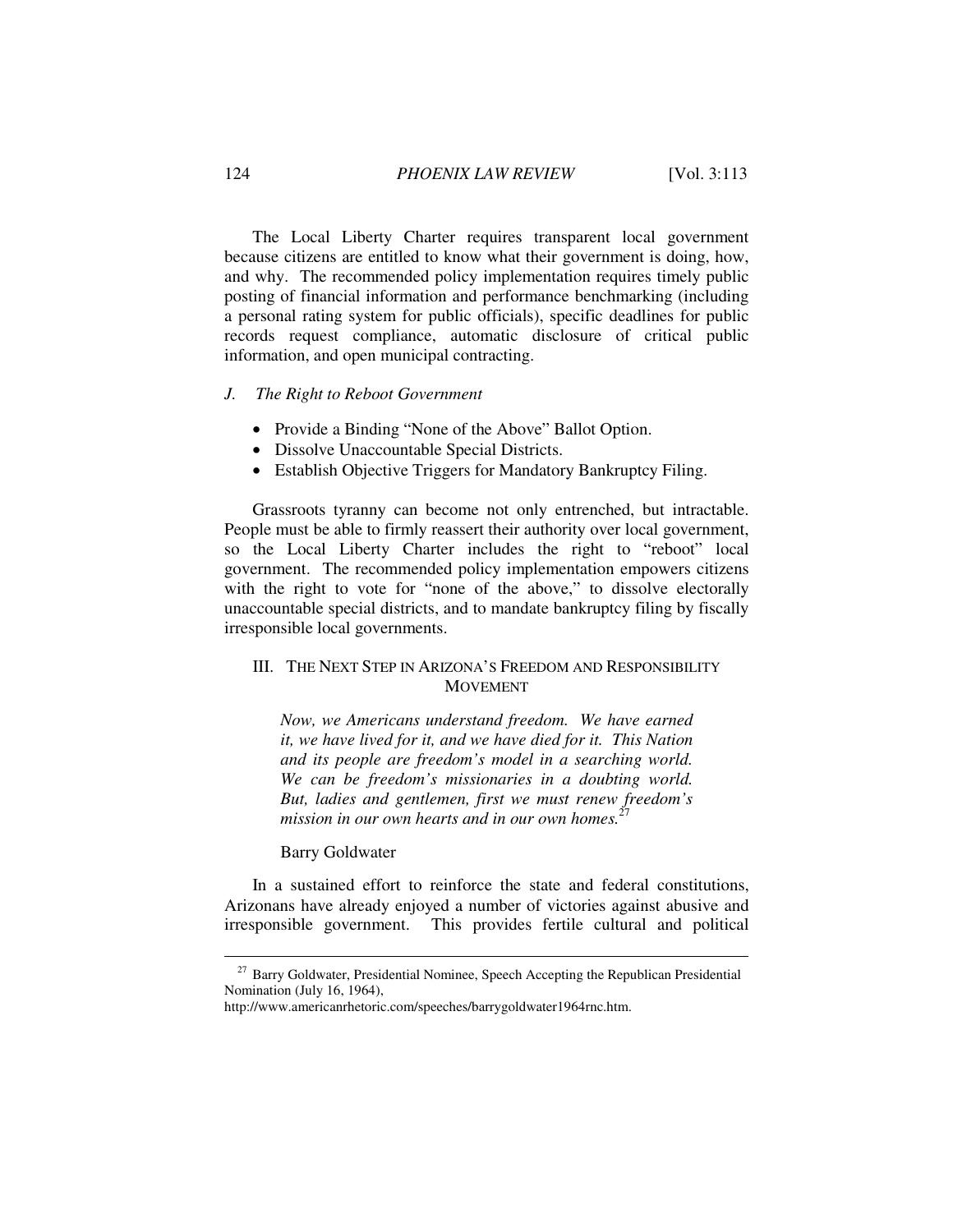#### 2010] *THE LOCAL LIBERTY CHARTER* 125

ground for the Local Liberty Charter to take root. State courts are starting to recognize that the Arizona constitution strongly protects property from the abuses of eminent domain—specifically prohibiting the seizure of private property for private use and development.<sup>28</sup> Arizona law awards citizens their attorneys' fees and expenses when they prevail in a regulatory enforcement action brought by a local government.<sup>29</sup> Arizona's Administrative Procedure Act contains a "regulatory bill of rights" aimed at protecting individuals from the worst forms of unfair treatment at the hands of the multitudinous agencies of the State.<sup>30</sup> By restricting unfair property regulations, the 2006 passage of Proposition 207 promises to reduce other regulatory abuses both at the statewide and local levels.<sup>31</sup>

Arizonans have also succeeded in enacting reforms that promote public accountability. In 1992, Arizonans enacted the Victims' Bill of Rights, which incentivizes diligent prosecutions of serious crimes by enabling victims to participate meaningfully in the legal process. $32$  Significant progress has also been made on transparency, including laws requiring "truth in taxation" disclosure of proposed property tax levies,  $33$  public online posting of state contracts,  $34$  minutes and agendas from open

<sup>30</sup> ARIZ. REV. STAT. ANN. § 41-1001.01 (2008).<br><sup>31</sup> Janice K. Brewer, 2006 Ballot Propositions (Sept. 2006),<br>http://www.azsos.gov/election/2006/Info/pubpamphlet/english/prop207.htm.

new construction").<br><sup>34</sup> S.B. 1235, 48th Leg., 2d Sess., (Ariz. 2008) ([a]n Act amending tit. 41, ch. 4, art. 3, Ariz. Rev. Stats., by adding sec. 41-725; relating to state financial disclosure), *available at* http://www.azleg.gov/FormatDocument.asp?inDoc=/legtext/48leg/2r/laws/0312.htm.

<sup>28</sup> *Compare* Bailey v. Mesa, 76 P.3d 898, 901 (Ariz. Ct. App. 2003) *with* Jordan R. Rose, *Eminent Domain Abuse in Arizona: The Growing Threat to Private Property, in* GOLDWATER

INST. ARIZ. ISSUE ANALYSIS, at 4 (No. 174, 2002).<br><sup>29</sup> Roubos v. Miller, 138 P.3d 735, 742 (Ariz. Ct. App. 2006) (citing ARIZ. REV. STAT.<br>ANN. § 12-348 (2006)).

<sup>&</sup>lt;sup>32</sup> Ariz. Const. art. II, § 2.1.<br><sup>33</sup> See, e.g., Ariz. Rev. Stat. Ann. § 42-17107 (2008); Ariz. State S. Issue Brief (Nov. 7, 2006) (discussing how truth in taxation legislation requires school districts, "counties, cities and community college districts to provide public notice in a newspaper of general circulation in the proper jurisdiction and hold a public hearing if they intended to raise primary property taxes in excess of the previous year's levy, plus an amount attributable to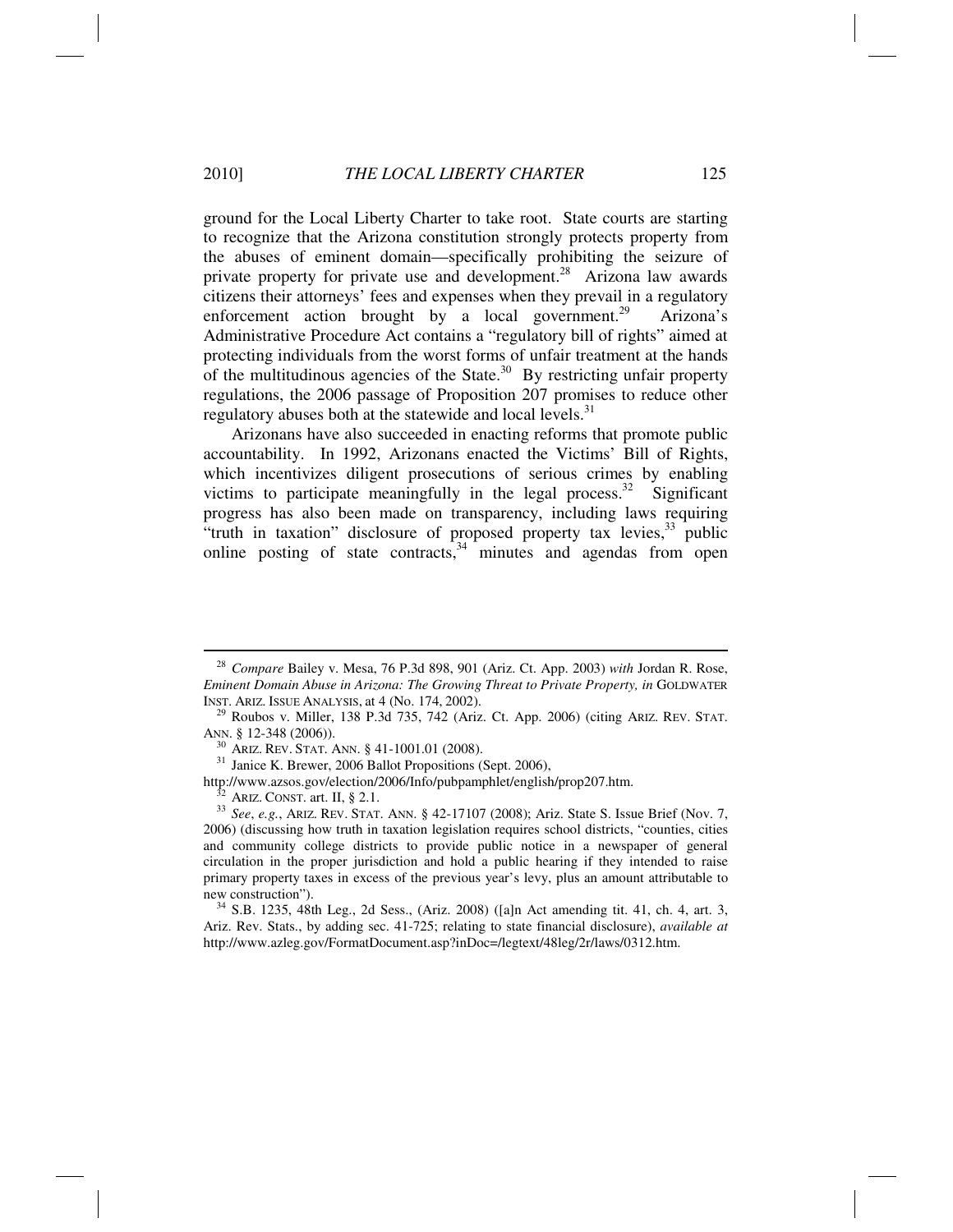meetings,<sup>35</sup> and disclosure of disciplinary records for public officers and employees.<sup>36</sup>

Arizonans have advanced economic liberty. In 2006, Arizona was ranked first in labor market freedom by the Frasier Institute.<sup>37</sup> Ten years ago, Arizona compelled statewide regulatory agencies to make prompt decisions on licenses, permits, and other regulatory approvals.<sup>38</sup> And to reinforce such freedoms, Arizona recently enacted a "Sunrise Act," which announces the statewide public policy of restricting occupational regulation to genuine health and safety purposes.<sup>39</sup>

Arizonans have implemented fiscal controls. Anticipating the taxpayer's bill of rights movement, in 1978, Arizona enacted a "Tax and Expenditure Limitation," which limited growth of government expenditures to a function of personal income growth at the statewide level, while population and inflation growth were limited at the local governmental level.<sup>40</sup> Additionally, "Proposition 106 limited the property tax rate to one percent of assessed value and mandated that assessments on property could increase by no more than ten percent annually.<sup> $34$ </sup> In 1992, "Arizona voters" approved a ballot initiative that requires a two-thirds vote of the legislature for the enactment of a tax increase."<sup>42</sup>

There are even points of light among Arizona's cities. Phoenix, for example, is credited with pioneering competitive bidding for city services by existing departments and private contractors.<sup>43</sup> More recently, Phoenix began surveying citizens to prioritize city services and measure

http://www.fcpp.org/main/publication\_detail.php?PubID=214.

<sup>35</sup> BETTER GOVERNMENT ASSOCIATION ("BGA"), 2005 ANNUAL REPORT 16 (stating "[w]orking with State Senator John J. Cullerton (D-6th District), the BGA in 2005 helped amend the [open meetings] law to require online posting of notices, agendas and meeting minutes"), www.bettergov.org/pdfs/2005annualreport.pdf (last visited April 7, 2010).<br><sup>36</sup> H.R. 2159, 48th Leg., 2d Sess., (Ariz. 2008) ([a]n Act amending tit. 39, ch. 1, art. 2,

Ariz. Rev. Stats., by adding sec. 39-128; relating to disciplinary records of public officers and employees), *available at* http://www.azleg.gov/FormatDocument.asp?inDoc=/legtext/

<sup>&</sup>lt;sup>37</sup> Christy G. Black, *Appendix C: Economic Health of US States*, ECON. FREEDOM N. AM.: 2006 ANN. REP. 52 (2006), http://www.freetheworld.com/efna2006/EFNA2006\_states.pdf.

<sup>&</sup>lt;sup>38</sup> ARIZ. REV. STAT. ANN. § 41-1073 (2008).<br><sup>39</sup> ARIZ. REV. STAT. ANN. § 32-4301 (2008).<br><sup>40</sup> ARIZ. CONST. art. IX, §§ 17, 19 (2008); Michael J. New, *The Time is Now: A Taxpayer Bill of Rights for Arizona*, GOLDWATER INST. POL'Y REP. NO. 202, 2 (2005).<br><sup>41</sup> New, *supra* note 40, at 2.<br><sup>42</sup> New, *supra* note 40, at 3.<br><sup>43</sup> A Conversation with Ronald Jensen (Sept. 1, 2000),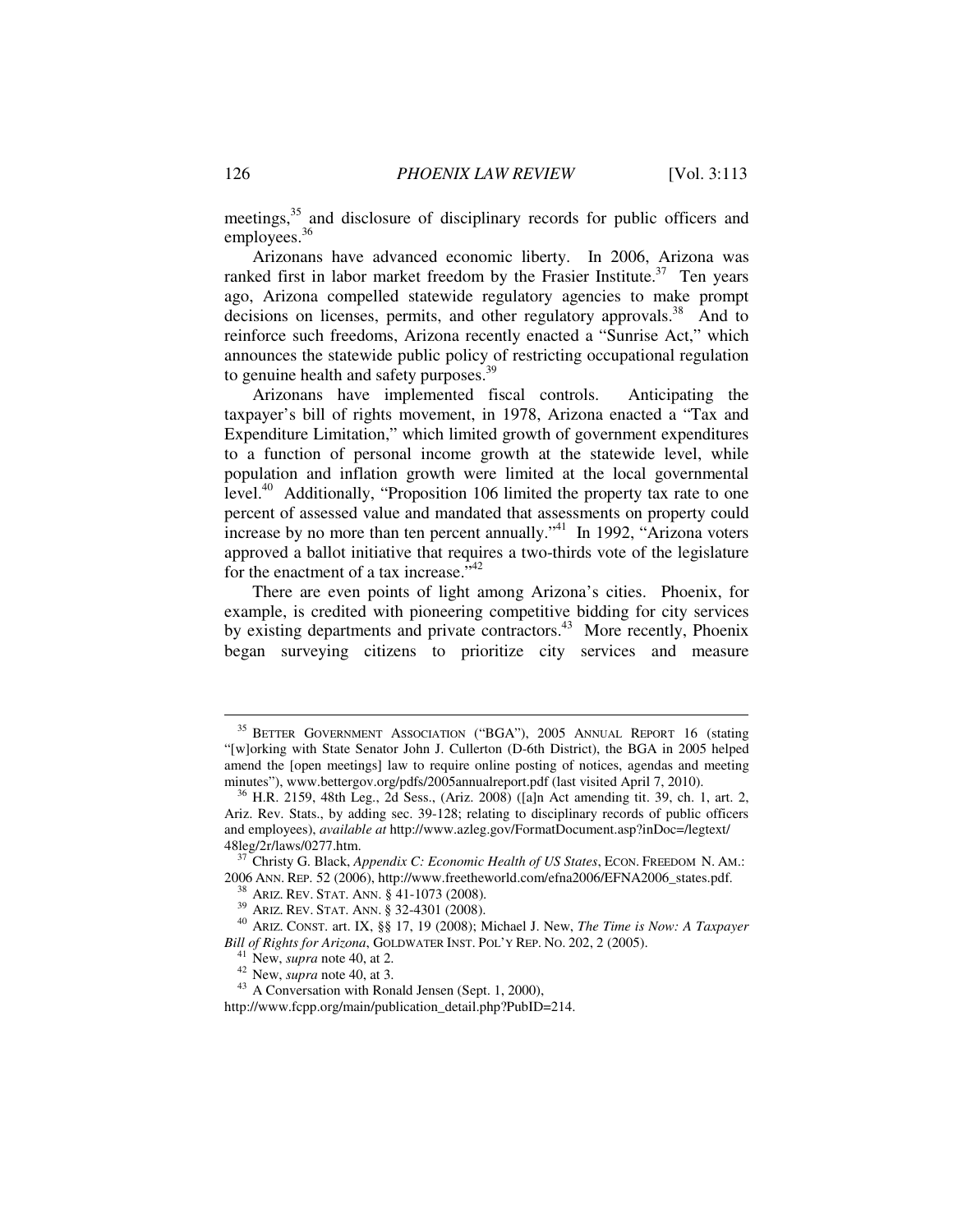performance.<sup>44</sup> The "Phoenix Model" has since inspired even more ambitious programs by such cities as Indianapolis, Indiana, Charlotte, North Carolina, and San Diego, California.45

Meaningful—even robust—governmental reform is clearly possible in Arizona. Such reform is desperately needed at the local level. As discussed in the next section, the Local Liberty Charter is both the natural and *the necessary* next step for Arizona's freedom and responsibility movement.

### IV. LOCAL GOVERNMENTS GONE WILD

*The conduct of municipal business has almost universally been inept and inefficient and at times it has sunk to humiliating depths of corruption. At its best it has rarely achieved more than an unimaginative, inert routine; at its worst it has been unspeakable, almost incredible.*<sup>46</sup>

#### Joseph D. McGoldrick

Most of the reforms discussed above have had limited impact on local governments. Arizona's regulatory "bill of rights," for example, is not applicable to local governments—let alone special districts created by the Arizona State Legislature.<sup>47</sup> Arizona's new Sunrise Act does not clearly apply to local governments, nor does it provide for a private enforcement action or invoke judicial review. Municipalities like Tucson and Flagstaff are disregarding the plain language and intent of Proposition 207, hoping to generate a "test case" based on the exemption of public health and safety regulations from compensation requirements.48 Other cities, such as Peoria,

<sup>44</sup> Geoffrey F. Segal & Adam B. Summers, *Citizens' Budget Reports: Improving Performance and Accountability in Government,* REASON POL'Y STUDY NO. 292, Mar. 2002,

at 14-16. 45 *See History of Managed Competition in Charlotte*, http://www.charmeck.org/ (search "History of PCAC," then follow "History of PCAC" hyperlink) (last visited Apr. 7 2010) [hereinafter *History of Managed Competition*]; A Conversation with Stephen Goldsmith (Apr. 4, 2001), http://www.fcpp.org/main/publication\_detail.php?PubID=232; *Managed Competition: Proceed – with caution*, DELOITTE, Nov. 24, 2008,

http://www.deloitte.com/view/en\_CA/ca/article/0290a7d2770fb110VgnVCM100000ba42f00

aRCRD.htm; SAN DIEGO MUN. CODE, ch. 2, art. 2, div. 37, §§ 22.3701-02 (2007).<br><sup>46</sup> JOSEPH D. MCGOLDRICK, THE LAW AND PRACTICE OF MUNICIPAL HOME RULE 1916-1930<br>1 (1933).

 $17$  Thompson v. Tucson Airport Auth., Inc., 786 P.2d 1024, 1025 (Ariz. Ct. App. 1989).

<sup>48</sup> *See, e.g*., Rob O'Dell, *Council To Look At Minidorm Dispute: Rules On Homes Near University May Be Imposed*, ARIZ. DAILY STAR, Apr. 24, 2007,

http://www.highbeam.com/doc/1G1-162515768.html; Howard Fischer, *Test Case*, ARIZ.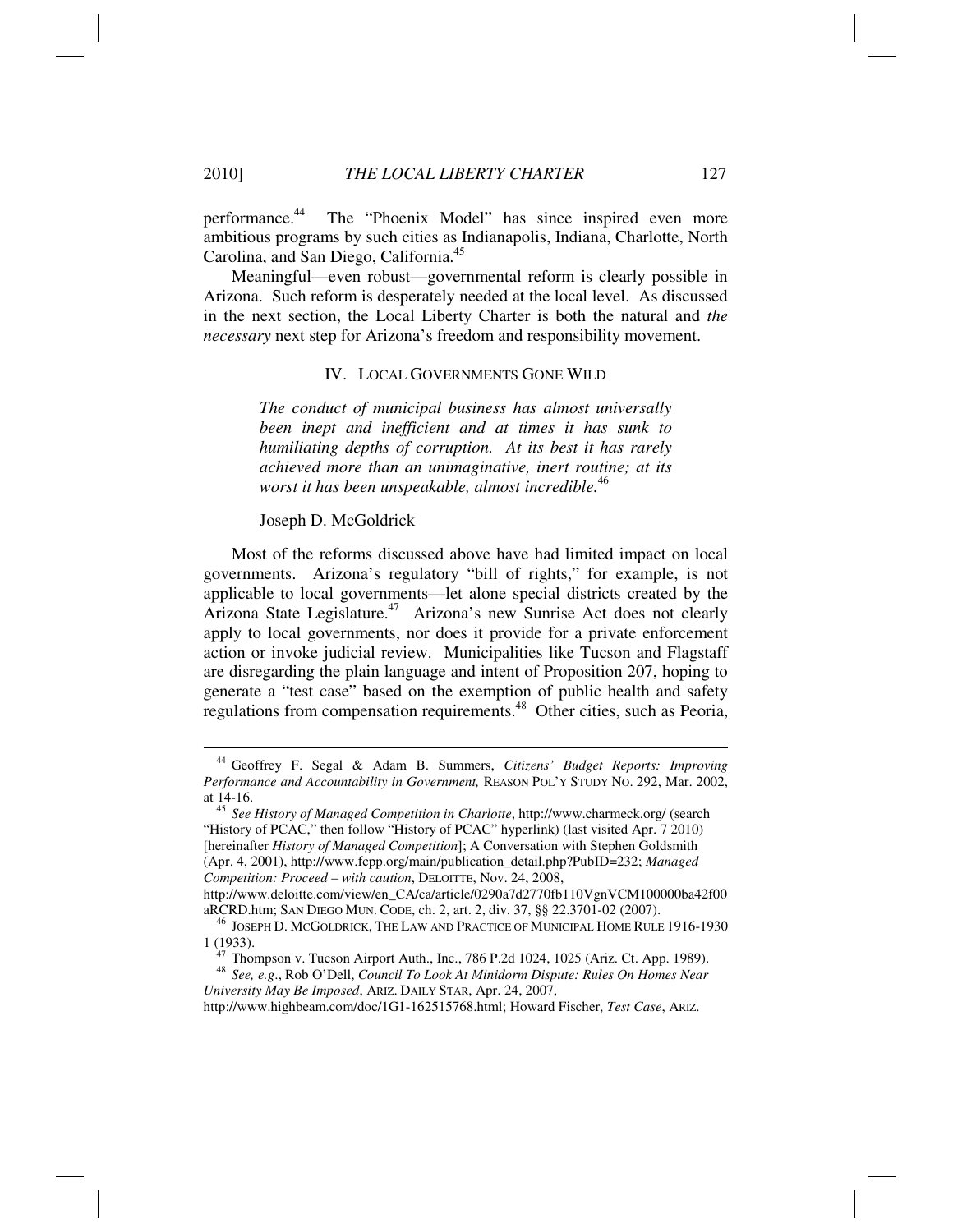are demanding the waiver of rights under Proposition 207 as a condition of allowing property development. $49$  These facts underscore the need for comprehensive reform of Arizona's local governments.

#### *A. Local Governmental Growth is Unsustainable*

The available financial statistics paint a picture of local government payrolls and related unfunded pension liabilities growing unsustainably faster than fast-growing revenues and taxes. Over the past ten years, Arizona's numerous local governments have been rapidly expanding their payrolls, thereby increasing public union constituencies that depend on government and demand still more government from obliging politicians.<sup>50</sup> Since 1999, Arizona's local governmental payroll has grown ninety percent, consistently exceeding that of the federal government, and even the sum of inflation and state population growth.<sup>51</sup> Meanwhile, the average sales tax rate of local governments has been growing faster than the state sales tax, with average city sales taxes doubling since 1980, from 1.2 percent to 2.4 percent.<sup>52</sup> Moreover, since 1998, Arizona's local governmental revenues mostly local taxes—have been growing at rate that exceeds that of the federal government.<sup>53</sup> And at the same time that local governments have been increasing taxes and increasing revenues, unfunded pension liabilities for state and local government employees who are beneficiaries of the Arizona Public Safety Personnel Retirement Fund have also begun to increase rapidly.

DAILY SUN, Oct. 4, 2007,<br>http://www.azdailysun.com/articles/2007/10/04/news/20071004\_front%20page\_10.txt.

<sup>&</sup>lt;sup>49</sup> Leonard C. Gilroy, *Annual Privatization Report 2007*, REASON FOUND. 107, http://reason.org/files/0872af9fbd799ad9e31e1f1e7090cb92.pdf (last visited Apr. 7, 2010).

http://reason.org/files/0872af9fbd799ad9e31e1f1e7090cb92.pdf (last visited Apr. 7, 2010). 50 *See generally* E.J. McMahon & Fred Siegel, *Gotham's Fiscal Crisis: Lessons Unlearned*, PUB. INT. NO. 158, Winter 2005 at 97 (observing how growth of local government generates constituencies that depend on and promote more growth in local government).  $51$  U.S. Census Bureau, 2008 Public Employment Data: Local Governments:

ARIZONA (2009), http://www2.census.gov/govs/apes/08locaz.txt; U.S. CENSUS BUREAU, 1999 PUBLIC EMPLOYMENT DATA: LOCAL GOVERNMENTS: ARIZONA (2001), http://www2.census.gov/govs/apes/99locaz.txt.

 $52$  U.S. Census Bureau, State Government Tax Collections: 2008: State: United STATES SUMMARY (2009), http://www.census.gov/govs/statetax/0800usstax.html; U.S. CENSUS BUREAU, TABLE 1: NATIONAL TOTALS OF STATE AND LOCAL TAX REVENUE, BY TYPE OF TAX (2009), http://ftp2.census.gov/govs/qtax/table1.pdf.

<sup>&</sup>lt;sup>53</sup> U.S. Census Bureau, Table 1: National Totals of State and Local Tax Revenue, BY TYPE OF TAX (2009), http://ftp2.census.gov/govs/qtax/table1.pdf.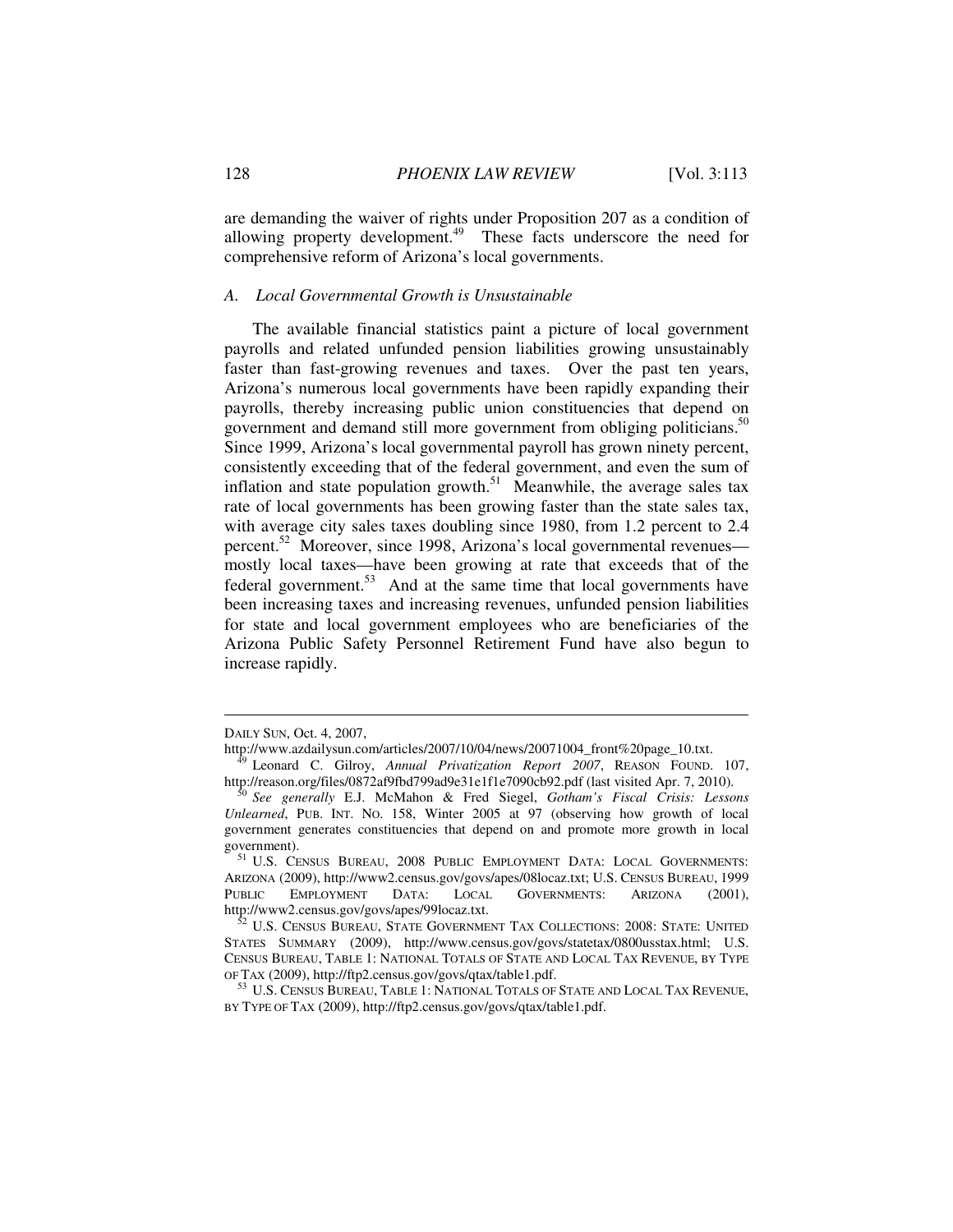#### 2010] *THE LOCAL LIBERTY CHARTER* 129

From 2006 to 2007 alone, the amount of net unfunded actuarial accrued liability in the Fund "increased from \$1,495,869,118 to \$2,439,798,768."<sup>54</sup> But things have gotten far worse since then. Given the March 6, 2009 market value of its investments, the Arizona Public Safety Personnel Retirement Fund, at the time, was approximately forty-two percent funded. As shown by the proportion of such liabilities that are attributable to local governments in 2007, which is 87.07%, local governments likely account for most of the growth in unfunded pension liabilities.

The financial picture of Arizona's local governments bears a disturbing resemblance to that of New York City's government during the 1960s and 70s, which similarly showed continuous increases in taxes, payroll, and unfunded benefits until an economic downturn revealed the trend as financially unsustainable.<sup>55</sup> As experienced by New York City, when the expansion of local government occurs in times of "relative prosperity," an unsustainable cycle of "distributional politics" can be produced:

> [T]he illusion that a local economy can sustain the higher taxes that go with bigger government encourages weak government leaders to offer small concessions to special interests, such as municipal unions or vocal advocates for the poor. These concessions snowball over time, creating an ever-larger constituency for government spending and making it increasingly difficult to turn back the clock.<sup>56</sup>

As discussed above, such "distributional politics" may have taken root in Arizona during the relative prosperity of the real estate bubble. At the very least, Arizona's local governments have not deviated substantially from the growth trend line of local governments across the nation, which has been documented extensively elsewhere.<sup>57</sup> The City of Yuma's recent desperate move to authorize "emergency" bonding offers a glimpse into the potential consequences of unsustainable local governmental growth.

<sup>&</sup>lt;sup>54</sup> Ariz. Tax Res. Assoc. vol. 68, no. 2, Feb./Mar. 2008 Newsl., 8.<br><sup>55</sup> McMahon & Siegel, *supra* note 50, at 103-05.<br><sup>56</sup> McMahon & Siegel, *supra* note 50, at 97-98.<br><sup>57</sup> *See* BOLICK, *supra* note 2, at 12-19; CLINT OF FEDERALISM 6-7, 77, 79, 98 (1993).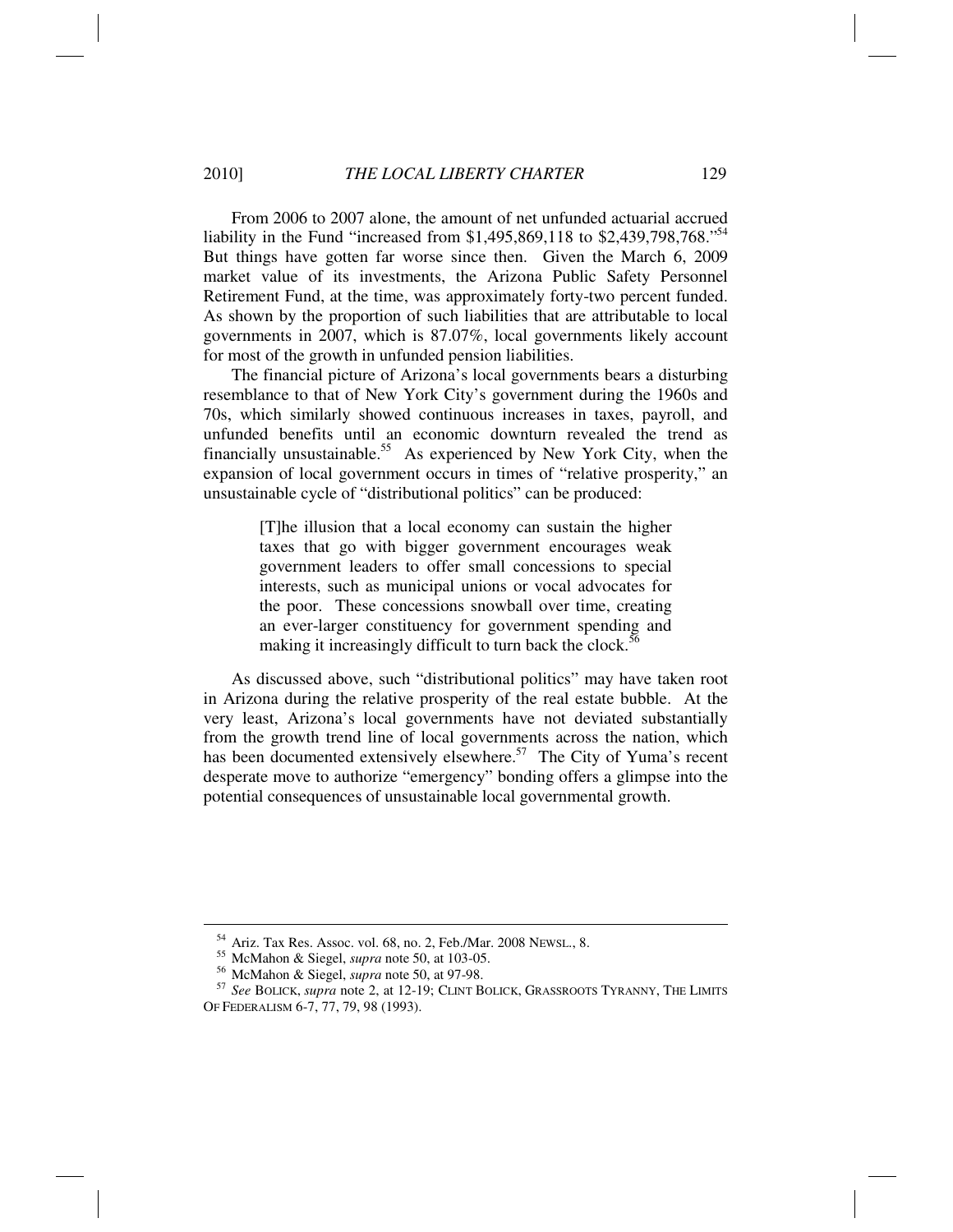# 1. Case Study: Yuma's "Emergency" Swimming Pool Complex Bonding

On September 19, 2007, the City of Yuma passed three resolutions authorizing the issuance of bonds worth several hundred million dollars for various infrastructure projects, including "a swimming pool complex."<sup>58</sup> Because Yuma labeled the bond issuance an "emergency," residents were led to believe it would occur immediately, preventing them from exercising their constitutional and statutory right to call a referendum and disapprove the bonding. But despite calling the bond issuance an "emergency," Yuma then proceeded to wait thirty days before issuing the bonds—the same amount of time ordinarily allowed for voters to exercise their right of referendum.

Yuma may have labeled its bond issuance an "emergency" to confuse the public and protect its financing gambit from voter disapproval. If so, Yuma's financing maneuver illustrates the lengths to which local governments in Arizona might go to avoid the consequences of their fiscal irresponsibility. But because the decline into financial "chaos" from the effects of distributional politics is "gradual," having taken over 40 years to culminate in New York City's near bankruptcy,<sup>59</sup> it is difficult or impossible for residents to anticipate, much less prevent, such financial gamesmanship—not least because it is exceedingly difficult to keep tabs on the precise size and scope of Arizona's local governments at any given time.

#### *B. Local Governments are Secretive*

Even as the need for transparency has been magnified by the difficulties brought on by the bursting real estate bubble, Arizona was recently ranked as fourth worst state in the nation with freedom of information compliance under its public records law. $60$  Moreover, local governments in Arizona are notorious for refusing to share public information—even when such disclosure is mandated by law. Auditors of public records requests (also known as "Freedom of Information Requests") addressed to Arizona state agencies and local governments have reported the existence of "a government culture in which some workers believe the documents belong to

<sup>&</sup>lt;sup>58</sup> See, e.g., Yuma City Res., Nos. R2007-56 (Sept. 19, 2007).<br><sup>59</sup> McMahon & Siegel, *supra* note 50, at 109.<br><sup>60</sup> Audits and Open Records Surveys, http://www.nfoic.org/audits-and-open-recordssurveys (last visited Apr. 3, 2010).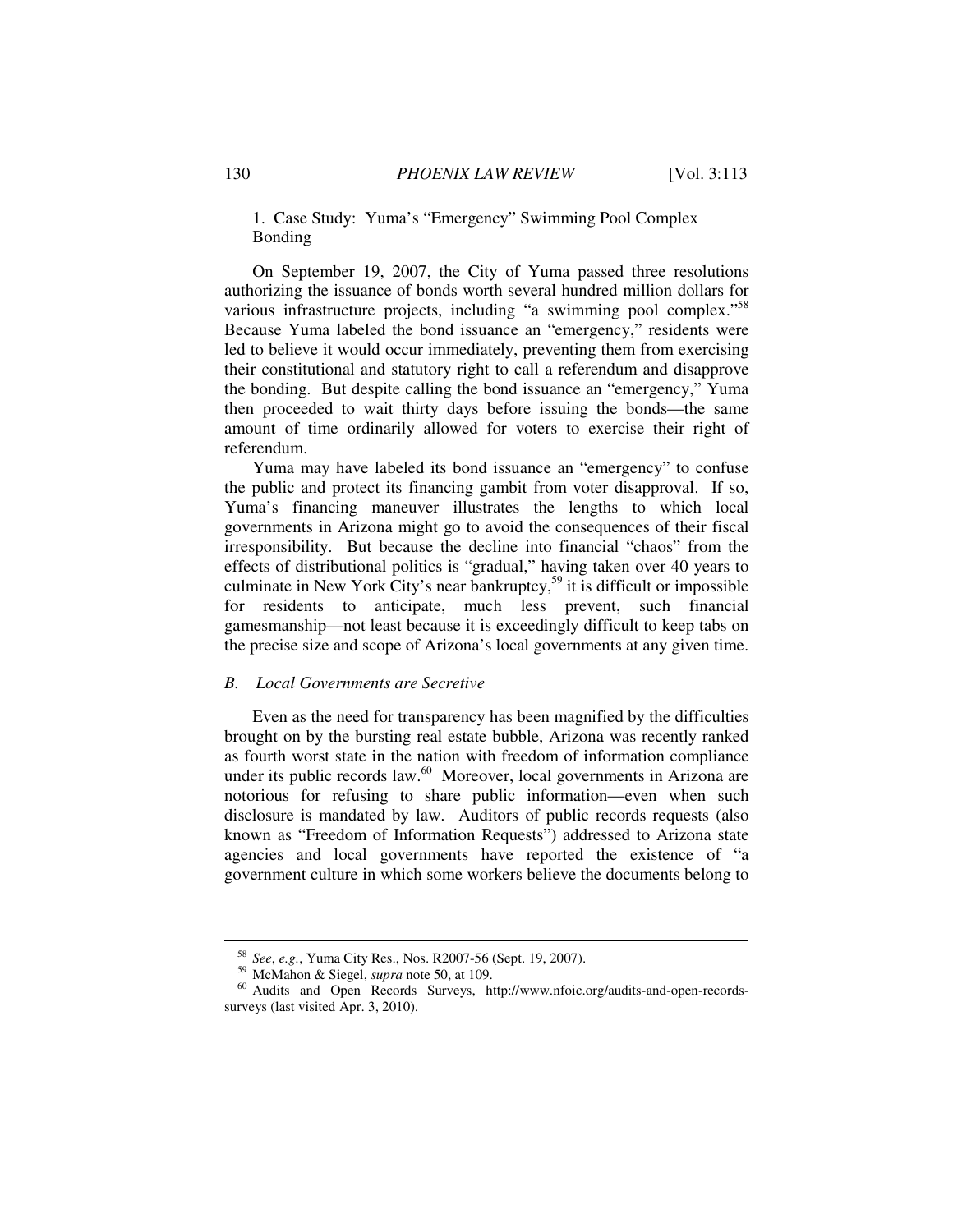their agencies, not the people."61 They report "citizens seeking information from the state's police agencies, school districts or county and municipal officials likely will encounter delays and hassles."<sup>62</sup>

For example, in response to a request for basic public records, the interim city attorney of Nogales reportedly declared "[w]e can't have just anyone walk in and show them these records."63 More recently, the Benson City Attorney refused to produce copies of billing invoices for legal services he furnished to the City, which totaled "more than \$44,000."<sup>64</sup>

In 2004, the worst offenders were the local agencies that possess the most critical information. Fifty percent of police departments and twentyfive percent of school districts ignored repeated requests for public records.<sup>65</sup> In fact, during a previous series of audits, in 2001, some police departments responded to requests for public records by filing a "suspicious person" report against the auditor, inviting an auditor into an interview room for questioning, and attempting to charge exorbitant fees.<sup>66</sup> Additionally, in 2004, fourteen percent of city and county managers' offices did not comply with requests for information regarding expense documents.<sup>67</sup> "[N]early half the time, officials asked auditors why they wanted to see records"—rejecting some of the requests because the reason was "not good enough."<sup>68</sup>

It is well established that "[s]ecretiveness has helped elites and politicians keep corrupt practices under wraps in many countries."<sup>69</sup> Such secretiveness is especially appalling in the United States, where the government is meant to be the servant of the people. This culture of secrecy is especially dangerous at the local level because local governments can

<sup>61</sup> Daryl James, *Open & Shut Part 1: Information Often Under Lock And Key*, ARIZ. DAILY STAR, Dec. 19, 2004, http://www.azstarnet.com/sn/related/53197.<br><sup>62</sup> *Id.* 

<sup>63</sup> *Id.*

<sup>&</sup>lt;sup>64</sup> Thelma Grimes, *City Attorney Refuses News-Sun Request*, SAN PEDRO VALLEY NEWS-<br>SUN, June 10, 2008, http://www.bensonnews-sun.com/articles/2008/06/10/news/news02.prt.

<sup>&</sup>lt;sup>65</sup> Daryl James, *Open & Shut Part 3: Cops, Schools are Least Cooperative*, E. VALLEY TRIB., Dec. 21, 2004, http://www.azstarnet.com/sn/related/53484. 66 Jacques Billeaud & Enric Volante, *Open & Shut: A Statewide Public Records Audit*,

ARIZ. DAILY STAR, Jan. 22, 2002, http://www.azstarnet.com/publicrecords/20122 police.html. 67 *Id.*

<sup>&</sup>lt;sup>68</sup> Daryl James, *Open & Shut Part 1: Information Often Under Lock and Key*, ARIZ. DAILY STAR, Dec. 19, 2004, http://www.azstarnet.com/sn/related/ 53197.

<sup>&</sup>lt;sup>69</sup> Cheryl W. Gray & Daniel Kaufmann, *Corruption and Development*, FIN. & DEV., Mar. 1998, at 7.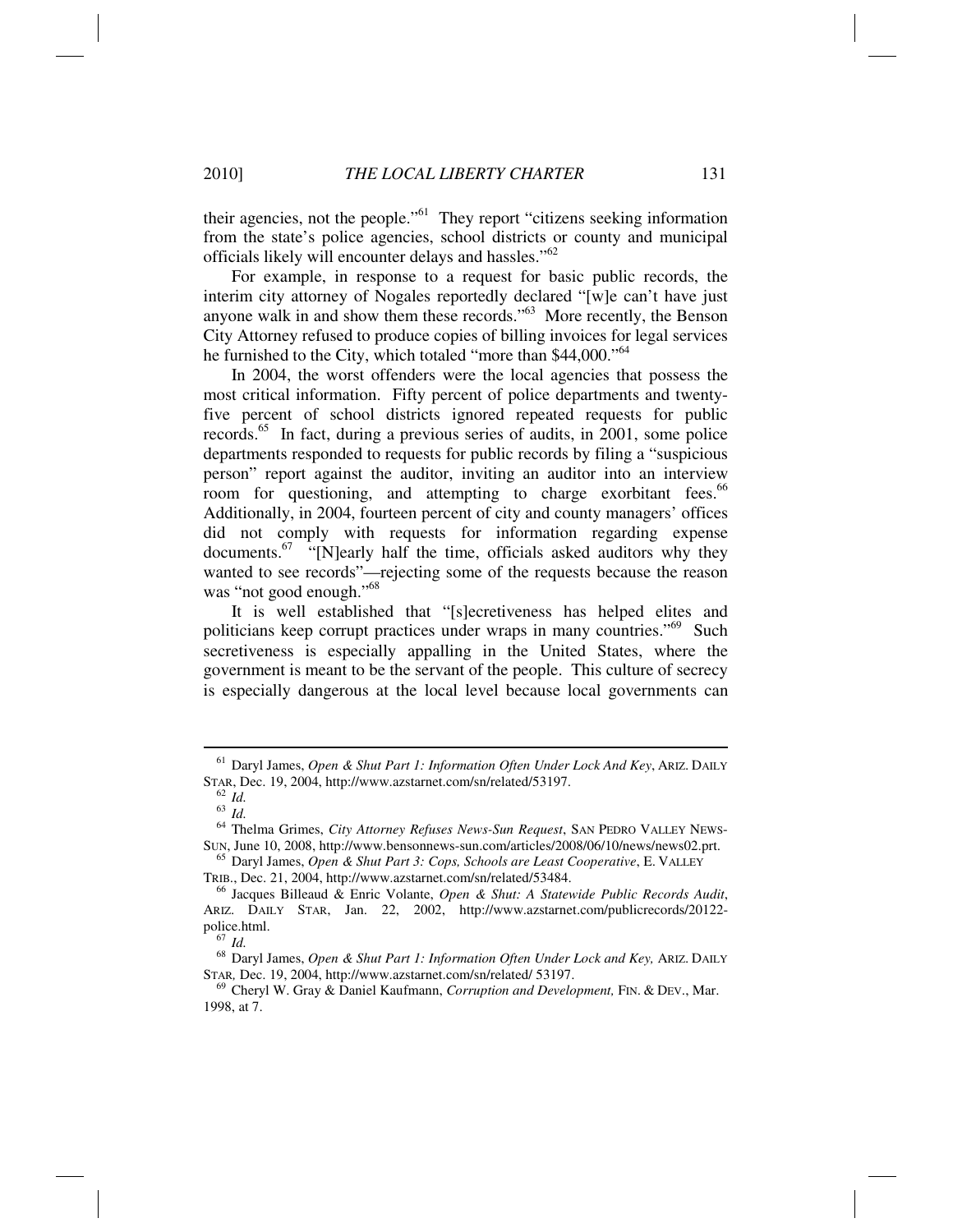indulge in regulatory schemes with a speed and intimacy that cannot be matched by state government.

#### *C. Local Governments Regulate Without Restraint*

While not exactly nimble, local governments can enact new regulations through their typically unicameral councils much faster than the typically bicameral state legislature. Moreover, "[w]hile divided government specifically, separate executive and legislative branches—is a mainstay of U.S. state and federal government . . . local governmental units are governed by boards holding both executive and legislative powers."<sup>70</sup> Such concentrated local regulatory authority leads to regulatory absurdities demanded by a circus of special interests.

In fact, Peoria licenses circuses.<sup>71</sup> Scottsdale licenses and regulates people who ply the "magic arts" trade.<sup>72</sup> Not to be outdone, Mesa, Glendale, and Gilbert each license and regulate "fortunetellers."<sup>73</sup> But local regulations are often not just absurd—they are often matched by a dollop of unaccountable bureaucratic discretion. Such wide authority results in unreliable and contradictory decision-making, to which Tucson developer Michael Goodman no doubt would attest.

## 1. Case Study: City of Tucson versus Michael Goodman

Michael Goodman ("Mike") knows which diner in Tucson has the best Matzah ball soup, and will not hesitate to buy you a bowl to prove it. He also knows real estate, but not well enough to navigate the City of Tucson's bureaucratic briar patch unscathed.<sup>74</sup> In August 2003, Mike met with Tucson's Department of Development Services to discuss his plans to develop land he purchased from the City in  $1993$ .<sup>75</sup> The land was within walking distance of the University of Arizona and he wanted to build eight

<sup>70</sup> Brian P. Brennan, Presentation at California State University, Sacramento: *Democracy Without Elections? The Cancellation Phenomenon In California's Special Districts* (Mar. 2008), at 3.<br><sup>71</sup> Peoria, Ariz., Code of Ordinances, § 11-182 (2008).<br><sup>72</sup> Scottsdale, Ariz., Code of Ordinances, §§ 16-141, *et seq.* (2008).<br><sup>73</sup> Mesa, Ariz., Code of Ordinances, §§ 5-19-1, *et seq.* (2008); Glendale, A

OF ORDINANCES, art. 1, §§ 21-1, *et seq.* (2008); GILBERT, ARIZ., CODE OF ORDINANCES, art.

IV, §§ 14-266 *et seq.* (2008).<br><sup>74</sup> The following case study is based on an interview conducted with Michael Goodman (June 27, 2008), and the findings of fact rendered in Goodman v. City of Tucson, No. 2 CA-CV 2007-0057, 2007 WL 5613315 (Ariz. Ct. App. Dec. 17, 2007). 75 Goodman, 2007 WL 5613315, at \*2.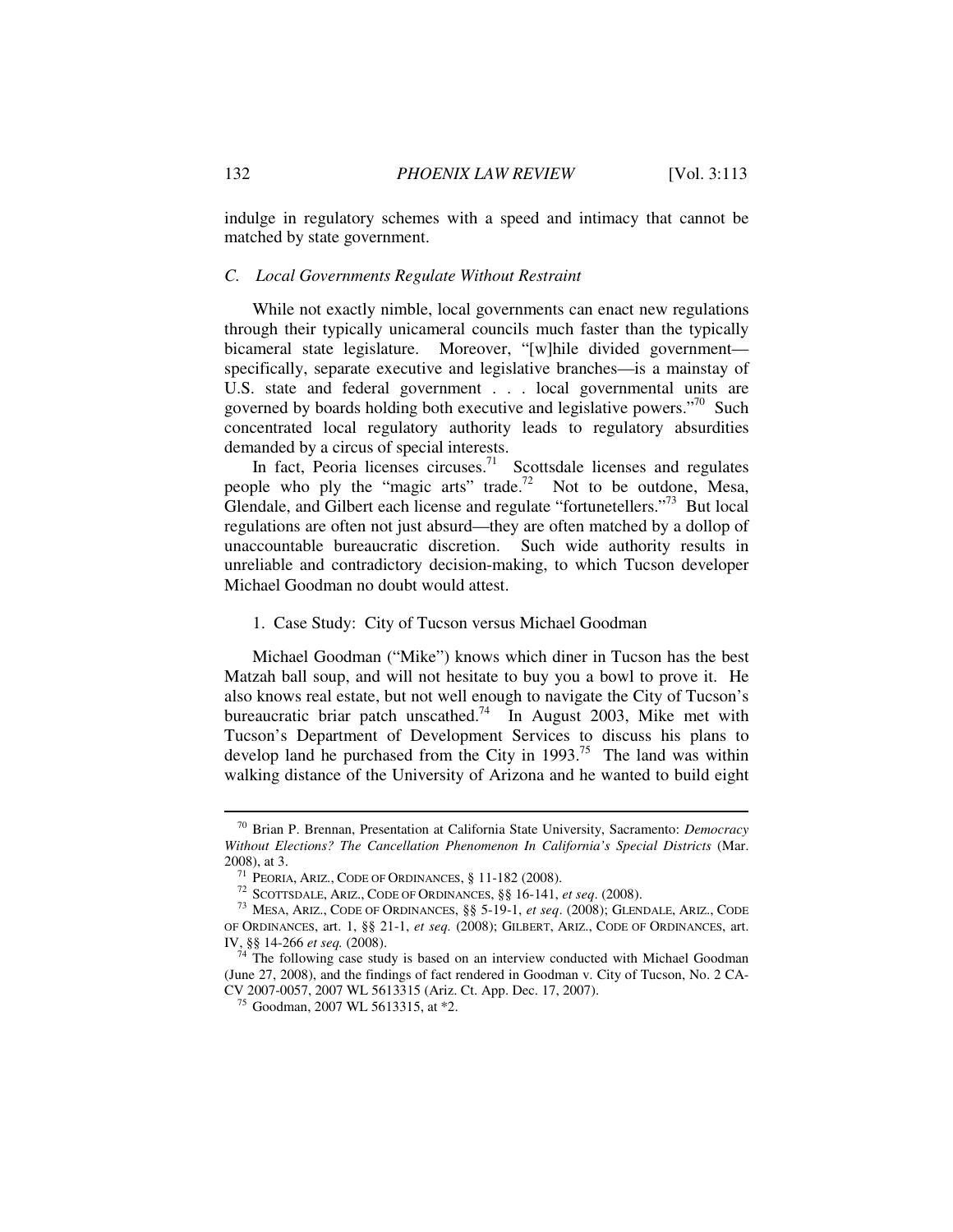luxury duplexes for student housing, each on their own individual lot, rather than one giant apartment building. Eight individual duplexes would be more reflective of the neighborhood's character. He also wanted the financial flexibility that a mortgage on each lot could offer. After explaining his vision to the City officials, he submitted eight individual development plans corresponding to each proposed building. City officials had no objections and authorized Mike to reconfigure the existing ten lots into eight lots and issued building permits for six duplexes on individual  $\mathrm{lots.}^{76}$ 

By August 2005, Mike completed underground water and sewer systems for all of his eight lots. He also poured foundations, finished framing, and began installing rough mechanical and electrical systems for one duplex. However, Mike's good fortune ended that month when he approached the City for permission to allow access to a few of his duplexes through an existing City easement, which was on his property.<sup>77</sup> Soon afterwards, city officials cited him for failing to furnish the City with documents showing compliance with various storm water control regulations in violation of Tucson Code § 26-40(7)(a) and (b).<sup>78</sup> These storm water-related requirements were never previously required or mentioned, despite Mike's prior discussions with the City in August 2003 and the issuance of his building permits. Nevertheless, under economic pressure to continue his development, Mike agreed to provide what he thought were the demanded documents in January 2006.<sup>79</sup>

Almost as soon as Mike submitted what he thought complied with the City's code, on February 27, 2006, Tucson's Zoning Administrator revoked his original building permits, including the permits for the parcel on which foundations had been poured, framing built, and rough mechanical and electrical systems installed.<sup>80</sup> This action was justified with the claim that the development of the eight duplexes was a "unified project" requiring a single plan of development.<sup>81</sup> The City pretended to be surprised about Mike's eight duplex project, despite the fact that the City knew precisely what Mike's development plans had been when it reconfigured his land into eight parcels and issued his building permits in August 2003. The City also refused to allow Mike even to protect the framing of his in-progress construction from the elements until he secured new building permits. But

 $\frac{76}{77}$  *Id.* at \*3.

<sup>77</sup> *Id.* at \*3. 78 *Id*. at \*1. 79 *Id.* at \*3. 80 *Id*. at \*4. 81 *Id.*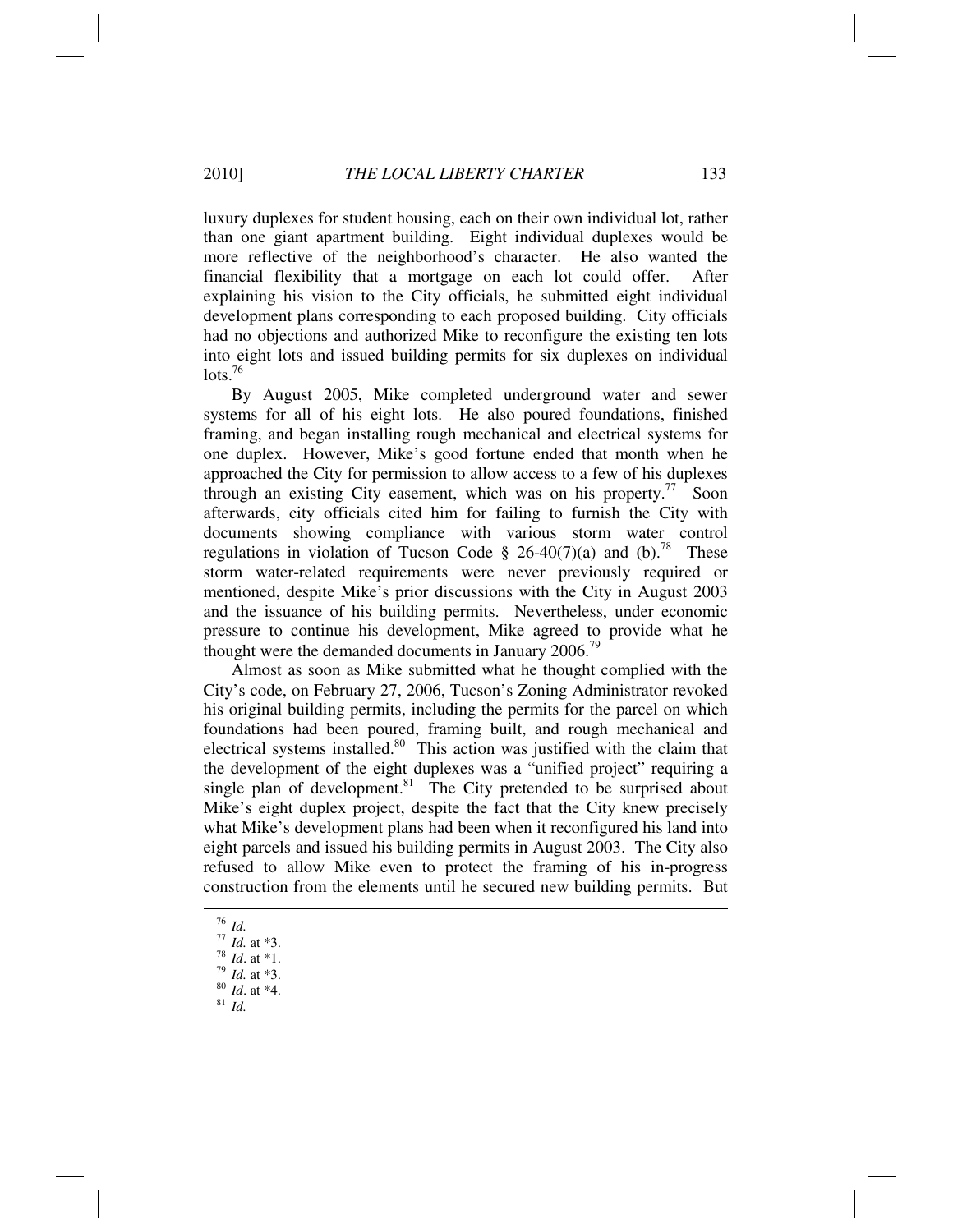new building permits required new plans because the City had changed the development law in the interim. Of course, new plans meant new uncertainties under more restrictive standards. Mike was forced to fight.

First, he had to appeal the Zoning Administrator's decision to the Board of Adjustment—a committee consisting of members appointed by the Tucson City Council. He lost the decision after the City attorney directed the Board members to disregard Mike's vested rights in his building permits.<sup>82</sup> Second, Mike appealed to state court. The state court upheld the Board of Adjustment's ruling.<sup>83</sup> Third, Mike appealed to the court of appeals. Finally, on December 17, 2007, he prevailed. The Court of Appeals ruled there was "no valid legal basis for the Zoning Administrator's revocation of Goodman's permits."<sup>84</sup> However, the damage had already been done.

Mike's existing foundation work, framing, mechanical, and electrical systems on two buildings had been exposed to the elements and vandalism for nearly two years, necessitating expensive repairs. He also incurred attorneys' fees in excess of \$100,000, and sustained losses exceeding \$500,000 in rental income while he fought to maintain the right to do what the City permitted him to do nearly five years prior. Even with the possible recovery of his damages and fees, Mike's experience illustrates why ordinary citizens with less financial fortitude are forced to buckle under bureaucratic bullying.

#### 2. Case Study: Yavapai County versus Gary Lowry and Marian Carol

The experience of Gary Lowry ("Gary") and Marian Carol ("Marian") shows what often happens when citizens try to go along to get along.<sup>85</sup> Gary and Marian are non-denominational ordained ministers who organized the "Western Spirit Enrichment Center" as a non-profit religious organization.86 As part of their ministry, they often invite guests to stay at their home, which is located on five acres of land, to furnish them with spiritual guidance. $87$  They do not charge for lodging or food, but they do pass along the cost of coordinating guided tours of Sedona and the Grand

<sup>82</sup> *Id.*

<sup>83</sup> *Id.* at \*5. 84 *Id.* 

<sup>&</sup>lt;sup>85</sup> The following discussion is based on Brief of Defendants-Appellees, Lowry v. Yavapai County Ariz. Bd. of Supervisors, No. 08-17408 (9th Cir. Apr. 24, 2009). 86 *Id*. at 2. 87 *Id.* at 2-4.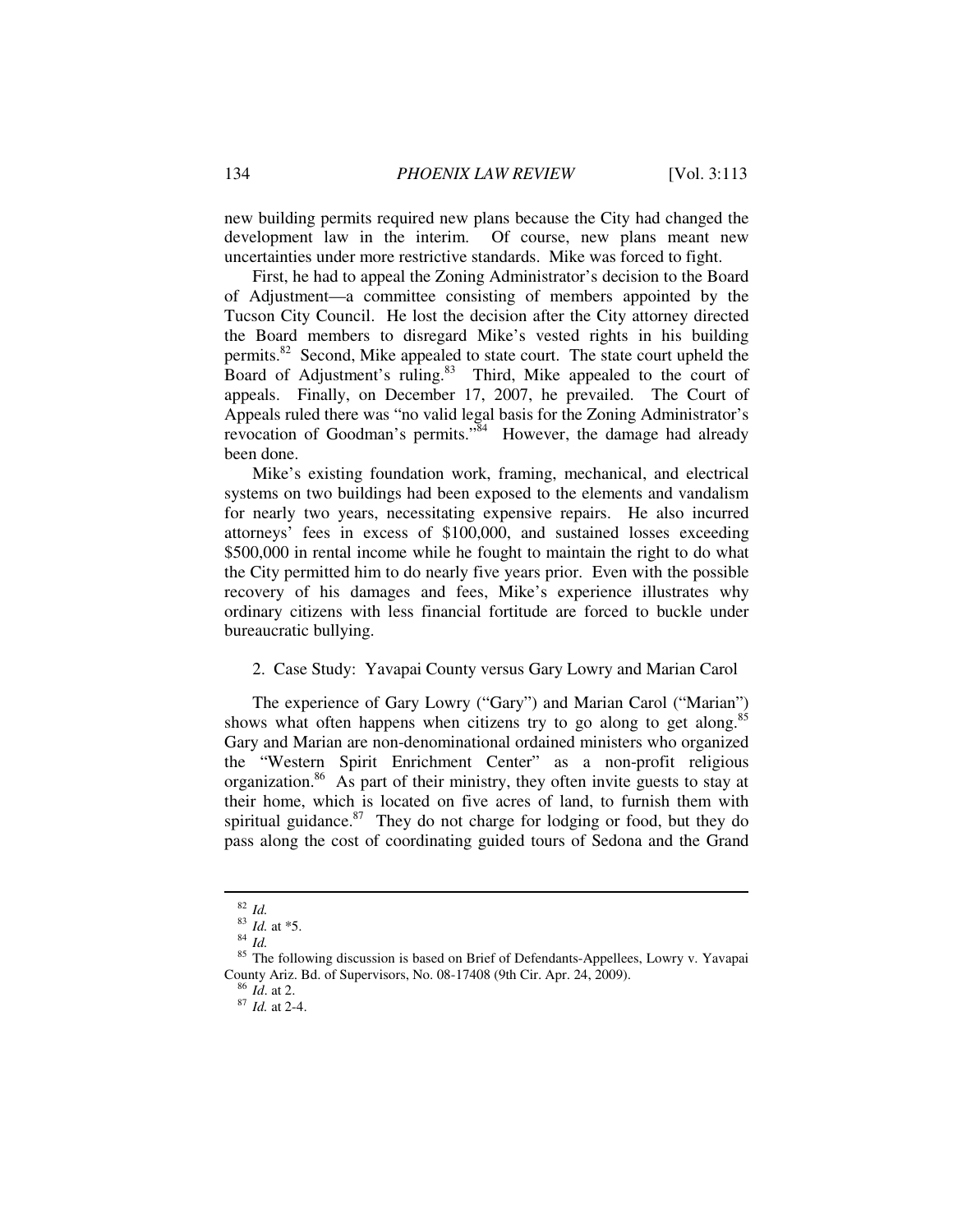Canyon.88 They had no idea this custom overstepped the bounds of what is a permissible use of their home in a rural Residential/Commercial Use district of Yavapai County.

In June 2007, Gary and Marian were told by officials at the Yavapai County Development Services Department that they must apply for a Bed and Breakfast Homestay Use Permit to invite guests to stay at their home for lodging and meals. They complied with the demand by paying \$525 for the permit and a \$155 fee to participate at the public hearing regarding their permit application.<sup>89</sup> The Assistant Director of the Department then cancelled the hearing. He explained that a Bed and Breakfast Permit was not the right permit and that Gary and Marian needed to apply for a Home Occupation Permit.<sup>90</sup> Again, they complied. Gary and Marian paid \$190 for the new permit. Two days later, County officials told Gary and Marian that the Home Occupation Permit was the wrong permit as well, and that they needed to apply for an \$875 Commercial Use Permit.<sup>91</sup> When the County denied their request for a refund of the prior Bed and Breakfast permit fee, Gary and Marian demanded a hearing with the County Hearing Officer on the issue.

At the hearing, six months after first being told they were illegally operating, Gary and Marian were told they needed the original Bed and Breakfast permit, after all, and were fined \$100 for operating without it.<sup>92</sup> In short, by trying to comply with the contradictory demands of local bureaucrats, Gary and Marian got nothing but the run-around and the opportunity to spend hundreds of dollars on application fees. There has been no accountability for the conduct of the public officials involved in this process. Unfortunately, Gary and Marian are far from alone.

The experiences of Gary, Marian, and Mike illustrate that broad discretionary regulatory authority at the local level is not harmless or neighborly. It can unpredictably cause considerable government resources to disrupt peaceful and economically productive activities for no real public purpose. Regardless of whether such authority is regularly abused, its mere existence casts a pall of uncertainty over legitimate pursuits. For every Gary, Marian, and Mike who presses his or her rights, there are many more people who give up and give in.

- <sup>88</sup> *Id.*
- <sup>89</sup> *Id.* at 4. 90 *Id.*
- 
- <sup>91</sup> *Id.* <sup>92</sup> *Id.* at 5.
-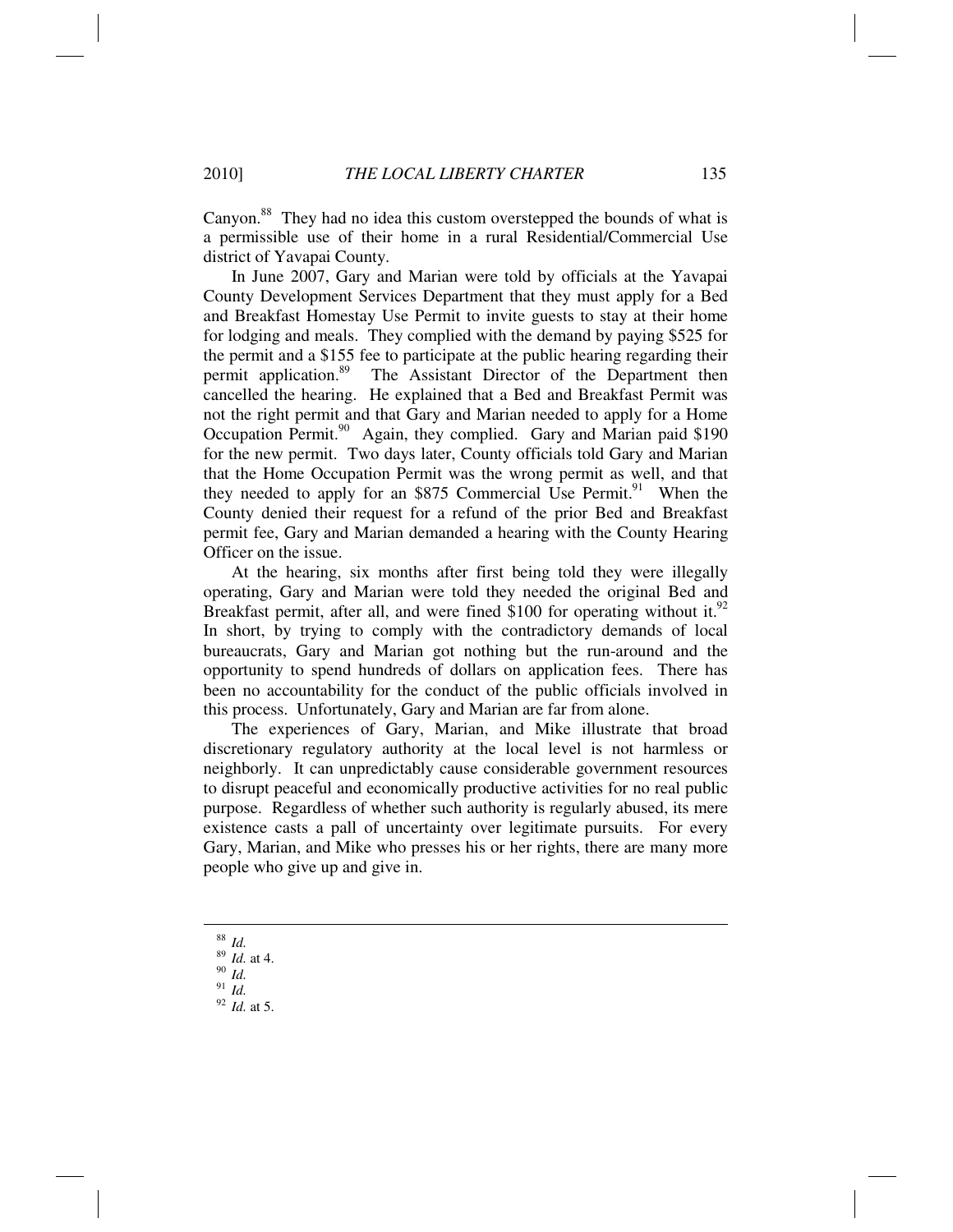Such acquiescence results in the entrenchment of an unreasonable, if not an abusive, regulatory culture. A 2008 Silver State Bank/ASBA/O'Neil Associates survey asked businesspeople to evaluate the reputations of local governments in Arizona for their business-friendliness. Some of Arizona's largest local governments, including Tucson and Mesa, were overwhelmingly rated as unfavorable to business.<sup>93</sup> But businesses are not the only ones bearing the brunt of local overregulation. Local regulations often impact hardest those most in need of basic occupational opportunities.

#### 3. Case Study: Local Occupational Regulation

Local governments in Arizona have a particularly pronounced desire to regulate sidewalk vendors into oblivion. Mobile venders, peddlers, and transient merchants cannot do business in Phoenix, Tucson, Mesa, Glendale, Chandler, Gilbert, Tempe, or Peoria without a license.<sup>94</sup> Among other prerequisites, this occupational license typically requires extensive criminal background checks and proof of liability insurance with limits of up to \$1,000,000. Few in the business of peddling can obtain this amount of insurance coverage, so it is readily apparent that these laws are meant to deny access to the bottom rung of the opportunity ladder. The exclusionary effect of such licensure laws is further enhanced in places like Chandler, which requires license applications for transient merchants to be further supported by the statements of at least two residents.

The local power to restrict access to occupations is not limited to weird, dirty, or undesirable jobs. Glendale, for example, regulates even garage sales under its "occasional sales" license.<sup>95</sup> Scottsdale requires a permit, supported by \$1,000,000 in insurance coverage, to film public areas for motion pictures and television.<sup>96</sup> The same is true of Peoria, only it requires insurance coverage in the amount of \$3,000,000 for filming permits.<sup>97</sup> And

<sup>93</sup> SILVER STATE BANK/ASBA/O'NEIL ASSOCIATES ARIZONA ECONOMIC INDICATORS MONITOR: STATE SALES TAX INCREASE? (2008),

http://www.oneilresearch.com/publicdomain/aeim/AEIM2008Q2SalesTax.pdf. 94 GILBERT, ARIZ., CODE OF ORDINANCES, art. VI, §§ 14-166, *et seq.* (2008); PEORIA, ARIZ., CODE OF ORDINANCES, ch. 11, §§ 11-181, *et seq.* (2008); PHOENIX, ARIZ., CODE OF ORDINANCES, §§ 10-161, *et seq*. (2008); TUCSON, ARIZ., CODE OF ORDINANCES, art. II, §§ 7- 26, *et seq*. (2008); CHANDLER, ARIZ., CODE OF ORDINANCES, ch. 20, §§ 20-1, *et seq*. (2008); TEMPE, ARIZ., CODE OF ORDINANCES, §§ 24-16, *et seq*. (2008); GLENDALE, ARIZ., CODE OF ORDINANCES, art. I, §§ 21-1, *et seq.* (2008).<br><sup>95</sup> GLENDALE, ARIZ., CODE OF ORDINANCES, art. IV, §§ 21-151, *et seq.* (2008).<br><sup>96</sup> SCOTTSDALE, ARIZ., CODE OF ORDINANCES, art. XIII, §§ 16-431, *et seq.* (2008).<br><sup>97</sup> PEORI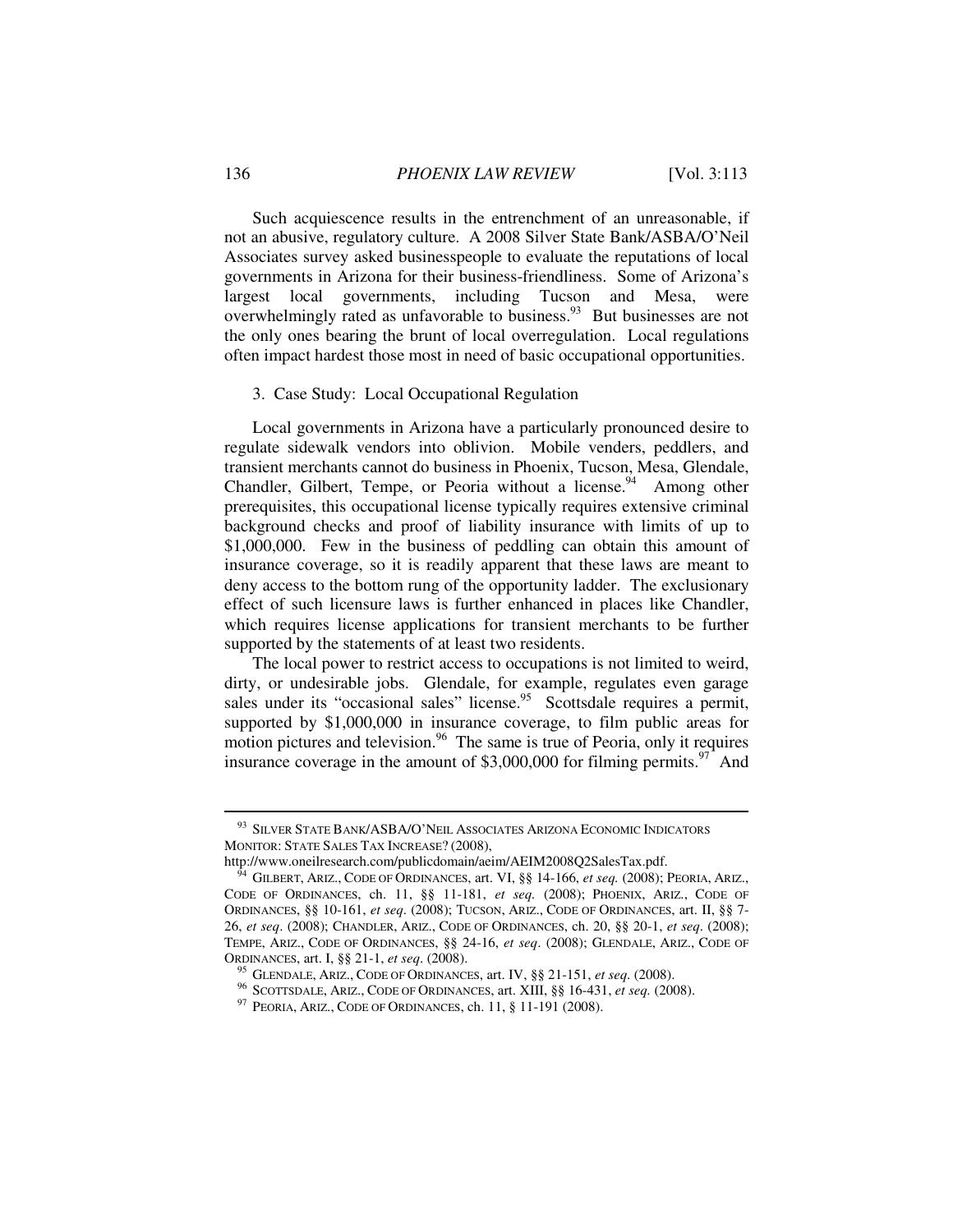local governments' indulgences in overregulation are not limited to occupational freedom.

#### 4. Case Study: Local Commercial Speech Regulation

Commercial speech—the freedom to propose, advertise, and discuss business transactions—was as important to the Founders of our nation as political speech.<sup>98</sup> Still, to this date, courts enforcing the federal and state constitutions fail to protect commercial speech as robustly as political speech. And this failure to enforce the basic freedom to communicate has led to all manner of absurd and stultifying speech regulations in Arizona.

For example, the town of Gilbert has an ordinance that prohibits "all signs not expressly permitted."<sup>99</sup> Citizens must review a forty-seven page sign code and probably consult their attorneys before hoisting signs of any kind. Before placing notices, placards, and bills anywhere "calculated to attract the attention of the public," Mesa requires citizens to be able to identify a local, state, or federal law that specifically authorizes them to do so.<sup>100</sup> Free-standing signs are prohibited in Yuma.<sup>101</sup> Billboards are prohibited in Gilbert.<sup>102</sup> Portable signs are either prohibited or strictly restricted to certain pre-approved contents in Chandler.<sup>103</sup> Peoria's distaste for communication related to commerce even extends to the point of excluding the "fine art" exception to sign regulations if—horrors—the art is combined with commercial purposes.<sup>104</sup> Only a very special kind of business enjoys the right to free speech using portable signs in Tempe because portable signs are permissible only for "boutiques" selling "primarily locally handcrafted goods."<sup>105</sup> In sum, what begins as licensing, permitting, and regulating every possible economic activity in every possible way naturally leads—and has led—to banning billboards, restricting signage, and shutting down commercial speech about economic activities.

<sup>98</sup> Daniel E. Troy, *Advertising: Not ''Low Value'' Speech*, 16 YALE J. ON REG. 85, 88 (1999).<br>  $^{99}$  GILBERT, ARIZ., CODE OF ORDINANCES, ch. 1, § 4.402(R) (2008).<br>  $^{100}$  MESA, ARIZ., CODE OF ORDINANCES, § 5-6-2 (2008).<br>  $^{101}$  YUMA, ARIZ., CODE OF ORDINANCES, § 152-05(D) (2008).<br>  $^{102}$  GILBERT, ARIZ.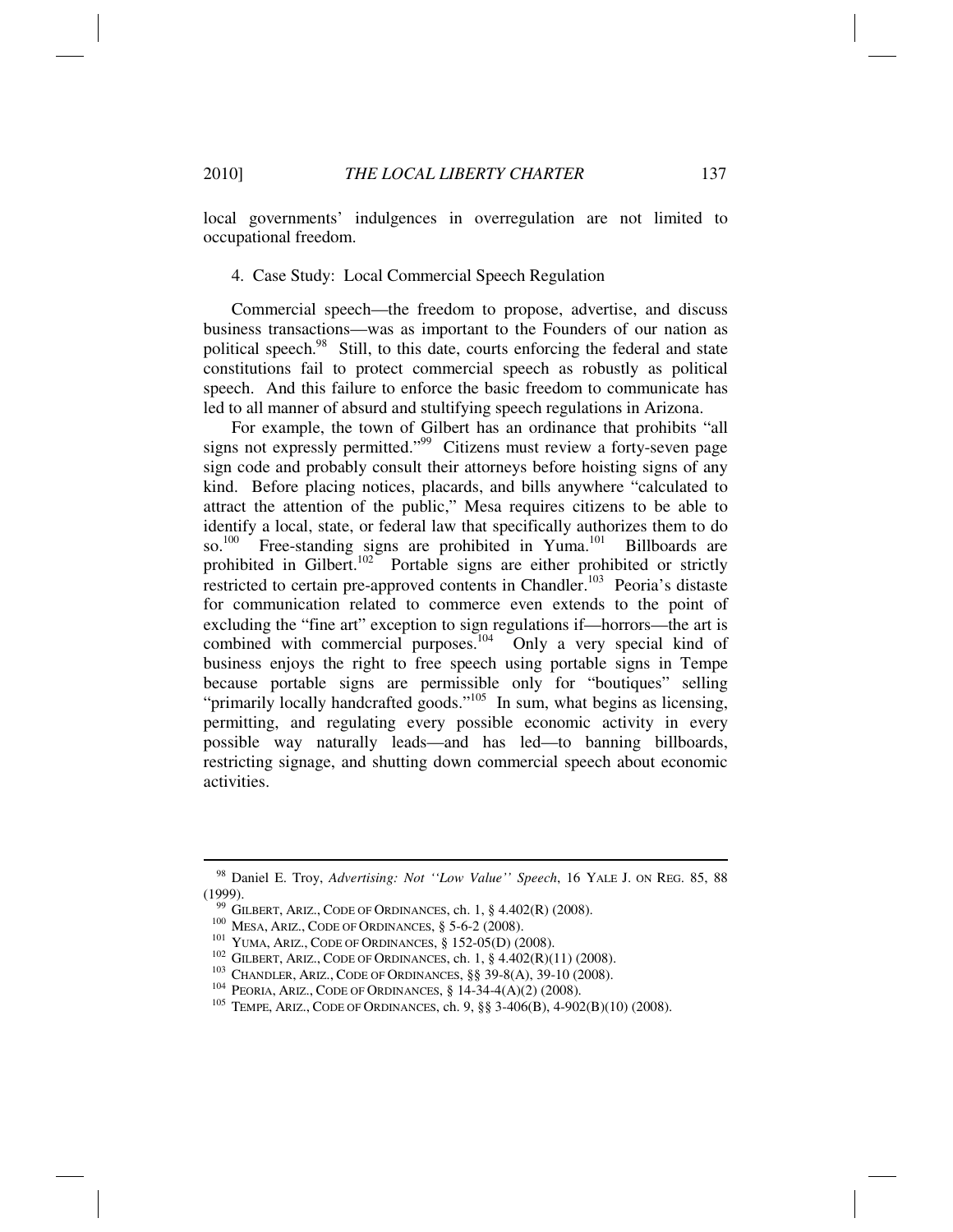#### *D. Hard Paternalism is Knocking*

Local governments across the nation now openly embrace paternalism, having slid down the slippery slope of smoking bans. Eight years ago, for example, in the Maryland town of Friendship Heights, the drafter of an outdoor smoking prohibition, which was reported to be "the most restrictive of its kind in the United States," did not even attempt "to justify the regulation on the basis of harm to others," explaining that the law "restricted smokers' liberty for their own good."<sup>106</sup> Today, bans on fast food, smoking, happy hour, trans-fats, foie gras, hip-hop clothing, and dancing threaten to become performance benchmarks in the regulatory portfolio of local governments.<sup>107</sup> In fact, the word "nanny-state" applied to local In fact, the word "nanny-state" applied to local

<sup>106</sup> Thaddeus Mason Pope, *Balancing Public Health Against Individual Liberty: The Ethics of Smoking Regulations*, 61 U. PITT. L. REV. 419, 480 (2000).<br><sup>107</sup> *See, e.g.*, MESA, ARIZ., CODE OF ORDINANCES, § 5-11-1 (2008) (licensing teenage dance

halls); DAVID HARSAYANI, NANNY STATE: HOW FOOD FASCISTS, TEETOTALING DO-GOODERS, PRIGGISH MORALISTS, AND OTHER BONEHEADED BUREAUCRATS ARE TURNING AMERICA INTO A NATION OF CHILDREN 2, 5, 85, 108, 106, 121, 125, 140 (2007) (New York City prohibiting cell phones while driving, pornography on newsstands, expiration dates on gift-certificates, alcohol billboards near schools, as well as requiring two forms of identification with credit card use, nutritional labeling on restaurant menus, measuring the fat of public-school students, and imposing a "fat tax" on junk food, video games, commercials and movies); Catrin Einhorn, *Minnesota Bill Would Ban Limitless Drinking Specials*, N.Y. TIMES, Jan. 20, 2008, at A22 (banning happy hour drink specials); Henry Miller, *Foolish Food Fads*, WASH. TIMES (D.C.), Jan. 3, 2008, at A13 (San Francisco imposes a tax on high-fructose corn syrup); Jordan Lite, *New Food Fight Over Calories. City Revives Push for Disclosure by Eateries*, N.Y. DAILY NEWS, Jan. 22, 2008, at 6 (New York imposing a rule to require the disclosure of calorie counts in restaurants); Kate Stone Lombardi, *Does the Trans-Fat Ban Grease a Slippery Slope*, N.Y. TIMES, Jan. 27, 2008, at 1; Rod Boshart, *GOP's Zieman Asks Dems to Slow Smoking Debate*, GAZETTE (Cedar Rapids, Iowa), available at 2008 WLNR 3511837; *Seniors May Get Doughnuts After All*, L.A. TIMES, Aug. 27, 2007, at F5 (ban of doughnuts at senior citizen's centers); Robert Samuels, *It's a Boxer Rebellion Over Opaocka's Saggy Pants Ban*, GBMNews, Oct. 26, 2007, http://www.gbmnews.com/articles/ 1763/1/It039s-a-boxer-rebellion-over-Opa-locka039s-saggy-pants-ban/Page1.html (Florida town banning saggy pants); Kathi Swarthout, Letter to the Editor, *The Insatiable Maw: If It's Dough They Want, Then Dough They'll Have*, SEATTLE TIMES, July 23, 2007, at B5 (trans-fat ban); Alexia Elejalde-Ruiz RedEye, *Commissioner Sets Sights on Bottled Water*, CHI. TRIB., Sept. 7, 2007, at 8 (attempting to end expenditures on water bottles); *Another La. Town Bans Saggy Pants*, FoxNews.com, Oct. 23, 2007, http://www.foxnews.com/wires/2007/Oct23/

<sup>0,4670,</sup>ODDSaggyPants,00.html; Deborah Soderquist, Letter to the Editor, *Trans Fats: 'Nutrition Cop' Goes too far,* PORTLAND OREGONIAN, Jan. 10, 2007, at B07 (trans-fat ban); Echa Schneider, Letter to the Editor, *Secondhand Smoke Ordinance: Nanny-State Law*, ALAMEDA TIMES-STAR (CA), available at 2007 WLNR 17718493 (Oakland debating a ban on smoking within apartment buildings); Gil Smart, Editorial, *Extinguish Smoking Ban*, LANCASTER INTELLIGENCER J., July 1, 2007, at 1; Letters to the Editor, *Adults' Rights Among Smoking Ban Worries*, FT. WAYNE J. GAZETTE (Ind.), Sept. 19, 2006, at 9A; *Summary Box:*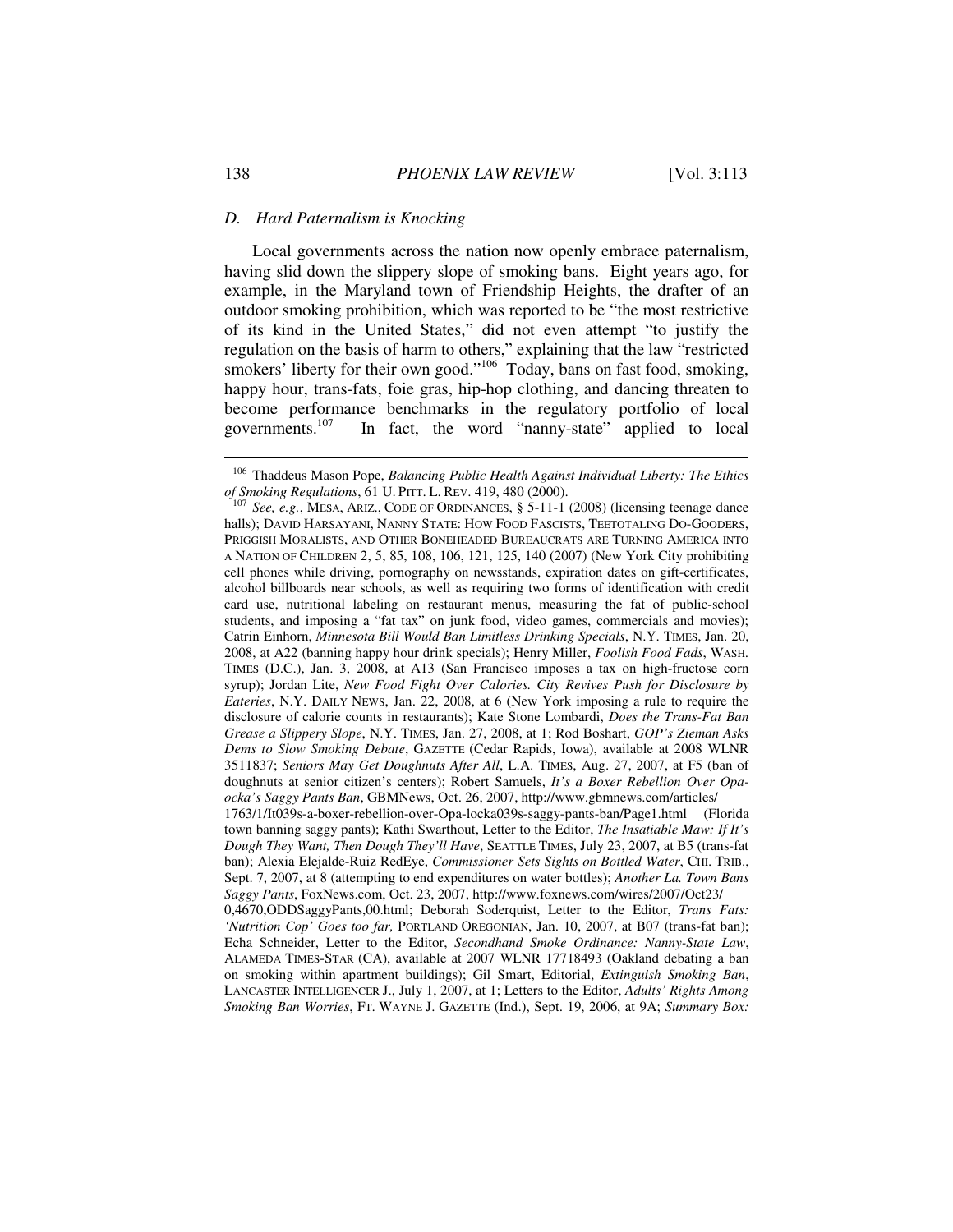government is no longer a clever turn of phrase. It has ominously become a cliché from overuse.

Phoenix was recently ranked fourteenth in the nation on Reason Magazine's personal freedom index—in the upper half of the thirty-five major cities ranked, but behind such cities as Denver, Milwaukee, and Kansas City, which are hardly known for their libertine cultures.<sup>108</sup> With the recent passage of a statewide smoking ban, the hard paternalism wave has finally hit Arizona. The logic of paternalism will inexorably push local governments to shrink the scope of personal autonomy.<sup>109</sup>

*Smokers Fired up Over Health Department Bans*, AP, Nov. 28, 2004, WV 22:00:38 (smoking bans); Fox Chicago Perspective (WFLD-IL television broadcast Aug. 27, 2006); *see also* Paul Frumkin, *Chicago City Council's Anti-Foie Gras Law Shoulders in on Rights of Restaurateurs; Sale of Foie Gras Banned in Restaurants*, NATION'S RESTAURANT NEWS, May 15, 2006, at 29(1) (Chicago banning foie gras); James Colgrove & Amy Fairchild, Op-Ed, *Father Mike*, N.Y. TIMES, Oct. 22, 2006, available at 2006 WLNR 18329146 (trans-fat ban); Peter Schworm, *Lawsuit Challenges Smoking Ban in Private Clubs; Eagles Say Health Board Overstepped Authority*, BOSTON GLOBE, July 11, 2004, http://www.boston.com/yourlife/health/other/articles/2004/07/11/lawsuit\_challenges\_smokin g\_ban\_in\_private\_clubs\_eagles\_say\_health\_board\_overstepped\_authority/; Duane D. Stanford, *Health Officials Eye Smoking Ban for Cities*, ATLANTA J. CONST., Dec. 7, 2004, at 3JJ (indoor smoking bans); Kathy McCabe, *Salem Stands by Its Ban on Smoking April 1 Cutoff at Bars, Eateries to be Fought*, BOSTON GLOBE, Mar. 18, 2001, at 1 (Salem, MA bans smoking in bars and restaurants); Douglas Belkin, *Smoking Flags Going Up at Boca Area Beaches, Parks*, PALM BEACH POST, June 22, 1999, at A1 (describing recent ban restricting smoking and tobacco use on beaches and in parks); Shandra Martinez, *Holland Council OKs Limits on Smoking in 8 City Parks*, GRAND RAPIDS PRESS, July 22, 1999, at A14 (describing new anti-smoking ordinance); Elsa Brenner, *Battle Over Smoke Moves Outdoors*, N.Y. TIMES, June 21, 1998, at WC-1 (describing recent laws banning smoking in various public places); Marcia Meyers, *Smoking Limits Spread Outdoors*, BALT. SUN, Apr. 26, 1998, at A1 (reporting bans in Santa Cruz, CA, Mesa, AZ, and Sharon, MA); Maria Alicia Gaura, *Smoked Out-Laws Increasingly Target Right to Light Up in the Open Air*, S.F. CHRON., May 11, 1998, at A13 (reporting on California municipal ordinances); Marv Balousek, *Smoking Ban May Expand: Proposal Includes Some Outdoor Areas*, WALL ST. J., Oct. 8, 1998, at A1 (discussing proposed antismoking ordinance); George Snell, *Health-Board Leader Firm on Smoking Law*, WORCESTER TELEGRAM & GAZETTE, Oct. 18, 1996, at B1 (describing the effects of a smoking ban in Worcester, MA); Richard Berman, *A Smoking Ban Goes Too Far*, RESTAURANT BUS., Dec. 10, 1996, at 169 (discussing outdoor smoking ban); Robert B. Nugent, *Fitchburg Board of Health Widens Smoking Ban*, WORCESTER TELEGRAM &

GAZETTE, June 3, 1996, at B1.<br><sup>108</sup> What's the Matter With Chicago? and Seattle and New York and Boston . . . ? (July 9, 2008), http://reason.com/news/show/127481.html.

<sup>109</sup> Pope, *supra* note 106, at 493 (observing "[o]ne economist has remarked that '[i]t is somewhat ironic that the government discourages smoking and drinking . . . yet when it comes to the major cause of death—heart disease . . . politicians let us eat with impunity.' In response to this apparent irony, a Yale psychologist has proposed a junk-food tax. Others have proposed even more direct regulation of fatty foods") (citing Jack Chambless & Sarah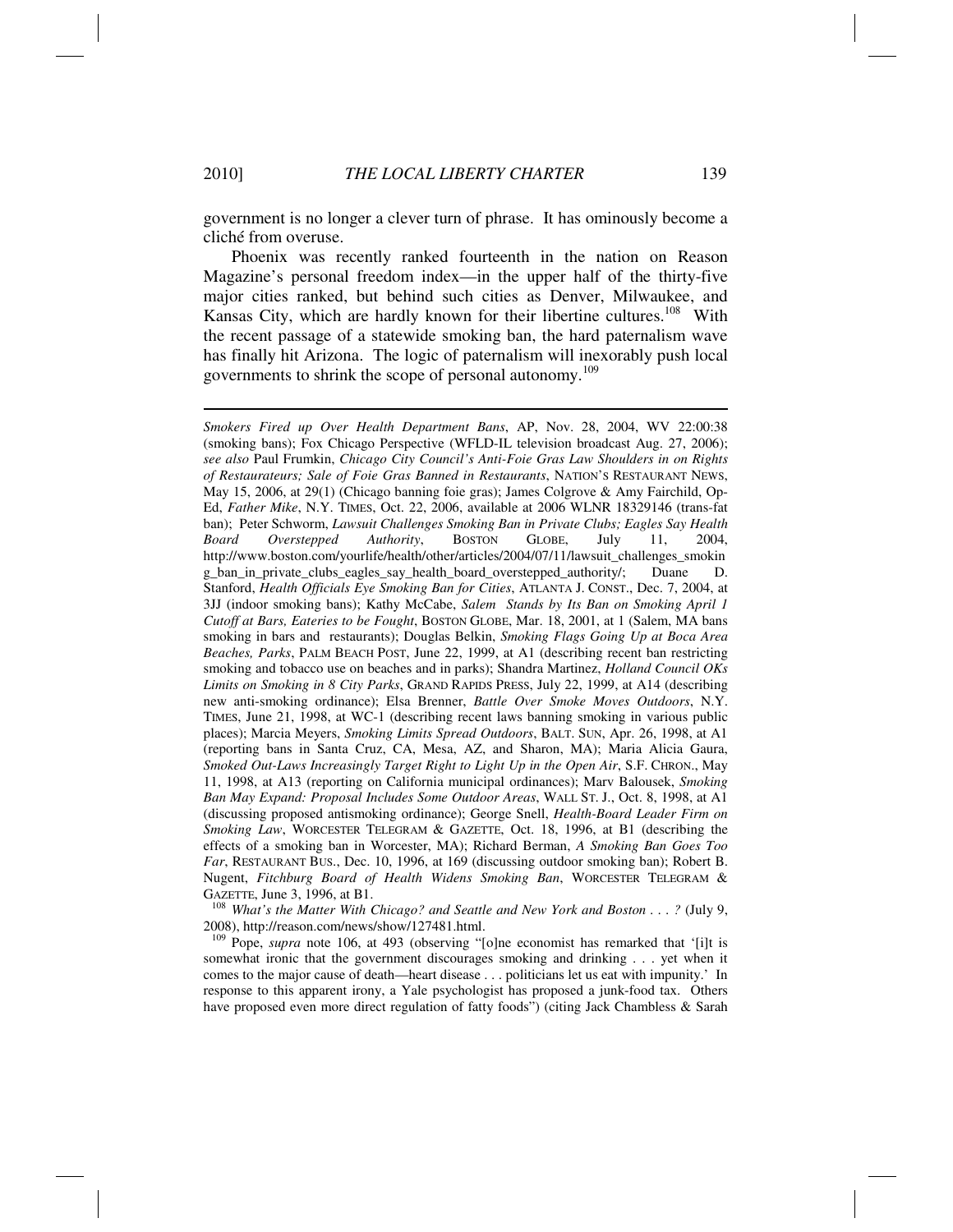Liberty is a seamless web.<sup>110</sup> Disrespect for individual autonomy causes wholesale restrictions on one type of freedom to encroach onto others. The same paternalism that first protected the public from the marketplace of goods and services, then from the marketplace of ideas about goods and services, now threatens to protect the public from the marketplace of fun or unhealthy lifestyles and basic nonconformity. Paternalism is more than a threat to human dignity; it represents a dangerous misallocation of scarce resources away from local government's core functions.

#### *E. Stopping Serious Crime is not a Serious Enough Priority*

Arizona chronically lags national law enforcement performance, and the threat of more crime still looms. Between 1980 and 2005, Arizona's crime rates for the most violent criminal offenses typically ranged between five and ten percent higher than national rates.<sup>111</sup> As recently as 2000, property

<sup>111</sup> ARIZ. CRIM. JUST. COMM'N, ARIZONA CRIME TRENDS 2007: FACT SHEET (2007), http://azcjc.gov/pubs/home/UCR\_Crime\_One\_pager\_Dec\_6\_06.pdf.

C. McAlister, *Eating with Impunity,* ORLANDO SENTINEL, Dec. 22, 1996, at G1; Kelly D. Brownell, *Get Slim With Higher Taxes*, N.Y. TIMES, Dec. 15, 1994, at A29; Bill Reel, *A Buck a Pack Is a Helluva Whack*, NEWSDAY, Mar. 25, 1994, at A43; U.S. DEP'T OF HEALTH, EDUC. AND WELFARE, FORWARD PLAN FOR HEALTH FY 1977-81 104 (1975); John Doyle, *Why Fattening Foods are Being Positioned as the Next Targets for Public Health Officials*, NATION'S RESTAURANT NEWS, Aug. 10, 1998, at 42; Joyce Howard Price, *New Battle About Evil Spirits*, INSIGHT ON NEWS, Feb. 1, 1999, at 40; Cori Vanchieri, *Lessons from the Tobacco Wars Edify Nutrition War Tactics*, 90 J. NAT'L CANCER INST. 420 (1998)). 110 Timothy Sandefur, *Rights Are A Seamless Web*, 26 RUTGERS L. REV. 5 (2002); *see also*

Lynch v. Household Fin. Corp., 405 U.S. 538, 522 (1972) ("the dichotomy between personal liberties and property rights is a false one. Property does not have rights. People have rights. The right to enjoy property without lawful deprivation, no less than the right to speak or the right to travel, is in truth a 'personal' right, whether the 'property' in question be a welfare check, a home, or a savings account. In fact, a fundamental interdependence exists between the personal right to liberty and the personal right in property. Neither could have meaning without the other. That rights in property are basic civil rights has long been recognized."); RICHARD EPSTEIN, TAKINGS 138-39 (1985) ("[c]an anyone find a society in which freedom of speech flourishes where the institution of private property is not tolerated? A country in which there is a free nationalized press?"); JAMES MADISON, *Property, in* JAMES MADISON: WRITINGS 515 (Jack N. Rakove ed., 1999) ("[t]his term in its particular application means 'that domination which one man claims and exercises over the external things of the world, in exclusion of every other individual.' In its larger and juster meaning, it embraces everything to which a man might attach a value and have a right; and which leaves to everyone else the like advantage. In the former sense, a man's property in his opinions and the free communication of them . . . . In a word, as a man is said to have a right to his property, he may be equally said to have a property in his rights . . . .").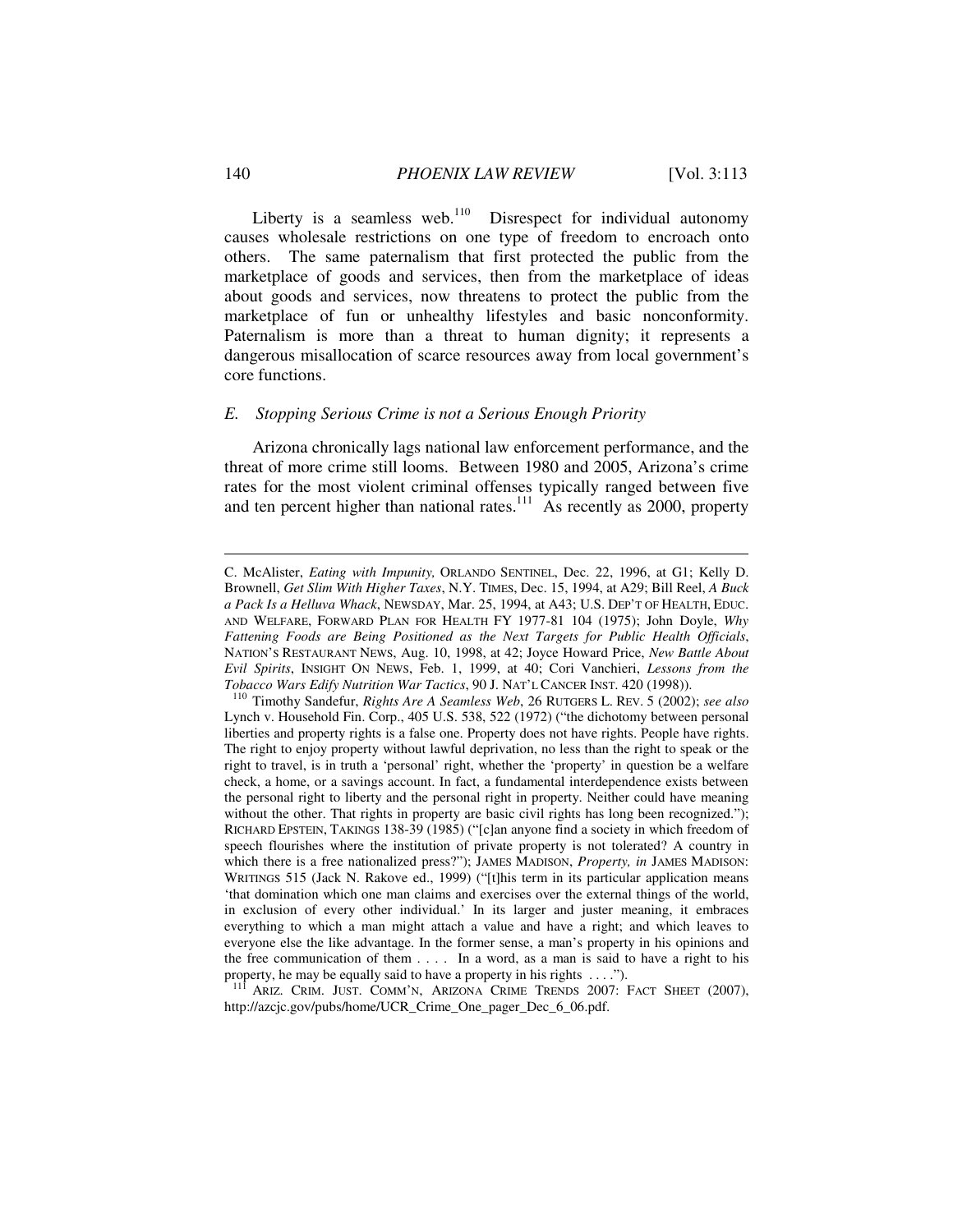offenses were forty-six percent higher than national rates.<sup>112</sup> A 2005 report, published by the Morrison Institute, ranked Arizona worst among all fifty states with regard to its rate of serious crimes, which includes murder, rape, robbery, aggravated assault, burglary, larceny, and auto theft. $113$ 

William Bratton, Chief of the Los Angeles Police Department and former Chief of the New York City Police Department, warns that violent crime is "making a comeback" across the country because of the deployment of significant policing resources away from traditional crimefighting to homeland security matters.<sup>114</sup> National statistics show nearly a five percent increase in homicides and almost a ten percent increase in robberies between 2005 and 2006.<sup>115</sup>

Notwithstanding recently reported declines in 2007, Arizona's violent and property crime rates have shown similar signs of resurgence.<sup>116</sup> Between 2004 and 2006, for example, Phoenix saw its homicide rate increase twelve percent and its robbery rate increase seventeen percent.<sup>117</sup> These statistics show that focusing Arizona's local governments on their core functions is a necessity. Nevertheless, Phoenix still pays police officers overtime to help stage media events.

1. Case Study: Phoenix Gun Buy-Backs versus Law Enforcement

Rather than focusing resources on crime prevention, Arizona's police departments often participate in political grandstanding, such as when the City of Phoenix conducted a gun "buy-back" program on June 28, 2008.<sup>118</sup> That day, gun-law expert and author of *The Arizona Gun Owner's Guide*,

Final\_110473745\_1027200610304.pdf.<br> $\frac{116}{10}$ 

<sup>&</sup>lt;sup>112</sup> ARIZ. CRIM. JUST. COMM'N, ARIZONA CRIME TRENDS 2007: FACT SHEET (2007).<br><sup>113</sup> ARIZ. STATE UNIV., RATE OF SERIOUS CRIME PER 100,000 POPULATION (2003), http://www.asu.edu/copp/morrison/50statedata/01SeriousCrime.pdf; *see also* ARIZ. CRIM. JUST. COMM'N, ARIZONA CRIME TRENDS: A SYSTEM REVIEW 12 (2005), http://acjc.state.az.us/pubs/home/Crime\_Trends\_2005.pdf.

<sup>114</sup> William J. Bratton, *The Unintended Consequences of September 11th*, 1 POLICING 21-24 (2007).

<sup>115</sup> Police Executive Research Forum, *A Gathering Storm—Violent Crime in America* 14 (Oct. 2006), http://www.policeforum.org/upload/Gathering-Storm-PRINT-

<sup>&</sup>lt;sup>117</sup> Police Executive Research Forum, *Violent Crime in America: 24 Months of Alarming Trends* (2007),

http://www.policeforum.org/upload/Violent%20Crime%20Report%203707\_140194792\_392 007143035.pdf.

<sup>118</sup> Astrid Galvan, *S. Phoenix Gun Buyback Nets 100 Firearms*, ARIZ. REPUBLIC. June 29, 2008,

http://www.azcentral.com/community/phoenix/articles/2008/06/29/20080629buyback.html.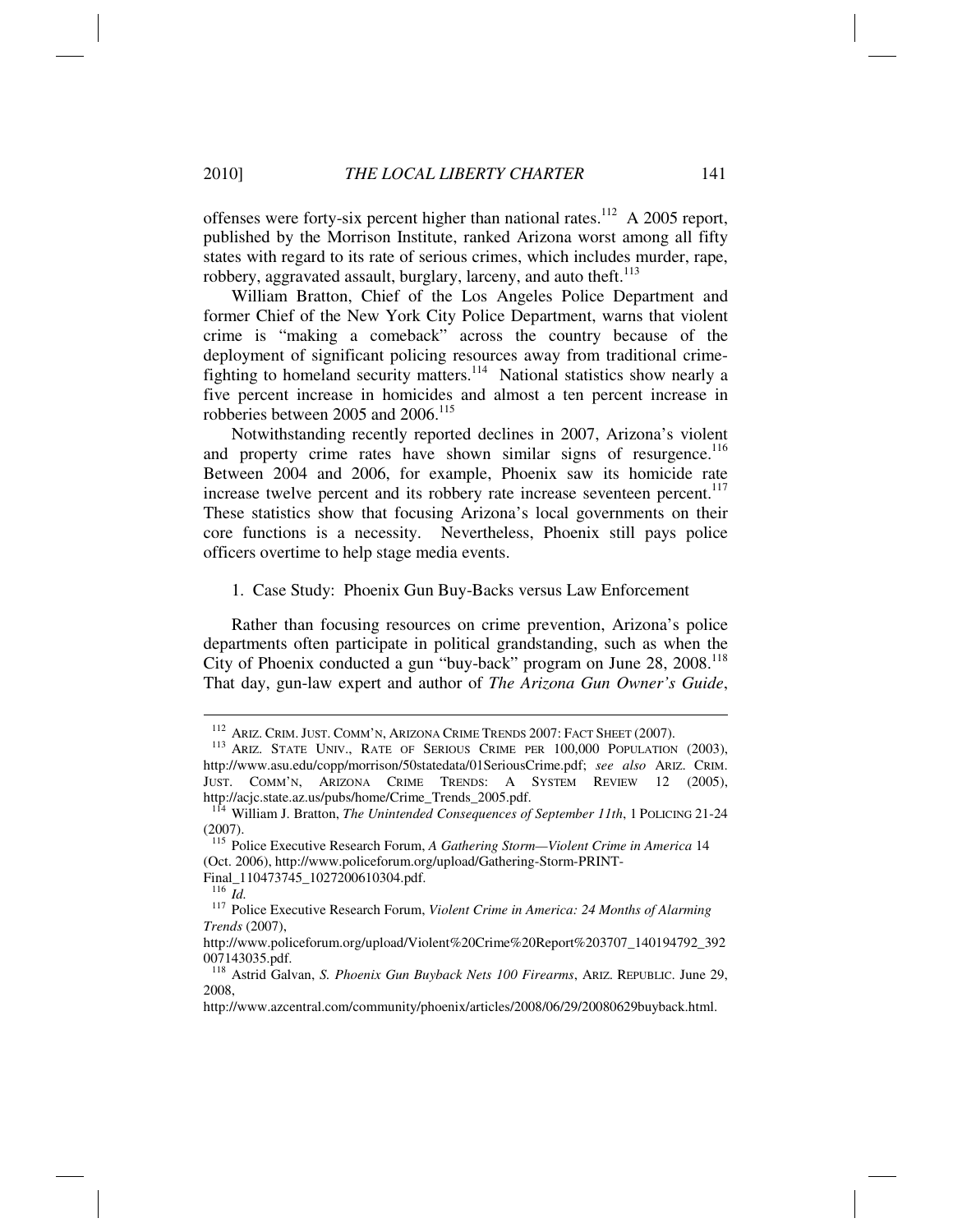Alan Korwin, and activist Rick DeStephens, traveled to three of the five "buy-back" locations. They reported that nearly all of the guns collected were "useless" and "worthless."<sup>119</sup> They spoke with the participants, most of whom readily admitted exchanging old junk for \$100 gift cards.<sup>120</sup> After the event, Korwin remarked, "[the] gang bangers are laughing at us."<sup>121</sup> The fact that each visited location was reportedly manned by eight police officers, likely receiving overtime pay, illustrates fundamental problems with the priorities given to policing by local governments in Arizona.<sup>122</sup> The same problem with policing priorities is evidenced by Maricopa County (Arizona)'s draconian crackdown on illegal immigration.

2. Case Study: Local Law Enforcement versus Illegal Immigration in Maricopa County

As threatening as illegal immigration may be, enforcing federal immigration laws is just not a core function of local law enforcement.<sup>123</sup> But that is not what the Sheriff of Maricopa County thinks, declaring proudly in July 2007, "[w]e are quickly becoming a full-fledged anti-illegal immigration agency."<sup>124</sup> Unfortunately, the County's transformation into a federal agency has not been compatible with local responsibilities.

Maricopa County's crackdown has reportedly led to the arrests of a number of "low-level participants in human smuggling rings."<sup>125</sup> Yet, at the same time, "[r]ampant overtime spending on immigration operations drove" the Sheriff's Office "into financial crisis and forced it to close facilities across the county."126 Meanwhile, the *East Valley Tribune* reports that between 2005 and July 2007, arrest rates dropped from 10.5% to 2.5% of investigations.<sup>127</sup> Moreover, during 2006 and  $2007$ , "sheriff's detectives did little or no investigation on at least thirty violent crime cases" and "patrol

<sup>119</sup> Interview with Alan Korwin (Jul. 23, 2009).<br>
120 *Id.*<br>
121 *Id.* 122 *Id.* 123 JJ Hensley, *Sheriff Arpaio May Lose Some Immigrant Authority*, ARIZ. REPUBLIC, Oct. 3, 2009,

http://www.azcentral.com/arizonarepublic/news/articles/2009/10/03/20091003arpaioice1003.html.

<sup>&</sup>lt;sup>124</sup> Ryan Gabrielson, *Reasonable Doubt Part II: Overtime Led to MSCO Budget Crisis*, E. VALLEY TRIB., July 10, 2008, http://www.eastvalleytribune.com/story/120468.

<sup>&</sup>lt;sup>125</sup> Ryan Gabrielson, *Reasonable Doubt Part II: Key Findings of the Tribune's Project*, E. VALLEY TRIB., July 10, 2008, http://www.eastvalleytribune.com/page/reasonable\_doubt.<br><sup>126</sup> *Id.* 127 Ryan Gabrielson, *Reasonable Doubt Part IV: Public Safety Shortchanged*, E. VALLEY

TRIB., July 12, 2008, http://www.eastvalleytribune.com/page/reasonable\_doubt.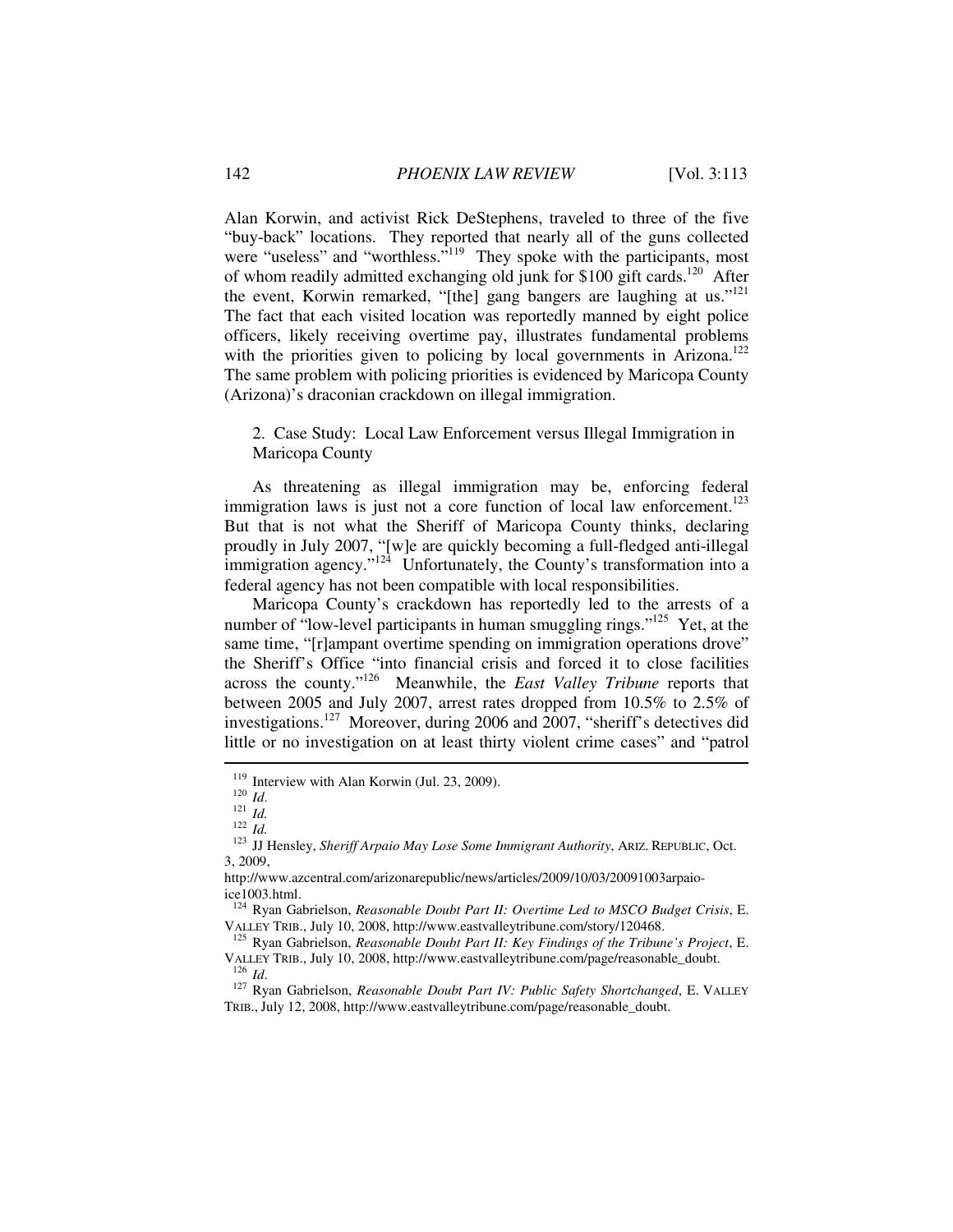cars arrived late two-thirds of the time on more than 6,000 of the most serious calls for service."<sup>128</sup> In short, while the Sheriff of Maricopa County fiddles with federal law enforcement, and Phoenix pays police officers overtime to collect junk firearms, Arizona's cities are starting to burn.

#### V. ACTIVATE THE JUDICIARY

*The legislative department is everywhere extending the sphere of its activity and drawing all power into its impetuous vortex. . . . [I]t is against the enterprising ambition of this department that the people ought to indulge all their jealousy and exhaust all their precautions.*<sup>129</sup>

James Madison

The Local Liberty Charter is not a pledge signed by politicians who promise to redress grievances. It is meant to be enforceable in court by ordinary citizens—meaning the judiciary must exercise a check on the political process. Specifically, each policy implementation recommended in this article is meant to furnish a private right of action, empowering individuals to file lawsuits, when necessary, to compel local governmental officials to respect freedom and to shoulder legitimate governmental responsibilities.

But first, advocates of the Local Liberty Charter need to recognize that there are a variety of legal doctrines ordinarily requiring the judiciary to defer to local legislative and administrative decision-making exists, or otherwise abstain from deciding a legal challenge. For example, although Arizona robustly recognizes the right of taxpayers to challenge illegal governmental fiscal conduct, such "taxpayer standing" is not unlimited and may not support a citizen's effort to enforce every implementation of the Local Liberty Charter. Likewise, complex legal doctrines of "ripeness" or "justicability" can bar legal challenges deemed to have been brought "too soon," even when common sense may suggest that further delay will not accomplish anything. To minimize the chance that the judiciary might abstain from checking abusive local political processes based on these doctrines, it is crucial that any reform clearly state who can bring a legal

<sup>128</sup> Ryan Gabrielson, *Reasonable Doubt Part II: Key Findings of the Tribune's Proje*ct, E. VALLEY TRIB., July 10, 2008, http://www.eastvalleytribune.com/page/reasonable\_doubt. 129 Bernard Siegan, *F.A. Hayek and Contemporary Legal Thought: Hayek and the United* 

*States Constitution*, 23 SW. U. L. REV. 469, 478 (1994) (quoting THE FEDERALIST NO. 48 (James Madison)).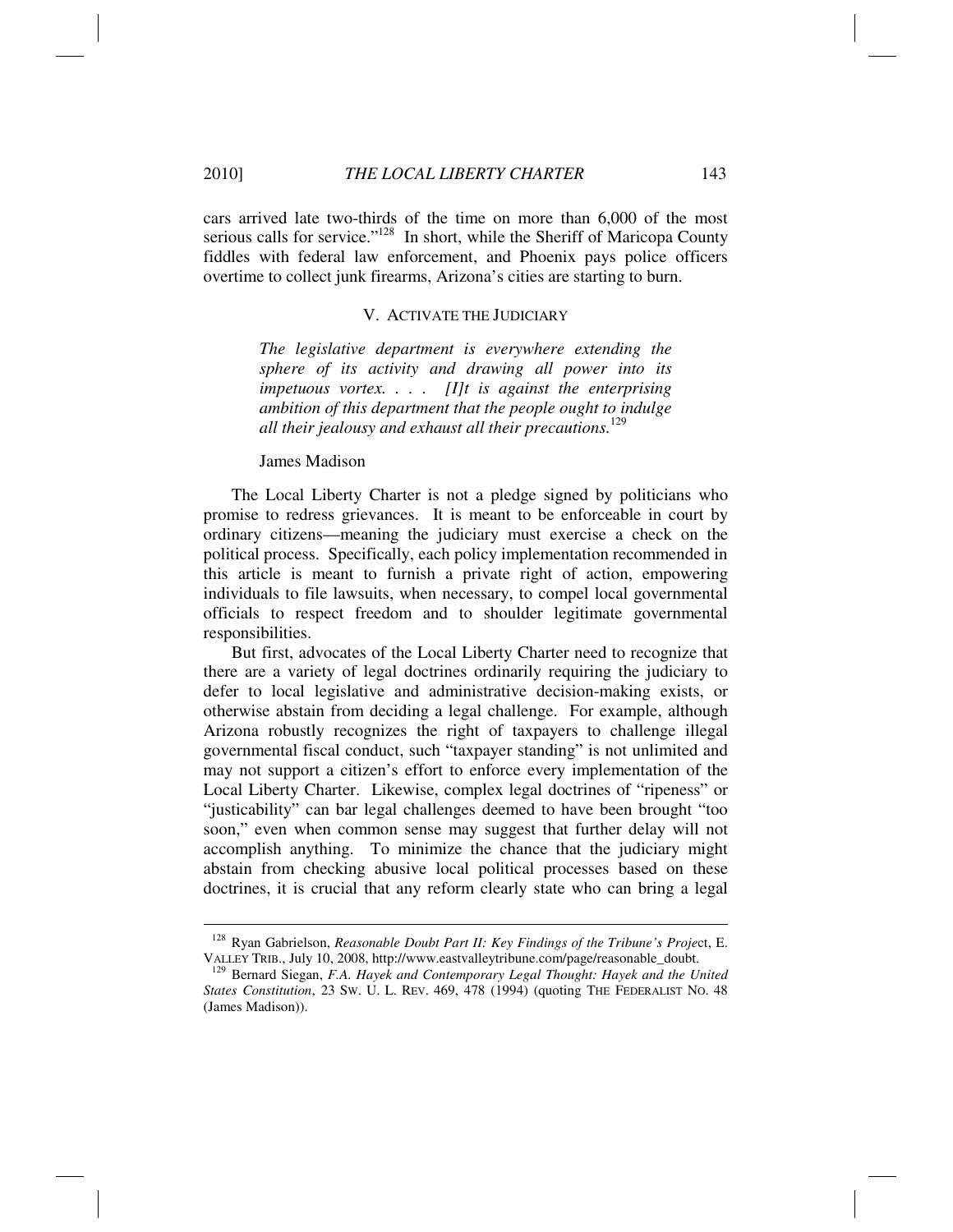challenge and also when that challenge can be brought. Also, to ensure that the judiciary understands its crucial role in checking the concentrated power of local government, any implementation of the Local Liberty Charter must be accompanied by plain and inescapable language directing the judiciary to independently assess the legitimacy of the challenged local government action.

The prospect of enforcing the Local Liberty Charter through private litigation, of course, raises the possibility of "judicial activism" interfering with democracy. Although a serious concern, it is nevertheless important to emphasize that our republican system of government was not built on democracy but on skepticism of concentrated power—regardless of whether that power resided in the states, elected representatives, the electorate, majorities, or minorities.<sup>130</sup> Democratic processes are merely one tool among many aimed at diffusing concentrations of power.<sup>131</sup> The Founders recognized that unchecked democratic processes could themselves result in tyranny when they are captured by political factions or seized by irrational passions.132 The Founders concluded that this vulnerability necessitated counterweights to those processes, including but not limited to such concepts as the separation of powers into distinct and independent branches of government, federalism, bicameral legislative bodies, the Electoral College for presidential elections, and, of course, the Bill of Rights.<sup>133</sup>

It has been argued that the proximity of local government to the citizenry justifies placing greater discretionary power in the hands of local public officials; however, such proximity does not sufficiently counteract the dangers of unchecked democratic processes.<sup>134</sup> Even in Arizona's cities

<sup>130</sup> Michael W. McConnell, *Active Liberty: Interpreting Our Democratic Constitution*, 119 HARV. L. REV. 2387, 2393-94 (2006); *see generally* ALEXIS DE TOCQUEVILLE, DEMOCRACY IN

AMERICA 249 (Henry Reeve trans., 1973). 131 Timothy Sandefur, *The Wolves and the Sheep of Constitutional Law: A Review Essay in Kermit Roosevelt's the Myth of Judicial Activism*, 23 J.L. & POL. 1, 7 (2007).<br><sup>132</sup> THE FEDERALIST NO. 51, at 324 (Alexander Hamilton) (Mentor Books, 1961) ("In a

society under the form of which the stronger faction can readily unite and oppress the weaker, anarchy may as truly be said to reign as in a state of nature, where the weaker individual is not secured against the violence of the stronger.").

<sup>&</sup>lt;sup>133</sup> Bernard Siegan, *F.A. Hayek and Contemporary Legal Thought*, 23 Sw. U. L. REV. 469, 479-80, 482-83 (1994) (quoting THE FEDERALIST No. 48 (James Madison)).

<sup>&</sup>lt;sup>134</sup> See, e.g., Robert M. Bastress, Jr., *Localism and the West Virginia Constitution*, 109 W. VA. L. REV. 683, 685-86 (2007) ("Americans have traditionally cherished local autonomy . . . the more discretion that local leaders have, the better they can address problems in a manner that is most suitable to the community's particular needs. With enhanced local power also comes enhanced citizen participation in local government. Citizens participate in government when that participation can be meaningful. The smaller the governmental unit, the more likely a citizen's participation will be meaningful.").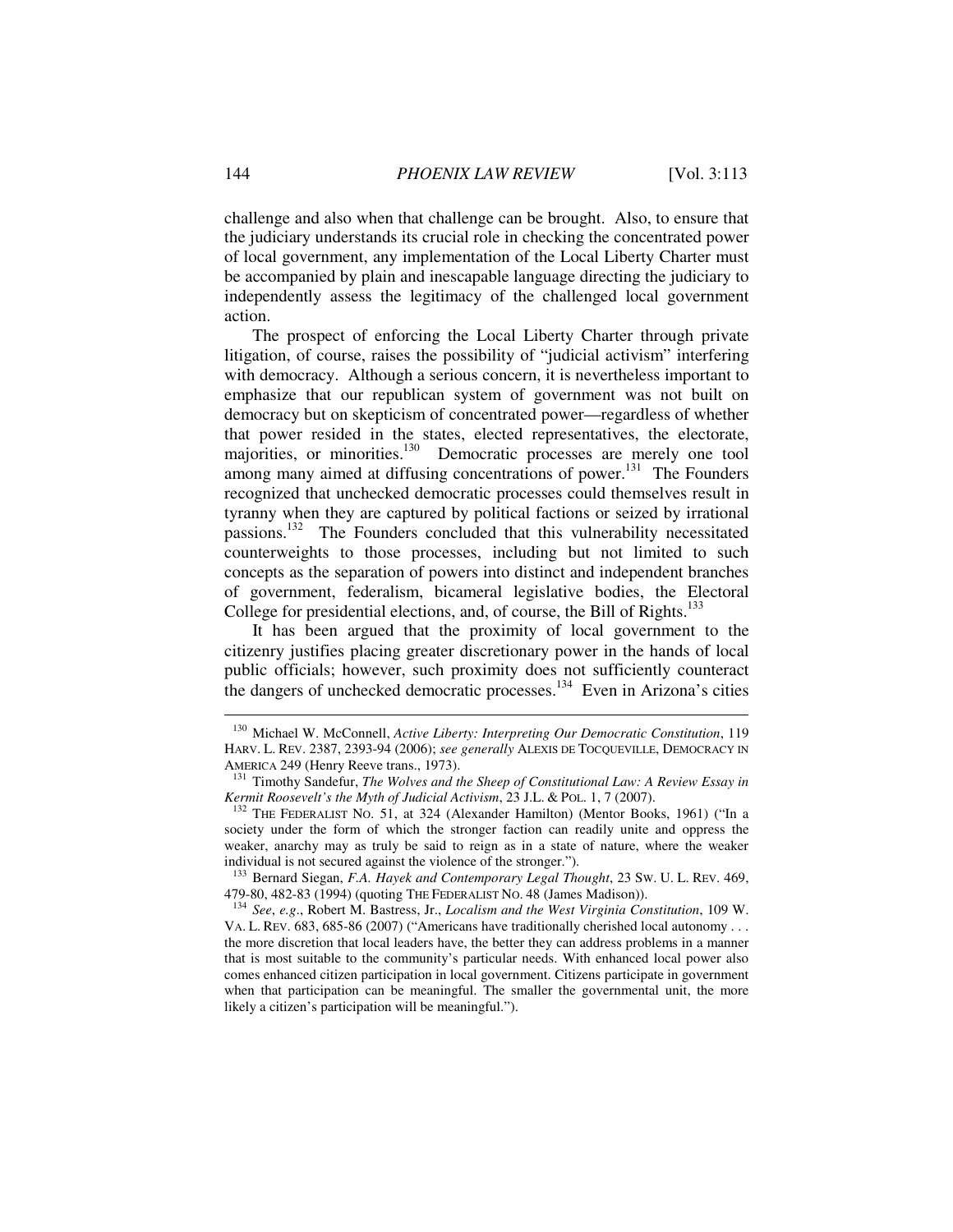and towns, the power of the ballot box to constrain abusive government is overrated. Accordingly, as discussed in the next subsections, a structural counterweight against local political processes is needed to protect local residents and businesses from such dangers—and the judiciary is uniquely positioned to fulfill that need.

## *A. Judicial Engagement is Needed because Localities are not Exempt from the Problem of Factions and Irrational Voting*

One structural failure of representative democracy is presented by the problem of "factions" or special interest groups.<sup>135</sup> The undue influence of special interests arises from the government's power to pass laws that bestow concentrated benefits on a few, with costs dispersed over many.<sup>136</sup> The wide dispersion of costs ensures that the public, in general, does not become outraged by or even concerned about the passage of such laws. Indeed, the costs of such laws are often so minimal when individually distributed across the voting public, that it can be downright irrational for citizens to incur the cost of their time in trying to understand them, much less to oppose or vote against them.<sup>137</sup> By contrast, the few citizens who receive the concentrated benefits conferred by such laws have an incomparably strong interest to become informed about them and pursue their passage, as well as to maintain their existence.<sup>138</sup> As a result, even the most conscientious city councilmember likely has the palpable sense that there is only one side of the issue.<sup>139</sup> This enables special interests to "capture" the legislative process to serve their narrow interests.

For example, the only people opposing Mesa's recent effort to deregulate fortune-telling are the fortune-tellers themselves, who claim that they are protecting the public from illegitimate purveyors of psychic

<sup>&</sup>lt;sup>135</sup> A.C. Pritchard & Todd J. Zywicki, *Finding the Constitution: An Economic Analysis of Tradition's Role in Constitutional Interpretation, 77 N.C. L. REV. 409, 478 (1999).* 

<sup>&</sup>lt;sup>136</sup> Id. at 478-79, 483.<br><sup>137</sup> Id. at 483. <br><sup>138</sup> JAMES M. BUCHANAN & GORDON TULLOCK, THE CALCULUS OF CONSENT: LOGICAL FUNCTIONS OF CONSTITUTIONAL DEMOCRACY (1992) (1962); Pritchard & Zywicki, *supra*  note 135, at 481 n.294.

<sup>139</sup> Christopher Serkin, *Local Property Law: Adjusting the Scale of Property Protection*, 107 COLUM. L. REV. 883, 904 (2007) (discussing how conditions "are ripe for the kind of special interest group pressure described by public choice theorists" when "in larger local governments, the per taxpayer cost . . . may be relatively insignificant"); BERNARD H. SIEGAN, DRAFTING A CONSTITUTION FOR A NATION OR REPUBLIC EMERGING INTO FREEDOM, 23 (2d ed. 1994).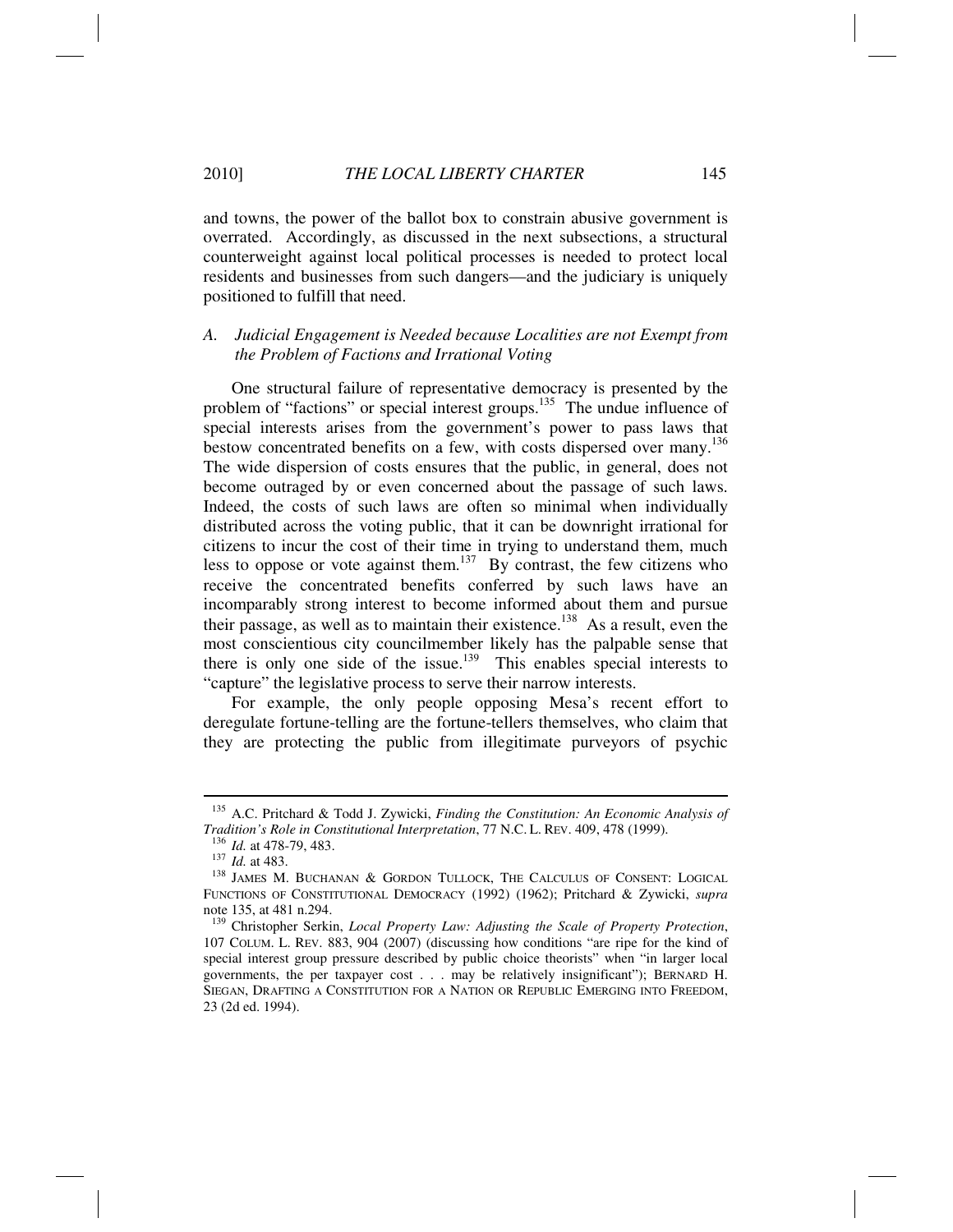services.<sup>140</sup> This tiny clique of licensed fortune-tellers prevailed in the city council vote, illustrating the capture of local occupational regulation by the regulated occupation to exclude potential competition.<sup>141</sup>

As this example suggests, the problem of factions is often magnified, not diminished, at the local level—the State of Arizona, after all, does not bother to regulate fortune-telling.<sup>142</sup> This is because larger jurisdictions tend to have more special interest groups competing for more special benefits. The objectives of these numerous special interest groups are also more likely to be incompatible.<sup>143</sup> Consequently, there is a greater chance that their lobbying efforts will balance or drown themselves out.<sup>144</sup> In a smaller jurisdiction, by contrast, odds are that there is relatively less diversity of interest and therefore a greater chance that a few special interests will dominate the legislative process because there are typically fewer people in the government to persuade.<sup>145</sup> Moreover, local governments have a relatively greater ability to redistribute wealth and opportunity because power is concentrated in fewer hands, compared with the state or federal governments; local governments can also exercise such power legislatively more quickly.<sup>146</sup>

The problem of factions is compounded by the threat of irrational voting. Ironically, the modern Arizonan metropolis or county may not be big enough to support the multiplicity of special interests needed for competing factions to cancel each other out. Further, most cities or counties are still not small enough to give the average voter a big enough stake in the electoral process to really care about the business of local government. Consequently, the likelihood of any particular individual influencing a local election remains so minute that there is no anticipated cost associated with

<sup>&</sup>lt;sup>140</sup> Mesa City Council Meeting (June 23, 2008),

http://www.mesachannel11.com/vod.php?show=404.

<sup>&</sup>lt;sup>141</sup> Charles J. Wheelan, *Politics or Public Interest? Licensing and the Case of Respiratory Therapists*, PERSPECTIVES ON WORK, 42, 43 (2005).

<sup>&</sup>lt;sup>142</sup> ALEXIS DE TOCQUEVILLE, DEMOCRACY IN AMERICA 46 (Richard D. Heffner ed., 1956); Michael W. McConnell, *Active Liberty*: *A Progressive Alternative to Textualism and Originalism?*, 119 HARV. L. REV. 2387, 2395 (2006) (reviewing STEPHEN BREYER, ACTIVE

LIBERTY: INTERPRETING OUR DEMOCRATIC CONSTITUTION).<br><sup>143</sup> THE FEDERALIST NOS. 10, 51 (James Madison).<br><sup>144</sup> BERNARD SIEGAN, ECONOMIC LIBERTIES AND THE CONSTITUTION 63 (2d ed. 2006).<br><sup>145</sup> INT'L COUNCIL ON HUMAN RIGHTS POL'

<sup>&</sup>lt;sup>146</sup> Timothy Sandefur, *The Wolves and the Sheep of Constitutional Law: A Review Essay on Kermit Roosevelt's The Myth of Judicial Activism*, 23 J.L. & POL. 1, 5-6 (2007); *see also* SAM STALEY, BIGGER IS NOT BETTER 12 (1992), http://www.cato.org/pub\_display.php?pub\_id=1026&full=1.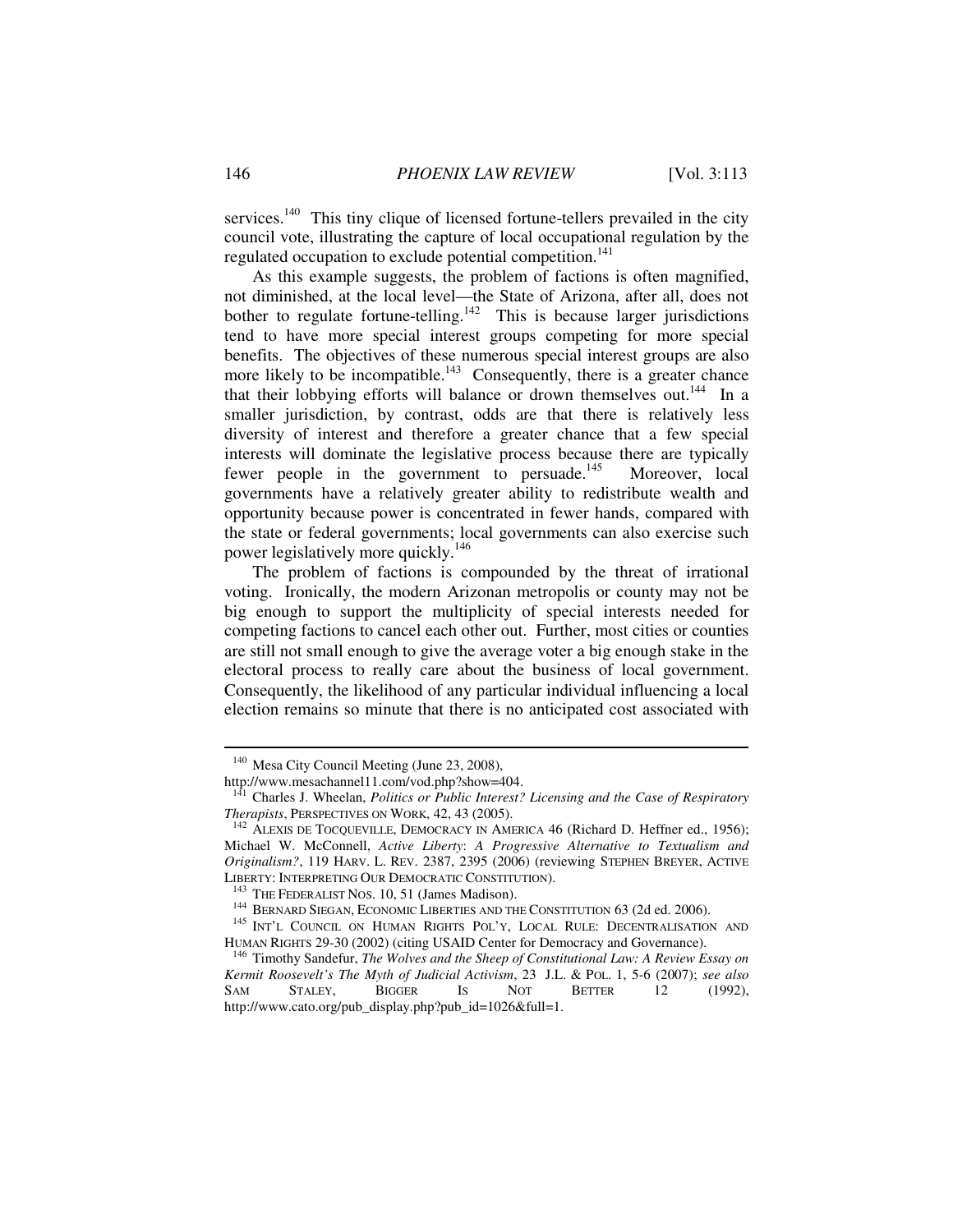#### 2010] *THE LOCAL LIBERTY CHARTER* 147

voting for bad policies. $147$  Accordingly, the incentive to indulge whims, emotions, and false or even irrational beliefs during the voting process can systematically skew local election results toward bad public policy.<sup>148</sup>

In short, local politics are neither immune from the problems of factions nor irrational voting. Judicial engagement to enforce the Local Liberty Charter is therefore justified by the same concerns that prompt judicial enforcement of state or national constitutions. Such engagement is also warranted in light of inadequate policy competition among local governments to preserve liberty.

# *B. Judicial Engagement is Needed because Competition among Local Governments is Insufficient to Preserve Liberty*

Although competition among local governments for residents and businesses might incentivize the development of local governmental policies and services that maximize the well-being of the local inhabitants,

<sup>&</sup>lt;sup>147</sup> A.C. Pritchard & Todd J. Zywicki, *Finding the Constitution: An Economic Analysis of Tradition's Role in Constitutional Interpretation, 77 N.C. L. REV. 409, 481 (1999).* 

<sup>&</sup>lt;sup>148</sup> BRYAN CAPLAN, THE MYTH OF THE RATIONAL VOTER: WHY DEMOCRACIES CHOOSE BAD POLICIES 119-34 (2007). Notably, as against this theory, some scholars advance evidence of the "Miracle of Aggregation," which arises from studies of collective guessing and "prediction markets" that have shown when many people estimate the number of jelly beans in a jar or bet their money on predictions of future events, the average prediction tends to be very close to the truth. This "miracle" is explained by the argument that erroneous estimates, which are based on ignorance, tend to cancel each other out, leaving behind the most knowledgeable estimates, which then determine the collective average. The problem with the Miracle of Aggregation, as applied to politics instead of jelly beans, is it presumes that collective averages of voting preferences determine political outcomes and that politicians are a known quantity, like a jar of jelly beans. Politicians are intrinsically unknown quantities whose policy choices may not be motivated by the collective average of voting preferences. Even if there is a "correct" set of policy positions for a politician to hold, there is no "correct" estimate of who is the "right" politician, because as soon as politicians are elected, there is little to stop them from shifting their policy positions. Moreover, even if policy decisions were made by direct democracy, rather than through representatives, the Miracle of Aggregation theory fails to take into account the observed phenomena that erroneous estimates of "good" or "bad" policies can be based on widespread, systematic irrationality, rather than random ignorance. Unlike in prediction markets, where each participant has a monetary stake in his or her prediction, there is generally no significant anticipated cost to voting based on false beliefs. *See id.* at 9-10. The cost*less*ness of irrationality during voting makes it possible for the bulk of the voting population to indulge fashionable false beliefs. If this happens, these decisions do not cancel each other out; collectively, they point in one direction—toward irrationality—and they swamp the impact of knowledgeable, rational voters. *Id*. Indeed, this sort of phenomena essentially describes the "mob action" tendency of direct democracies that caused the Founders to devise a republican system of government in the first place.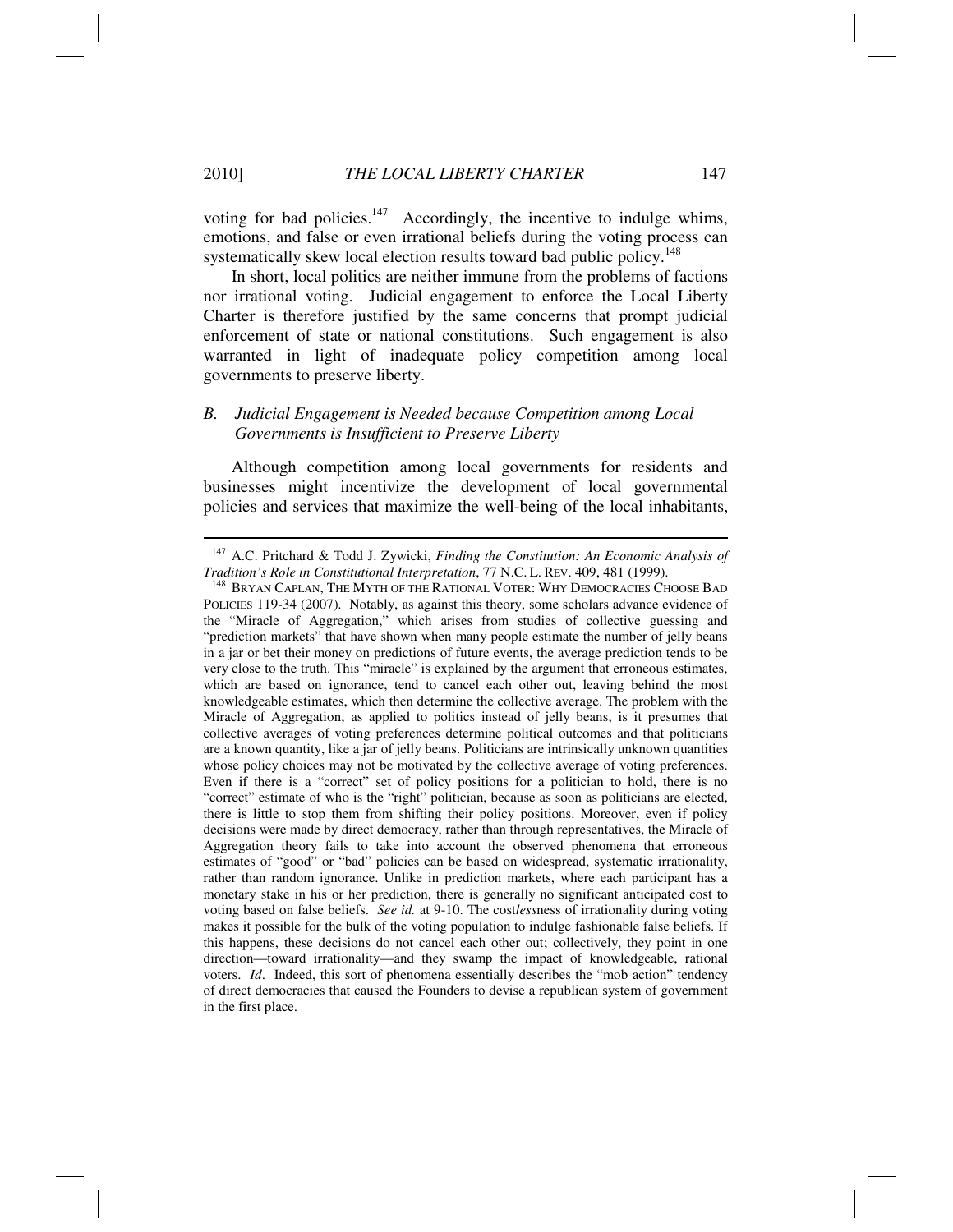the reality is that the effectiveness of such "Tiebout competition" has been oversold.<sup>149</sup> A study of data ranging from 1850 to 1990 concluded that people are not sufficiently mobile for robust policy and public service competition to arise between local governments.<sup>150</sup> This is because, "given the various employment, housing, administrative and emotional ties that potential migrants have to a given region," even when people choose to vote with their feet, they are just unwilling to relocate far beyond a certain radius of their childhood home.<sup>151</sup> This means that local governments in a given region have what amounts to a captive resident base. As a result, local governments do not feel enough pressure from the possibility of losing residents to engage in significant policy or service competition. In fact, one study concluded that "Tiebout's model will only achieve efficiency if there are 'literally hundreds of local communities with different public services' in each region."<sup>152</sup> Taken together, there is no reason to believe that "Tiebout competition" between local governments can *alone* overcome the problems of factions and irrational voting. Therefore, the judiciary—the least political of all three branches of government—must have a strong role in remedying abuses of local governmental power.

<sup>&</sup>lt;sup>149</sup> As against the comprehensive reform proposal advanced in this report, one scholar has argued very creatively that controversies over local property rights protection might be resolved by establishing various rights regimes by statute—weak, middling, and strong—and then allowing local governments to opt into the regime of their choosing. Christopher Serkin, *Local Property Law: Adjusting the Scale of Property Protection*, 107 COLUM. L. REV. 883, 885-86 (2007). This proposed solution is based on the argument that local governments would compete for residents and businesses, eventually causing the most felicitous rights regime to prevail. Perhaps this sort of idea might even be extended to facilitate competition between local governments over operative conceptions of liberty. Cities might choose between hard paternalist, soft paternalist, and libertarian legal frameworks. This idea could possibly even be extended to fiscal policy, where cities could opt into spendthrift, moderate, or conservative fiscal policies established by statute. The fundamental problem with these ideas, however, is that they all presume competitive pressures between local governments to secure new residents and businesses with agreeable legal frameworks will dominate the political pressures that lead to abusive local government. This is far from clear. The author contends that the contrary presumption is much more plausible, in view of the problem of factions, irrational voting, and studies showing insufficient "Tiebout competition" between local governments.

<sup>150</sup> Paul W. Rhode & Koleman S. Strumpf, *Assessing the Importance of Tiebout Sorting: Local Heterogeneity from 1850 to 1990*, 93 AM. ECON. REV. 1449, 1648-77 (2003). 151 Douglas W. Kmiec & Eric L. Diamond, *New Federalism Is Not Enough: The* 

*Privatization of Non-public Goods*, 7 HARV. J.L. & PUB. POL'Y 321, 382-83 (1984). 152 *Id.*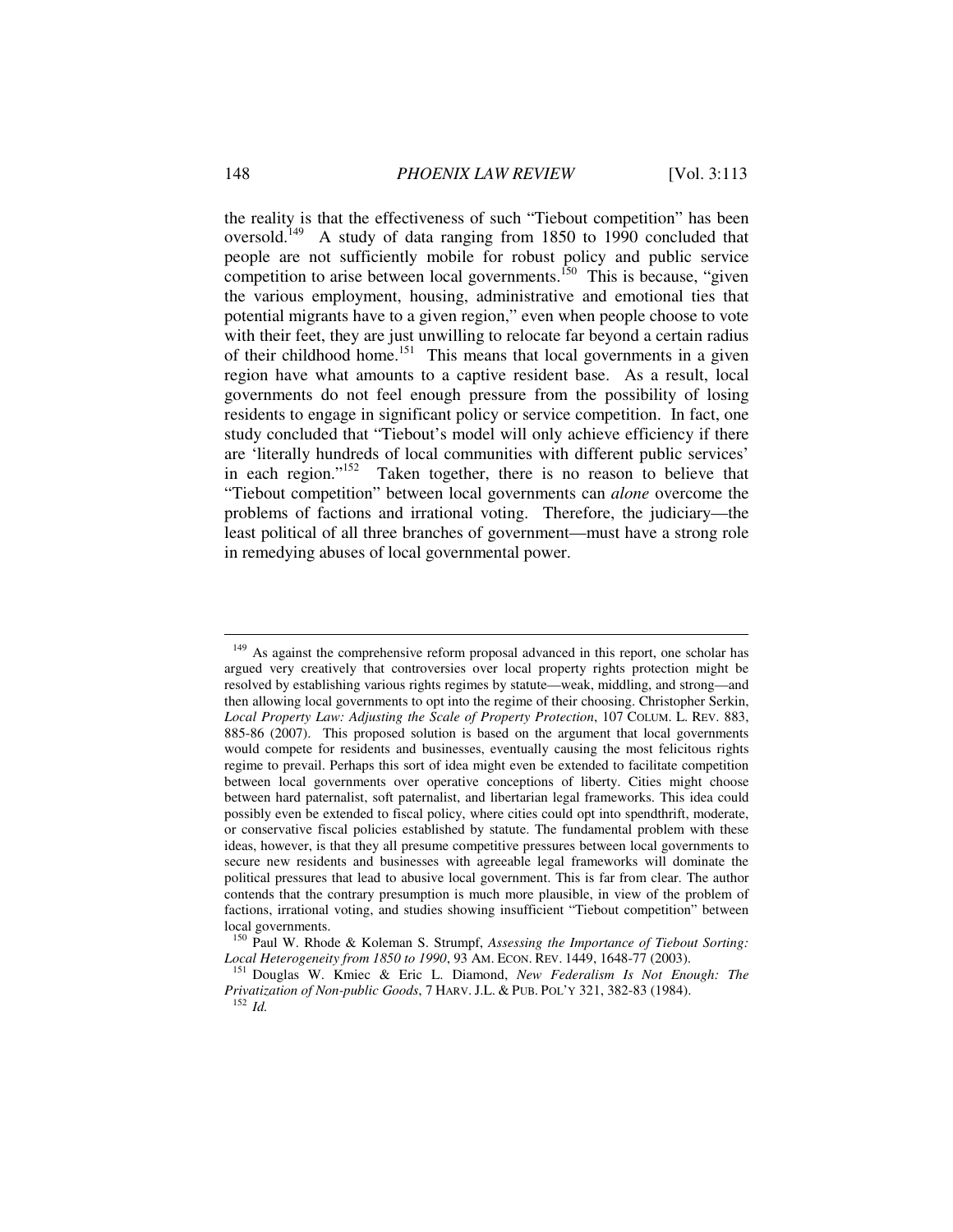### VI. THE LOCAL LIBERTY CHARTER

*An elective despotism was not the government we fought for; but one which should not only be founded on free principles, but in which the powers of government should be so divided and balanced . . . that no one could transcend their legal limits, without being effectually checked and restrained by the others.*<sup>153</sup>

### Thomas Jefferson

Local politics, like state and national politics, are too easily distorted to be relied upon *exclusively* to consistently reach good public policy, much less to protect the basic liberties and responsibilities that ensure good public policy.<sup>154</sup> For this reason, there must be a governing set of first principles for local government, which are not subject to an ordinary vote, to structure and check the local political process itself.<sup>155</sup> The Local Liberty Charter is meant to provide those principles. But there must also be an *institution* outside of the immediate political process that can enforce the Local Liberty Charter.<sup>156</sup> The only such institution is the judiciary because of its relative political insulation and its ancient power to void government actions that are "against common right and reason."<sup>157</sup> That is why this article advocates a judicially-enforceable Local Liberty Charter.<sup>158</sup>

<sup>&</sup>lt;sup>153</sup> THOMAS JEFFERSON, NOTES ON THE STATE OF VIRGINIA 245 (Merrill D. Peterson ed., 1984) (1781).<br><sup>154</sup> Pritchard & Zywicki, *supra* note 135, at 483.

<sup>155</sup> *Cf.* SIEGAN, *supra* note 139, at 22 (observing "[p]eople should understand that in exercising their rights, they are not at the mercy of the politicians. The legislature cannot provide this assurance against itself").

<sup>&</sup>lt;sup>156</sup> INT'L COUNCIL ON HUMAN RIGHTS POL'Y, *supra* note 15, at 35 (observing "[s]uch unevenness—or injustice, or inequity—can only be removed by policies that vigorously promote fair and consistent effects. In practice, such policies do not 'stick' in the absence of an enforcement process that is effective and a legal framework that is independent of political powers").

<sup>&</sup>lt;sup>157</sup> Sir Edward Coke, *in* 1 THE SELECTED WRITINGS AND SPEECHES OF SIR EDWARD COKE, Vol. 1, 264, 265 n.3, 267 n.7, 279-80, 390-96, 399, 401, 404 n.28 (Steve Sheppard ed., 2003) (reprinting Dr. Bonham's Case (1610) Hilary Term, 7 James 1, The Case of the Tailors of Habits &c. of Ipswich (1614) Michaelmas Term, 12 James 1, The Case of Monopolies (1602) Trinity Term, 44 Elizabeth I In the Court of King's Bench); SIEGAN, *supra* note 139, at 14-15, 17.

<sup>158</sup> Siegan*, supra* note 129; INT'L COUNCIL ON HUMAN RIGHTS POL'Y, *supra* note 15, at 31.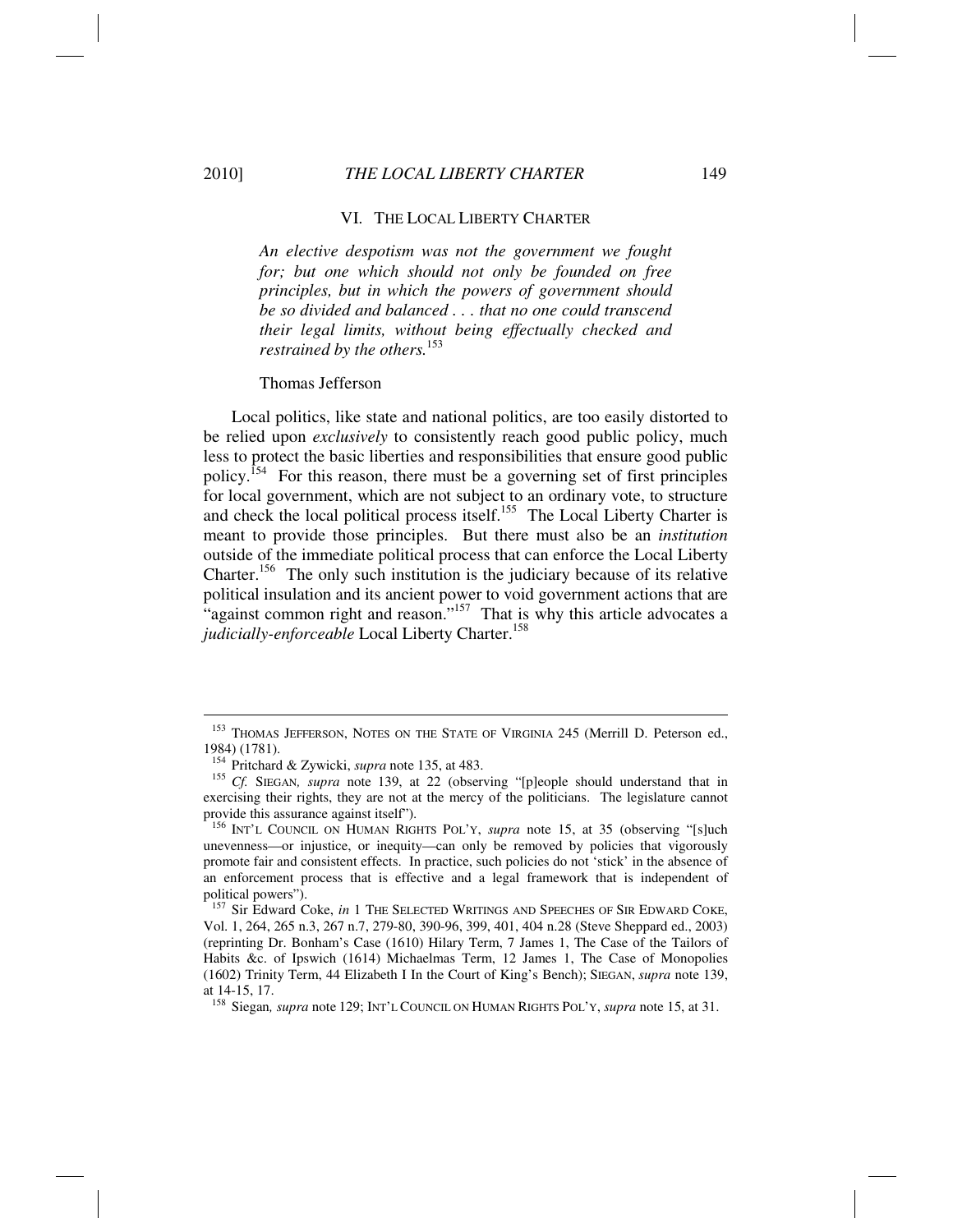# *A. The Right to a Presumption of Liberty*<sup>159</sup>

*I appear . . . this evening as a thief and a robber . . . I stole this head, these limbs, this body from my master, and ran off with them.*<sup>160</sup>

# Frederick Douglass

Self-ownership implies the right to freedom of action.<sup>161</sup> But local governments overly restrict the freedom to work, to run a business, and even to communicate in a peaceful and non-fraudulent way. For this reason, the Local Liberty Charter robustly protects the freedom to act consistently with the equal freedom of others. To enforce this freedom, the recommended policy implementation is to codify what Professor Randy Barnett of Georgetown University calls a "presumption of liberty"—the idea that the law should presume each individual is free to act peaceably and honestly. This should be done by precluding, simplifying, or eliminating regulations through "sunrise" and "sunset" review, as well as by eliminating needless regulatory delay.

### 1. Protect Liberty with Meaningful Sunrise and Sunset Review

A clear line must be drawn between the powers of local governments and the sphere of individual autonomy needed for economic prosperity and human dignity. That line is suggested by the Declaration of Rights to the Arizona Constitution, which states: "The enumeration in this Constitution of certain rights shall not be construed to deny others retained by the people."162 This provision naturally supports the idea that the State of Arizona's powers, including those of local governmental subdivisions, are presumptively limited by retained and inalienable individual rights. Or, to borrow from Professor Barnett, that the powers of the state and its subdivisions were meant to be islands floating in a sea of liberty.<sup>163</sup>

Unfortunately, legal precedents have yet to embrace this natural "presumption of liberty" interpretation of the Arizona State Constitution's

<sup>&</sup>lt;sup>159</sup> BARNETT, *supra* note 23.<br><sup>160</sup> Mark J. Simmons & Valerie Cunningham, Three Centuries of African-American HISTORY 130 (2004).<br><sup>161</sup> Douglas B. Rasmussen, *Why Individual Rights?*, *in* INDIVIDUAL RIGHTS RECONSIDERED:

ARE THE TRUTHS OF THE U.S. DECLARATION OF INDEPENDENCE LASTING? 113, 119-26 (Tibor R. Machan ed., 2001).<br><sup>162</sup> ARIZ. CONST. art. II, § 33.

<sup>&</sup>lt;sup>163</sup> BARNETT, *supra* note 23.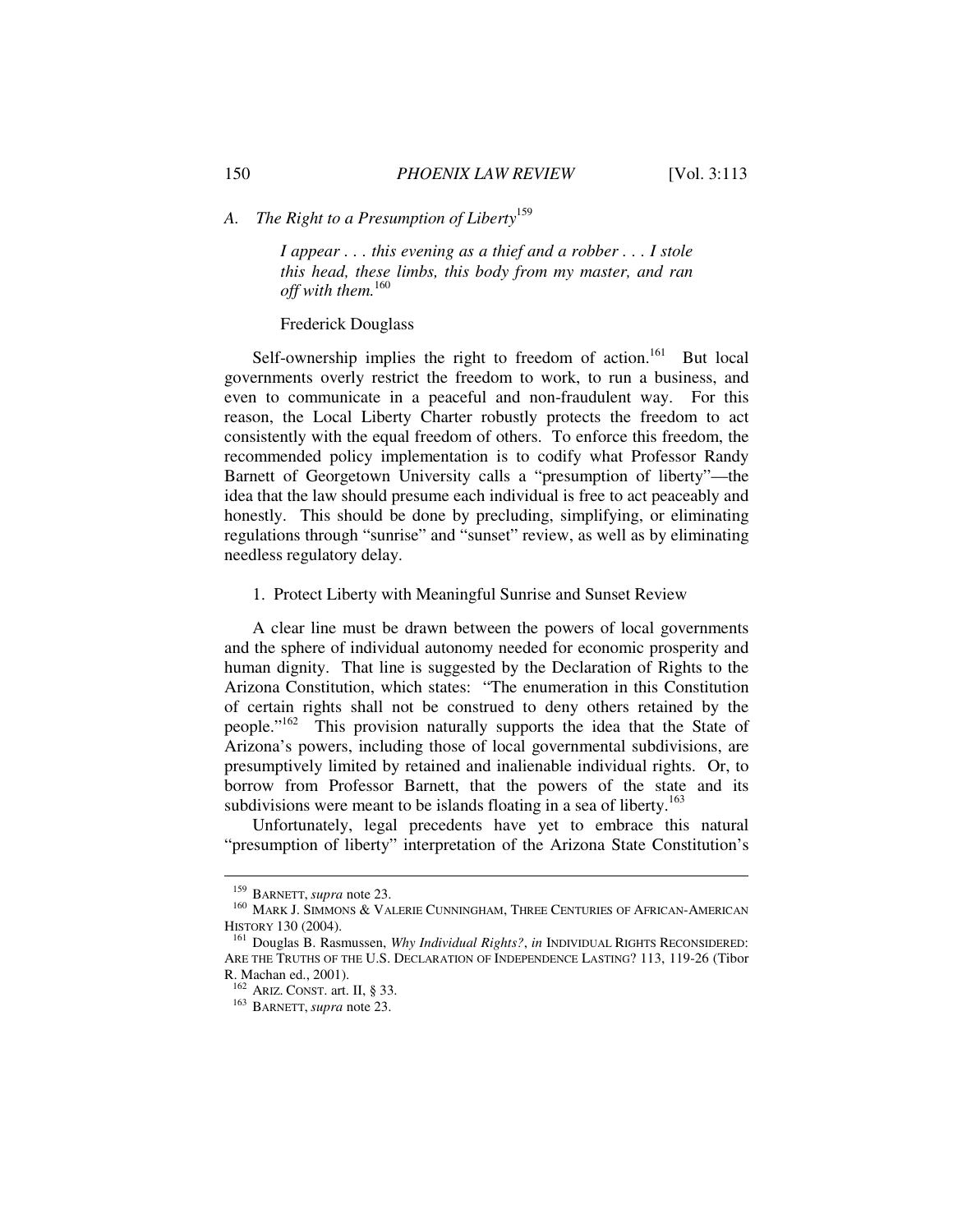"reservation of rights" provision. Instead, courts have held that the "reservation of rights" provision was meant only to reinforce the collective vesting of broad legislative power in the hands of elected representatives.<sup>164</sup> Under this precedent, the legislative power of the state—and of local government (if so delegated)—is a vast sea, merely dotted with such islands of individual liberties as are specifically chartered in the state constitution. Regardless of whether this interpretation reflects the Arizona Constitution's original meaning,<sup>165</sup> its predominance underscores the practical necessity of an additional legal framework for preserving liberty, especially those freedoms not specifically identified in the state constitution.

The model for that framework already exists in the form of sunrise and sunset review laws. These laws, which have been enacted in Arizona and across the country, aim to restrict the promulgation of laws to those that are genuinely "required" for public health, safety, or welfare.<sup>166</sup> Such laws typically require advocates to prepare a detailed report to a legislative

<sup>164</sup> *See* Adams v. Bolin, 247 P.2d 617, 625 (Ariz. 1952); Earhart v. Frohmiller, 178 P.2d 436, 438 (Ariz. 1947).

<sup>&</sup>lt;sup>165</sup> There is good reason to doubt whether the prevailing interpretation of the reservation of rights provision is correct. Notably, when interpreting an identical provision in its state constitution, the Minnesota Supreme Court contemporaneously held that the provision was meant to protect "inherent and inalienable" individual rights from legislative power. Thiede v. Town of Scandia Valley, 14 N.W.2d 200, 225-26 (Minn. 1944). Moreover, interpreting the "reservation of rights" provision as protecting inherent and inalienable, if unenumerated, individual rights better fits the first two provisions of the Declaration of Rights to the Arizona State Constitution, which state: "A frequent recurrence to fundamental principles is essential to the security of individual rights and the perpetuity of free government," and "[a]ll political power is inherent in the people, and governments derive their just powers from the consent of the governed, and are established to protect and maintain individual rights." *See generally* Benjamin Barr, *Defining the Fundamental Principles of the Arizona Constitution: A Blueprint for Constitutional Jurisprudence*, *in* GOLDWATER INST. POL'Y REP. (No. 214, 2006).

<sup>&</sup>lt;sup>166</sup> "Sunset review" laws, which apply to a wide range of regulations restraining peaceful conduct and activities, were enacted in over half of the states, including Arizona, during the 1970s and 1980s. James E. Gerson, *Temporary Legislation*, 74 U. CHI. L. REV. 247, 259-60 (2007). At least 19 states, including Arizona, have also enacted "sunrise review" laws, which typically apply to occupational regulations (ARIZ. REV. STAT. ANN. §§ 32-3101 to -08 (2009); COLO. REV. STAT. § 24-34-104.1 (2009); FLA. STAT. § 11.62 (2009); GA. CODE ANN. §§ 43-1A-1 to -1A-9 (2009); HAW. REV. STAT. § 26H-2 (2009); KAN. STAT. ANN. §§ 65-5001 (2009); ME. REV. STAT. ANN. tit. 32, §§ 60-J to -L, tit. 5, § 12015 (2009); MINN. STAT. §§ 214.001 to -.002 (2009); NEB. REV. STAT. §§ 71-6201 to -6229 (2009); N.M. STAT. §§ 12-9A-1 to -9A-6 (2009); N.C. GEN. STAT. §§ 120-149.1 to -149.6 (2009); S.C. CODE ANN. §§ 40-1-10 to -1-220 (2009); TENN. CODE. ANN. §§ 4-29-101 to -29-122 (2009); TEX. CODE. ANN. §§ 318.001 to -.003 (2009); UTAH CODE ANN. §§ 36-23-101 to -108 (2009); VT. STAT. ANN. §§ 3102-3107; VA. CODE ANN. §§ 54.1-100, 54.1-309 to -311; WASH. REV. CODE §§ 18.118.005 to -.900, 18.120, 18.120.010 to -.910 (2009); W. VA. CODE §§ 30-1A-1 to -1A-6 (2009)).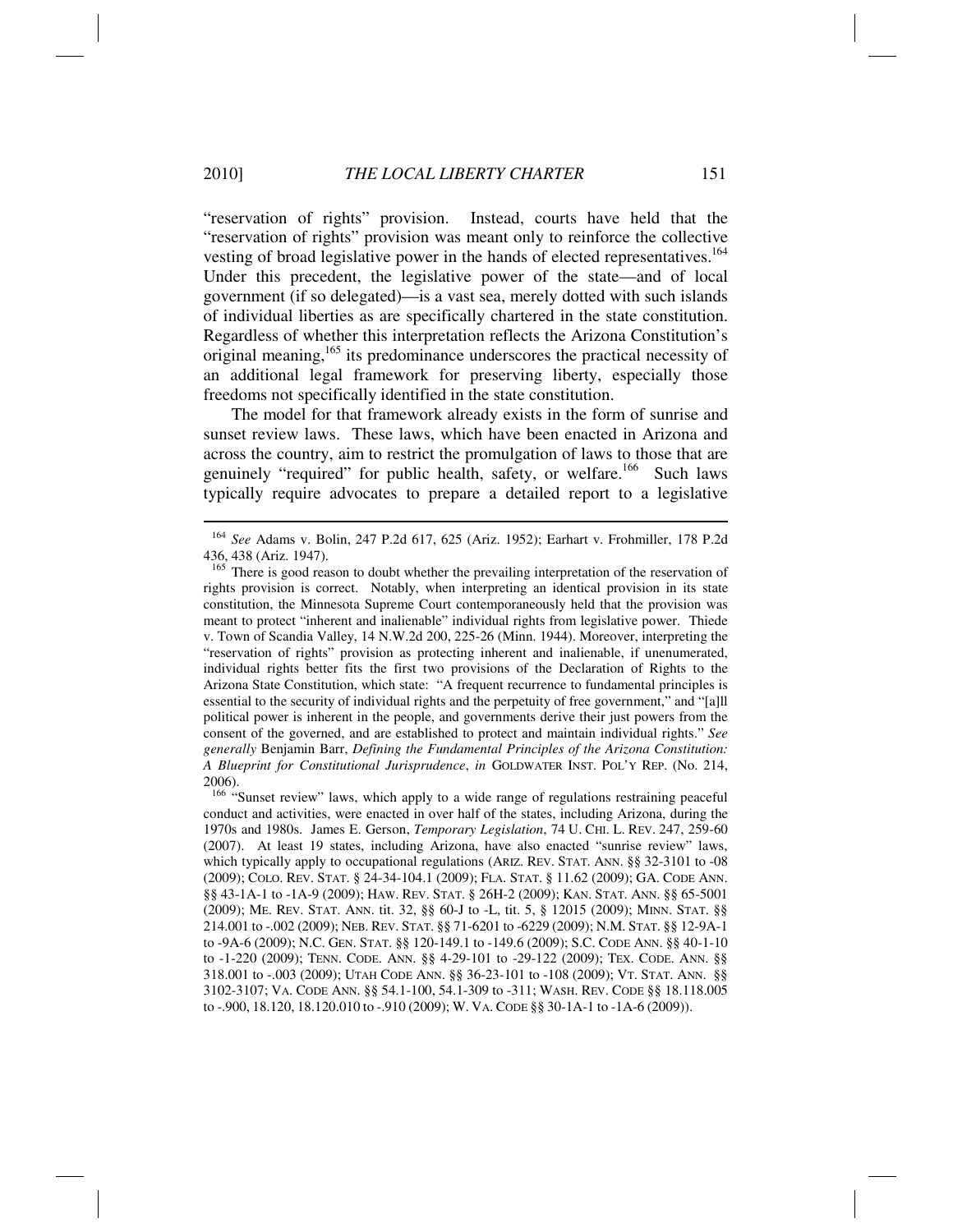committee showing, among other things, that a real threat to public health, safety, or welfare exists, and that the proposed law is more effective in addressing that threat than less restrictive regulatory, common law, or market-based alternatives. In the case of sunrise laws, the failure to make this demonstration prevents the proposed law from moving out of committee. In the case of sunset laws, an existing law automatically expires unless a similar demonstration is made to the satisfaction of a sunset review committee.

If taken seriously, sunrise and sunset review could be a catalyst for commonsense regulatory simplification.<sup>167</sup> This is because sunrise and sunset review can counteract the structural failures of democracy that cause local governments to over-legislate. By requiring "multiple stages of legislative action to sustain a particular public policy," sunrise and sunset reviews tend to "increase the probability that an optimal public policy will be selected by legislators."<sup>168</sup> Additional stages of fact-finding increase the amount of information in the policy-making process, which reduces the lobbying advantage enjoyed by special interests relative to ordinary citizens.<sup>169</sup> And requiring regulations specifically to sunset (i.e., imposing a temporary duration on regulations) helps end bad public policies that may have resulted from political influence, innocent ignorance of adverse consequences, or passing irrationality.<sup>170</sup>

For these reasons, enforcing the right to a presumption of liberty should require thorough sunrise and sunset review establishing that a proposed regulation is genuinely required for public health, safety, or welfare, but is not paternalistic. This should involve a greater inquiry than simply asking whether "harm" would result without the proposed regulation. A naked harm standard could justify nearly any regulation because of the externalities that are intrinsic to social living in urban settings.<sup>171</sup> Rather, it

<sup>167</sup> *See* Doug Kaplan, *Simplify, Don't Subsidize*: *The Right Way to Support Private Development*, *in* INSTITUTE FOR JUSTICE at 1 (No. 4, 2008); *see also* Curt Pringle, *Development Without Eminent Domain: Foundation of Freedom Inspires Urban Growth*, *in* 

<sup>&</sup>lt;sup>168</sup> *Cf.* Gerson, *supra* note 166, at 268-75.<br><sup>169</sup> *Cf. id.*<br><sup>170</sup> *Cf. id.*<br><sup>171</sup> Thaddeus Pope, *Balancing Public Health Against Individual Liberty: The Ethics of Smoking Regulations*, 61 U. PITT. L. REV. 419, 447 (2000) ("[n]o person is an entirely isolated being. It is impossible for a person to do anything seriously or permanently hurtful to himself without mischief reaching at least his near connections, and often far beyond them. Theoretically, there is little, if any, individual conduct that does not 'harm' other people. The term 'harm' is thus plagued with conceptual ambiguities that permit its expansive interpretation.").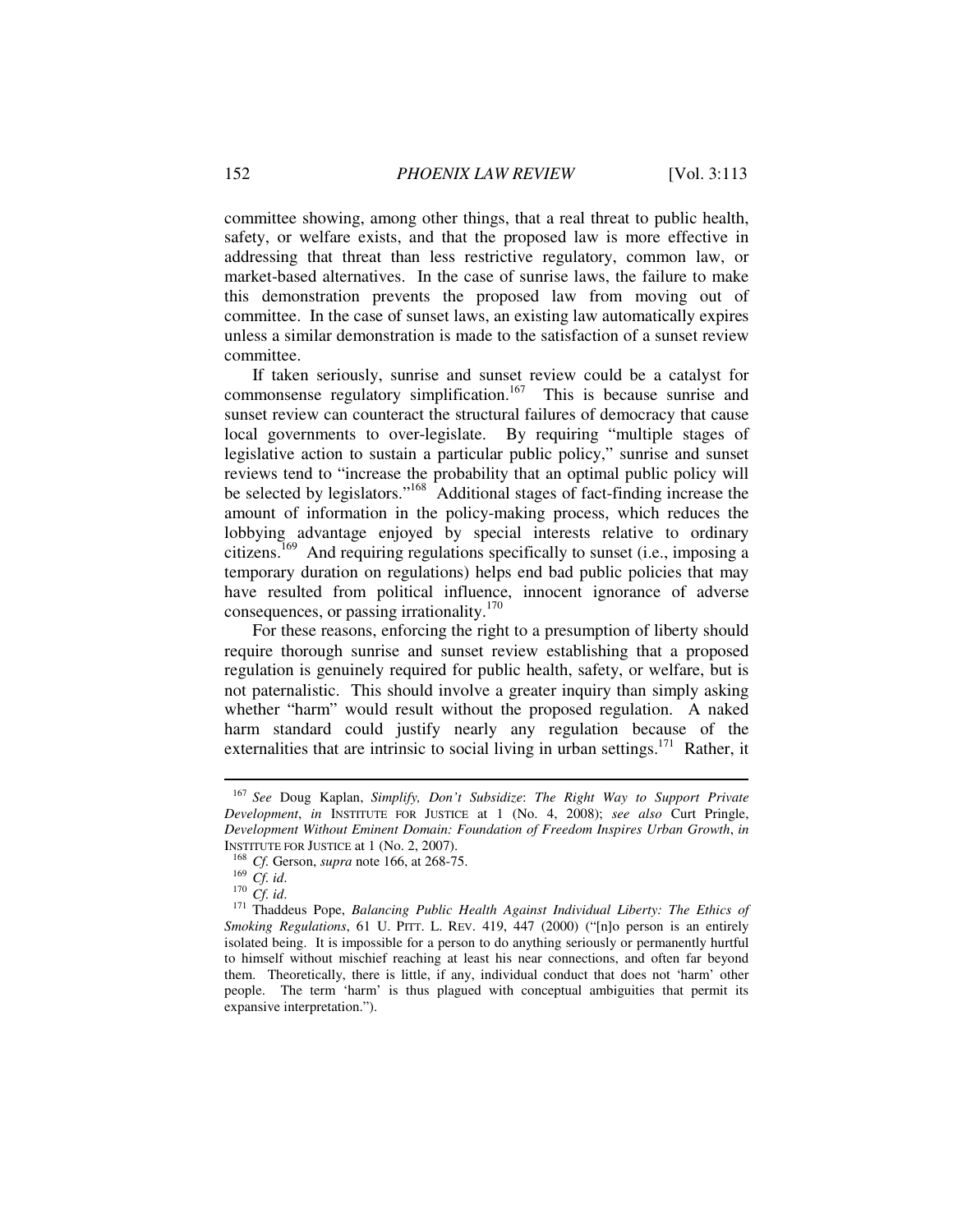should be kept in mind that regulation (1) is often the product of factional influence, not sound public policy; (2) typically overrides the judgments of innumerable competent individuals; and (3) is often counterproductive because of its unintended consequences. Consequently, the sunrise and sunset review process must promote a full appreciation of the wide-ranging and devastating risks of harm from regulation—not just the asserted risks of harm from the absence of regulation. Additionally, regulations should be carefully crafted to target the sort of harm that is at least commensurate with the sort of harm associated with misdirected regulation.<sup>172</sup>

Toward that end, the regulatory proponent should be required to establish each of the following seven factors:

> 1. The regulation's objective is to protect public health, safety, or welfare; it is not to restrain competent adults for their own good, nor is it to promote some private interests to the detriment or disadvantage of others.

> 2. The regulation is within the power of the local governmental body to enact.

> 3. The regulation targets an activity or condition that is an actual threat to public health, safety, or welfare, which is verifiable, substantial, and not remote.

> 4. The regulation will substantially reduce or eliminate the threat it targets.

> 5. The regulation's short, medium, and long-term costs and adverse consequences are not out of proportion to its benefits.

<sup>&</sup>lt;sup>172</sup> Numerous studies show regulation is seldom effective, and often counterproductive. *See* Ronald Coase, *Economists and Public Policy*, *in* LARGE CORPORATIONS IN A CHANGING SOCIETY 184 (J. Fred Weston ed., 1974); SIEGAN, *supra* note 139, at 46-47 (summarizing that in "53 studies of government regulation, by more than 60 individual and institutional researchers, which have appeared in the most prestigious scholarly literature . . . the vast bulk of these scholars favor either total or substantial deregulation of the area under study"); Morris M. Kleiner, *Occupational Licensing and the Internet: Issues for Policy Makers* 4-5 (2002) (compiling studies of occupational regulation); Robert Hardaway, *Taxi and Limousines: The Last Bastion of Economic Regulation*, 21 HAMLINE J. PUB. L. & POL'Y 319, 382 (2000); Stanley J. Gross, *Professional Licensure and Quality: The Evidence*, *in* CATO POL'Y ANALYSIS (No. 79, 1986), *available at* http://www.cato.org/pubs/pas/pa079.html; *see generally* Federal Trade Commission & U.S. Department of Justice, *Improving Health Care: A Dose of Competition* (July 2004).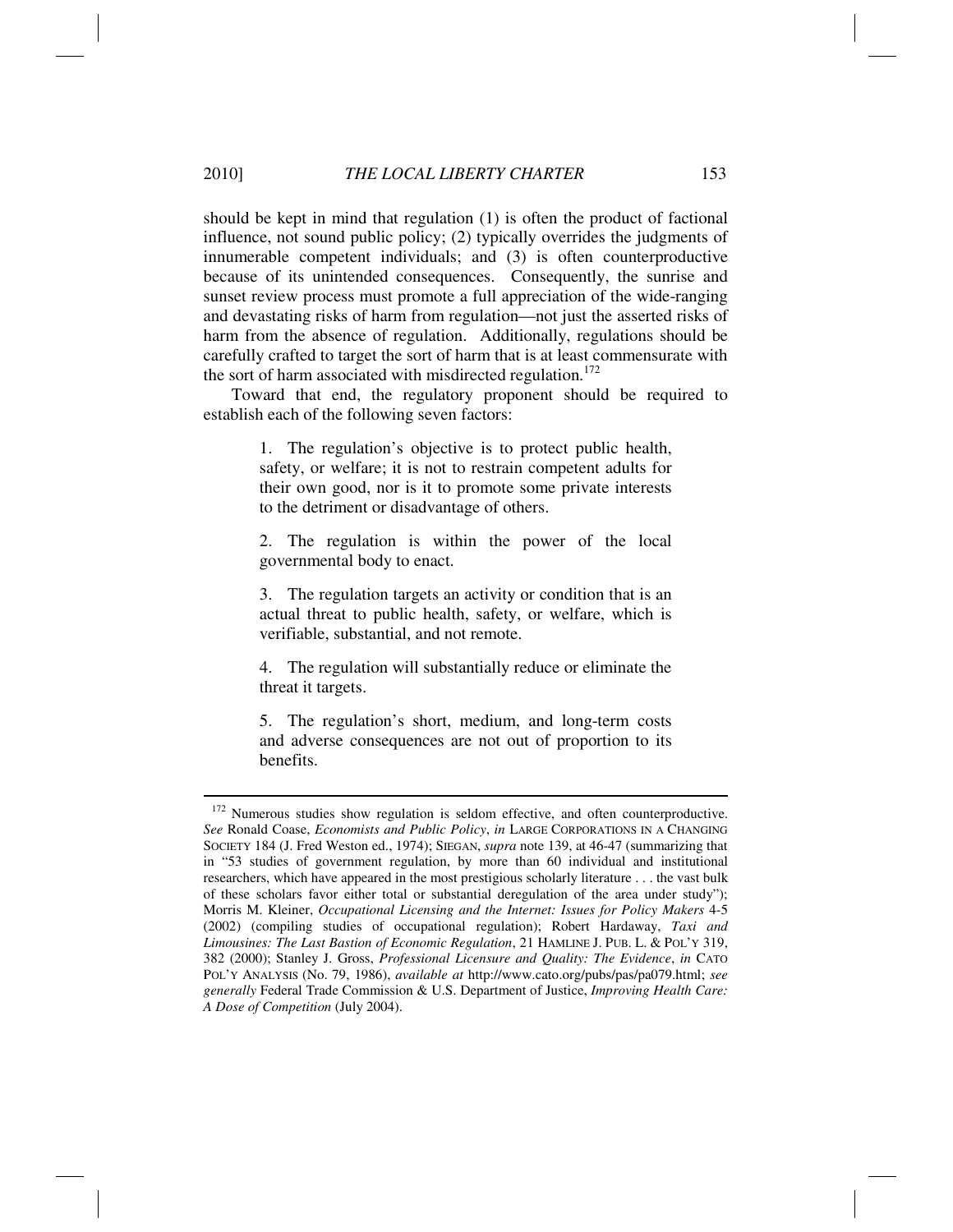6. Enforcement of the regulation can be performancebenchmarked.

7. The regulation is the least restrictive and least onerous restraint on freedom consistent with feasibly reducing the targeted threat to public health, safety, or welfare.<sup>173</sup>

The first factor is aimed at blocking proposals for regulation that reflect factional influences to which local governments are especially susceptible. The second factor protects the rule of law by confirming the existence of a legal framework for the proposed regulation. The third, fourth, and fifth factors are geared toward ensuring that the regulation targets harms that are proportionate to the risks of regulation and that there is a high degree of confidence in the regulation's efficacy in promoting public health, safety, and welfare. The sixth factor ensures that there can be transparency and accountability in regulatory enforcement. Finally, the seventh factor ensures that the regulation is well tailored to the conduct that it targets, in order to preserve a maximum degree of freedom and to minimize unforeseen and unintended adverse impacts from the regulation. Essentially the same sort of review should take place later at a designated "sunset" date. (The Appendix provides an example of a model sunrise and sunset provision).

Of course, the predominant criticism of sunrise and sunset review laws is that they are not and never have been taken seriously. Consequently, they are blamed for generating unjustified administrative costs or for only leading to the repeal of minor regulations that would likely have been repealed by ordinary legislative processes.<sup>174</sup> This criticism has some merit. Under the "doctrine of entrenchment," a current legislative body cannot bind future legislative bodies by mere legislative action. For this reason, if enacted as a law meant to govern the legislative process, it is not immediately clear what can be done to enforce sunrise and sunset review laws if they are ignored or not seriously enforced by a legislative body. The few lawsuits that have been brought to enforce such laws have had mixed

 $173$  These factors represent a fusion of the previous statutory models and the pro-liberty constitutional principles discussed in SIEGAN, *supra* note 139, at 40-41.

<sup>&</sup>lt;sup>174</sup> Cf. Gerson, *supra* note 166, at 260 n.66, (citing William Lyons & Patricia K. Freeman, *Sunset Legislation and the Legislative Process in Tennessee*, 9 LEGIS. STUDIES Q. 151, 151- 59 (1984)).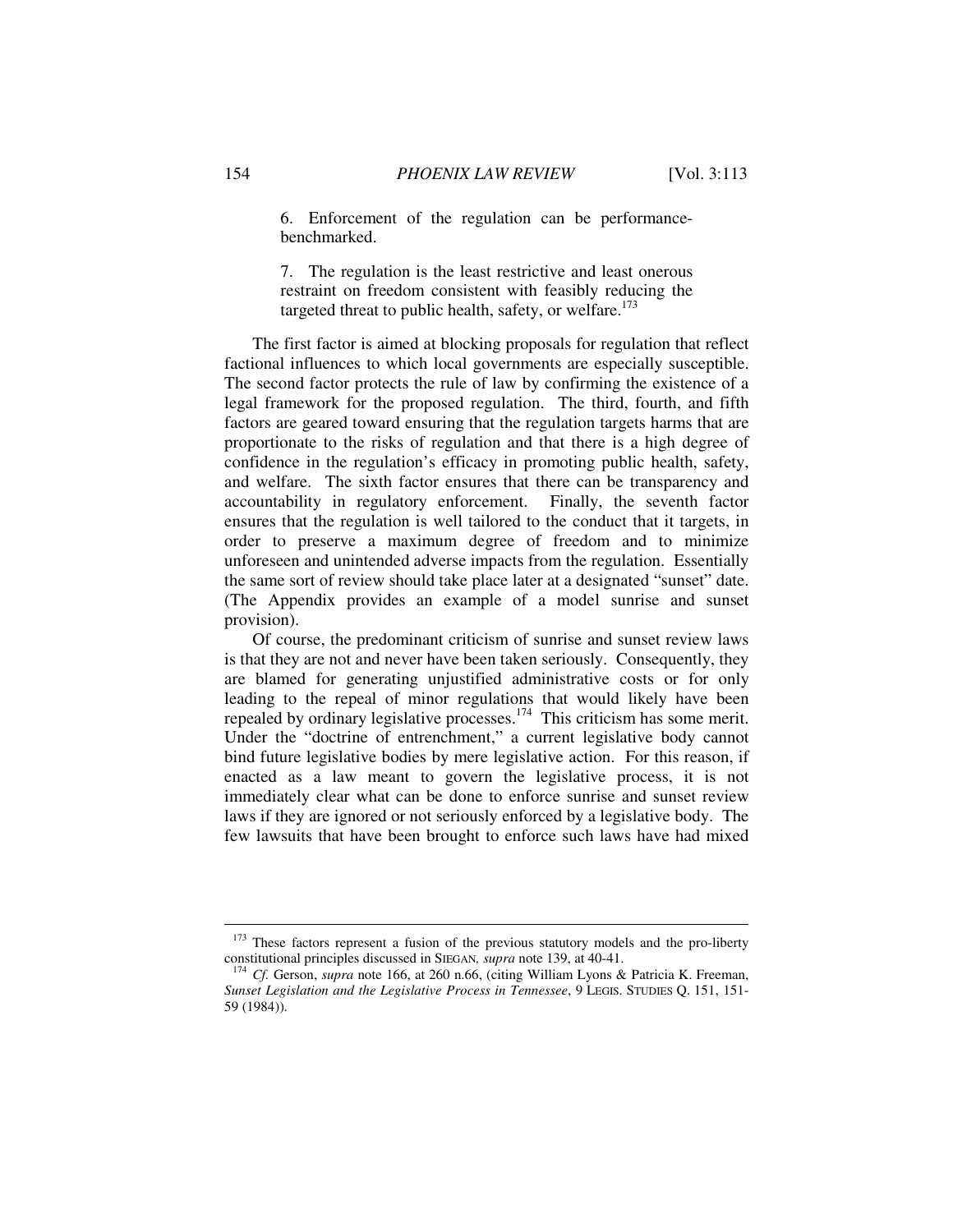results.175 However, the potential inefficacy of sunset and sunrise review may be overcome with three policy fixes.

First, the constitutional "organic law" of a local government—such as its charter or constituting statutory framework—should prohibit enforcement of any regulation that is enacted or extended without a formal process of sunrise and sunset review. Second, in the event of a lawsuit challenging the legitimacy of a local governmental regulation, the same "organic law" should empower the judiciary to independently review the regulation for compliance with sunrise and sunset processes and fulfillment of the requisite legal factors.<sup>176</sup> Third, when conducting judicial review of freedom-restricting regulations, it should not matter whether City Hall chose to flex its regulatory muscle against economic freedom or against noneconomic freedom. Economic regulations are not more amenable to "review and correction through democratic politics" than noneconomic regulations.<sup>177</sup>

It can be safely presumed that those on the losing end of the legislative stick—especially in local politics—tend to be relatively politically powerless in some respect, regardless of whether the law restricts their economic freedom or their noneconomic freedom. Put differently, "virtually every case challenging the constitutionality of a law will be brought on behalf of a litigant who is absolutely unique in some ways, and a member of a powerless minority in many other ways."<sup>178</sup> Therefore, even if one holds the idea that judicial scrutiny should only be heightened based on the goal of correcting for political weakness, that premise leads to the conclusion that judicial review should be content-neutral between economic and noneconomic regulations.<sup>179</sup> Taken together, these safeguards will

<sup>175</sup> *Compare* Gebbie v. Olson, 828 P.2d 1170, 1173 (Wash. 1992) (rejecting the argument that the Sunrise Act of WASH. REV. CODE. § 18.120.010 (2009) ("resulted in a legislative reformulation of the State's police power"), *with* Long & Foster Real Estate, Inc. v. NRT Mid-Atlantic, Inc., 357 F. Supp. 2d 911, 916-17 (E.D. Va. 2005) (embracing the language of Virginia's Sunrise Act in defining the constitutional right to work in a lawful profession and the limits of an administrative agency's authority).

<sup>&</sup>lt;sup>176</sup> During such judicial review, the burden of persuasion should be placed squarely on the shoulders of the local government. SIEGAN, *supra* note 139, at 42 (argues that "[t]he responsibility for justifying a limit on liberty rests with the government entity seeking the limit").<br> $177$  Sandefur, *supra* note 131, at 27.

<sup>&</sup>lt;sup>178</sup> Sandefur, *supra* note 131, at 26-27.<br><sup>179</sup> As against objections that such judicial scrutiny would be too burdensome on local government, it should be observed that if a legislative body takes its obligation to scrutinize proposed regulations seriously at "sunrise" or "sunset," it should have already generated and considered sufficient evidence to justify the law. Moreover, "it is not true that the danger of wrongly annulling a law exceeds the danger of wrongly upholding it." Sandefur, *supra* note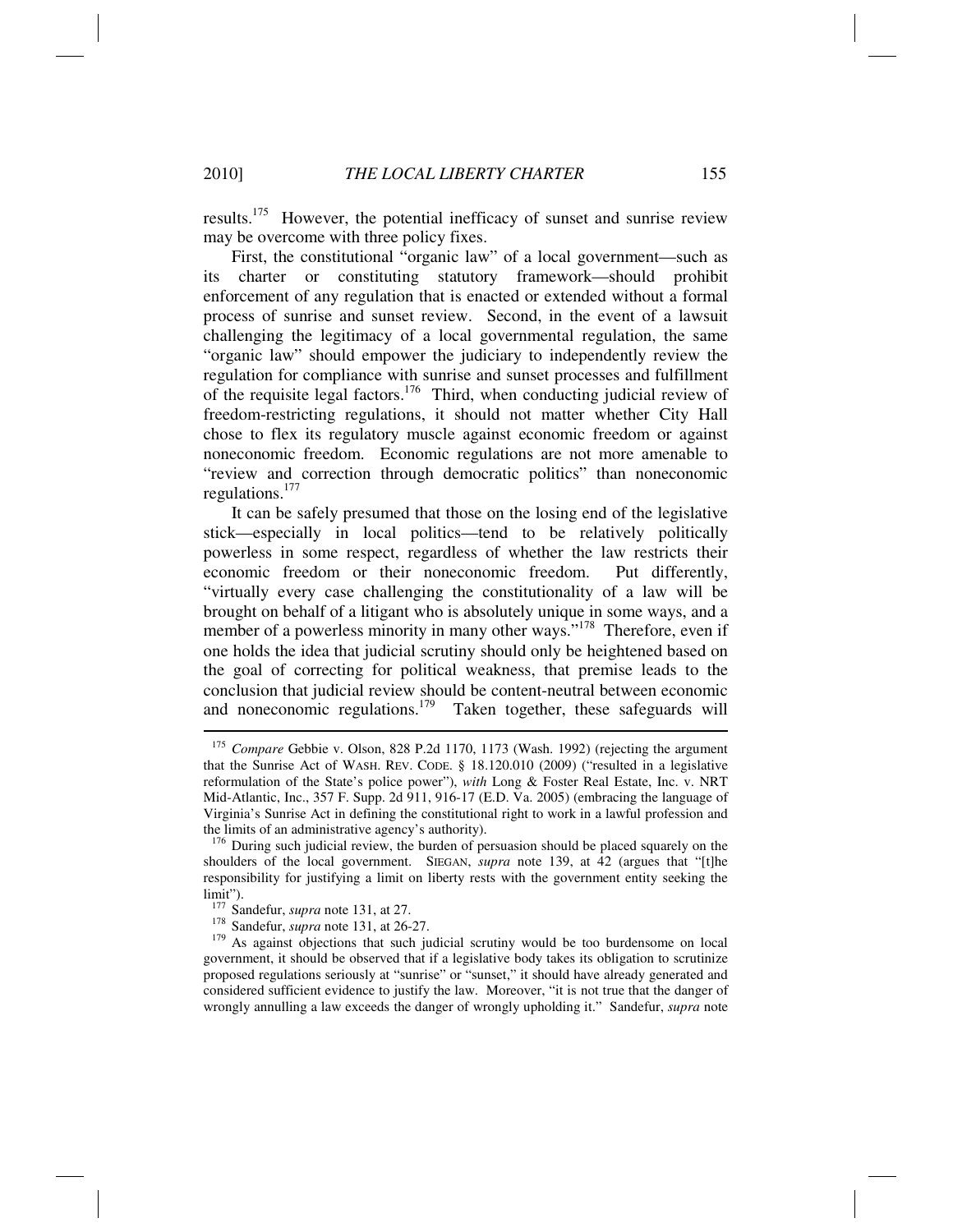ensure that the local government meant to be restrained by sunrise and sunset scrutiny is not the sole judge of whether a given regulation withstands such scrutiny.

# 2. Ensure Prompt Regulatory Review with Automatic Approval

Freedom of action is impossible, lives can be ruined, and economic development will be hobbled when the government unreasonably delays furnishing necessary regulatory approvals. This fact is illustrated by the case study of Daryl Brown. Daryl is a native Arizonan who owns the highest rated landscape company in the Phoenix area on Angie's list.<sup>180</sup> He is a big bear of a man with an even temper—a fortunate characteristic because excessive regulatory delay in Maricopa County ruined him financially when he tried his hand at small-scale real estate development.

In 2006, he purchased property in unincorporated Maricopa County to build a single family home.<sup>[81</sup>] He had to purchase the land before submitting a building permit because Maricopa County did not accept building permit applications for property that one did not own.<sup>182</sup> Daryl did not anticipate a permitting problem since he was using "spec" plans—and, according to his architect, the plans were virtually identical to plans previously approved by the County on numerous prior occasions.<sup>183</sup>

It took four months before his building permit application was returned to him, unapproved, for some minor revisions.<sup>184</sup> After making the revisions, Daryl then resubmitted the application; about a month later he was told for the first time that he needed to get a separate permit to build retention walls before he could start construction.<sup>185</sup> He then submitted his retention wall permit application.<sup>186</sup> Nearly a month later, he finally received the necessary approval to start building his spec single family home.<sup>187</sup>

<sup>131,</sup> at 22-23. When a law is wrongly struck down, local governments can always promulgate new laws to replace it; they get multiple bites at the apple. By contrast, a judicial decision wrongly upholding a law is more often the last word because the challenger to the law, having already lost the political battle, typically lacks the power or influence to repeal it.

<sup>180</sup> Interview with Daryl Brown, in Phoenix, Ariz. (Mar. 19, 2009).<br>
181 *Id.*<br>
182 *Id.*<br>
184 *Id.*<br>
185 *Id.*<br>
186 *Id.*<br>
186 *Id.*<br>
187 *Id*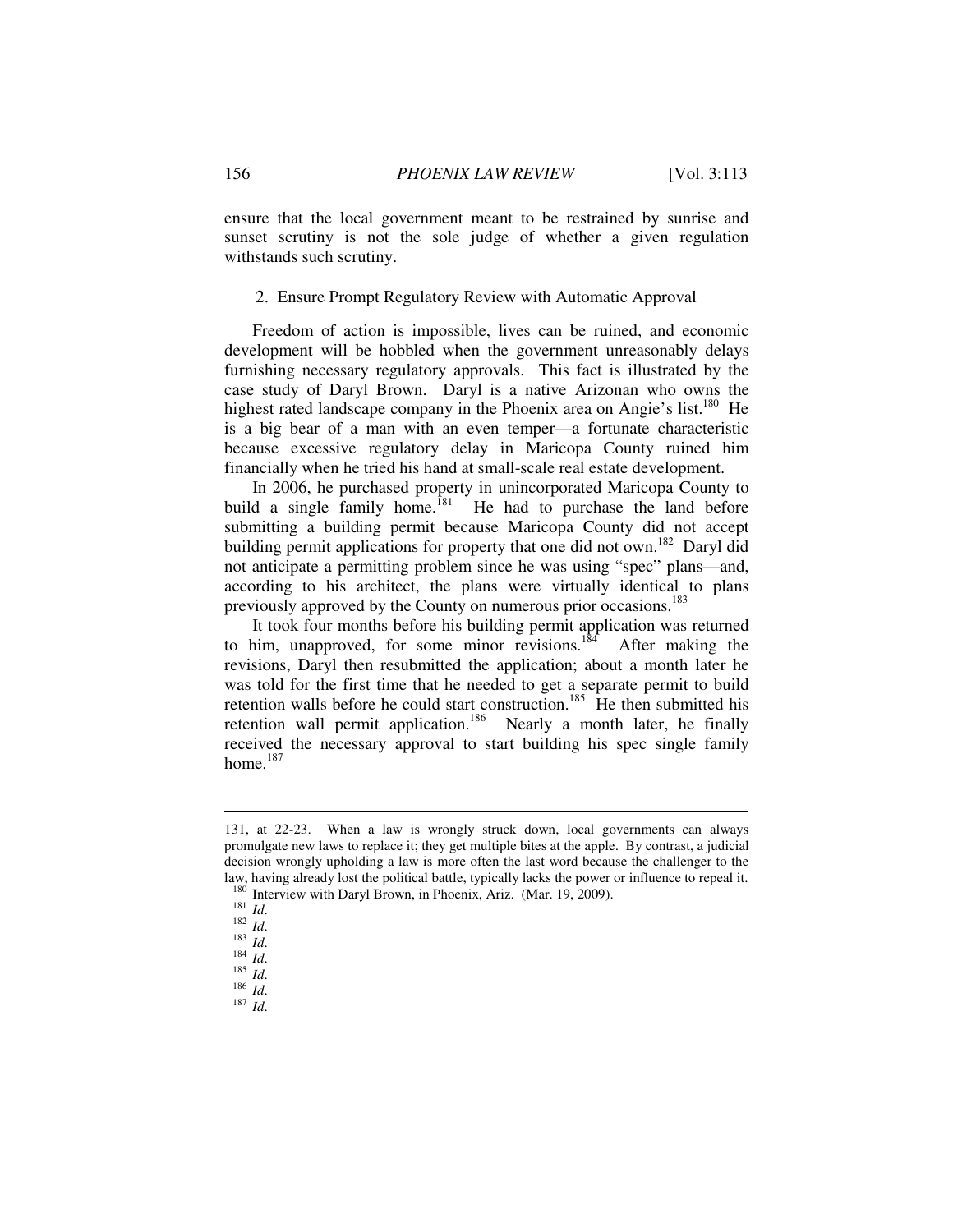From the point of submitting his spec home plans, it took over five months for the County to approve the building of the same type of house that had often been approved on previous occasions.<sup>188</sup> This needless delay caused Daryl to pay months of additional interest on his mortgage.<sup>189</sup>

Because of the delay, his construction was not completed until after the market crashed in June  $2007$ <sup>190</sup> Daryl was unable to sell the home and eventually lost it through foreclosure, losing his investment, loan payments (totaling to about \$25,000), and ultimately being forced to file personal bankruptcy.<sup>191</sup>

Just one policy reform would have saved Daryl from financial ruin: a deadline for regulatory processing with automatic approval if the deadline is not met. This is the reason why more than half the states in the nation have enacted statutes requiring or setting firm deadlines for regulatory approval, most of which give automatic approval to a regulatory application if that deadline is missed.<sup>192</sup> In Minnesota, for example, agencies and local governments have sixty days to approve or deny applications for permitting, licensure, zoning or other regulatory approval—and the "failure of an agency to deny a request within sixty days is approval of the request."<sup>193</sup> In 1996, Arizona mandated that state agencies (defined to exclude local governments) promulgate rules establishing deadlines for regulatory approvals or denials, encompassing environmental, business, and occupational regulations.194 This has resulted in mandated approval or

<sup>188</sup> *Id.*<br>
<sup>189</sup> *Id.*<br>
<sup>191</sup> *Id.*<br>
<sup>192</sup> *See*, *e.g.*, ALA. CODE §§ 11-19-14, 11-52-32 (1996); CAL. GOV'T CODE §§ 65920-65957.1 (West 1996); COLO. REV. STAT. §§ 31-23-215, 30-28-110(e) (1996); MINN. STAT. § 462.358(3)(b) (1996); MO. REV. STAT. §§ 64.245, 64.590, 64.830, 89.370, 89.420 (1996); R.I. GEN. LAWS §§ 45-23-9, 45-23-37(d) (1996); S.C. CODE ANN. § 6-7-1250 (1995); DEL. CODE ANN. tit. 6811, § 4811 (1995); KAN. STAT. ANN. § 12-752(B) (1996); LA. REV. STAT. ANN. § 33:113 (1996); N.M. STAT. ANN. § 3-20-7(e) (West 1996); N.Y. STAT. LAW § 32 (McKinney 1996); N.D. CENT. CODE § 40-48-21 (1996); OKLA. STAT. ANN. tit. 74, § 74-115 (West 1996); TENN. CODE ANN. § 13-4-304 (1995); TEX. LOC. GOV'T CODE ANN. § 212.009 (Vernon 1997); ALASKA STAT. § 29.40.110 (1995); MICH. COMP. LAWS § 5.04 (1996); MINN. STAT. § 462.358, Subdiv. 3b (1996); OHIO REV. CODE ANN. §§ 711.05-711.09 (West 1995); S.D. CODIFIED LAWS § 11-2-24.1 (1995); WIS. STAT. ANN. § 236.11 (West 1996); WYO. STAT. ANN. §§ 18-5-

<sup>307</sup> to -308 (1995).<br><sup>193</sup> See MINN. STAT. § 15.99 (2009).

<sup>&</sup>lt;sup>194</sup> See ARIZ. REV. STAT. ANN. § 41-1073 (2008).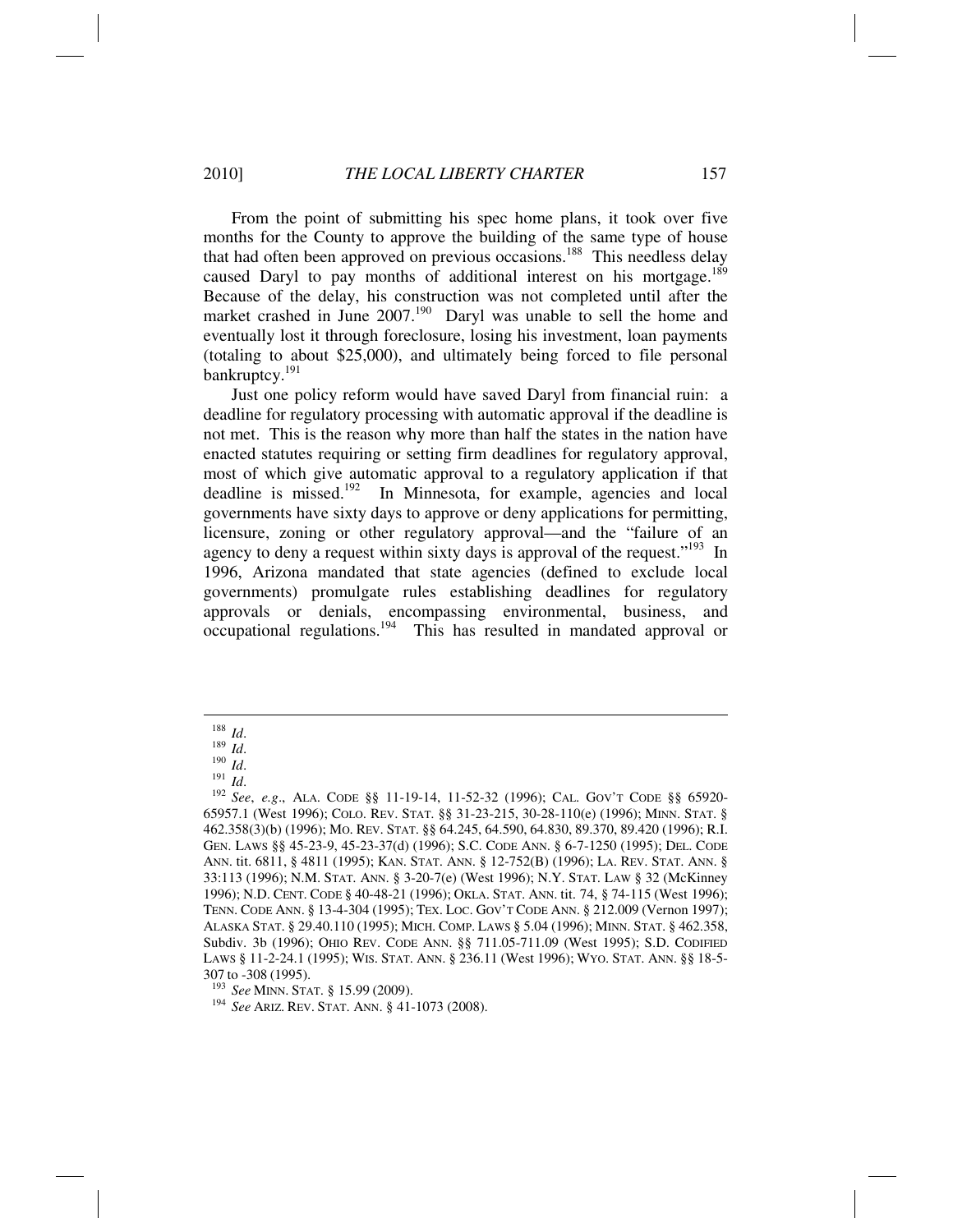denial periods for permitting and licensing of all kinds ranging from seven to  $180 \text{ days}$ .<sup>195</sup>

The benefit from these reforms has been enhanced certainty in business planning and greater responsiveness by regulatory agencies.<sup>196</sup> The same benefits would be afforded to Arizonans if similar reforms were enacted here. Developers in the Phoenix area, for example, routinely allow "one year to work through city regulatory processes when the land is already appropriately zoned."<sup>197</sup> If that process "can be whittled down to five or six months," the prospects for redeveloping challenging neighborhoods will be greatly enhanced.<sup>198</sup> Moreover, setting strict deadlines for regulatory approval of all types of licenses and permits is clearly feasible. A recent review of the performance of sixty Arizona administrative agencies in nearly every regulatory field indicated that 99.5% of 852,382 applications were processed within established deadlines.<sup>199</sup> Accordingly, implementing the right to a presumption of liberty should require prompt regulatory approval from local governments with automatic approval in the event of unreasonable processing delay.

# *B. The Right to Use and Enjoy Property*

*Government is instituted to protect property of every sort; as well that which lies in the various rights of individuals, as that which the term particularly expresses. This being the end of government, that alone is a just government,* 

<sup>195</sup> *See*, *e.g*., ARIZ. ADMIN. CODE § R4-5-108 (2008) (stating "the Board [of Barbers] shall issue or deny all licenses and renewals . . . within seven days of receipt of an application except for an initial school license"); ARIZ. ADMIN. CODE § R4-45-216 (2008) (stating Department of Respiratory Care will issue or deny licenses within 67 days); ARIZ. ADMIN. CODE § R13-9-104 (2008) (stating Department of Public Safety will issue various licenses in seven days from receipt of completed application).

<sup>196</sup> *See* Ben DiPietro, *Lawmakers Tinker with Automatic Permit Approval Law*, PAC. BUS. NEWS, Mar. 2, 2001, http://pacific.bizjournals.com/pacific/stories/2001/03/05/story7.html (noting Hawaii's "automatic permit approval law passed by the Legislature in 1998 is considered by many local businesses to be one of the best measures to come out of the Economic Revitalization Task Force").<br><sup>197</sup> Tara Ellman, *Infill: The Cure for Sprawl?*, *in* GOLDWATER INST. ARIZ. ISSUE ANALYSIS,

at 6 (No. 146, 1997).<br><sup>198</sup> *See* Rose, *supra* note 28, at 8-9.

<sup>&</sup>lt;sup>199</sup> GOVERNOR'S REGULATORY REVIEW COUNCIL, AGENCY COMPLIANCE WITH LICENSING TIME FRAMES: JULY 1, 2006 THROUGH JUNE 30, 2007 (2007).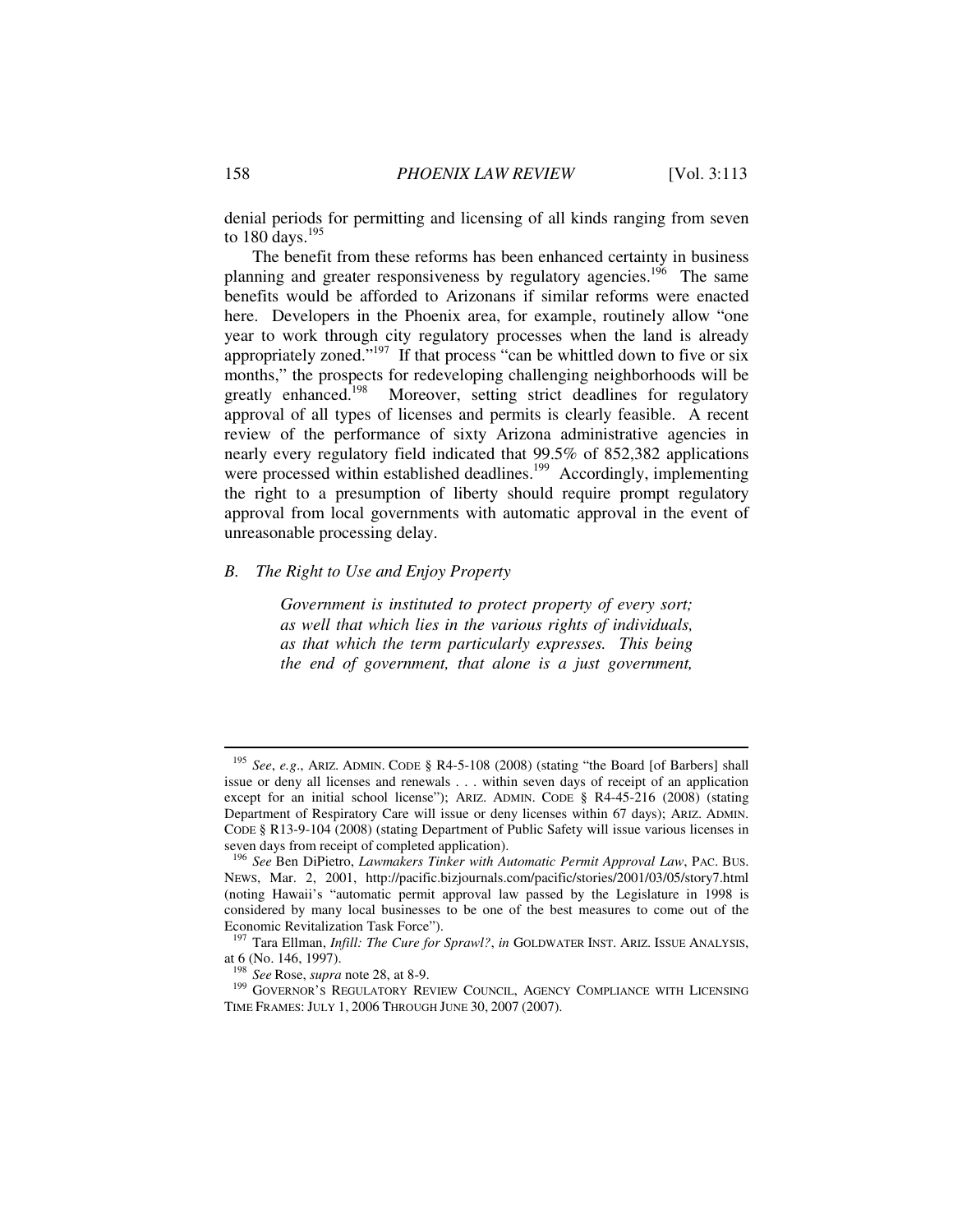*which impartially secures to every man whatever is his own.* 200

#### James Madison

Property owners should have the right to use and develop their properties as they see fit so long as they do not violate the rights of others. No governmental action should restrict or deprive anyone of their property unless such action is genuinely required to prevent, remedy, or punish a tangible injury to another. That is why the Local Liberty Charter advocates additional protection for property rights. The recommended policy implementation involves simplifying and eliminating land use regulations through sunrise and sunset review, as well as transforming zoning into a freedom-friendly legal framework.

#### 1. Protect Property with Meaningful Sunrise and Sunset Review

Proposition 207 requires governments to compensate property owners if a regulation reduces the value of their property.<sup>201</sup> But very little legal protection exists against regulations that whittle away at the number of legal ways owners can use their property, without an immediate or quantifiable impact on land value. For example, Scottsdale recently considered passing a new zoning law that prohibits check-cashing stores from being located near each other or near "sensitive uses."<sup>202</sup> Despite the fact that this proposal would diminish the land uses currently permitted in Scottsdale, the protections of Proposition 207 were never considered. This is because it is difficult to measure the loss in land value associated with merely removing one "stick" out of the property-rights bundle. Seemingly innocuous land use restrictions are thus free to multiply despite Proposition 207, eventually having a significant cumulative impact on land values. In short, property rights in Arizona still run the risk of "death by a thousand paper cuts."

Proposition 207 has an even larger loophole for those regulations that actually have a significant and immediate adverse impact on land values: it exempts previously existing land use regulations, as well as property

<sup>200</sup> JAMES MADISON, *Property, in* JAMES MADISON: WRITINGS 515 (Jack N. Rakove ed., 1999).

<sup>201</sup> *See* 2006 Ballot Propositions,

http://www.azsos.gov/election/2006/Info/pubpamphlet/english/prop207.htm (last visited Apr. 6, 2010).

<sup>202</sup> *See* Nick Dranias, *Sunrise Review for Property Restrictions Would Fill in Prop 207 Gaps*, GOLDWATER INST. DAILY EMAIL (Sept. 23, 2008), http://www.goldwaterinstitute.org/article/2554.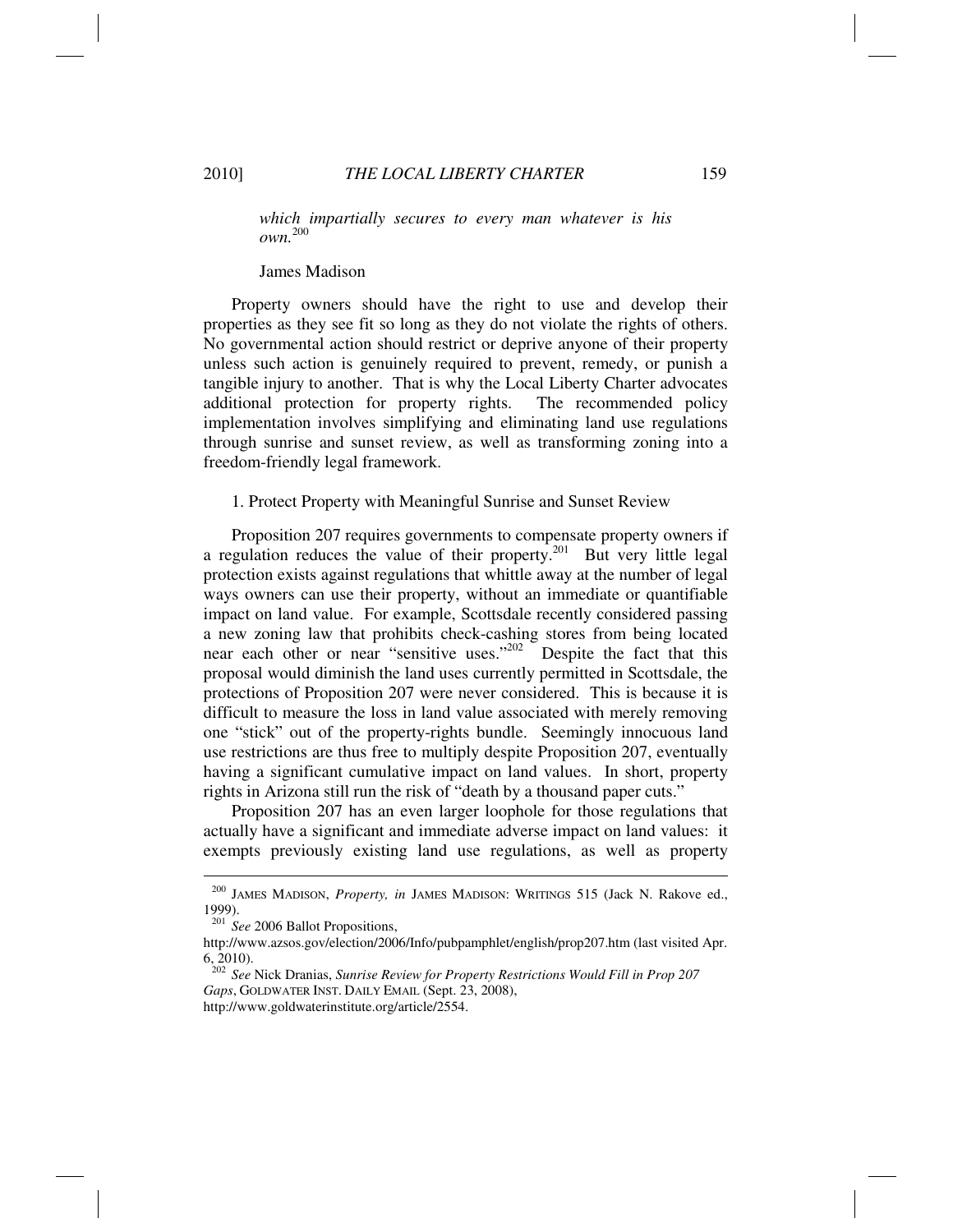regulations that purportedly protect against direct threats to public health and safety. This is a loophole, not merely an exemption, because it creates a significant opportunity for local governments to dress up social engineering as public health and safety regulation. Whether a property use is a "direct," as opposed to an "indirect," threat to public health and safety is often in the eye of the beholder. Proposition 207 provides inadequate guidance for distinguishing between legitimate and illegitimate public health and safety regulations. Moreover, even leaving aside deliberate efforts to evade Proposition 207, the truth is that public health and safety regulations are typically enacted with little or no formal scrutiny and without any consideration of less restrictive alternatives.

Building codes, for example, simply adopt privately promulgated standards from the International Building Code. Oftentimes, these codes are adopted by local governments without any consideration of whether they actually are legitimate public health and safety regulations or whether they needlessly increase building  $\cos$ s Equally often, land use they needlessly increase building  $\cos^{-203}$ regulations lack any measurable or objective meaning, subjecting property owners to ad hoc regulation. For example, laws requiring "compatibility" between a proposed development and existing comprehensive plans or uses are often so vague that building permit applicants rarely know whether they have met the relevant standard.<sup>204</sup> Proposition 207 provides inadequate protection against such illegitimate regulation.

Proposition 207 was a robust and necessary first step to save property rights in Arizona, but the bleeding can only be stopped by demanding rigor in the creation of any property regulation. Advocates of regulation at every level of government should be required to marshal evidence demonstrating that public health, safety, or welfare will be protected by any new land use regulation they propose. The right to a presumption of liberty should apply to the enjoyment of property as much as it applies to freedom of action in general. The Local Liberty Charter, therefore, proposes subjecting to sunset review all existing property regulations, which are exempted from Proposition 207's protections against regulatory takings, as well as subjecting to sunrise scrutiny all such subsequently enacted regulations.<sup>205</sup>

<sup>&</sup>lt;sup>203</sup> FRIEDRICH A. HAYEK, THE CONSTITUTION OF LIBERTY 355 (1960).<br><sup>204</sup> Robert Lincoln, *Executive Decision-making by Local Legislatures in Florida: Justice, Judicial Review and the Need for Legislative Reform*, 25 STETS

<sup>&</sup>lt;sup>205</sup> Compare with BERNARD SIEGAN, ECONOMIC LIBERTIES AND THE CONSTITUTION 238 (2d) ed. 2006).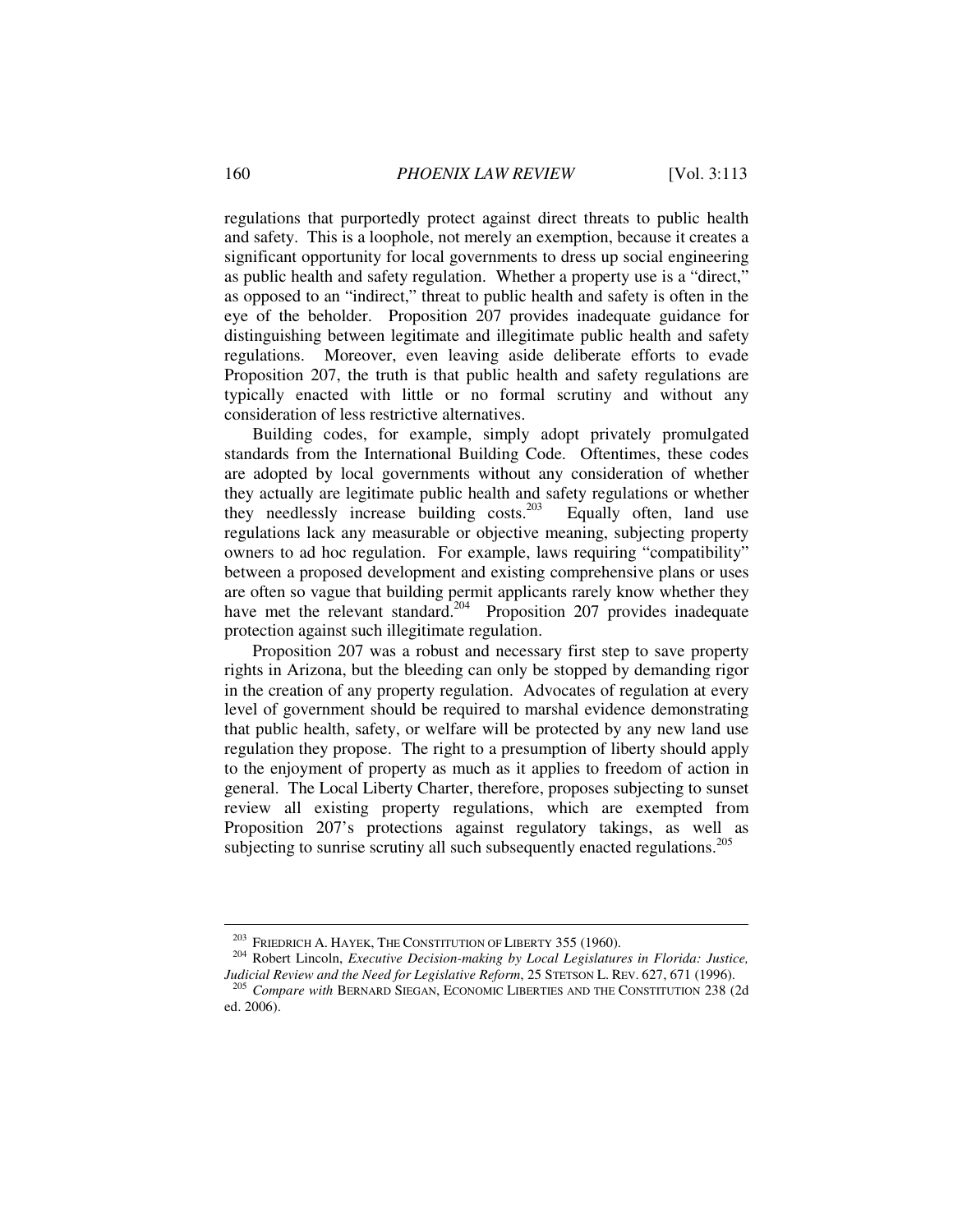# 2. Protect Property Rights with Immediate Vesting of Rights

The doctrine of vesting currently determines when a protected property right is acquired.<sup>206</sup> Only after an interest in property has "vested" does such an interest become a property right, which must be recognized by local governments and protected against "zoning changes that alter the use of the property or otherwise diminish its value."<sup>207</sup> Presently, no statutory law in Arizona specifies when property owners can safely rely upon existing zoning laws or land use approvals.<sup>208</sup> Generally, a certain degree of preinvestment of time, money, and regulatory approval with respect to the property is required before one's interest is deemed to vest sufficiently to justify developing property.209 But the precise degree is difficult to ascertain under existing precedent.<sup>210</sup> Jordan Rose, a prominent land use attorney in the Phoenix metro area, has observed that, because of this lack of clarity, landowners are forced "to gamble thousands or millions of dollars on the whims of judges."<sup>211</sup>

Other states have statutes that clearly identify the event that causes vesting of property rights. Under Colorado law, for example, property rights vest immediately upon the approval of a site-specific development plan.212 New Hampshire, likewise, deems property rights to existing lawful land uses vested "for a period of four years from the date of approval of the plat or site plan."213 Such laws constitute a step in the right direction, but they still invite arbitrary and abusive conduct by local governments, which still retain control over plat or plan approval.

Vesting doctrine was never meant to be an arbitrary hurdle to the enforcement of property rights. It was meant to require a demonstration that

<sup>206</sup> *See generally* Jordan R. Rose et al., *Protecting Private Property: The Case for Vested Property Rights, in* GOLDWATER INST. POL'Y BRIEF (2004) (explaining the concept of vested property rights in Arizona).<br> $207 \times 10^{-4} \text{ m}$ 

<sup>207</sup> *Id*. at 1, 2. 208 *See id*. at 2-3. 209 *See id*. 210 The legal standard is "[a] right vests only when it is actually assertable as a legal cause of action or defense or is so substantially relied upon that retroactive divestiture would be manifestly unjust." Hall v. A.N.R. Freight Sys., Inc., 717 P.2d 434, 444 (Ariz. 1986). In practice, because the application of this standard turns on a given judge's sense of what is "manifestly unjust," sometimes the right to develop property will be deemed to vest after building permits to develop the property are secured; sometimes earlier, upon investment of money planning the development; and sometimes later, after substantial investment is made based upon the issuance of a permit.<br><sup>211</sup> Rose, *supra* note 28, at 4.

<sup>&</sup>lt;sup>212</sup> COLO. REV. STAT. § 24-68-102 (2008).<br><sup>213</sup> Rose, *supra* note 28, at 5.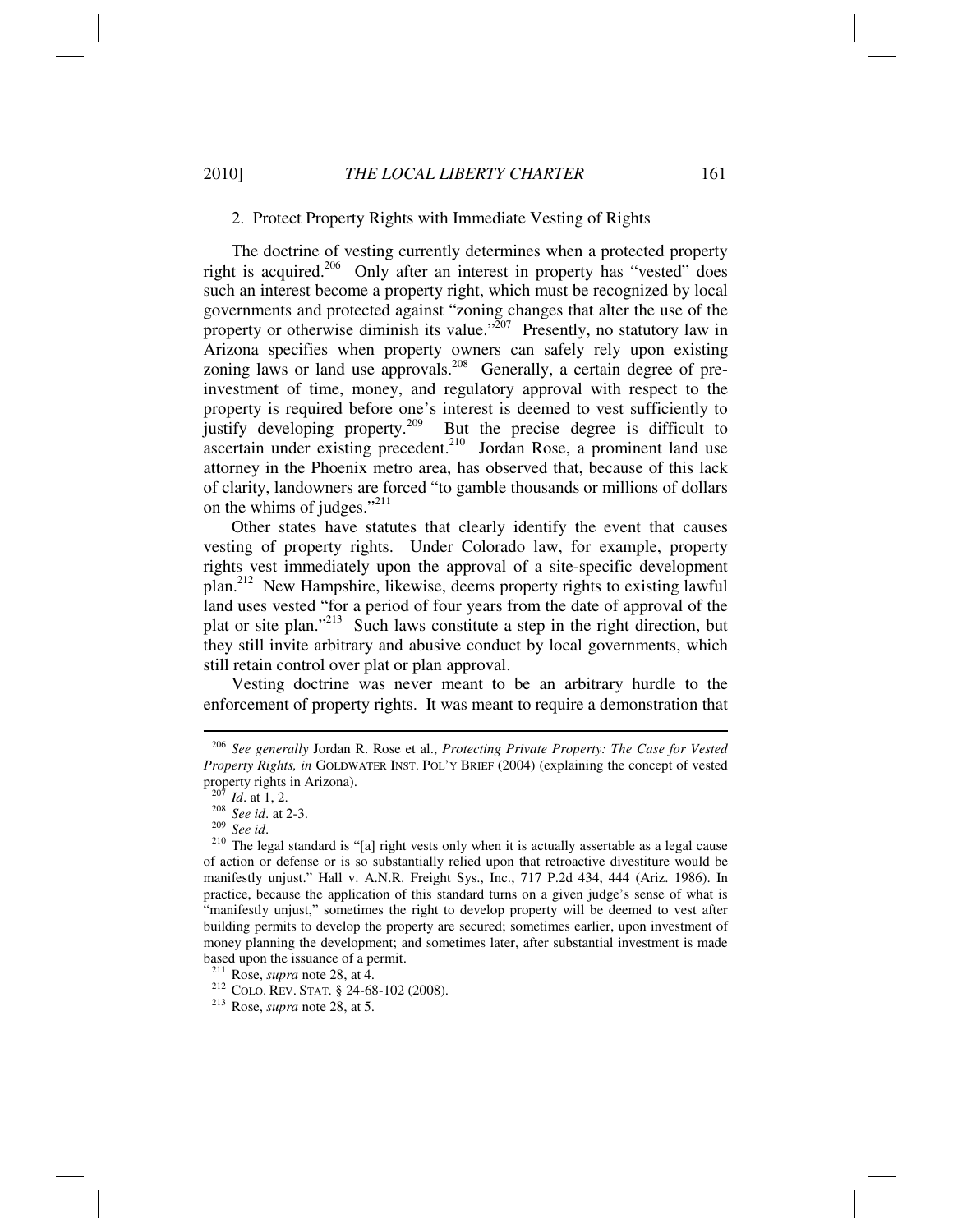the enforcement of property rights is based on a real connection to the use of the property. But because Arizona law often does not recognize the vesting of property rights until after substantial investments are made, the value of undeveloped property is artificially diminished.<sup>214</sup> This is wasteful and economically inefficient because it gives property owners who wish to secure their property rights a significant incentive to engage in property development that might not otherwise occur so quickly or so intensively.<sup>215</sup> It is also unfair because it fails to recognize that in a modern economy most of the productive or investment planning for property occurs long before development plan approval and usually before the property is even purchased. For this reason, the mere act of purchasing property usually signifies a real connection between the owner and the lawful uses of the property. Therefore, the Local Liberty Charter proposes a rule of vesting that preserves—or "locks in"—all lawful property uses under existing laws for the owner, purchaser and all subsequent transferees, subject only to future regulations that survive sunrise and sunset review.

3. Authorize Infill Development without Regulatory Micromanagement

Borne of bureaucratic central planning, zoning inevitably lags on-theground economic reality. But the answer to bad planning is not more planning. As the late law professor Bernard Siegan observed:

> Planning in a democratic society confronts overwhelming problems. It cannot remain "pure" because the persons elected to govern hire its officials and often seek to influence or control its policies. Planners are primarily interested in achieving their objectives and frequently accord secondary status to individual liberties . . . . Planners are incessantly subject to the demands of special interests and their lobbyists, some of which are likely to be adopted and thereby destroy the gestalt of the plan.<sup>216</sup>

Tweaking traditional zoning with yet more "visioning" by planners, such as evidenced by Phoenix's recently proposed "Form Based Code," will not overcome the political and economic dynamics that undermine the coherence and relevance of zoning laws. A better solution to the problem of

<sup>&</sup>lt;sup>214</sup> Christopher Serkin, *Local Property Law: Adjusting the Scale of Property Protection*, 107 COLUM L. REV. 883, 915 (2007).

<sup>&</sup>lt;sup>215</sup> *Id.* at 916.<br><sup>216</sup> SIEGAN, *supra* note 144, at 193.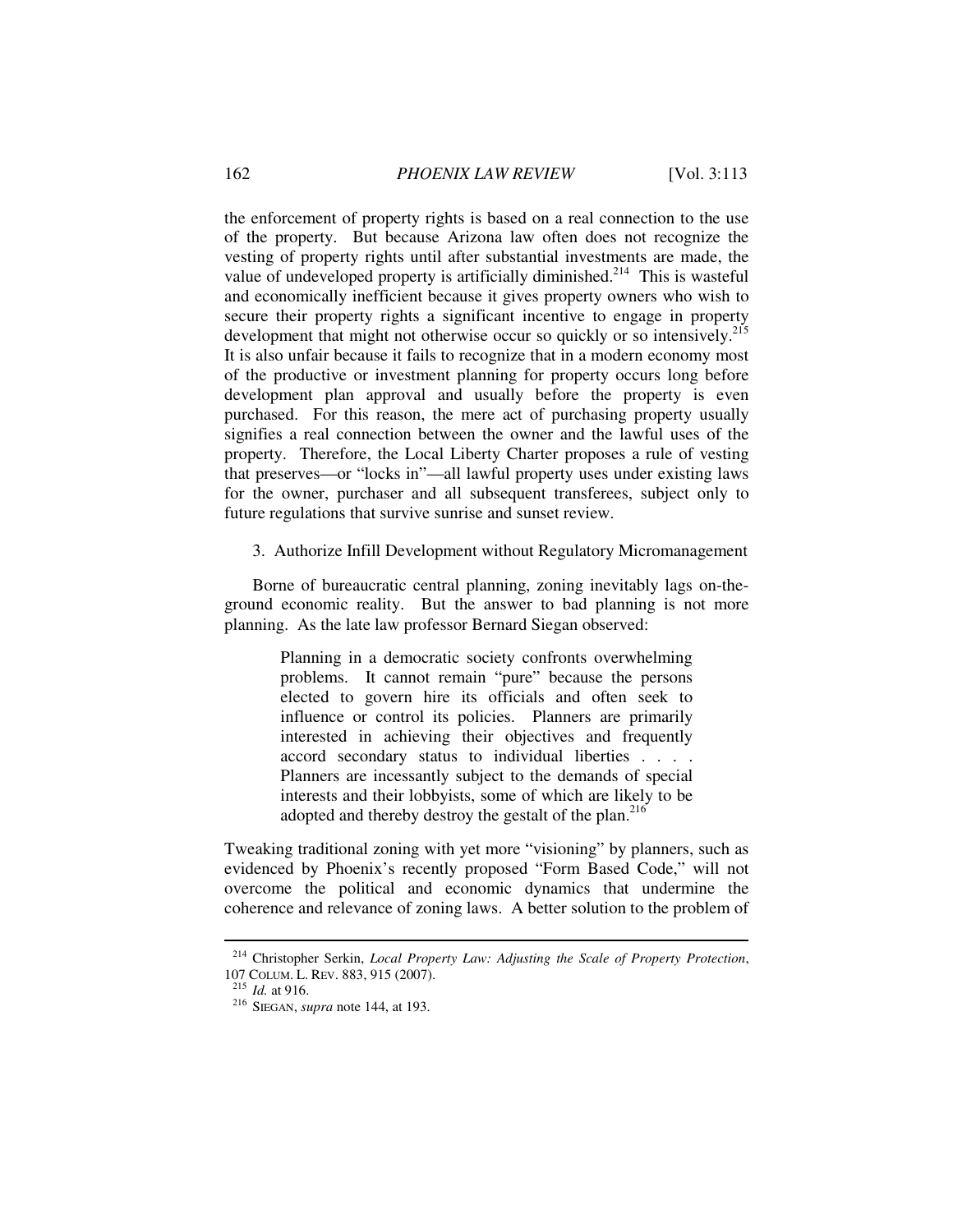special interest-driven zoning is to create legal frameworks that bypass regulatory micromanagement as much as possible.

One way to do so is to implement a freedom-friendly zoning overlay similar to what was successfully employed by Curt Pringle, mayor of Anaheim, California.<sup>217</sup> Mayor Pringle targeted a variety of areas in town for redevelopment, but rather than use extensive planning, subsidies, or eminent domain, his staff devised a zoning overlay based on the physical infrastructure capacity of the area and the principle of allowing the market to operate freely within very basic development constraints.<sup>218</sup> For example, in one neighborhood, the city determined that the existing sewer and roadways could support  $9,500$  housing units.<sup>219</sup> The city then created a zoning overlay that allowed mixed commercial and residential uses, allocating building permits on a first-come, first-served basis for 9,500 housing units.<sup>220</sup> Without the city micromanaging the location or mix of residential or commercial units, the neighborhoods covered by the overlay exploded with compatible and synergistic economic activity. $^{221}$ 

Local governments in Arizona should be able to replicate Anaheim's overlay model based on existing statutory authority.<sup>222</sup> A number of Arizona cities, such as Mesa, already authorize "overlay zoning" to allow for higher-intensity land use.<sup>223</sup> But for the most part, such overlay authority seems to be aimed at placing more restrictions on the lawful uses of properties, rather than increasing the scope of lawful uses and easing regulatory approval. Tucson, for example, is well known for its deliberate use of overlay zoning to squelch the development of dormitory housing in the vicinity of the University of Arizona.<sup>224</sup> Local governments in Arizona, on the whole, are disregarding the Arizona law that authorizes the creation of "infill incentive districts" by which local governments are broadly authorized to relax zoning, code, and permitting requirements in areas that meet certain objective criteria that correlate with urban blight.

One exception is the City of Sierra Vista, which recently passed an ordinance implementing the regulatory loosening Arizona law allows.<sup>225</sup> Sierra Vista's policy broadly contemplates that it "may consider" wide-

<sup>&</sup>lt;sup>217</sup> Pringle, *supra* note 167, at 15.<br>
<sup>218</sup> *Id.*<br>
<sup>219</sup> *Id.* at 6.<br>
<sup>221</sup> *Id.* at 8-9.<br>
<sup>222</sup> ARIZ. REV. STAT. ANN. § 9-499.10 (2008).<br>
<sup>223</sup> MESA, ARIZ., CODE OF ORDINANCES, §§ 11-10-1 to -10-11.<br>
<sup>224</sup> Gilroy, *su*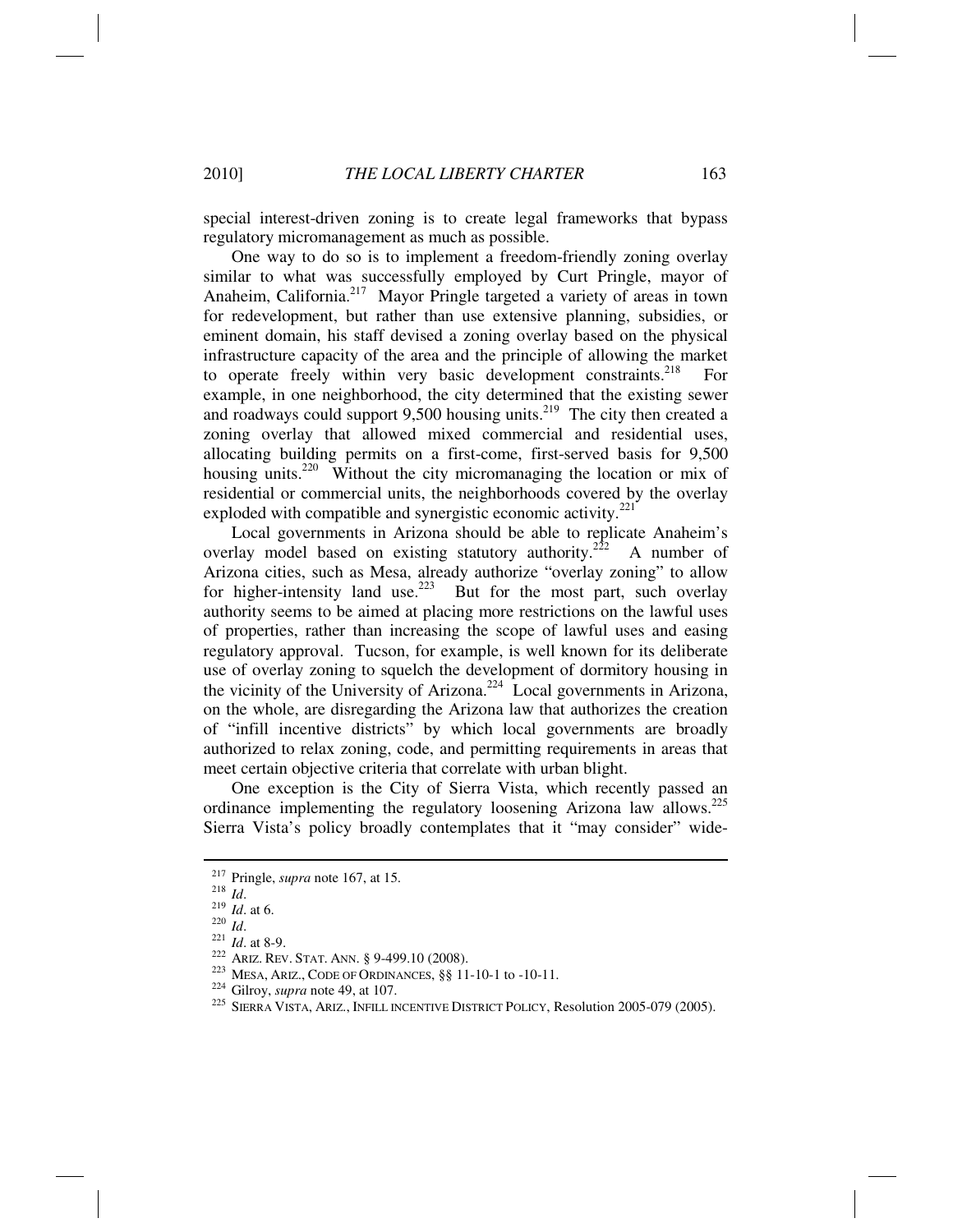ranging waivers and other relief from the requirements of its development  $code<sup>226</sup>$  The catch is that Sierra Vista has also declared its intention to exact valuable concessions from a developer, including the provision of subsidized housing and compliance with fancy architectural guidelines.<sup>227</sup> This stance illustrates that "the drawbacks [of flexible infill development] are the cost of negotiating each case individually and the uncertainty of outcomes that can depend on personalities and politics."<sup>228</sup>

Local governments should not place conditions on infill incentive districts without a real, demonstrable connection to legitimate public health and safety goals. After all, local governments are still exercising their regulatory authority when they conditionally restrain the peaceful and productive development of land to its highest and best use. For this reason, the conditions that local governments may administratively place on granting infill authority should first be required to withstand sunrise review based on the seven factors previously discussed.

### 4. Replace Zoning with Privately Enforced Restrictive Covenants

The unvarnished truth is that just about any zoning law functions as a vehicle for politics to dominate property rights.<sup>229</sup> This is because the primary criteria for zoning decisions typically boil down to: "How many people favor and how many oppose? Who supports the zoning of the site and who objects to it?" $^{230}$  As a result, "when the final vote comes, most if not all legislators will vote for reasons that have no relationship to maximizing production, satisfying consumer demand, maintaining property rights and values or planning soundly."<sup>231</sup> Not surprisingly, studies of Philadelphia, Lexington, Chicago, New York, and Los Angeles have shown "control of property through zoning is more chaotic than it is orderly."<sup>232</sup> Therefore, there is good reason to consider abandoning centrally planned zoning altogether in favor of the decentralized system found in Houston.

Houston's land uses are coordinated almost entirely by private easements, covenants, and contractual restrictions, which arose through

<sup>&</sup>lt;sup>226</sup> *Id.* <sup>227</sup> *Id.* 227 *Id.* 228 Ellman, *supra* note 197, at 6. 229 CONING 222 (1972) (observing "[for in] the <sup>229</sup> BERNARD H. SIEGAN, LAND USE WITHOUT ZONING 222 (1972) (observing "[for in] the systematic operation of zoning . . . the overwhelming majority of cases, the sole or dominant motivation [of the zoning administrator] is to accede to the political dictates of the issue").<br> $^{230}$  *Id.* at 10.

<sup>230</sup> *Id*. at 10. 231 *Id*. <sup>232</sup> *Id*. at 16.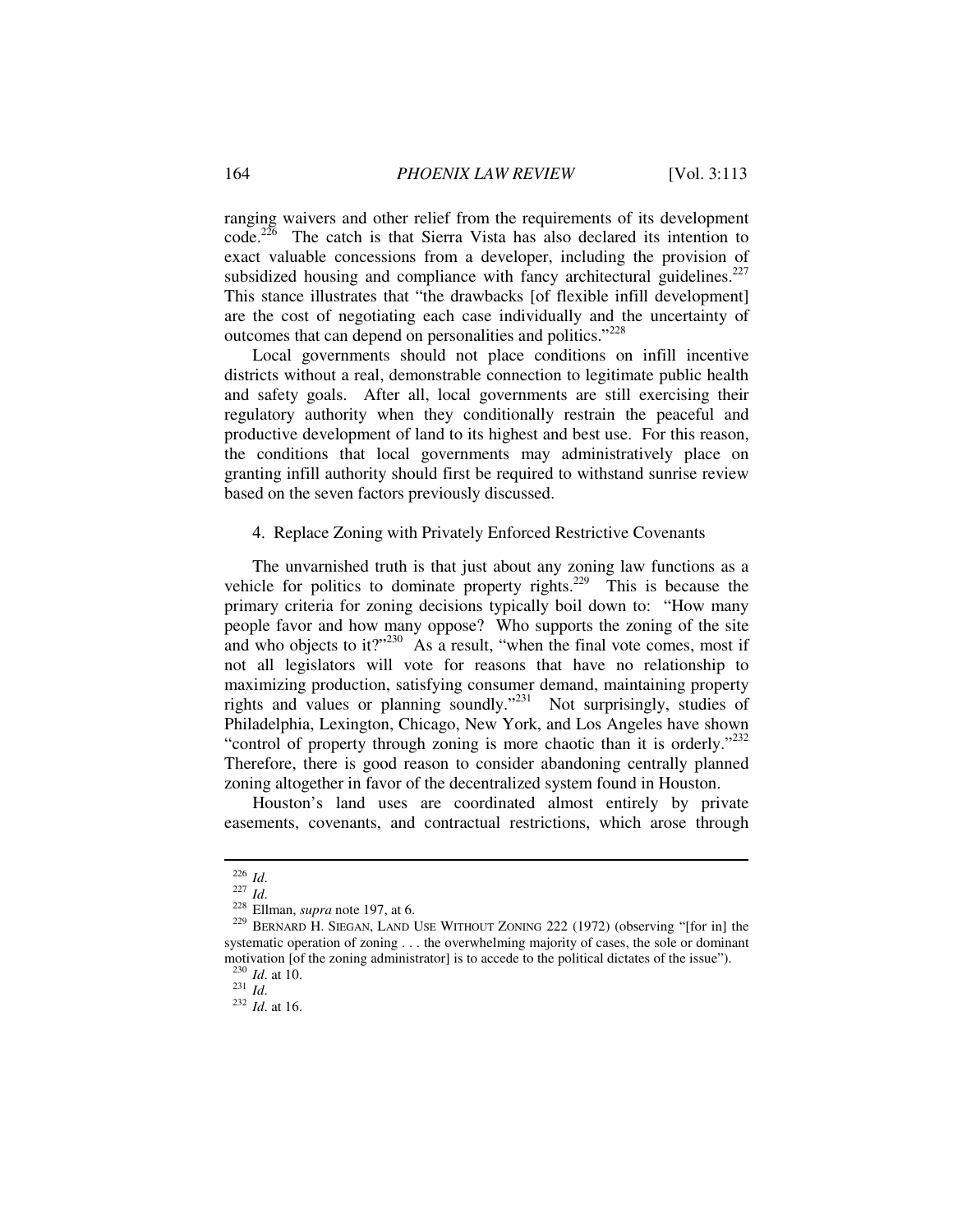voluntary contract and are administered by homeowners associations.<sup>233</sup> A comparative study of Houston's private land use arrangements found that:

> • Economic forces tend to make for a separation of uses even without zoning. Business uses will tend to locate in certain areas, residential in others, and industrial in still others. Apartments will tend to concentrate in certain areas and not in others. There is also a tendency for further separation within a category; light industrial uses do not want to adjoin heavy industrial uses, and vice-versa . . . .

> • When the economic forces do not guarantee that there will be separation, and separation is vital to maximize values or promote tastes and desires, property owners will enter into agreements to provide such protection . . . .

> • In the absence of zoning, municipalities will adopt specific ordinances to alleviate specific land use problems . . . .

> • The experience of the FHA [Federal Housing Administration] suggests that the appreciation over the years in values of new and existing single-family homes has not differed in Houston from those of zoned cities  $\ldots$ <sup>234</sup>

Land use in Houston is evidence that planning bureaucracies and zoning laws are unnecessary to coordinate compatible property uses. But transitioning away from zoning requires a process that is sensitive to existing reasonable expectations. The process should involve essentially two phases: (1) sunset review of existing zoning restrictions, and (2) legislative transformation of surviving zoning restrictions into private restrictive covenants.

5. Phase One: Sunset Review of Existing Zoning Restrictions

Sunset review of existing zoning restrictions is necessary to minimize the possibility that transforming zoning into restrictive covenants might result in regulatory takings or may otherwise unfairly restrict property rights to a greater extent than provided by existing zoning laws, which might

<sup>233</sup> *Id*. at 75-82. 234 *Id*. at 75-76.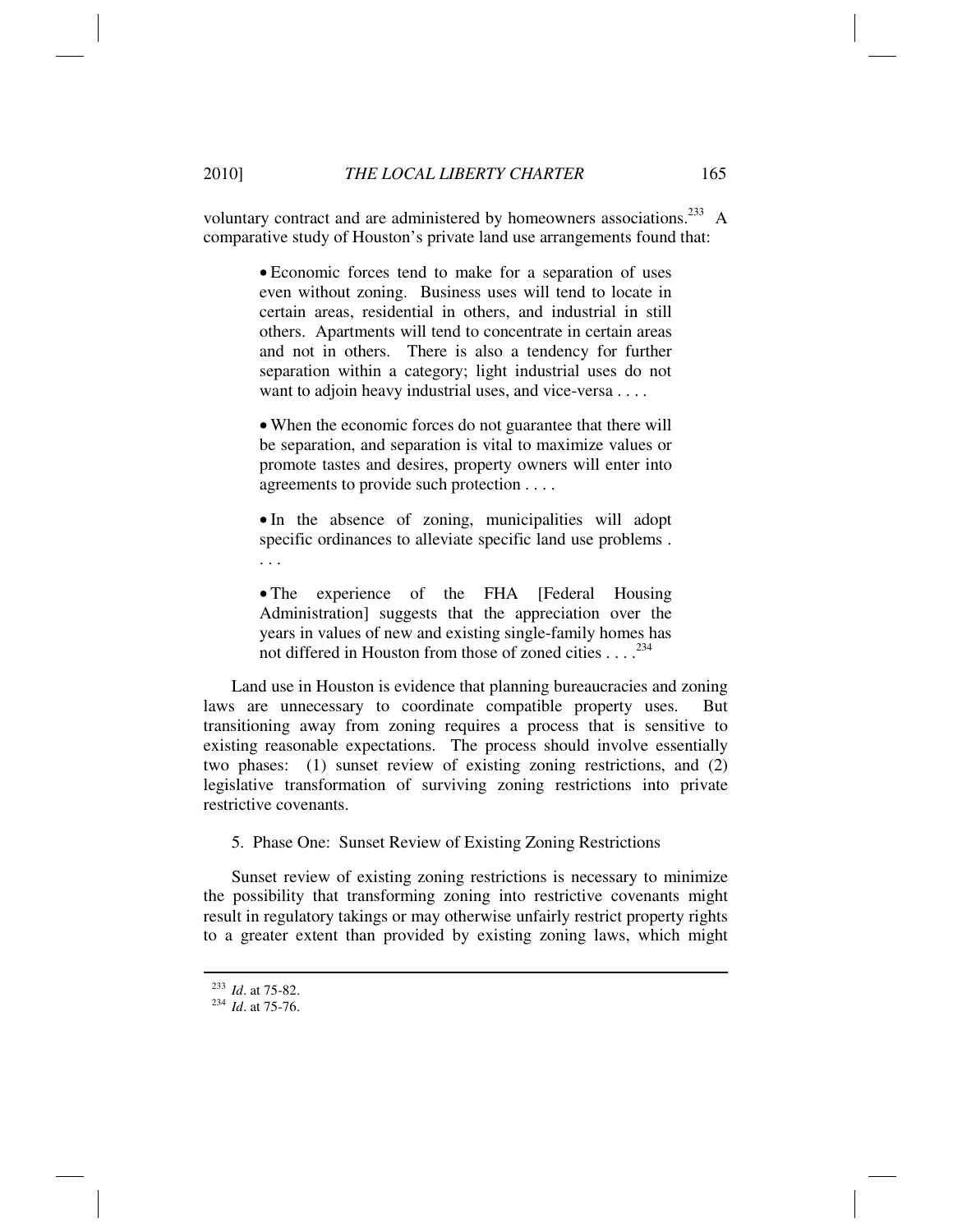trigger the need for just compensation under Proposition  $207<sup>235</sup>$  For example, some cities take a very flexible approach to their zoning laws, freely granting variances or amending the zoning map upon request of landowners or upon a minimal showing. In those cities, if existing zoning regulations were simply transformed into private restrictive covenants, property owners would effectively be subjected to more onerous and permanent land use restrictions than they otherwise would face under zoning. This means that, if the right to use one's property peaceably and productively is to be respected, the legal process for transitioning away from zoning to private restrictive covenants must protect reasonable expectations of flexibility in land use regulation. That change requires a sunset review process to eliminate or relax land use restrictions that would otherwise be eliminated or relaxed under existing laws. The recommended sunset review process is described below.

During Phase One of the transition away from zoning, sunset review of existing land use regulations would be triggered by applications for review filed by property owners within a reasonable, widely publicized deadline. This would focus administrative resources on areas of genuine concern, as well as decentralize the process, allowing local knowledge to drive sunset review, rather than bureaucratic central planning. In essence, property owners would be authorized to file applications requesting sunset review of existing zoning restrictions, specifying desired conditional uses, variances, or zoning map amendments for their parcels. To protect investment-backed expectations formed in reliance upon existing zoning regulations, the transitional law should require sunset review applications to be filed in compliance with established notice and hearing procedures for analogous relief under existing zoning laws (presuming those procedures are reasonable). The outcome of such sunset review should be determined by the factors established under existing zoning laws. $^{236}$ 

 $235$  For an excellent overview of the constitutional law of regulatory takings, see Leonard C. Gilroy, *AICP Statewide Regulatory Takings Reform: Exporting Oregon's Measure 37 to Other States*, REASON POL'Y REP. (NO. 343, 2006).<br><sup>236</sup> However, in view of studies showing that politics predominantly drive the

implementation of zoning laws, it may be reasonable to consider a different set of factors during the sunset review process—factors more consistent with a presumption of liberty. From this perspective, it is recommended that once an applicant establishes that existing zoning restrictions interfere with a property's highest and best use, the burden at the sunset review hearing should shift to advocates of current restrictions to demonstrate their legitimacy under the seven review factor outlined in connection with the right to a presumption of liberty.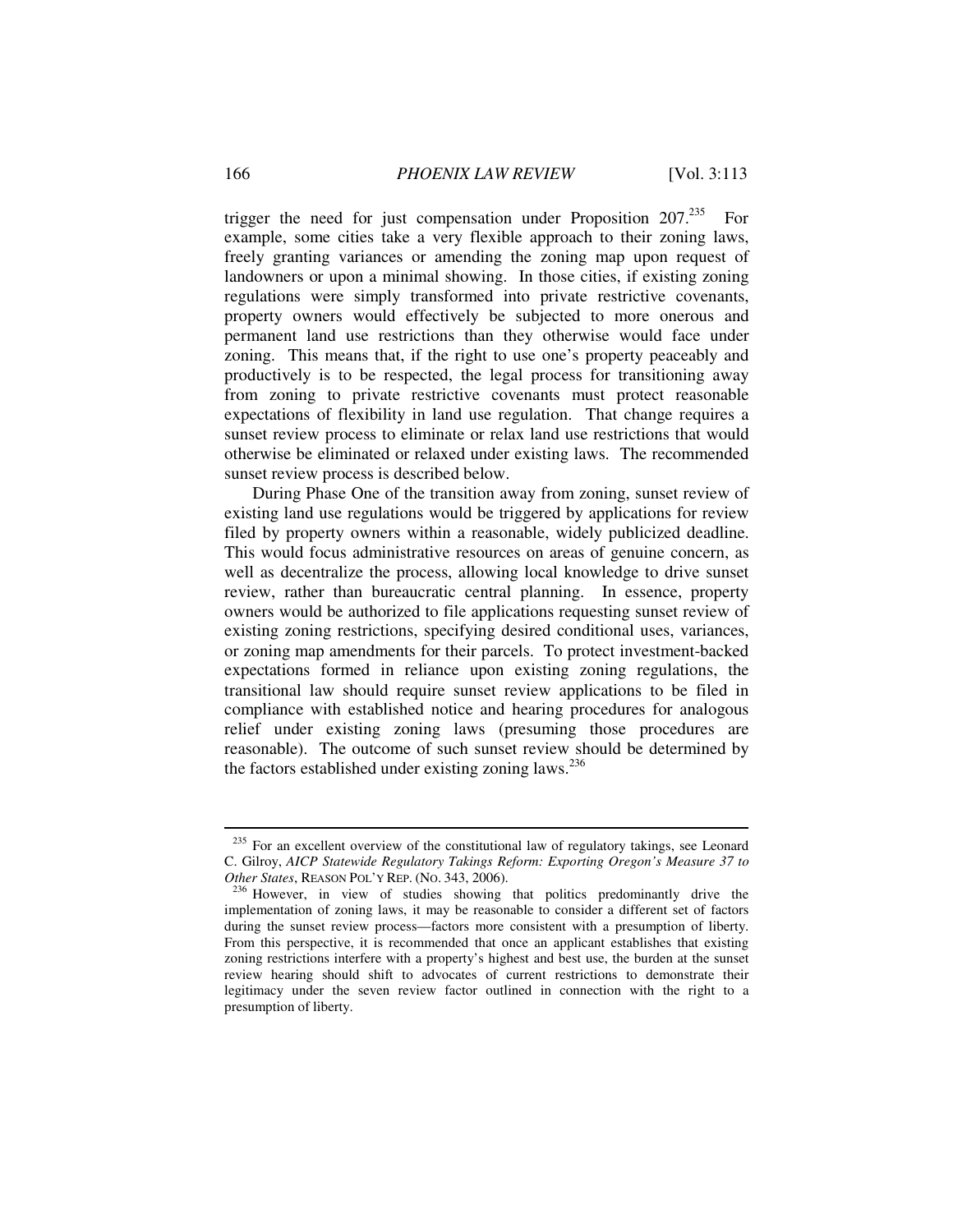Property owners who obtain their desired outcome from sunset review would then be authorized to record notice of their respective conditional use, variance or zoning map amendment in the chain of title for their parcel. Also, adverse outcomes from sunset review could be challenged by property owners through established legal processes or by exercising the option of binding alternative dispute resolution (discussed below in connection with the right to separation of powers). However, because this means the final resolution of sunset review disputes might take considerable time, the second phase of transitioning away from zoning—transforming zoning restrictions into private restrictive covenants—should proceed immediately and concurrently.

# 6. Phase Two: Transforming Zoning Restrictions into Private Restrictive Covenants

Phase Two would involve enacting a law that deems existing zoning regulations as the equivalent of restrictive covenants on title, subject to modification based on the final outcome of sunset review as described in the previous section. To protect existing expectations without creating windfall enforcement rights, this law should specify that the benefit of any restrictive covenant (such as the power to enforce original zoning restrictions) runs only with title to those properties that fall within a reasonable proximity of the formerly zoned property. The requisite "reasonable proximity" should be codified to protect the interests currently protected by existing zoning laws under the definition of a "zoning area," which requires notice of proposed zoning changes to be given to all property owners within 300 feet of the location of the proposed change.<sup>237</sup> Mirroring the definition of a "zoning area," this means that property owners would have the right to enforce restrictive covenants (established by the prior zoning law) against

<sup>237</sup> *See* ARIZ. REV. STAT. ANN. § 11-829(H) (2009) (stating "for purposes of giving notice of proposed zoning changes, such notices must be given to all property owners in the 'zoning area,' defined to be the "area within three hundred feet of the proposed amendment or change"). Alternatively, determining which properties enjoy the benefit of restrictive covenants established by the prior zoning law could be based on generally accepted realestate appraisal standards for identifying comparable properties in the relevant community. If the current use of a given property were residential, appraisal standards might establish a comparable property radius of one-half mile. If codified as the requisite "reasonable proximity" for enforcing restrictive covenants, this would give owners of that residential property the right to enforce restrictive covenants (established by the prior zoning law) against all properties within a half-mile radius. This would ensure a substantial connection exists between the property that is burdened by a restrictive covenant and the value of the property that is benefited by the restrictive covenant.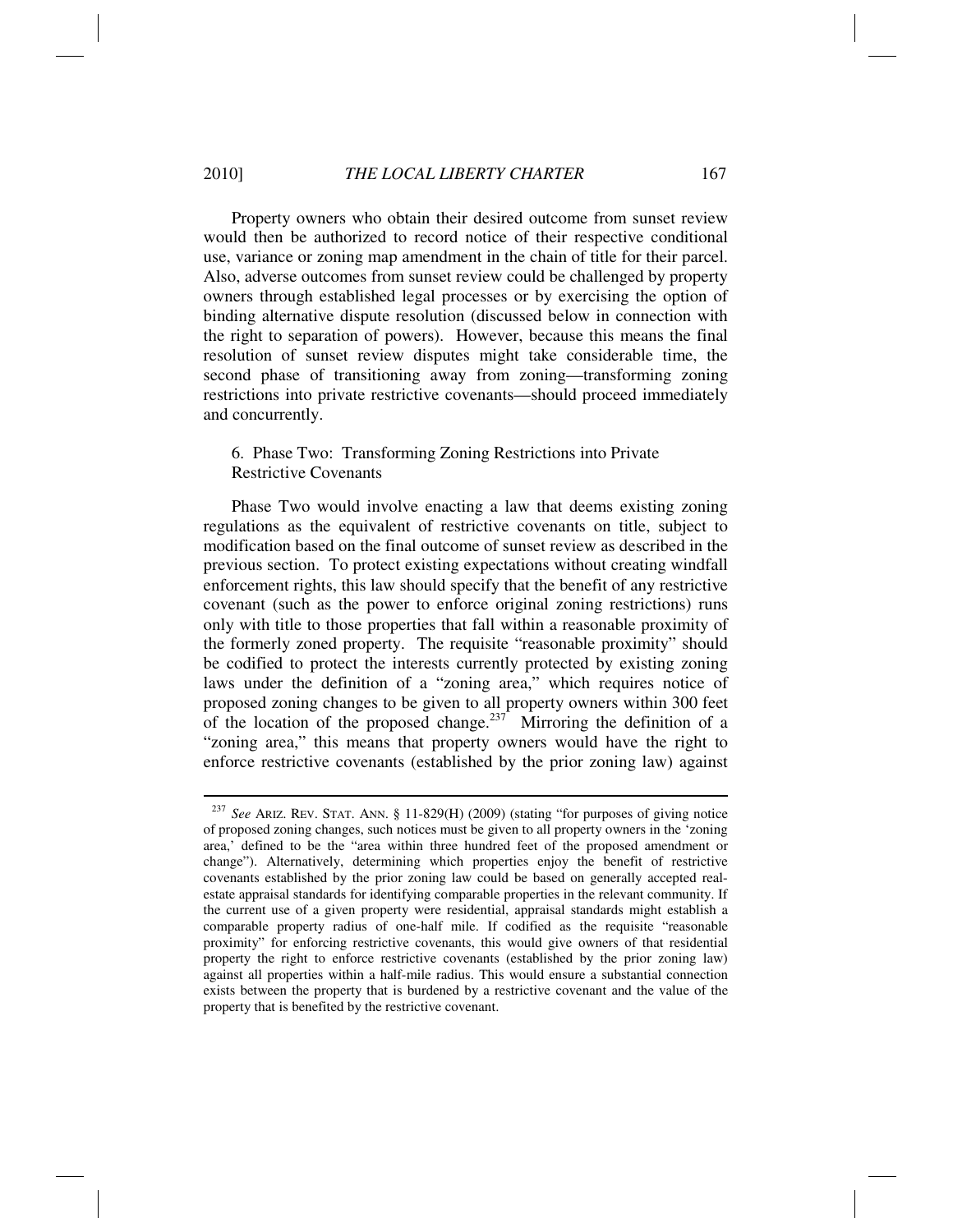all parcels within 300 feet of their property. To protect subsequent reliance upon the chain of title, the law should also set a reasonable deadline requiring property owners to record notice of their right to enforce restrictive covenants against the burdened properties. If the owner fails to record this notice within the deadline, the law could deem any such enforcement rights abandoned.

### 7. Land Use Regulation without Zoning Would Work

This flexible, decentralized system would shield property rights from meddling by local politicians and bureaucrats. It would also preserve the best elements of zoning—certainty over what uses are permitted—while allowing property uses to evolve freely with market supply and demand, consistent with a reasonable degree of protection for expectations that arose based on the original zoning law. Specifically, once the initial legal framework establishing restrictive covenants and enforcement rights based on the prior zoning has been established, the process of securing permission to develop property for what had been conditionally prohibited uses—such as special uses or conditional uses—could then be obtained by property owners. This could be achieved either by negotiation with the property owner who claims the benefit of the related restrictive covenant (aimed at securing a release or an easement) or by seeking a declaratory judgment in state court that the proposed use fulfills the factors established under the prior law (which is now incorporated into title as a restrictive covenant). Similarly, permission to develop property for unconditionally prohibited uses—the equivalent of a zoning change under the old regime—could be obtained either by negotiation or by seeking a declaratory judgment that the proposed new use meets the prerequisites established for zoning map amendments under the prior law.

There is no reason to believe that the challenges associated with transitioning to a system of private restrictive covenants come anywhere near the challenges associated with the documented chaos of politically driven zoning practices. Transitioning to privately enforced restrictive covenants entails the risk that surrounding property owners might frustrate future development by refusing to accept any amount of money in exchange for releasing restrictive covenants. However, litigation to declare existing restrictive covenants ineffective still remains an option under the factors of the old zoning law. Unlike litigation with local governments, which possess vast resources courtesy of their seldom-checked taxing authority, litigation between private parties almost always results in settlement. For this reason, any problem of unreasonable holdouts would most likely be ephemeral.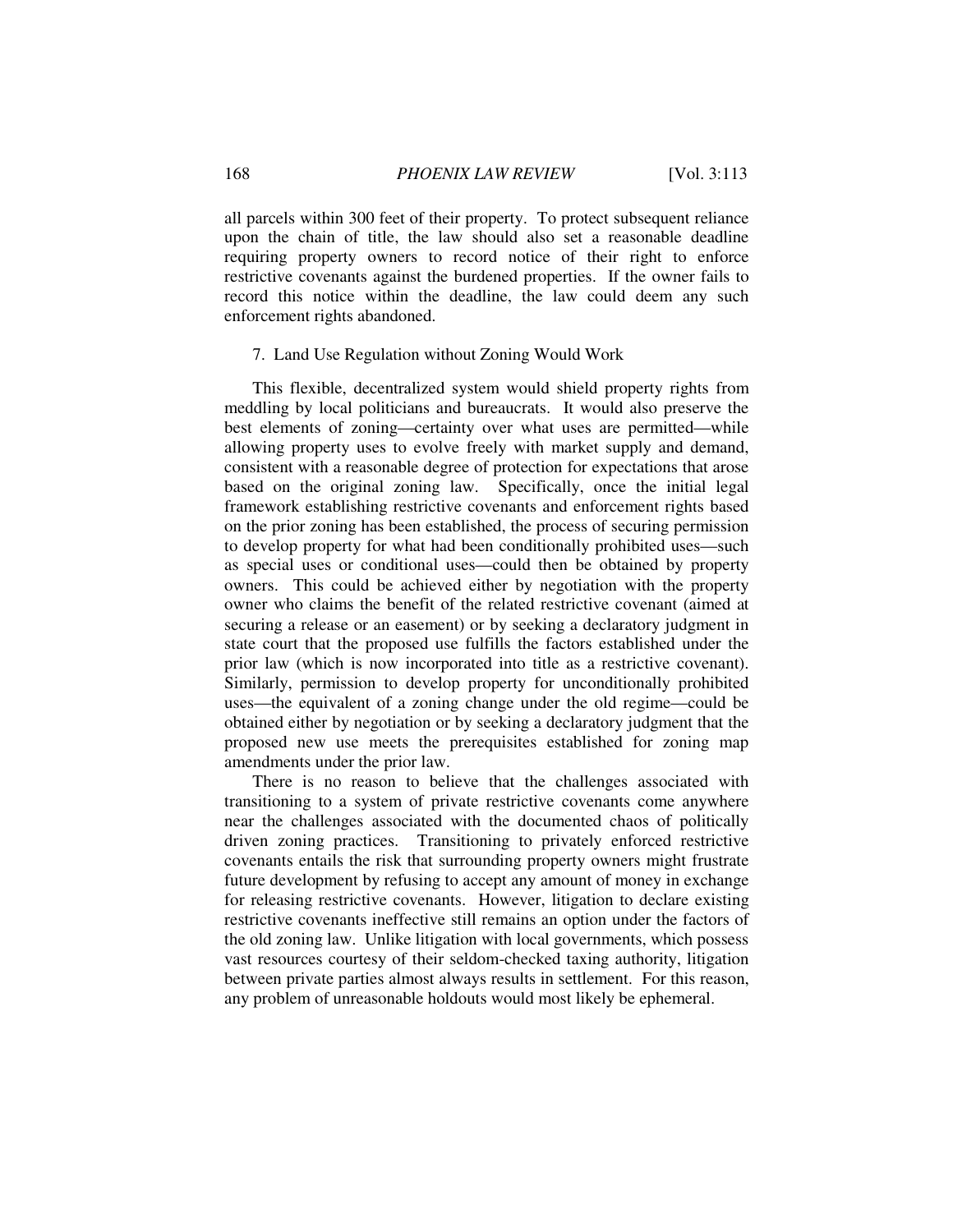The flipside of the asserted problem of holdouts is that transitioning from zoning to private restrictive covenants might result in "too much" development. In this context, as in Houston, the common law of nuisance would still be operative alongside land use laws that survive robust sunrise and sunset review. Consequently, property owners would still be protected from new property development that is shown to undermine public health and safety or actually interfere with previously established lawful property uses. Moreover, if the transaction costs associated with privately enforcing restrictive covenants or nuisance laws proved individually too expensive, property owners would be free to band together, forming the equivalent of homeowners associations, to enforce them. But unlike politically driven, centrally planned zoning restrictions, any limit on the nature or extent of development would be rooted in actual or threatened violations of individual rights.

# *C. The Right to Separation of Powers*

*The accumulation of all powers, legislative, executive, and judiciary, in the same hands, whether of one, a few, or many, and whether hereditary, self-appointed, or elective, may justly be pronounced the very definition of tyranny.*<sup>238</sup>

James Madison

Combining legislative, executive, and quasi-judicial authority in one unchecked public body enables the abuse of power and biased decisionmaking. For this reason, the Local Liberty Charter promotes the diffusion of power, consistent with the principle of separation of powers, while also recognizing the unique efficiency needs of local government. recommended policy implementation would check the concentration of power in local government by giving citizens aggrieved by quasi-judicial and administrative local government action the option to demand alternative dispute resolution over questions of regulatory interpretation and application.

### 1. Codify the Separation of Powers at the Local Level

To structurally limit "the opportunity for abuse of power," legislatures are generally denied the opportunity to "sit in an executive or quasi-judicial

<sup>&</sup>lt;sup>238</sup> Siegan, *supra* note 129, at 479 (quoting THE FEDERALIST NO. 47 (James Madison)).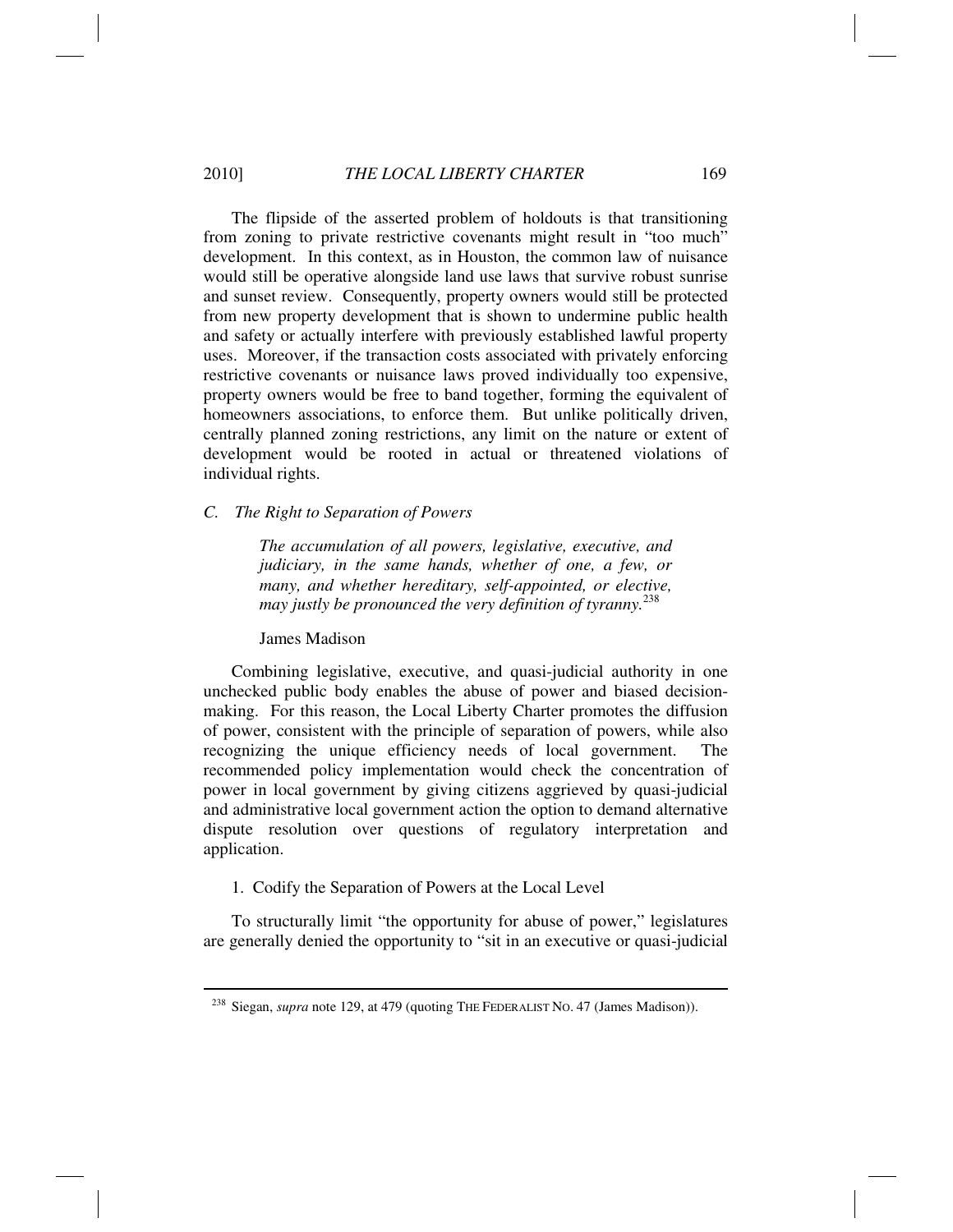capacity to decide how regulations should be applied in particular cases.<sup> $239$ </sup> But there have traditionally not been clear lines of demarcation between the legislative, judicial, and executive powers at the local level. $^{240}$  This tradition arose when the scope of governmental power was much more strictly construed than it is today.<sup>241</sup> The tradition persists because courts have not yet recognized a constitutional requirement that local governments be organized consistently with separation-of-powers doctrine.<sup> $242$ </sup> As a result, citizens who participate in local government often have the Alice in Wonderland experience of criticizing a hostile member of the city council at a public meeting, only to watch the same city council member return after a pro forma adjournment to sit on the local planning commission and adjudicate their personal regulatory matters. Tom and Elizabeth Preston are just two entrepreneurs who fell down this rabbit hole.

After receiving zoning approval to expand their tattoo business in Tempe a couple of years ago, the Prestons signed a five year lease and invested \$30,000 to renovate the shop they intended to open. neighborhood group then intervened and appealed the approval to the City Council. Because of such political pressure, the Council voted unanimously to deny the Prestons' business permit. And, now, unless the Goldwater Institute succeeds in defending their right to earn an honest living, Tom and Elizabeth Preston will lose tens of thousands of dollars pursuing a peaceful and productive, if "non-traditional," business.

In Arizona, as illustrated by the Prestons' plight and Gilbert's machinations, local elected officials traditionally wear multiple hats. Furthermore, legal precedent has blurred the normal distinctions between local legislative action on the one hand and executive and judicial action on the other. Elsewhere, it is generally recognized that legislative action is either a matter of "determining how the public fisc will be expended" or "open-ended, affecting a broad class of individuals or situations . . . resulting in the formation of a general rule or policy . . . [that is] prospective, determining 'what the law shall be in future cases.'"<sup>243</sup>

<sup>&</sup>lt;sup>239</sup> Lincoln, *supra* note 25, at 629; *see generally* SIEGAN, *supra* note 139, at 70.<br><sup>240</sup> Redelsperger v. City of Avondale, 87 P.3d 843, 847 (Ariz. Ct. App. 2004); *see also*<br>Lincoln, *supra* note 25 at 629-31.

<sup>&</sup>lt;sup>241</sup> Lincoln, *supra* note 25, at 663-64.<br><sup>242</sup> See, *e.g.*, Dreyer v. Illinois, 187 U.S. 71, 83-84 (1902); Richard Briffault, *Our Localism: Part I—The Structure of Local Government Law*, 90 COLUM. L. REV. 1, 7 (1990). 243 Lincoln, *supra* note 25, at 633-34.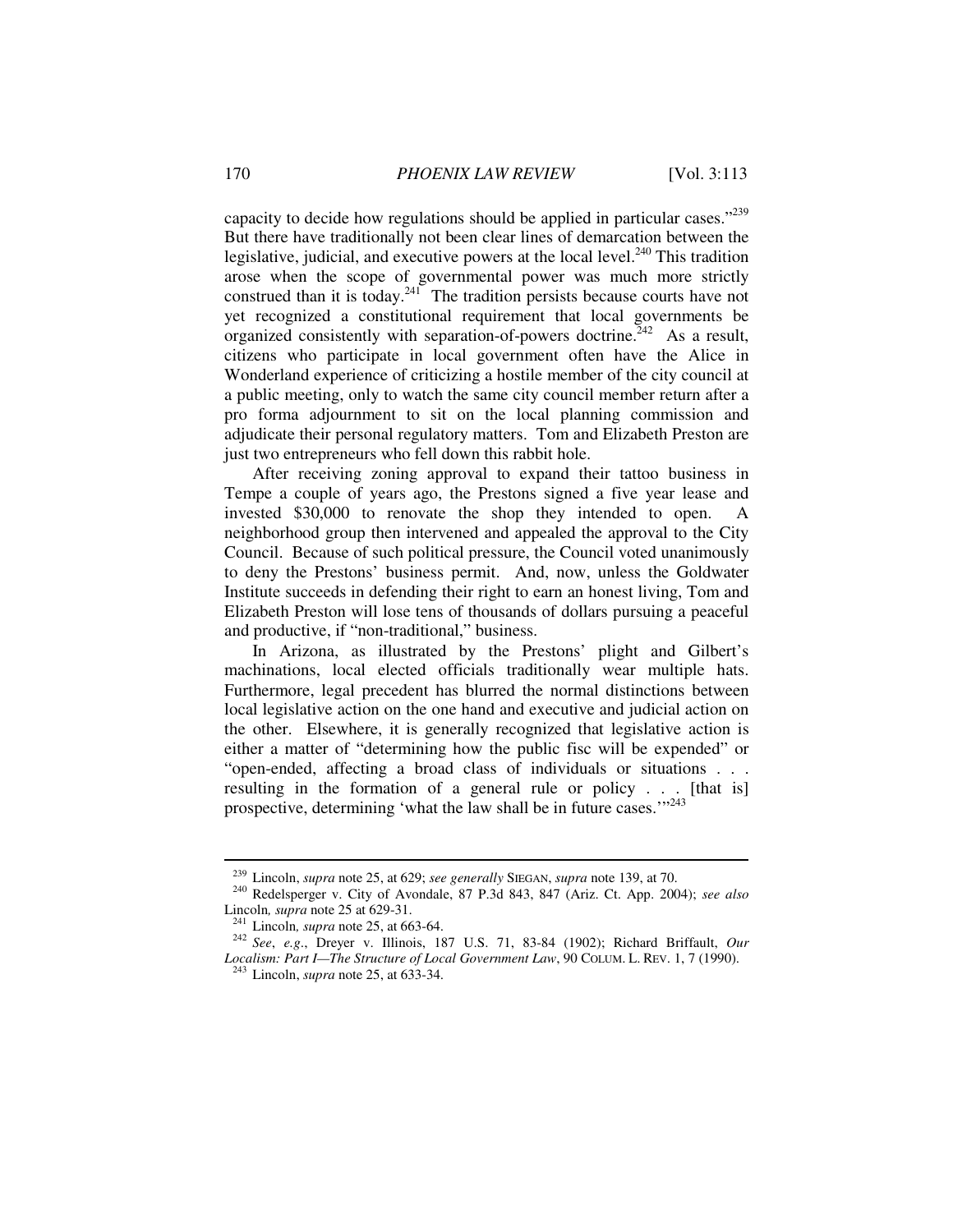The same principle is reflected to some extent in Arizona law.<sup>244</sup> This common definition logically precludes deeming "legislative" any local governmental action that applies specific legal factors to determine or enforce the rights and responsibilities of particular citizens. Nevertheless, regulatory approvals needed for permitting, variances, and zoning changes have often been deemed "legislative" simply because a legislative body makes them—despite the presence of multifactorial tests that misleadingly suggest the approval process is administrative or adjudicative.<sup>245</sup> As explained by one court, so long as the "final decision" rendered by the legislative body on an individual permitting application is "expressly stated [in the governing ordinance] to be entirely discretionary (e.g., a matter of grace)," the decision is ipso facto "legislative."<sup>246</sup> Such purportedly "legislative" actions are then subject to minimal judicial scrutiny when they are challenged in court.

As a result, local elected officials not only determine general policy, but they effectively execute and adjudicate policy. This concentration of legislative, executive, and quasi-judicial power in the hands of elected officials makes a farce out of whatever legal tests or factors appear in local regulations. Reforms are needed to ensure that such "broad local powers do not corrupt those who wield them, and that the people are protected from their government just as they are benefited by it."<sup>247</sup>

Even at the local level, there is a fundamental need for impartial rule of law. The "whole power of one" or more of the three departments of government "should not be exercised by the same hands which possess the whole power of either of the other departments."<sup>248</sup> Corruption is a real risk and, therefore, a substantial justification for diffusing concentrations of local power.<sup>249</sup> Additionally, there are efficiency gains from defining the roles of distinct departments of local government.<sup>250</sup> The recommendation

<sup>244</sup> *Redelsperger*, 87 P.3d. at 847 (distinguishing between legislative and administrative action based on "whether the action is (1) permanent or temporary, (2) of general or specific (limited) application, and (3) a matter of policy creation or a form of policy implementation.").

<sup>245</sup> *See*, *e.g*., Pioneer Trust Co. v. Pima County, 811 P.2d 22, 26 (Ariz. 1991); Bartolomeo v. Town of Paradise Valley, 631 P.2d 564 (Ariz. Ct. App.1981); *and* Town of Paradise Valley v. Gulf Leisure Corp., 557 P.2d 532 (Ariz. 1976).

<sup>&</sup>lt;sup>246</sup> GP Prop's Carefree Cave Creek, L.L.C. v. Town of Carefree, No. 1 CA-CV 07-0133, 2008 WL 2246905 at \*2 n.4 (Ariz. Ct. App. May 28, 2008).<br><sup>247</sup> Lincoln, *supra* note 25, at 698.

<sup>&</sup>lt;sup>248</sup> *Id.* at 652; SIEGAN, *supra* note 139, at 69-70, 72-73.<br><sup>249</sup> INT'L COUNCIL ON HUMAN RIGHTS POL'Y, *supra* note 15, at 29-30.<br><sup>250</sup> *Id.*; A Conversation with Ronald Jensen, *supra* note 43.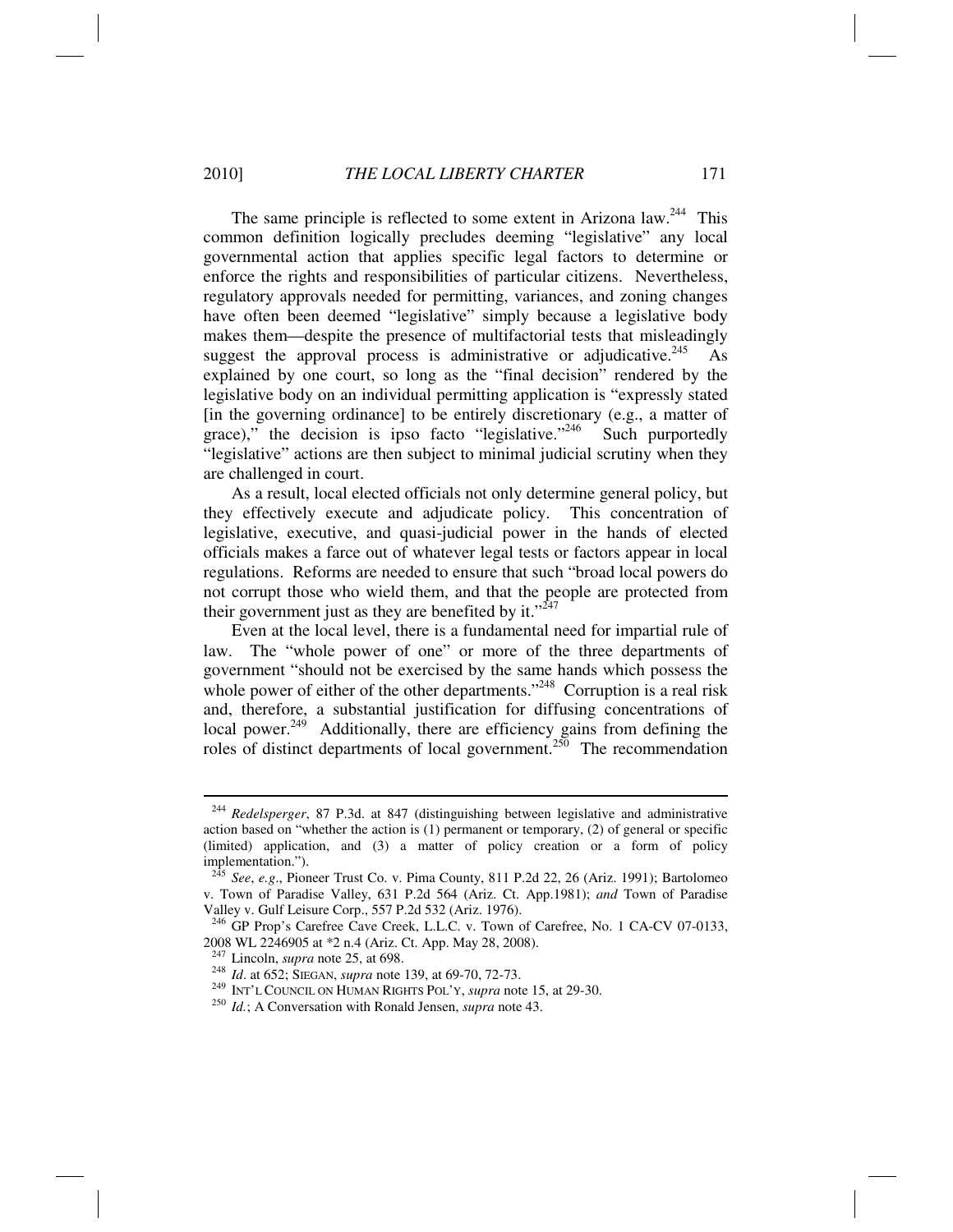made here builds on the Phoenix Charter model, which mandates separation between elected officials and city administration.<sup>251</sup>

The fundamental problem with classifying regulatory actions aimed at specific individuals as "legislative" is that doing so cannot be squared with the constitutional prohibition on special laws. The Arizona Constitution bars local governments from enacting laws that are only uniquely applicable to specific individuals and not to the general public.<sup>252</sup> The granting of a permit, variance, or zoning change in consideration of the unique circumstances of identifiable individuals is the epitome of a governmental action that predominantly affects specific individuals and not the general public. Such actions simply cannot be categorized as "legislative" because, if they really were legislative, they would be unconstitutional special laws. The only way to avoid this constitutional classification conundrum is to firmly embrace the principle that regulatory actions that target and affect specific individuals are not legislative acts.

Accordingly, it is recommended that the organic law of a local governmental entity specifically declare that the legislative power is restricted to public finances and general policy, and to expressly exclude from the local legislative power specific applications of regulatory policy to particular individuals, such as in the cases of zoning, permitting, and licensing. Additionally, the local executive power should be expressly defined as the administrative or ministerial execution of general policies and laws. All other local governmental actions should be categorized as judicial or quasi-judicial. These understandings would enable the creation of a feasible legal framework to check and balance the powers of local government, which is discussed below.

# 2. Check Concentrated Power with Alternative Dispute Resolution

Local governments are not meant to have all of the legalistic "bells and whistles" of state or federal government. There are speed and efficiency needs unique to local government. It would be unreasonable to expect precise one-to-one correspondence between applications of separation-ofpowers doctrine at the local level as compared with higher levels of government. But that does not mean the doctrine should not apply at all.

<sup>251</sup> A Conversation with Ronald Jensen, *supra* note 43; FRONTIER CTR. FOR PUB. POL'Y, *Winnipeg Can Learn from Phoenix*, NOTES FROM THE FRONTIER CTR. FOR PUB. POL'Y (Sept. 7, 2008).

<sup>252</sup> *See*, *e.g.*, Sherman v. City of Tempe, 45 P.3d 336 (Ariz. 2002); City of Tucson v. Grezaffi, 23 P.3d 675 (Ariz. Ct. App. 2001); Smith v. City of Tucson, 736 P.2d 1184 (Ariz. Ct. App. 1987); State v. Loughran, 693 P.2d 1000 (Ariz. Ct. App. 1985).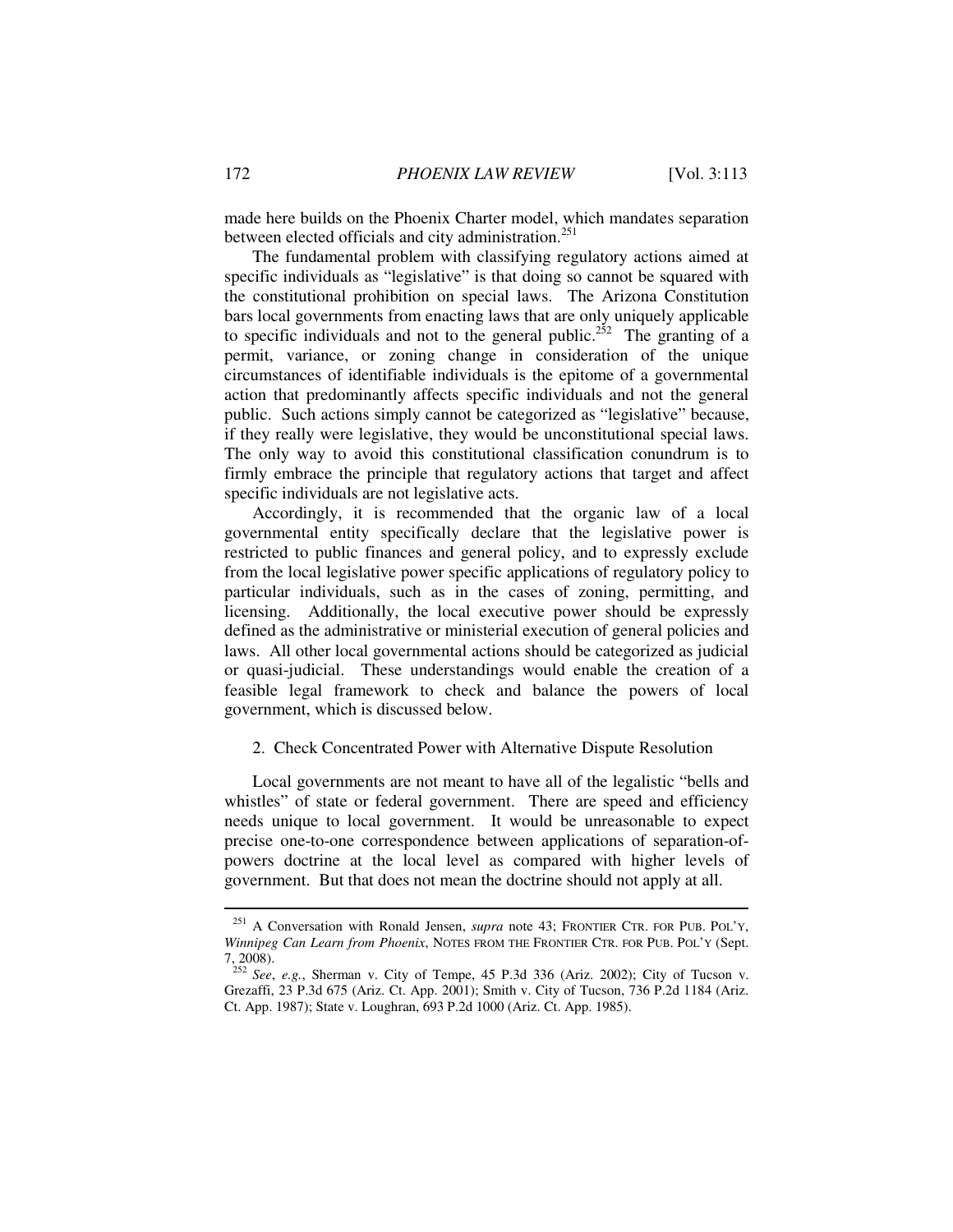The codified boundaries between legislative, executive, and quasijudicial power need not require local governments to establish formally separate and distinct departments where doing so is inconsistent with budgetary reality. Rather, alternative dispute resolution (ADR) could provide an inexpensive and effective check on concentrated local power.

There are typically two types of ADR: mediation and arbitration. In mediation, a mediator facilitates negotiation toward an agreement on an acceptable resolution of the dispute. In the case of binding mediation, the mediator reaches a decision that best accommodates the interests of both parties in the dispute. In arbitration, an arbitrator hears from both sides and reaches a decision resolving their dispute based on informally presented evidence and testimony. Either type of ADR is much less costly than litigation and both types can resolve disputes in a fraction of the time typically consumed by litigation. Accordingly, it is recommended that if non-legislative functions are to be performed by elected officials (who also hold legislative power), or if quasi-judicial functions are to be performed by administrative officials (who also hold executive power), then in the event of a dispute, the organic law should diffuse such concentrated power by giving disaffected citizens the legal option of demanding  $ADR$ <sup>253</sup>

If the ADR option is exercised, it is recommended that the Local Liberty Charter require a *binding* resolution within a specific period, rather than a nonbinding, open-ended process. Developer Mike Goodman and others report that local governments in Arizona often play "rope-a-dope" with citizens who dispute their decisions, using every available opportunity to delay a final resolution, in order to cause citizens to suffer increasing economic uncertainty and financial pressure until they acquiesce. Only if a timely, final resolution is promised by the ADR process will it furnish a cost-effective check on the local legislative and executive branches of government and actually prevent the concentration of distinct governmental powers. Moreover, because it would be an "option" afforded only the citizen—citizens could not be coerced into the process by local government—citizens would retain the option of pursuing what administrative review process may already exist instead of ADR, should that process be preferable. This avoids the due process concerns that might otherwise arise from mandatory ADR. Having to compete with the ADR

<sup>&</sup>lt;sup>253</sup> Notably, the State of Colorado has recently enacted a statute that authorizes intergovernmental ADR to resolve land use disputes between counties and municipalities. Such authority does not extend to citizens involved in land use disputes with government, but it illustrates the confidence that policy-makers have in the ADR process to fairly resolve land use disputes. *See* Colo. Office of Smart Growth, Local Government Guide to Alternative Dispute Resolution, http://www.dola.state.co.us/osg/adrguide.htm (last visited Apr. 6, 2010).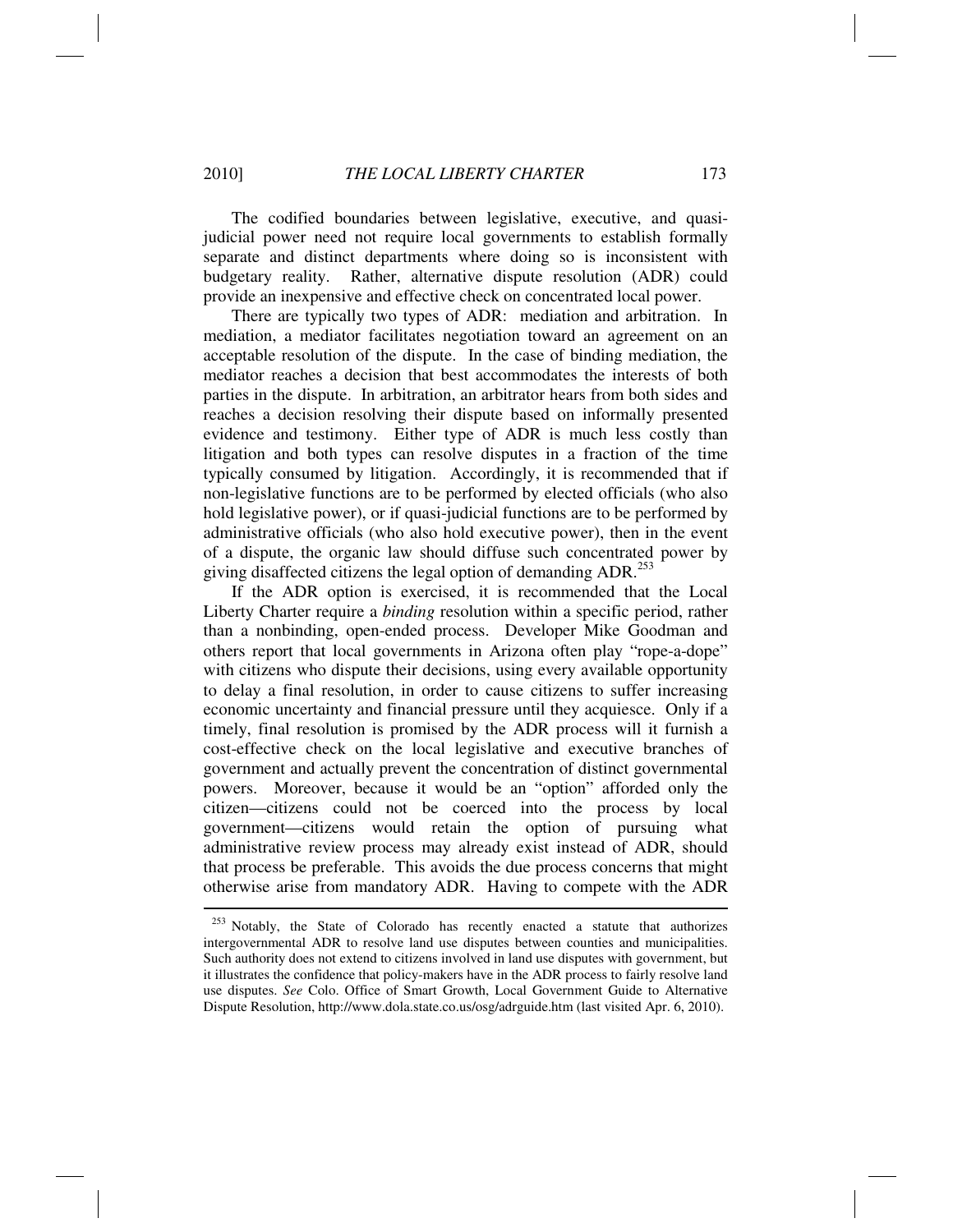option might also incentivize local governments to create administrative review processes that are more fair and responsive to their citizens.

# *D. The Right to Freedom from Crime*

*Security from domestic violence, no less than from foreign aggression, is the most elementary and fundamental purpose of any government, and a government that cannot fulfill that purpose is one that cannot long command the loyalty of its citizens.* 

# Barry Goldwater

Protecting citizens from crime is the core function of government; exercising the rights to life, liberty, and property requires peace and order. Headline-grabbing and resource-wasting press events should not take center stage at the police department. The Local Liberty Charter advances a civil right to freedom from crime to ensure they do not. The recommended policy implementations to protect that right are to require performance benchmarking for law enforcement, to use overtime to incentivize high performance, and to contract out failing departments to other localities.

1. Focus Benchmarking on Core Outcomes

Successful crime-fighters, such as former Dallas Mayor Steve Bartlett, emphasize that law enforcement reform must be institutionalized to ensure that it is not simply personality driven. While in office, Mayor Bartlett reduced crime rates dramatically, reportedly achieving reductions of nearly fifty percent in homicides during his four years in office.<sup>254</sup> Nevertheless, he laments that many of his crime-fighting achievements dissipated after he left office.<sup>255</sup> That is why the Local Liberty Charter enforces the right to freedom from crime with specific policy implementations.

At a time when Arizona tops the charts in violent and property crimes, the first step to properly prioritizing policing for violent and property crimes is to ensure that local governments set crime reduction and service quality

<sup>&</sup>lt;sup>254</sup> Editor's page, D MAGAZINE, Apr. 1, 1995,<br>http://www.dmagazine.com/Home/1995/04/01/Editors\_page.aspx.

<sup>&</sup>lt;sup>255</sup> Steve Bartlett, *The Crime Capital of America*, D MAGAZINE, Oct. 1 2005, http://www.dmagazine.com/Home/2005/10/01/OPINION\_The\_Crime\_Capital\_of\_America. aspx.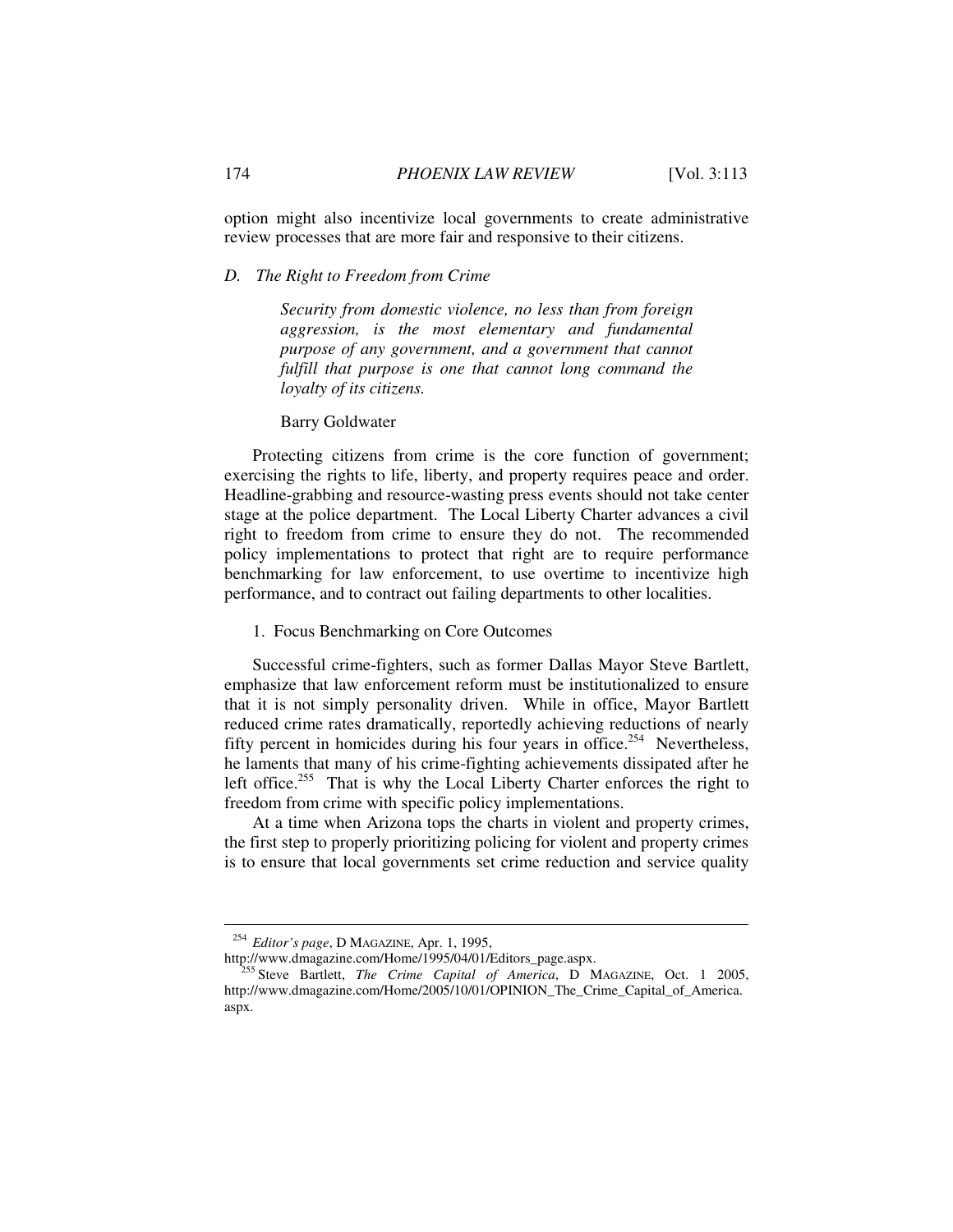goals for their police departments.<sup>256</sup> Community policing programs though widespread in Arizona—are just not an adequate substitute for such "performance benchmarking." In fact, one of the key criticisms of community policing is the lack of any clear measure of policing success.<sup>257</sup> Simply put, without performance goals, community policing risks becoming a labor-intensive and ineffective end in itself, rather than a means to an end.

Fortunately, the means and models exist for establishing the needed benchmarks. "Performance benchmarking" has been standard practice for most federal, state, and local departments since the passage of the Government Performance and Results Act of 1993.<sup>258</sup> Uniform Crime Report (UCR) statistics, which can help local governments set performance standards based on similar localities around the country, have been maintained by the United States Federal Bureau of Investigation for nearly 80 years. Phoenix, for example, has been tracking and publishing local crime statistics based on UCR statistics for several years.<sup>259</sup> Moreover, by state law, Arizona criminal justice agencies are required to submit arrest and case disposition information for all felony offenses to the central state repository, which is called the Arizona Computerized Criminal History.<sup>260</sup> And New York City, famous for its achievements in reducing crime beginning in the mid-1990s, used its CompStat system to focus on core crime rates. $261$ 

Nevertheless, although detailed policing statistics are increasingly common, a review of police department websites around the state provides no indication that *transparent* performance *benchmarking* is standard practice in local governments today. While performance measurements have been adopted by a number of cities, it appears that the measurement

<sup>256</sup> GEOFFREY F. SEGAL & ADAM B. SUMMERS, CITIZENS' BUDGET REPORTS: IMPROVING PERFORMANCE & ACCOUNTABILITY IN GOVERNMENT 20 (2002). <sup>257</sup> U.S. DEPARTMENT OF JUSTICE, OFFICE OF COMMUNITY ORIENTED POLICING SERVICES,

WHAT IS COMMUNITY POLICING?, http://www.cops.usdoj.gov/Default.asp?Item=36 (last visited Apr. 6, 2010).

<sup>258</sup> U.S. GENERAL ACCOUNTING OFFICE, DEPARTMENT OF JUSTICE: STATUS OF ACHIEVING KEY OUTCOMES AND ADDRESSING MAJOR MANAGEMENT CHALLENGES 1 (2001) [hereinafter

KEY OUTCOMES].<br><sup>259</sup> PHOENIX OFFICE OF ARTS AND CULTURE, CITY MANAGER'S EXECUTIVE REPORT 1 (2008).<br><sup>260</sup> ARIZONA CRIMINAL JUSTICE COMMISSION, CRIMINAL HISTORY RECORDS IN ARIZONA:

<sup>1997</sup> TO 2005 TREND ANALYSIS 1 (2007),

http://azcjc.gov/pubs/home/RQI\_FactSheet\_0707.pdf (citing ARIZ. REV. STAT. ANN. § 41- 1750 (2009)).

<sup>261</sup> *See* VINCENT E. HENRY, THE COMPSTAT PARADIGM: MANAGEMENT ACCOUNTABILITY IN POLICING, BUSINESS AND THE PUBLIC SECTOR 318 (2002); WILLIAM BRATTON & PETER KNOBLER, TURNAROUND: HOW AMERICA'S TOP COP REVERSED THE CRIME EPIDEMIC 224 (1998).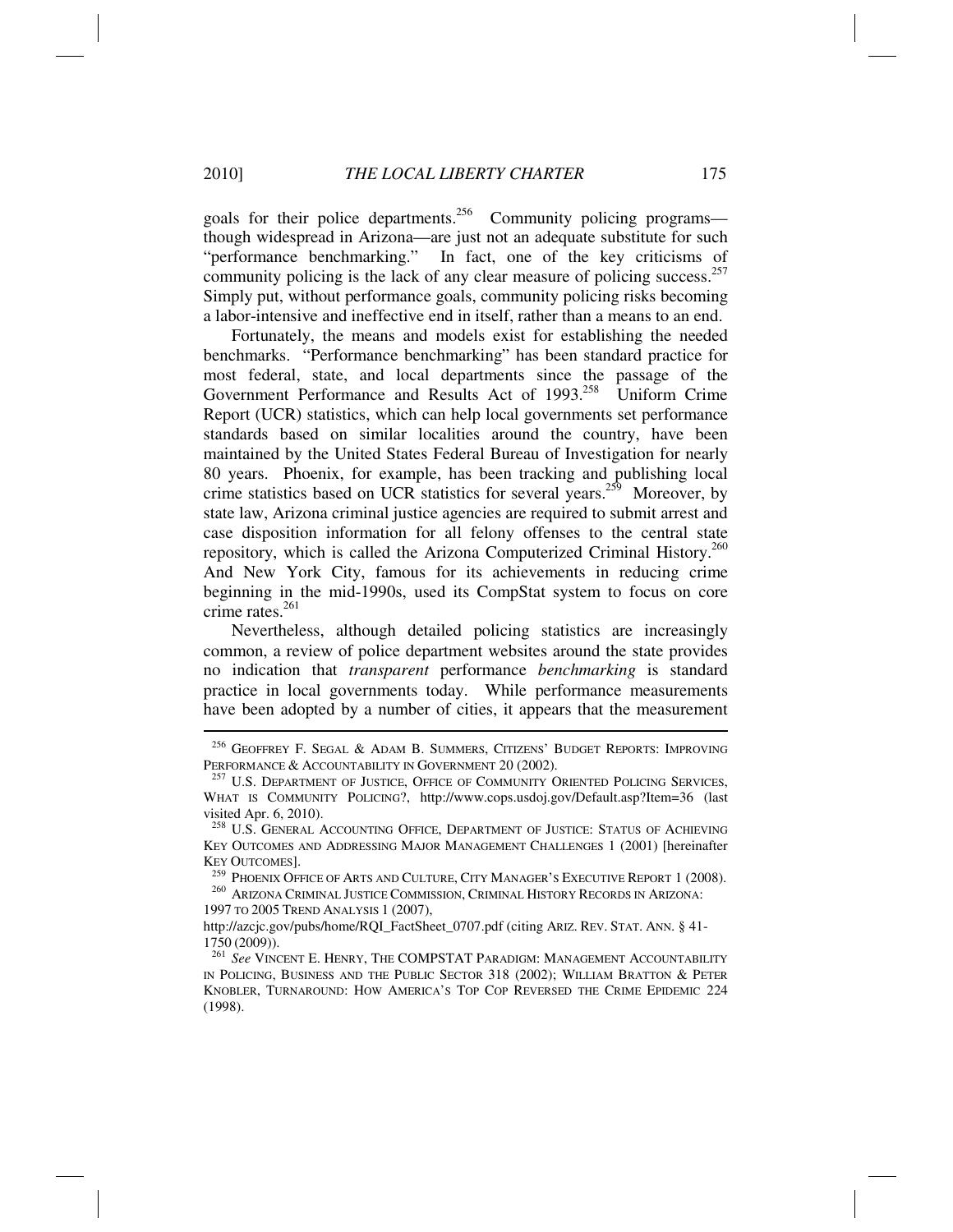process is generally not tied to policing goals or budgeting consequences, with few exceptions.<sup>262</sup> There is no easy way for the public to get timely answers to such simple questions as: What is the targeted crime rate of local policing efforts? What is the targeted response time of 911 dispatches? What is the targeted public complaint rate arising from police misconduct? What is the status of progress toward policing goals? Without a commitment to setting performance goals as an essential part of managing local law enforcement and a means for the public to monitor progress toward those goals, common sense suggests that Arizona's crime rates will continue to exceed national rates. The question is not whether to benchmark public safety services, but how.

Although the International Center for Performance Measurement has proposed "several hundred" measurements for setting police service benchmarks, there comes a point when too many measurements are worse than none—they give a misleading appearance of a drive for efficiency, but measure so many things that core performance becomes obscured.<sup>263</sup> The performance "scorecard" should be balanced enough to achieve good police service while emphasizing simplicity.<sup>264</sup>

To keep things simple, benchmarks should be focused on a few *core*  outcomes of good police service.265 It is therefore recommended that the Local Liberty Charter implement the right to freedom from crime by mandating that police departments adopt performance benchmarking that targets desired crime rates, crime clearance rates (both arrest-to-charge and arrest-to-conviction), public complaint rates, and response times.  $266$ Moreover, Mayor Bartlett emphasizes that there should only be two performance standards. The first standard should simply require benchmarked statistics to improve every month. The second standard should set an ultimate statistical goal for each benchmarked statistic within a designated period, with one year being Mayor Bartlett's preferred time frame for feasibly reforming the management of a police department. Policy-makers should set the ultimate goal based on what is generally agreed to be a reasonable state of security while also setting goals to minimize public complaints regarding police conduct to ensure that

<sup>262</sup> *See*, *e.g*., Minutes from Int'l Ass'n of Law Enforcement Planners, Sw. Chapter Meeting, Oro Valley, Ariz. (Nov. 16, 2004).

 $^{263}$  David J. ROBERTS, LAW ENFORCEMENT TECH GUIDE FOR CREATING PERFORMANCE MEASURES THAT WORK: A GUIDE FOR EXECUTIVES AND MANAGERS 23-26 (2006).

<sup>&</sup>lt;sup>264</sup> *Id.* at 24.<br><sup>265</sup> Telephone Interview with Steve Bartlett, former mayor of Dallas, Tex. (July 16, 2008).<br><sup>266</sup> *Cf.* GEOFFREY F. SEGAL & ADAM B. SUMMERS, CITIZENS' BUDGET REPORTS 20 (2002).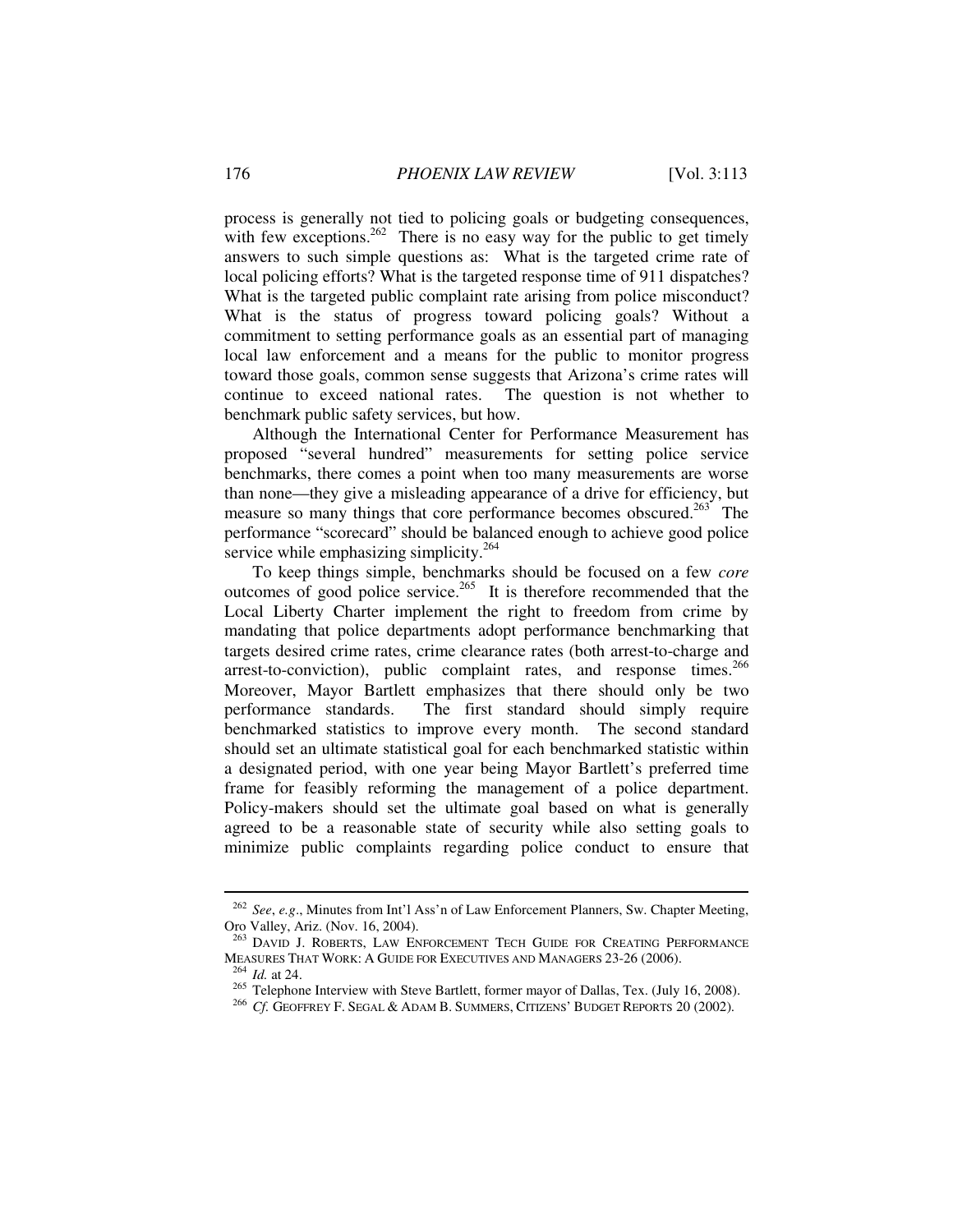benchmarking does not promote "bounty hunting" behavior.<sup>267</sup> Such goals should also be reality-tested by comparing them with the highestperforming comparable local governments.

Mayor Bartlett emphasizes that freedom from crime requires more than measurement—it also requires both data transparency and consequences. Policy analysts have long recognized that "performance measurement is not perfect . . . knowing that their performance will be measured against the target, agencies may become innovative—in the wrong way—to meet their targets."<sup>268</sup> Therefore, the right to transparency, discussed below, is an integral component of ensuring the right to freedom from crime can be implemented. Once established, departmental benchmarked statistics and performance standards, including the status of compliance, should be published online for easy public viewing. Additionally, an independent expert should audit data-gathering quarterly. And to ensure that there are consequences for meeting these transparent performance benchmarks, the law should also furnish positive and negative performance incentives.

## 2. Improve Performance with an Overtime Pool

Dallas Mayor Steve Bartlett has observed that there are basically two things that motivate most police officers: arrests and overtime. For this reason, as a positive incentive to motivate performance, Mayor Bartlett recommends creating a special "overtime pool," perhaps using funds budgeted for media events like the Phoenix gun buy-back program. This pool could then be used to pay overtime to officers who volunteer to cover benchmark-lagging neighborhoods and precincts—as determined by geographical information system mapping. A particular officer's access to such overtime privileges should be based on monthly personal performance statistics, plus a requirement that the officer have no complaints against him for misconduct by any member of the public during the preceding month. Mayor Bartlett reports that basic civility is usually sufficient for highly performing officers to avoid complaints about their conduct.

 $267$  Notably the Justice Department has protested performance benchmarking requirements, arguing "justice believes that setting performance targets could cause the public to perceive law enforcement as engaging in 'bounty hunting' or pursuing arbitrary targets merely for the sake of meeting particular goals." KEY OUTCOMES, *supra* note 258, at 2. 268 *Cf. id.* at 9.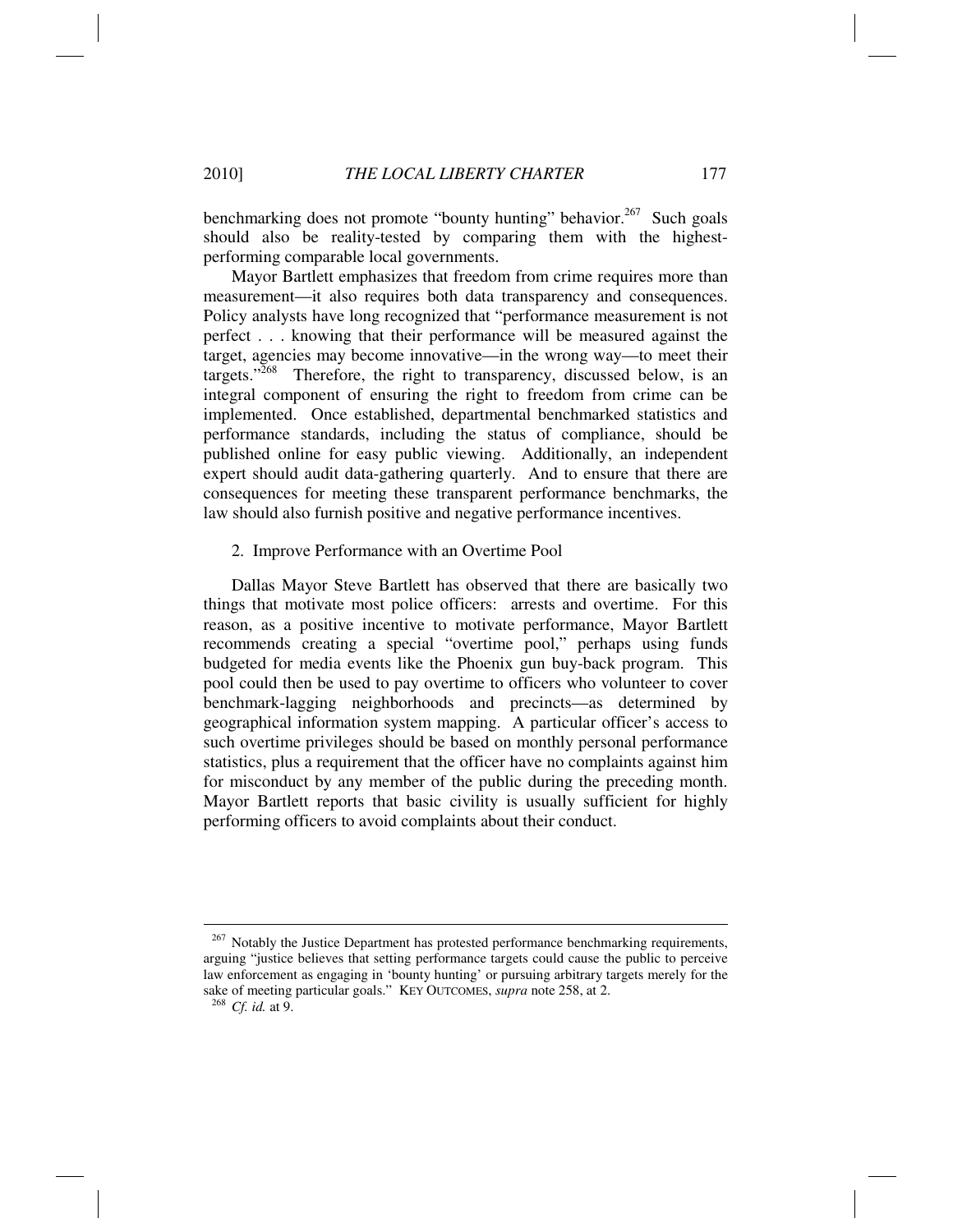# 3. Remedy Poor Performance with Tax Credits and a Dose of Managed Competition

There must be consequences for poor performance. If a police department fails to fulfill its performance standards for an unreasonable amount of time, then elected officials should give citizens dollar-for-dollar property tax credits for furnishing private security services that benefit the public. Elected officials should also be required to invite bids from nearby or overlapping local governments to assume its local law enforcement responsibilities. This would crucially attach real consequences to bad performance. Of course, some consideration must be given to the argument that it is unfair to enforce performance goals that involve factors beyond the control of local police departments, such as designated crime rates, conviction rates, and public complaint rates. This argument is unconvincing, since there are very few goals in life that are entirely within anyone's control. The objective of a police department is the maximum degree of personal and property security that is consistent with a free society—policing is not an end in itself. The only way to reach any objective on a consistent basis is to pursue it consciously as a goal.

Police departments have difficulty reaching crime-reduction goals because of systematic problems that may exist between policing and prosecution, between convictions and sentencing, or within the fabric of society itself. In the final analysis, those problems are better addressed by creating incentives to fix them, rather than simply sending citizens a tax bill for ineffectual police work. Even if politicians set completely unreasonable performance goals, the recommended managed competition mandate, discussed in the next section, would perform a valuable reality check revealing the unreasonableness of performance goals through the absence of bidders or the exorbitant cost of contracting a local government's policing responsibilities.

# *E. The Right to Fiscal Responsibility*

*[A] wise and frugal Government, which shall restrain men from injuring one another, shall leave them otherwise free to regulate their own pursuits of industry and improvement, and shall not take from the mouth of labor the bread it has*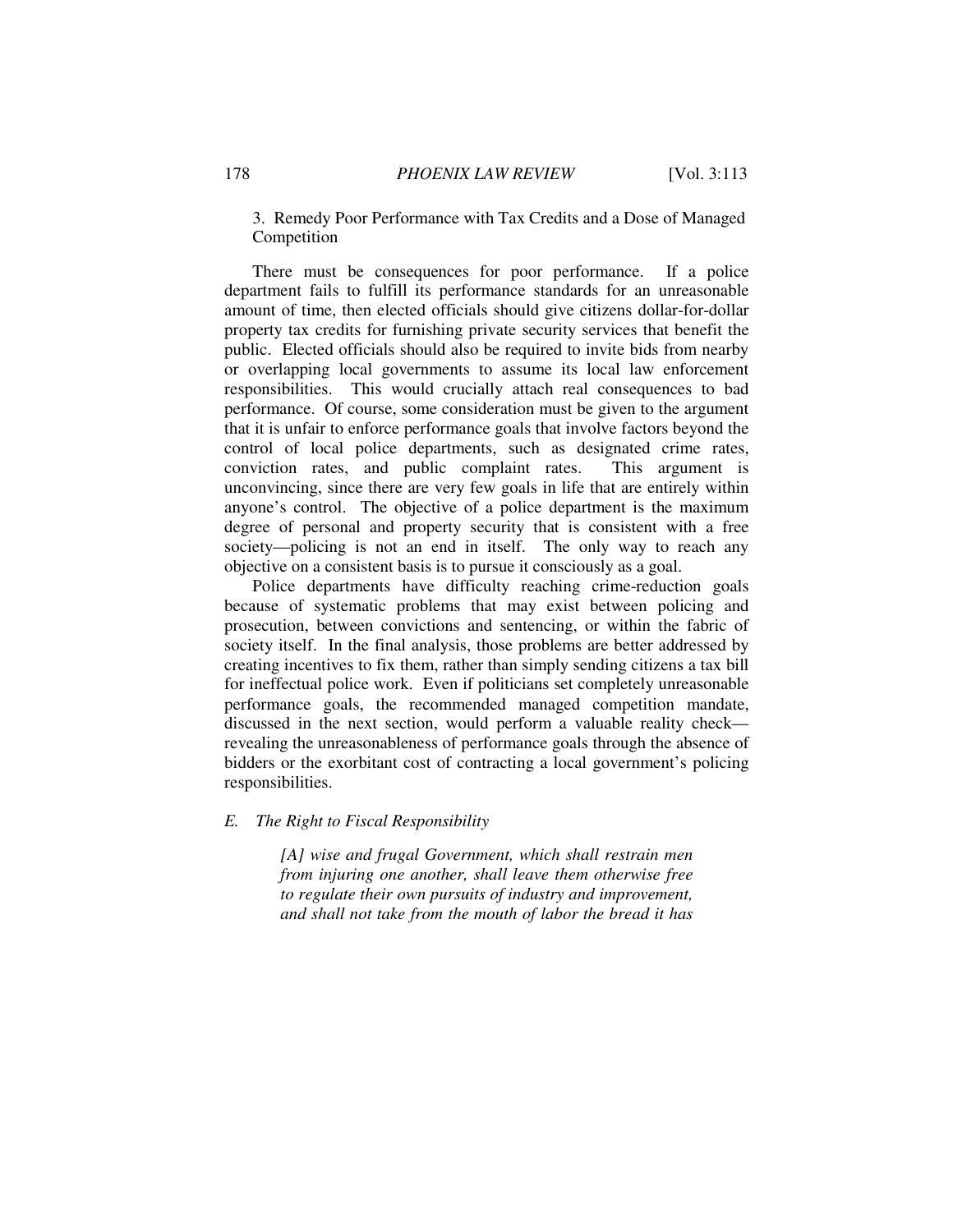*earned. This is the sum of good government, and this is necessary to close the circle of our felicities.*<sup>269</sup>

#### Thomas Jefferson

Cities face a financial storm, and experts in municipal financial management have been sounding the alarm. Vallejo, California, for example, recently filed bankruptcy after being unable to meet financial obligations to its public sector unions.270 Including Vallejo, "[s]ince 1980, 32 cities and towns have declared bankruptcy."<sup>271</sup> This figure does not include the near-bankruptcies of numerous other local governments, including New York City in 1975, Bridgeport in 1991, Orange County in 1994, and Pittsburgh in 1995. $272$ 

In fact, unsustainable local spending now rages across the country. The financial desperation among America's local governments is so consuming that cities in Los Angeles County were recently caught trying to sell their promised federal stimulus checks at a discount for cash.273 This was either the municipal equivalent of seeking payday loans or a clever attempt to avoid the strings attached to federal money. Either way, it evidenced the lengths to which cities will go to avoid confronting a stark fiscal reality: without structural reforms, municipal insolvency will only be delayed. Knowing this, California's firefighter union, California Professional Firefighters, recently moved to block cities from filing bankruptcy.<sup>274</sup> If they succeed, cities may default on municipal bonds instead of cutting payroll and other expenses. Ultimately, taxpayers could be forced to foot the bill for yet another bailout—this time for holders and insurers of municipal bonds.

Against this backdrop, municipal finance expert Girard Miller has written:

<sup>269</sup> Thomas Jefferson, President of the United States, First Inaugural Address (Mar. 4, 1801), *available at* http://avalon.law.yale.edu/19th\_century/jefinau1.asp. 270 Girard Miller, *Benefits Beat: Avoiding Benefits Bankruptcy*, GOVERNING, May 2008,

http://www.governing.com/articles/0805gmillerb.htm.

<sup>271</sup> Eric Weiner, *What Happens When City Hall Goes Bankrupt?*, NPR, Feb. 28, 2008, http://www.npr.org/templates/story/story.php?storyId=60740288. 272 *Id*. 273 Jennifer Steinhauer, *Cities' Plans to Swap Cash for Stimulus Are Stopped*, N.Y. TIMES,

Mar. 11, 2009, http://www.nytimes.com/2009/03/12/us/12swap.html.

<sup>274</sup> Bobby White, *California Cities Face Bankruptcy Curbs*, WALL ST. J., May 28, 2009, http://online.wsj.com/article/SB124346998818460615.html.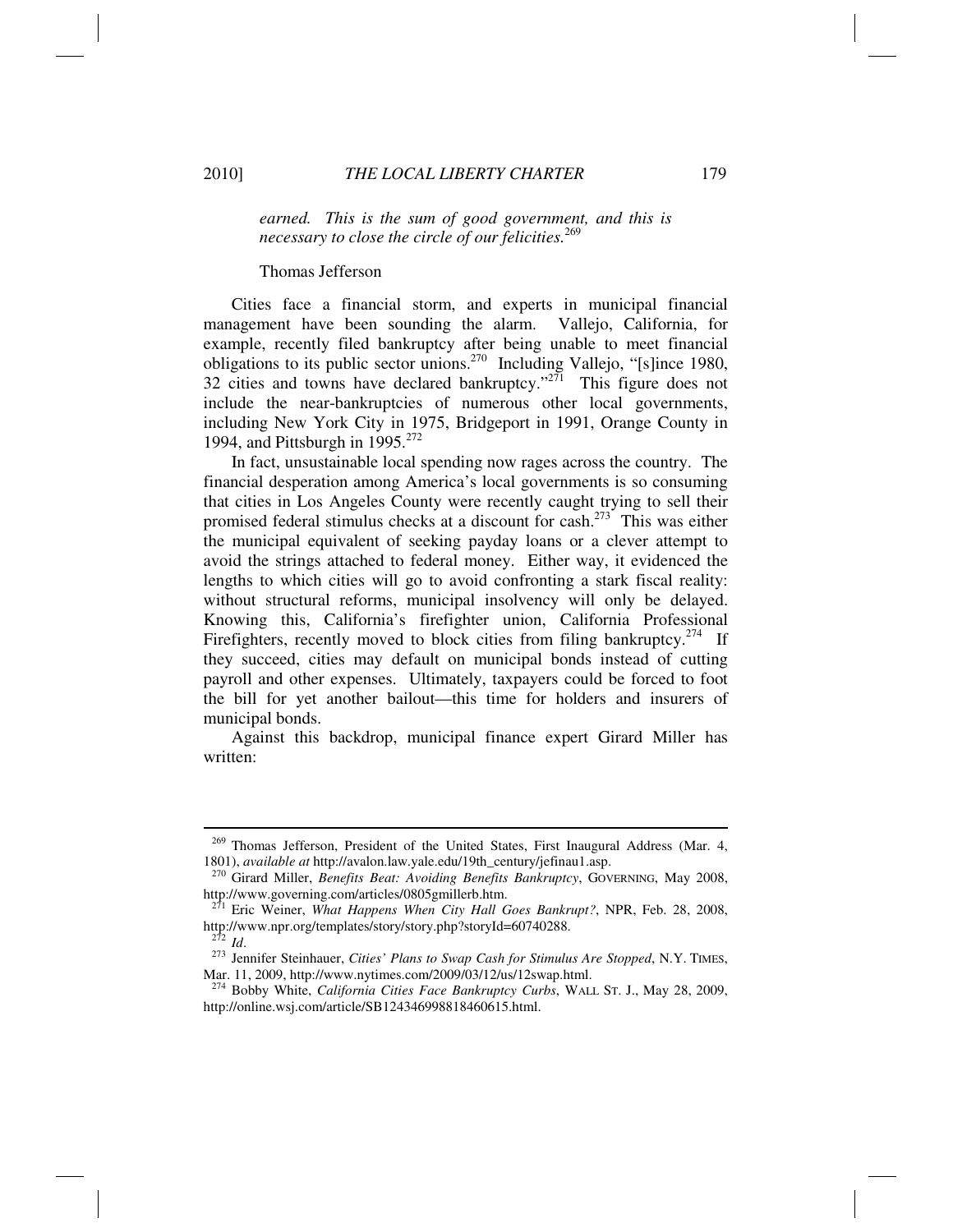If it takes a bankruptcy to put the house in order, then so be it, although it's a sad commentary on government in America that some local officials can't run their communities like a sound business. As to the rest of the country, elected officials must invoke stronger discipline in their finances, or else Vallejo will be just the tip of the iceberg . . . . it may be necessary for the state legislatures to step in and impose principles through rules to prevent abusive practices and financial foolishness.<sup>275</sup>

The "warning signs" of impending local government bankruptcy are "unfunded pension liabilities, an anemic economy, costly infrastructure repairs and falling property values."<sup>276</sup> Most, if not all of these signs exist in Arizona right now. Even before the crash of 2008, the "trajectory" of currently unfunded liabilities to Arizona's public-sector employees retirement system was reportedly "[n]ot a pleasant sight right now" because "the system's unfunded liabilities (in other words, the overbearing ratio that is getting so many California towns in trouble) is at its worst level in 30 years." $277$  For these reasons, Arizonans cannot afford to be complacent about local governmental financial management. Men and women of action need to be proactive in establishing the foundations of sound fiscal policy for local government.

Simply put, citizens are entitled to a government that is no larger than necessary, fiscally accountable, sound and disciplined, and not the cause of intergenerational conflict. Accordingly, the Local Liberty Charter demands fiscal responsibility from local government. The recommended policy implementation is to mandate managed competition, restrict the growth of municipal expenditures to a function of population and inflation growth, and limit the business of local government to governing.

1. Restrict the Business of Local Government to Government

*I have little interest in streamlining government or in making it more efficient, for I mean to reduce its size.* 

Barry Goldwater

<sup>275</sup> Miller, *supra* note 270. 276 Weiner, *supra* note 271. 277 Doug MacEachern, *Municipalities Need to Get Handle on Public-Employee Liabilities*, ARIZ. REPUBLIC, Mar. 29, 2008, http://www.azcentral.com/members/blog/dougmace/20392.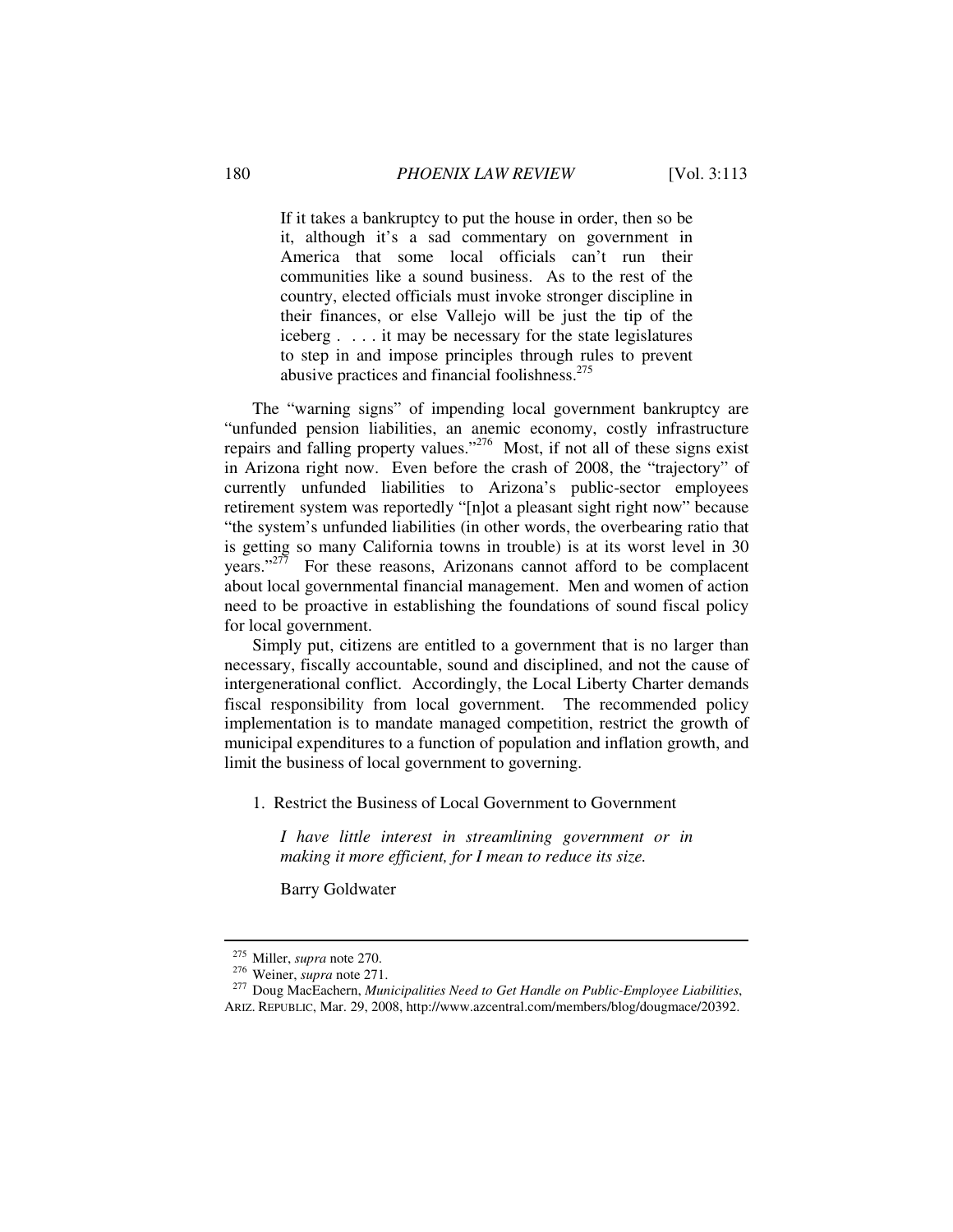Long-term fiscal viability requires maximizing the extent to which local government budgets are insulated from political pressures to live beyond fiscal means. For this reason, one powerful, if simple, tool for implementing the right to fiscal responsibility is simply to restrict the powers of local government to non-proprietary functions.<sup>278</sup> In Arizona, there exists considerable case law defining what functions are "proprietary" versus "governmental." The generally accepted test is that, unless the activity is "a fundamentally inherent function of or encompassed within the basic nature of government," it is a proprietary function.<sup> $279$ </sup> Put another way, under prevailing case law, a "competitive, commercial endeavor" is not a governmental function.<sup>280</sup> Restricting local governments to those functions without which they would cease to be governmental bodies would preclude many unnecessary and expensive exercises of government power.

#### 2. Mandate Managed Competition

As a general rule, even with aggressive, competitive outsourcing, local governments cannot be expected to furnish services as efficiently as private markets.<sup>281</sup> This is because even when competitively outsourcing, local governments still function as a single buyer and therefore are simply unable to demand or purchase services that satisfy every citizen's personal wants or desires. But mandated "managed competition" can still furnish an effective fiscal firewall between the budget and constituencies employed by the government, who pressure politicians to engage in the worst forms of fiscal irresponsibility.<sup>282</sup>

Presaging the privatization movement, Phoenix is credited with developing the policy of managed competition in 1978, which pioneered competitive bidding for city services by existing departments and private contractors.283 As explained by former Phoenix Public Works Director Ron Jensen, "The term 'Managed Competition' describes a process of publicprivate competition that is managed, in that every step to be followed is

<sup>&</sup>lt;sup>278</sup> Cf. SIEGAN, *supra* note 139, at 57.<br><sup>279</sup> Book-Cellar, Inc. v. City of Phoenix, 721 P.2d 1169, 1171 (Ariz. Ct. App. 1986).<br><sup>280</sup> Id.<br><sup>281</sup> See generally Robert Franciosi, *Garbage In, Garbage Out: An Examination of* 

*Private/Public Competition, in* GOLDWATER INST. ARIZ. ISSUE ANALYSIS (No. 148, 1998). 282 WILLIAM D. EGGERS, *Competitive Neutrality: Ensuring a Level Playing Field in* 

*Managed Competitions*, REASON FOUND., HOW-TO GUIDE NO. 18, 4 (1998); A Conversation with Ronald Jensen, *supra* note 43.

<sup>&</sup>lt;sup>283</sup> EGGERS, *supra* note 282; A Conversation with Ronald Jensen, *supra* note 43.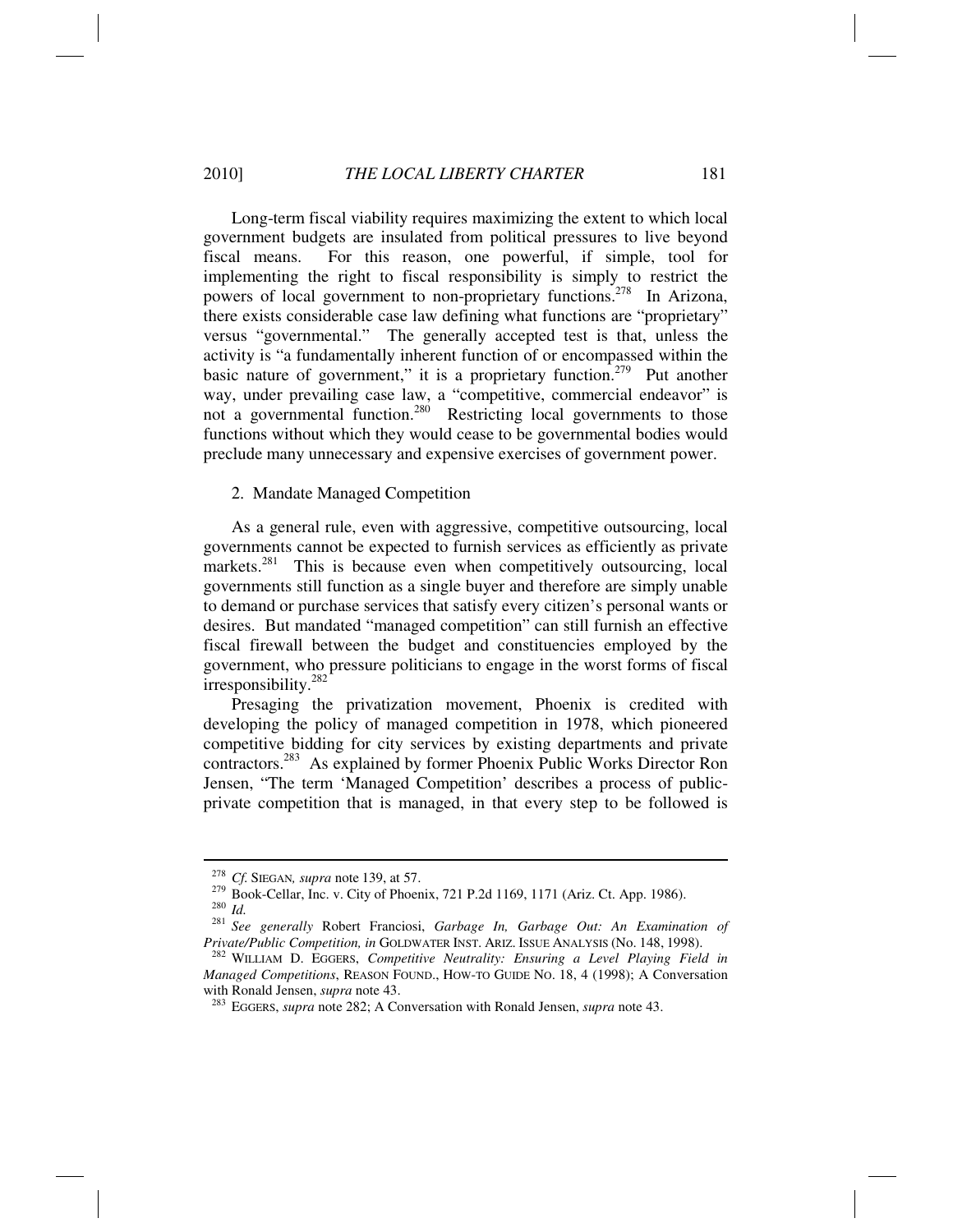clearly defined and the roles of all participants in the process are understood."<sup>284</sup>

Like privatization, managed competition involves competitively contracting out services performed by departments of local government on the principle that "public services are often provided more effectively and efficiently through privatization, which allows private markets to develop innovative new services and products that reflect changing needs and wants of local consumers."<sup>285</sup> Unlike privatization, managed competition Unlike privatization, managed competition encourages public entities to participate in the contract bidding process.<sup>286</sup> Managed competition thus deflects the criticism that privatization squanders existing human capital, resources, and infrastructure, and makes competitive bidding more politically palatable to constituencies employed by local government.<sup>287</sup> It also has the added benefit of rendering political It also has the added benefit of rendering political controversies over local governmental consolidation irrelevant. By allowing any local government to compete to provide public services for any other local government, the most efficient provider of such services whether it be the adjacent city or the overlapping county—will come to dominate the area based on merit rather than by jurisdictional fiat.<sup>288</sup>

The idea of mandating managed competition as part of the organic law of local governments is not unprecedented in Arizona. The state legislature has already taken the first step by passing a law requiring larger local governments to compete with private companies to provide commercial trash hauling services.<sup>289</sup> As a result of this mandatory managed As a result of this mandatory managed competition law many cities opted for private waste hauling services, which were the lowest bidders, but others restructured their own sanitation services departments for greater efficiency in order to compete effectively. Tucson, the impetus to compete with private companies resulted in the city devising a more efficient routing system that saved \$1 million in costs, resulting in a twenty-five percent rate reduction in solid waste services. This law provides a tested model for implementing the right to fiscal

<sup>&</sup>lt;sup>284</sup> Ronald Jensen, *Managed Competition—The Phoenix Experience*, FRONTIER CENTER FOR PUBLIC POLICY 3 (2000), http://www.fcpp.org/publication.php/245.

<sup>&</sup>lt;sup>285</sup> Sam Staley, *Bigger Is Not Better: The Virtues of Decentralized Local Government*, http://www.cato.org/pub\_display.php?pub\_id=1026&full=1; *see also* E.J. MCMAHON, ADRIENNE MOORE & GEOFFREY F. SEGAL, *Private Competition for Public Services: Unfinished Agenda in New York State, in* MANHATTAN INST. FOR POL'Y RES. CIVIC REPORT

<sup>(</sup>No. 41, 2003).<br><sup>286</sup> Jensen, *supra* note 284.

<sup>287</sup> A Conversation with Ronald Jensen, *supra* note 43.<br><sup>288</sup> MCMAHON, MOORE & SEGAL, *supra* note 285, at 41.<br><sup>289</sup> Lynn Merrill, *The Wild West's Commercial Collection Show-Down*, WASTE AGE, Oct.

<sup>1, 1998,</sup> http://wasteage.com/mag/waste\_wild\_wests\_commercial.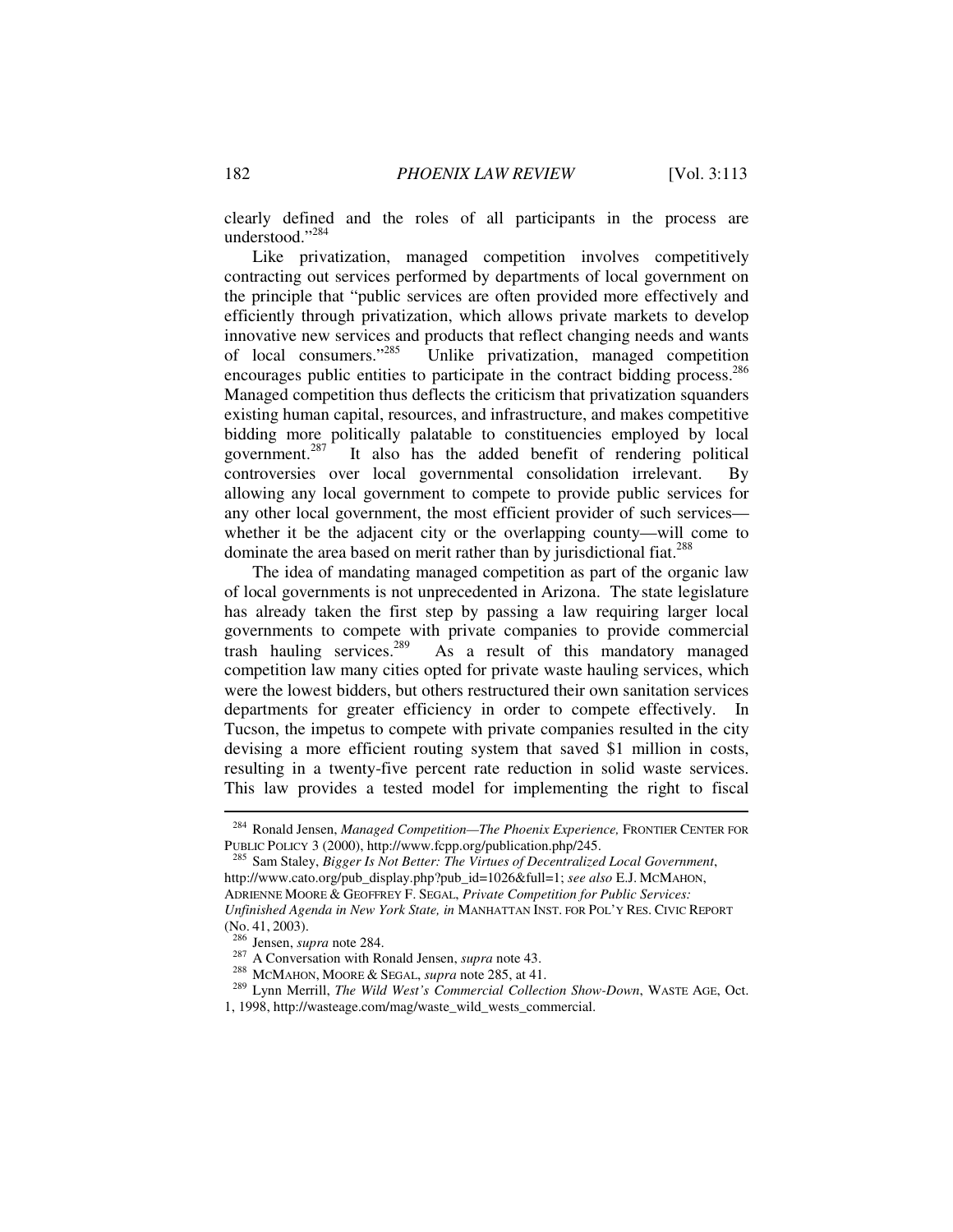responsibility. Building on this experience and the "Phoenix model," the ball should be advanced even further.

Studies show that "if properly implemented, Managed Competition, or competitive sourcing, as it is also known, can invigorate service delivery, enhance the general perception of public service, and translate into annual savings in the range of ten to thirty percent."<sup>290</sup> For example, Charlotte's collection costs per ton of garbage were "[twenty-eight percent] less than the statewide average" in 2007 after implementing managed competition.<sup>291</sup> This mirrors the success of Phoenix's use of managed competition for solid waste collection, which resulted in a thirty-eight percent decline in inflationadjusted costs over the first fifteen years of the program.<sup>292</sup> A subsequent statistical analysis of forty-six major cities around the country even established that "the city of Phoenix ranked as the city with the most efficient services overall and held that position for each year from 1995-<br>1998.<sup>1998</sup> Moreover, in Indianapolis, the savings to taxpayers from an Moreover, in Indianapolis, the savings to taxpayers from an aggressive policy of managed competition has been estimated at \$450 million over ten years.<sup>294</sup> This track record recently led the mayor of San Diego to announce in May 2008 that the city would be contracting out at least eleven city functions pursuant to the city's managed competition ordinance.<sup>295</sup>

The feasibility of contracting out nearly every local governmental service is further evidenced by the recent success of Sandy Springs, Georgia. In 2005, 90,000 residents of Sandy Springs voted to incorporate and also "to contract nearly all government services" after first carefully scrutinizing every "traditional" service or function.<sup>296</sup> Eventually, they

<sup>290</sup> *History of Managed Competition*, *supra* note 45 (*citing* Elliot Sclar, *The Privatization of* 

<sup>&</sup>lt;sup>291</sup> City of Charlotte, Solid Waste Services, *Your Tax Dollars at Work*, http://www.charmeck.org/Departments/Solid+Waste/About+Us/Your+Tax+Dollars+At+Wor k.htm (last visited Feb. 28, 2010).

<sup>292</sup> *E.S. Savas, National Council for Public-Private Partnerships, Privatization and Public-Private Partnerships in Phoenix* 1 (2003),

http://ncppp.org/resources/papers/savas\_phoenix.pdf; *see also* A Conversation with Ronald Jensen, *supra* note 43 (indicating that for the first ten years of the program, the cost of waste collection in Phoenix declined 4.5% per year).

<sup>&</sup>lt;sup>293</sup> ADRIAN MOORE & JAMES NOLAN, *Putting out the Trash: Measuring Municipal Service Efficiency in U.S. Cities, 41 URBAN AFF. REV. 237 (2005).* 

<sup>&</sup>lt;sup>294</sup> A Conversation with Stephen Goldsmith, *supra* note 45. <sup>295</sup> Press Release, Mayor's Office, City of San Diego, *Mayor Moves 11 City Functions Forward in Managed Competition Process* (May 2, 2008),

http://www.sandiego.gov/mayor/pdf/080502fs.pdf.

<sup>296</sup> Leonard C. Gilroy & Steve Stanek, *Sandy Springs Incorporates, Inspires New Wave of 'Private' Cities in Georgia,* REASON FOUNDATION, Nov. 1, 2006,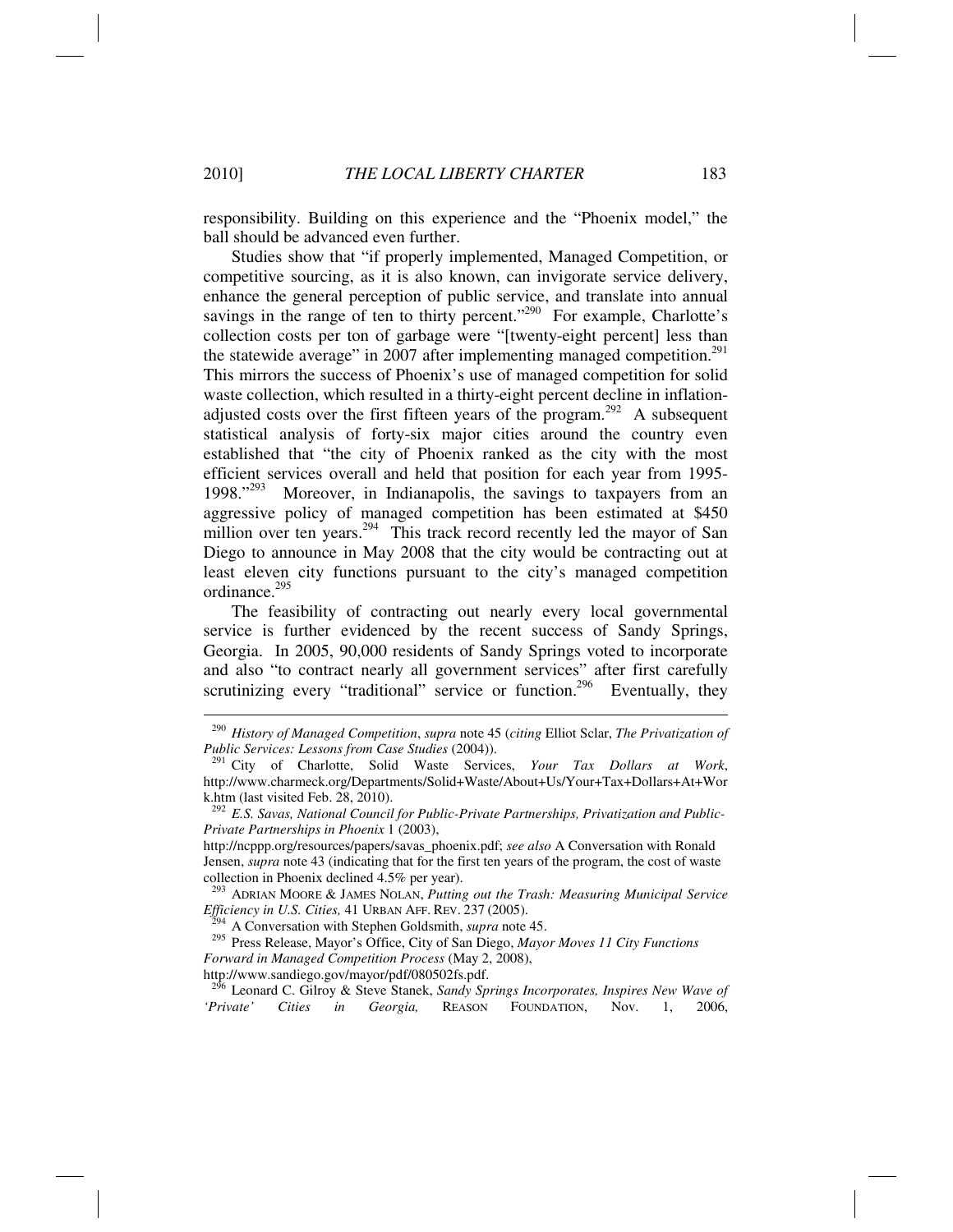entered into a \$32 million contract with Operations Management International Inc. (OMI), a unit of engineering titan CH2M Hill Cos., which agreed to be responsible for overseeing and managing "the day-to-day operations of the city," including "virtually all city functions outside of fire, police and emergency management services."<sup>297</sup> The cost of this contract was "just above half" what residents previously paid to the County for public services when Sandy Springs was unincorporated.<sup>298</sup>

Implementing managed competition should begin with the commonsense "yellow pages" policy adopted by Indianapolis Mayor Stephen Goldsmith:

> If the phone book lists three companies that provide a certain service, the [government] should not be in that business, at least not exclusively. The best candidates for marketization are those for which a bustling competitive market already exists. Using the yellow pages test, [you] can take advantage of markets that have been operating for years.299

In fact, a quick review of the yellow pages directory will typically reveal that there are established private markets for virtually every service furnished by local government. For this reason, local governments in Arizona should be required to set performance benchmarks for each public service that established private markets can furnish and to invite competitive bids from the public and private sector to meet them (with safeguards designed to prevent the competition from being rigged in favor of the public sector).300 Public safety services, including fire and police

http://www.reason.org/commentaries/gilroy\_20061101b.shtml; Ryan Mahoney, *Colorado Company in Line to Manage Sandy Springs*, ATLANTA BUS. CHRON., Sept. 16, 2005, http://atlanta.bizjournals.com/atlanta/stories/2005/09/19/story7.html?jst=cn\_cn\_lk.<br><sup>297</sup> Gilroy & Stanek, *supra* note 296.

<sup>298</sup> Id.<br><sup>299</sup> McMahon & Siegel, *supra* note 50.<br><sup>309</sup> Managed competition can tip the scales of competition in favor of public entities by<br><sup>300</sup> Managed competition can tip the scales of competition in favor of public ent virtue of the fact that they are tax exempt—giving them an estimated twenty-five percent expense advantage over private companies. A Conversation with Stephen Goldsmith, *supra*  note 45. Mayor Goldsmith is not troubled by the bidding advantage created by a department's general tax exemption, arguing that the fundamental question for city governance should be securing the most value for the least cost. A Conversation with Stephen Goldsmith, *supra* note 45. But it is generally agreed that special tax and regulatory exemptions that give the public sector distinct price advantages should be removed where needed to ensure local taxation and regulation is not manipulated to give public entities a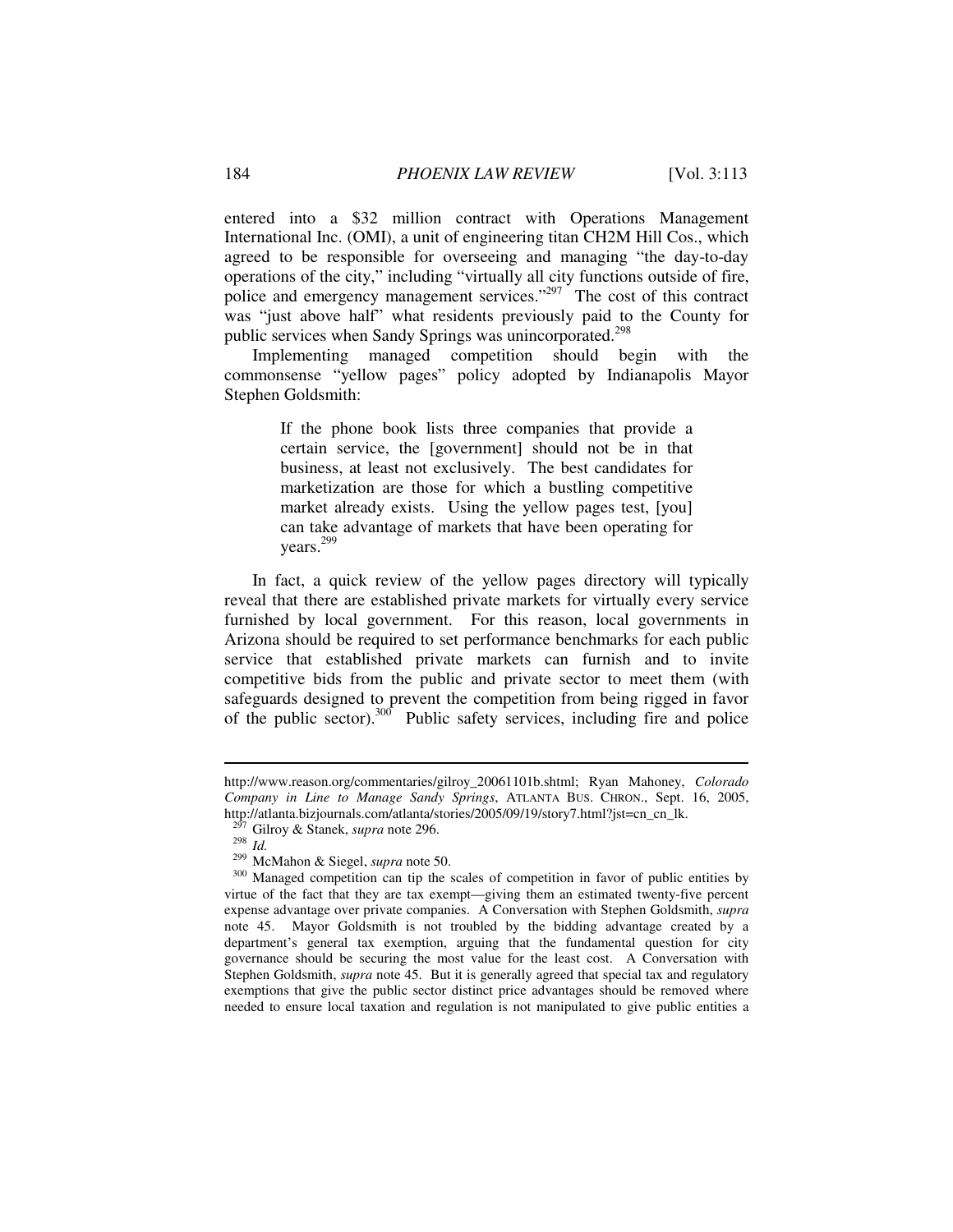protection, should not be off the table. $301$  Managed competition would harness the potentially greater efficiencies of the private sector, and in those circumstances where especially efficient local government departments win the contract, local public officials could rethink the budgeting process and how they provide public services (e.g., as the experiences of Phoenix and Tucson show).

3. Restrict Spending to an Objective Formula without Loopholes

In view of the bankruptcy of Vallejo, California, municipal finance expert Girard Miller observed, "[i]t is no small wonder that a California taxpayers' group has abandoned hope and written a referendum proposal to prevent public agencies from granting unsustainable retirement benefits. If self-discipline is lacking, then we can't fault the voters from stepping in with  $\ldots$ . financial straightjackets."<sup>302</sup> As evidenced by the trajectory of unfunded public employee retirement liabilities, spending self-discipline is lacking in Arizona as well. The bottom line is that, because of the structural problems of representative democracy, "legislators, however wellintentioned, are unlikely to exhibit fiscal restraint over time."<sup>303</sup> Arizonans already know this, having tried to correct the problem before.

In 1980, Arizonans amended the state constitution to restrict the growth of spending by counties, cities, and towns to a formula based on past

communitiesserved.asp (last visited Apr. 6, 2010); *See* ROBERT W. POOLE, CUTTING BACK CITY HALL 71-72 (1980) (identifies Nashville, Tennessee, and Elk Grove Township, Illinois, as having contracted their fire services). These cities have been contracting out their fire services to Rural/Metro Corporation and others, in some cases for more than thirty years. Steve Stanek, *Private Firefighters Are Popular in Arizona*, BUDGET & TAX NEWS, Feb. 1, 2007, http://www.heartland.org/Article.cfm?artId=20577; Kmiec & Diamond, *supra* note 151, at 392-93. Such competitive contracting helps avoid the documented "overinvestment in fire suppression and an underinvestment in fire prevention" that results from monopoly government provision of fire protection services. POOLE, *supra*.<br><sup>302</sup> Miller, *supra* note 270.<br><sup>303</sup> Clint Bolick, *A Taxpayer's Bill of Rights: A Natural Fit in the Arizona Constitution* 3,

GOLDWATER INST. POL'Y BRIEF (2005).

competitive advantage. *History of Managed Competition*, *supra* note 45 (citing C. DeMaio & B. Badolato, *Competitive Sourcing: The Wait is Over, the Time is Now* (2003)). 301 The bulk of local governmental expenditures typically relate to the public safety payroll.

Notably, Charlotte requires both its police and fire departments to propose a list of services for competitive contracting and a schedule for implementing the same. And judging from the fifty-seven percent growth in fire district assistance tax levies between 2002 and 2006, there is a dire need for similar or more sweeping action in Arizona. Fortunately, the private sector already offers options. Scottsdale, Arizona, as well as numerous other municipalities in Arizona, have been leaders in competitive contracting for public safety services. Rural/Metro Corporation, *Communities Served*, http://www.ruralmetro.com/about\_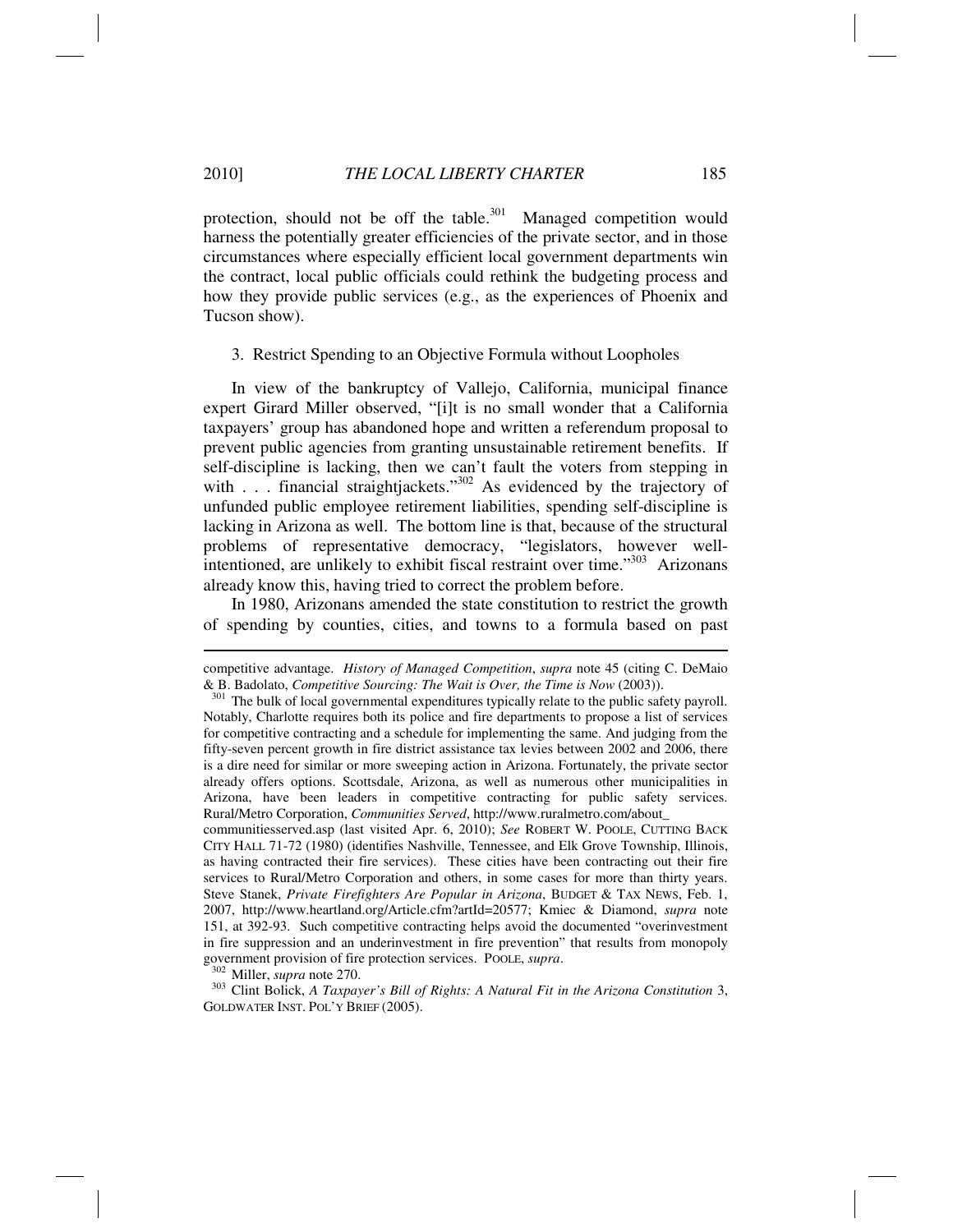revenues, adjusted by growth in population plus inflation.<sup>304</sup> But the formula has two huge loopholes. First, the spending limitations can be overridden by a simple majority vote at a special or general election called by local initiative or two-thirds of local elected officials. As shown by local governmental payroll growth, this has not been a high enough hurdle to block excessive government spending. Second, most special districts are excluded from spending limitations altogether. As a result, local governments have been free to spin off taxing and spending programs to special districts to avoid expenditure limitations—which may explain the tripling of special districts in Arizona since 1980.<sup>305</sup>

In 2005, for example, Maricopa County spun off its hospital system to a newly-created special health care district.<sup>306</sup> With the stroke of an accountant's pen, the county shifted what was then \$400 million in annual spending off its books and onto those of the new special district. Maricopa County quickly took advantage of that new-found money with hundreds of millions in fresh spending.<sup>307</sup> Meanwhile, the County's newborn special district toddled along, levying more than \$40 million in new property taxes and spending more than \$400 million in its first fiscal year.<sup>308</sup>

Since then, Maricopa County and this district have saddled county taxpayers with more than \$150 million in new spending and taxes that would have otherwise been blocked by the state constitution's spending and property tax caps.<sup>309</sup> It is doubtful that voters had any idea this would result when they approved the creation of the "Maricopa County Special Health Care District."

Special districts are the municipal equivalent of Enron partnerships. They have benign sounding names like "health care district," "water

<sup>&</sup>lt;sup>304</sup> ARIZ. CONST. art. 9, § 20.<br><sup>305</sup> *See* Nick Dranias, *Stop the Special District Shell Game*, GOLDWATER INST. DAILY EMAIL, June 18, 2009, http://www.goldwaterinstitute.org/article/3164. 306 State of Arizona Office of the Auditor General, *Special Health Care District to Take* 

*Over Medical Center's Operations*, MARICOPA COUNTY MEDICAL CENTER, June 30, 2004, http://www.auditorgen.state.az.us/Reports/Counties/Maricopa/Financial\_Audits/Medical\_Ce nter/Financial\_Audit\_June\_30\_2004/Maricopa\_County\_Medical\_Center\_June\_30\_2004\_Hi ghlights-Financial\_Audit.pdf.

DEBRA K. DAVENPORT, EXPENDITURE LIMITATION REPORT (2005),

http://www.maricopa.gov/Finance/PDF/Financial%20Reporting/Publications/elr/Maricopa\_ County\_June\_30\_2005\_ELR.pdf.

<sup>308</sup> Information on Maricopa County Special Health Care District,

http://www.mihs.org/board/GeneralInformation.html (last visited Apr. 6, 2010). DEBRA K. DAVENPORT, EXPENDITURE LIMITATION REPORT (2008),

http://www.maricopa.gov/finance/PDF/Financial%20Reporting/Publications/elr/Maricopa\_C ounty\_June\_30\_2008\_ELR.pdf.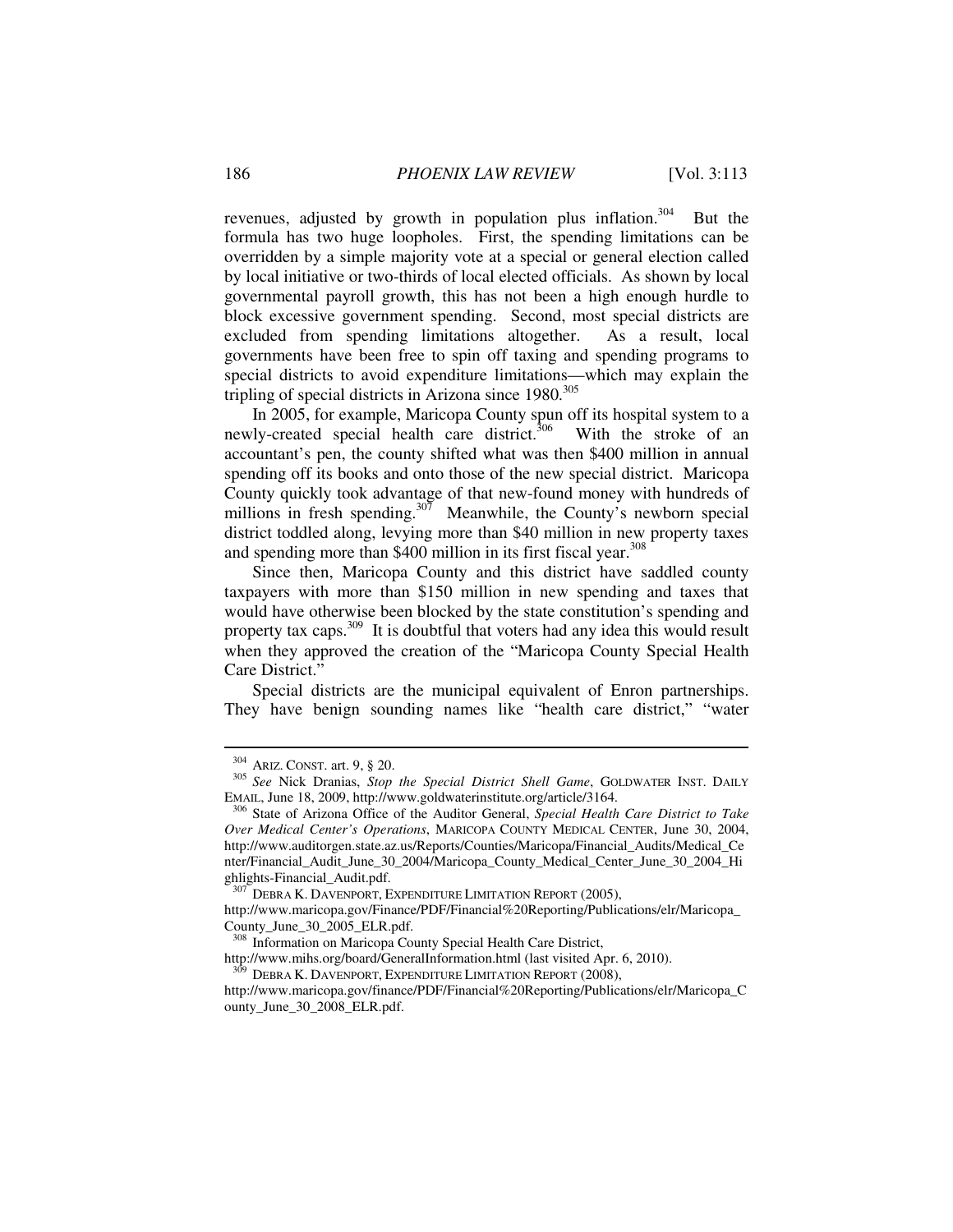district," and "stadium district," all of which disarm voters when they appear on the ballot. But once formed, numerous special districts can overlap, making them exceedingly difficult for ordinary citizens to track, much less to hold politically accountable. Special districts operate below the political radar, while wielding broad taxing and spending authority.

It is no accident that the number of special districts in Arizona has tripled from around 100 in 1980 to more than 300 in 2009. When tax and spending caps were imposed in the early 1980s, those caps excluded most special districts. As a result, cities and counties remained free to avoid hard budgetary choices by spinning off expensive programs into special districts.

Fiscal responsibility will return to local government only when this shell game is stopped. The best solution is to eliminate the incentive to indulge unsustainable spending through the device of special districts. This requires closing the special district loophole in the state constitution's spending and taxing caps.

The growth of local expenditures should be constrained by an objective formula based on prior year expenditures adjusted by inflation and population growth, with no exceptions for special districts and no simple majority vote overrides.<sup>310</sup> In essence, a formula equivalent to that of Colorado's statewide Taxpayer Bill of Rights (TABOR) should be adopted for Arizona's local governments.<sup>311</sup> And the law securing this reform could simply overlay the existing constitutional restraint, providing that, as between the loophole-free TABOR formula and the constitutional formula, local governments shall be limited to spending the lesser of the two amounts.

Despite much controversy, the TABOR formula has succeeded in responsibly restricting the size and scope of government.<sup>312</sup> Colorado's TABOR reform, for example, is estimated to have reduced statewide government spending by \$3.2 billion through 2003.<sup>313</sup> Moreover, recent studies indicate that levels of poverty declined dramatically in Colorado during the 1990s—a time when TABOR had its greatest impact on levels of government spending.<sup>314</sup> Therefore, TABOR reforms may even have an indirect role in reducing poverty—perhaps by incentivizing more efficient uses of existing resources by government agencies or by minimizing the

<sup>310</sup> Clint Bolick, *A Taxpayer's Bill of Rights, in* GOLDWATER INST. POL'Y REP. at 3 (No. 215, 2005).<br> $311$  New, *supra* note 40, at 4, 6.

<sup>312</sup> *Id.*<br><sup>312</sup> *Id.* at 6. <sup>314</sup> Matthew Ladner, *How to Win the War on Poverty, in* GOLDWATER POL'Y REP. (No. 215, <sup>314</sup> Matthew Ladner, *How to Win the War on Poverty, in* GOLDWATER POL'Y REP. (No. 215, 2006), http://www.goldwaterinstitute.org/Common/Img/PovertyStudy.pdf.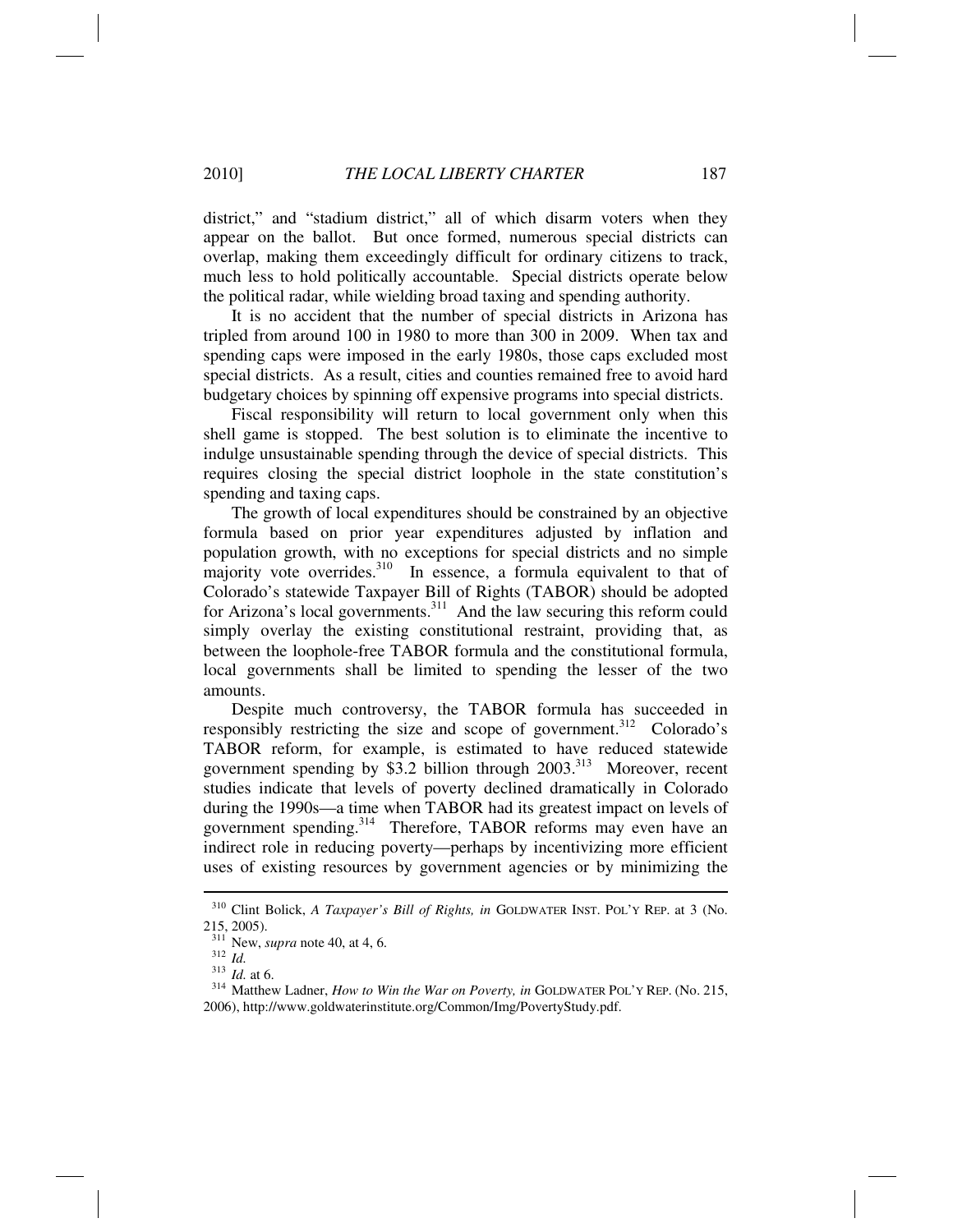extent to which government crowds out the extraordinarily more productive private sector. And the controversies that have arisen from Colorado's TABOR can be resolved simply by tweaking the standard formula.

The most serious critique of restricting government spending to a formula based on inflation and population growth involves the objection that if the base year set for the growth of expenditures falls in a recessionary period, it might unduly restrict expenditures. This objection can be overcome by using a moving average of several years as the base, combined with authority allowing for the creation of a rainy day fund.<sup>315</sup> Resolving other objections would likewise require only minimal adjustments.

Some critics have contended, for example, that formula-based expenditure restrictions fail to protect spending on core functions of government. By forcing politicians to choose between spending on frivolous popular programs and critical government services, critics contend that a political dynamic is created that results in the overfunding of popular programs.316 This objection can be overcome by restricting the growth of overall expenditures to the rate of growth of expenditures in the core functions of government. For example, the TABOR formula could be augmented with language providing that the year-to-year rate of growth for municipal expenditures overall shall never exceed the year-to-year rate of growth for law enforcement services aimed at UCR "part 1" crimes (violent and property crimes). In this way, spending on popular programs will never crowd out spending on core governmental functions.

A related objection is that the cost of core functions might grow so fast that it will be impossible under formula-based restraints to pay for basic services, even with such compensating factors preventing the bulk of the budget being attributed to crowd-pleasing "bread and circuses."<sup>317</sup> Again, this objection can be addressed by ensuring that expenditure limitations have an appropriate objectively defined "escape valve." Such a provision could provide that if prices attributable to the cost of core functions are growing substantially faster than the general CPI, then the allowable growth in expenditures for such core functions may be correspondingly increased. For example, if price inflation for costs associated with policing were ten

<sup>&</sup>lt;sup>315</sup> Cf. New, *supra* note 40.<br><sup>316</sup> TOM BROWN, THE EFFECTS OF TABOR ON MUNICIPAL REVENUES AND SPENDING IN COLORADO 2, 3 (2001).

<sup>&</sup>lt;sup>317</sup> Andrew Reschovsky, *The Taxpayer Protection Amendment: A Preliminary Analysis* 2 (La Follette Sch. of Pub. Affairs at the Univ. of Wisconsin-Madison, Working Paper No. 2006-003, 2006),

http://www.lafollette.wisc.edu/publications/workingpapers/reschovsky2006-003.pdf.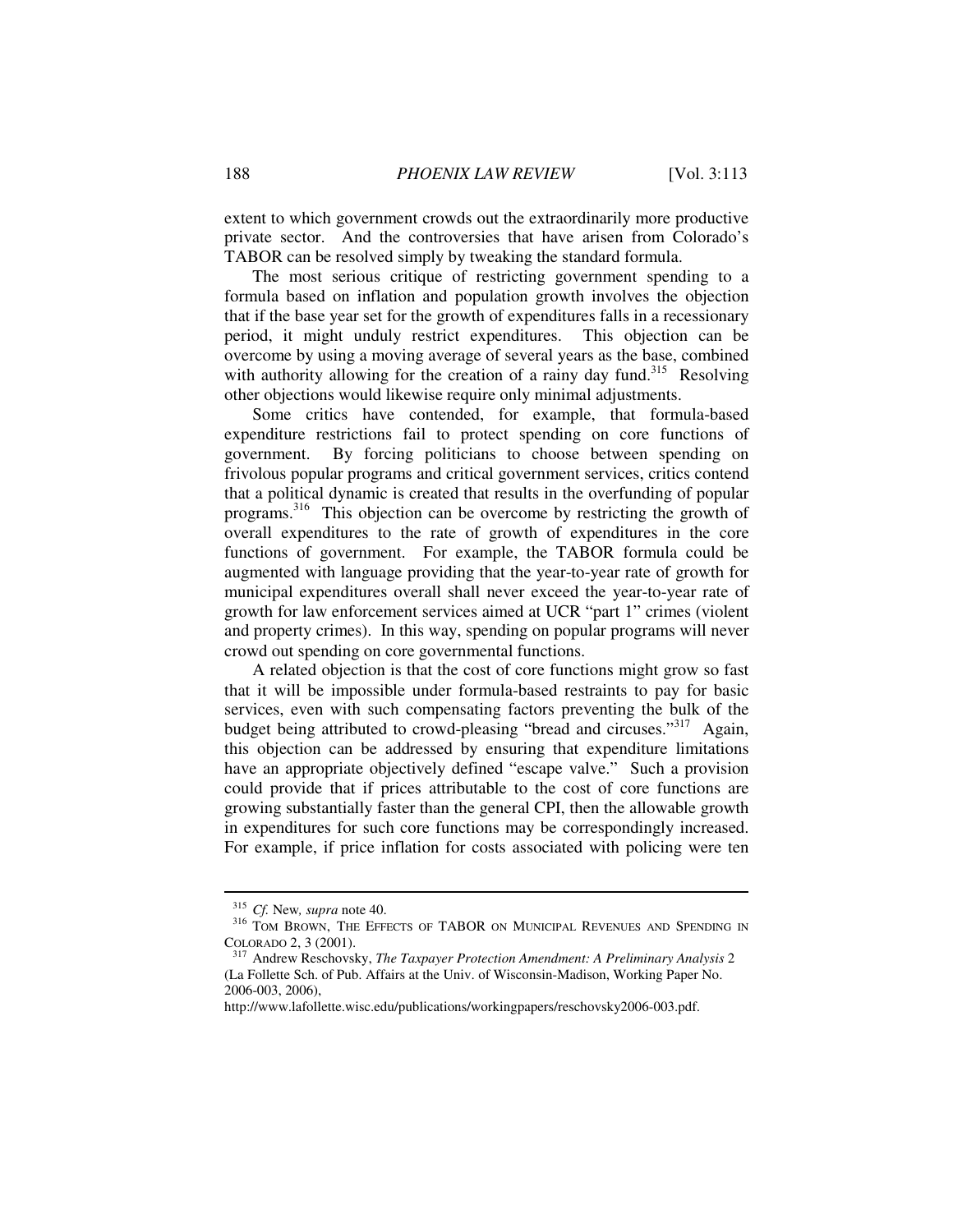percent, but the general CPI was five percent, TABOR language could provide that expenditures on policing may increase by ten percent.

In the final analysis, the only objection to strengthening Arizona's existing limitations on local governmental expenditures that cannot be resolved rests on the point of view that government spending should grow with growth in personal income. This objection presumes that people are entitled to continue to consume government services like luxuries in everincreasing amounts corresponding to their income, even though government services should be treated as basic necessities, like food and water, which are relatively fixed and lag increases in income. The view of government as a luxury service provider rather than a necessary expense underpins fiscal irresponsibility.

This observation is confirmed by the fact that, in the ten states that substituted growth in income for growth in population in the base TABOR formula, all have seen "virtually no effect on state fiscal outcomes," and California saw a "Forty-eight percent increase in spending during Governor Gray Davis' first three years in office."<sup>318</sup> Greater fiscal responsibility has not been a by-product of allowing government spending to increase in proportion to personal income. Therefore, the right to fiscally responsible government requires a formula that restricts government spending to a function of prior year expenditures without exceptions for special districts or simple majority vote overrides.

## *F. The Right to Freedom from Favoritism*

*It would be against the spirit of our free institutions, by which equal rights are intended to be secured to all, to grant peculiar franchises and privileges to a body of individuals merely for the purpose of enabling them more conveniently and effectually to advance their own private interests.*<sup>319</sup>

Supreme Court Chief Justice Roger Taney<sup>320</sup>

<sup>318</sup> Michael New, *Reforming TABOR in Colorado*, CATO INST., May 2, 2004, http://www.cato.org/pub\_display.php?pub\_id=2637.

<sup>&</sup>lt;sup>319</sup> CARL BRENT SWISHER, ROGER B. TANEY 366-67 (1935) (quoting memorandum from Chief Justice Roger Taney to President Andrew Jackson (June 20, 1836)).

<sup>320</sup> Ironically, Taney is the author of the *Dred Scott* decision. Justice Taney's cognitive dissonance underscores the need for a clear rule against governmental favoritism.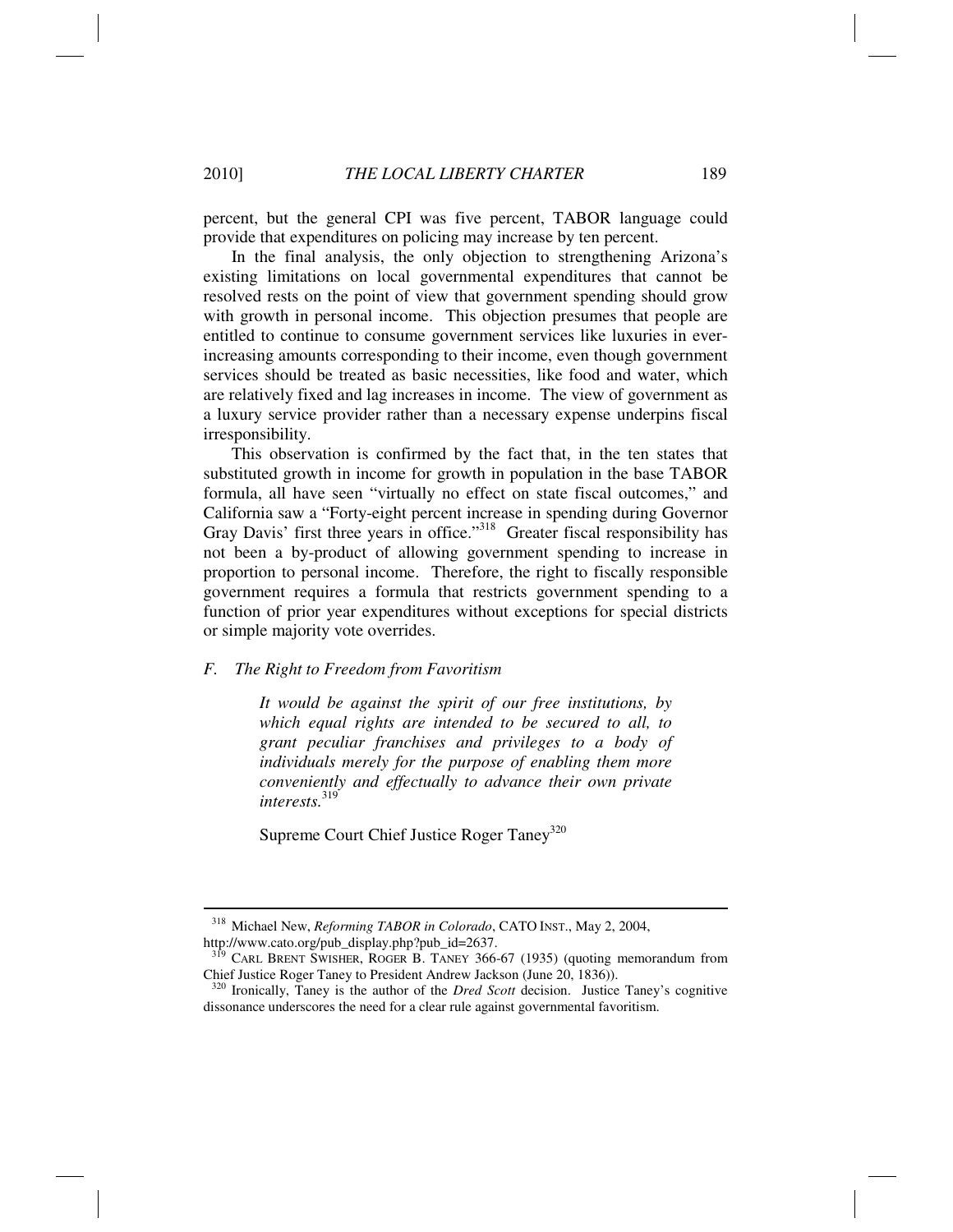Government favoritism—the wielding of government power to single out preferred or disfavored individuals or groups for distinct benefits or harms—thrives at the local level. Such favoritism not only clashes with the generality and equality that is the essence of the rule of law, but it promotes a predatory society—the very opposite of civilization. However, citizens are entitled to municipal services furnished or performed by impartial public services uniformly applying general laws. For this reason, the Local Liberty Charter advances freedom from municipal favoritism by rooting out laws, taxes, expenditures, and administrative actions that disproportionately confer costs and benefits on citizens.

A few years ago, through a complex deal involving the rebate of anticipated sales taxes, shopping mall developer Klutznik Company was promised nearly \$100 million from Phoenix to build another mega-mall known as City North. This outraged local entrepreneur Meyer Turken. Without a single government handout, Meyer had spent decades building his property maintenance company from nothing to over 40 employees. Meyer believed in fair play, not favoritism, so he was not about to let the City tax away the fruits of his labor just to give his earnings to an anointed private developer. Fortunately, Meyer's outrage was transformed into righteous action, when the Goldwater Institute took his case, eventually losing the battle but winning the war against subsidies in the Arizona Supreme Court.<sup>321</sup>

The court ultimately upheld the subsidy to City North because it considered prior precedent to be unclear—but in doing so, the court established principles that could strike down the vast majority of subsidies from the time of the decision forward. $322$ 

Still, the battle goes on. Mesa is still rushing to build a Cubs spring training stadium, convention center and hotel with tens of millions of dollars of government financing. Only fundamental local reform can stop the unfair and irresponsible policy of taxing productive businesses and successful entrepreneurs in order to subsidize grandiose projects the market does not demand and cannot independently sustain.

The Local Liberty Charter builds on the Arizona Constitution's Herculean efforts to prohibit political favoritism. Article II, Section 9 bars local governments from "granting irrevocably any privilege, franchise, or

<sup>&</sup>lt;sup>321</sup> Turken v. Gorden, 224 P.3d 158, 158 (Ariz. 2010).<br><sup>322</sup> *Id.* ("[a]lthough we conclude that the agreement quite likely violates the Gift Clause, because language in our previous opinions could well have led the City to conclude that the agreement was constitutional, we today clarify our Gift Clause jurisprudence and apply our decision prospectively only").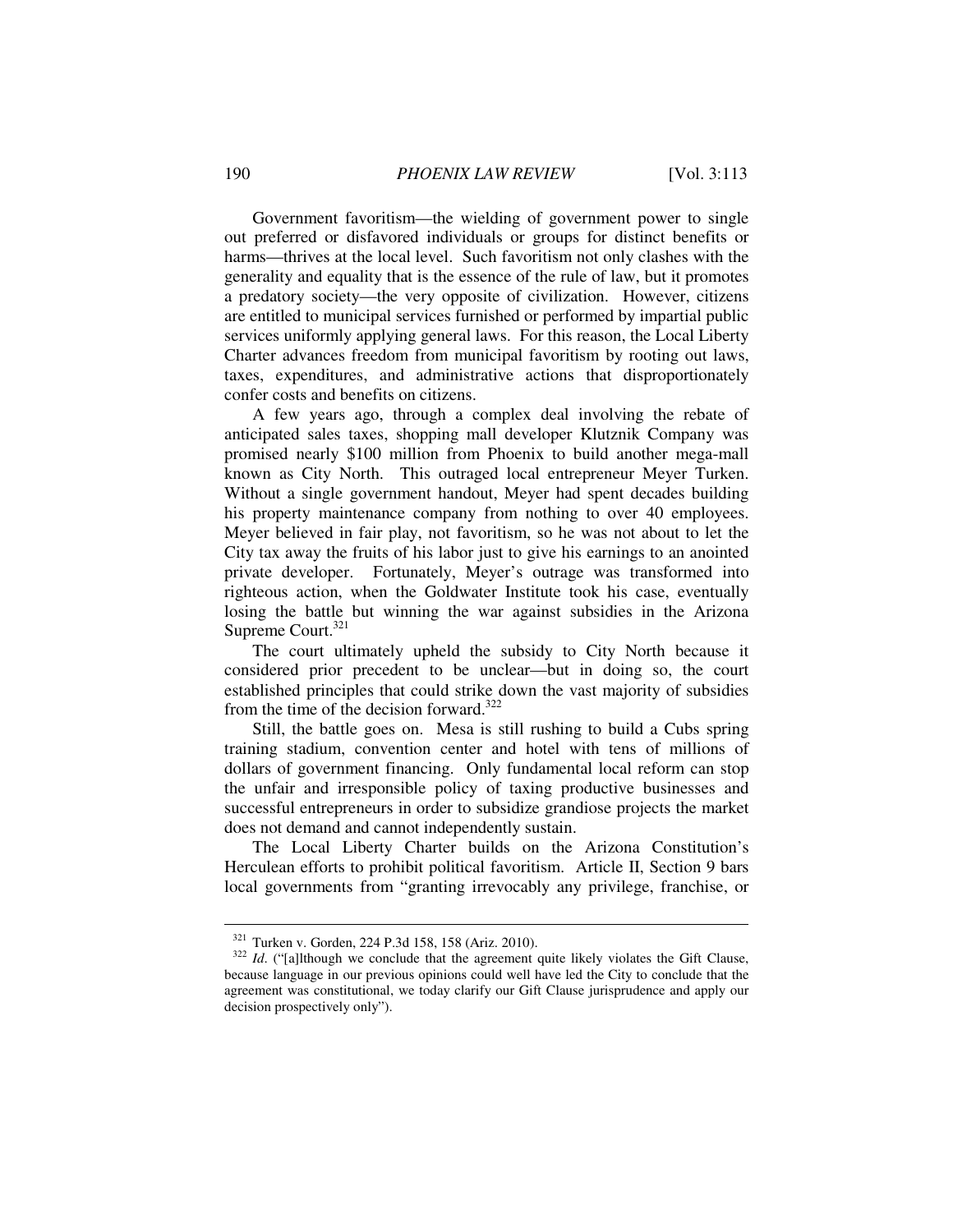immunity."<sup>323</sup> Article II, Section 13 prohibits laws "granting to any citizen, class of citizens, or corporation other than municipal, privileges or immunities which, upon the same terms, shall not equally belong to all citizens or corporations."324 And as discussed previously, Article IV, Section 19 prohibits "special laws."<sup>325</sup> Moreover, the risks of "public" corruption" and the poor investment of public funds from fiscal favoritism led the framers of the Arizona Constitution to include specifically targeted safeguards against the use of taxing, borrowing, or spending authority to subsidize private interests. $326$ 

Article IX, Section 1 of the Arizona Constitution, for example, provides unequivocally that "the power of taxation shall never be surrendered, suspended or contracted away."<sup>327</sup> The "gift clause," Article IX, Section 7, states plainly: "Neither the state, nor any county, city, town, municipality, or other subdivision of the state shall ever give or loan its credit in the aid of, or make any donation or grant, by subsidy or otherwise, to any individual, association, or corporation  $\ldots$   $\ldots$   $\frac{1}{328}$  Taken together—especially in light of the recent City North decision—it is difficult to imagine how prohibitions on regulatory and fiscal favoritism could be more plainly stated than already exists in the Arizona Constitution.

Unfortunately, state court interpretations of these clauses have evolved to be extremely deferential to governmental bodies. For ordinary citizens who lack pro bono legal representation, attempting to enforce the Arizona Constitution's prohibitions on fiscal and regulatory favoritism is simply impractical. Therefore, implementing the right to freedom from favoritism requires robust sunrise and sunset scrutiny.

The sunrise and sunset review processes discussed earlier should be applied with an eye to barring regulatory favoritism. Moreover, bureaucrats and administrators should also be required to apply the same factors to prevent favoritism in the exercise of regulatory discretion. But that still leaves the problem of *fiscal* favoritism, where local governments use taxing, borrowing, or spending authority to subsidize private interests to the detriment or disadvantage of others.

Whenever an exercise of taxing, borrowing, or spending authority is proposed that is not directly tied to performing a nonproprietary,

<sup>&</sup>lt;sup>323</sup> ARIZ. CONST. art. II, § 9.<br><sup>324</sup> *Id.* § 13.<br><sup>325</sup> *Id.* § 19.<br><sup>326</sup> Mark Brnovich, *How the Arizona Constitution Protects Taxpayers: The Importance of Safeguarding Article IX, in* GOLDWATER INST. POL'Y REP., at 8, 11 (No. 196, 2004). <sup>327</sup> ARIZ. CONST. art. IX, § 1. <sup>328</sup> *Id.* § 7.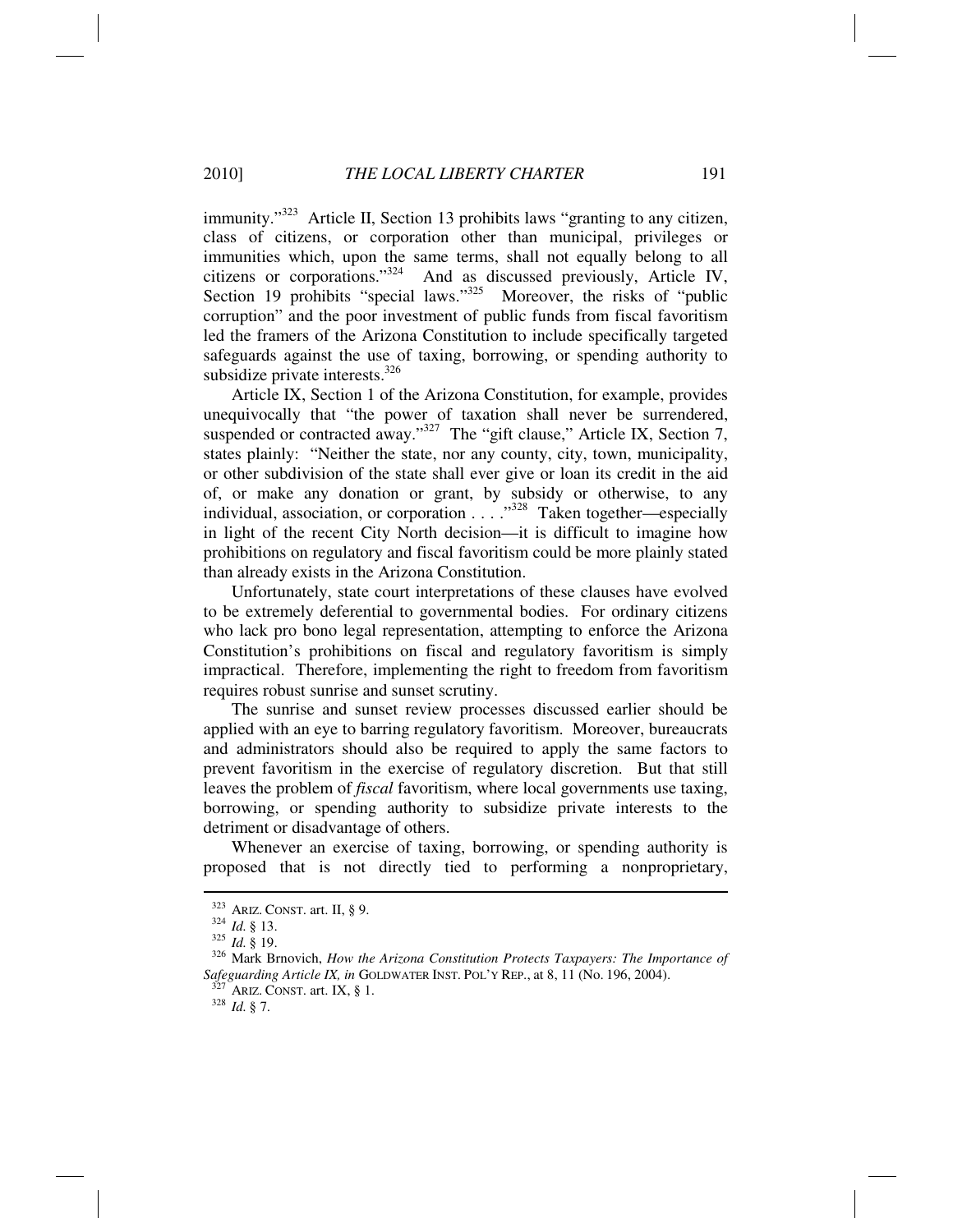governmental function, there should be a determination based on a documented and publicly disclosed economic analysis as to whether a specific individual, entity, or class of individuals or entities, distinct from the general public, is being subsidized. If so, then the exercise of such authority should be barred as an instance of fiscal favoritism. Speculative indirect economic benefits to the general public from the exercise of taxing, borrowing, or spending authority should not be considered in deciding whether to classify the exercise of such authority as a subsidy. This review process, if observed by a local government's elected officials and enforced non-deferentially by the judiciary, should stop fiscal favoritism and enhance the ability of local government to secure the right to fiscal responsibility.

## *G. The Right to Accountability*

*I [would] rather live under severe laws than under any man's discretion.*<sup>329</sup>

## Sir Edward Coke

Much of the power of local government resides in unelected officials. These public officials need to understand more clearly that they serve the people and that the people have effective and direct recourse against them for mismanagement and wrongdoing. Accordingly, the Local Liberty Charter enforces public accountability. The recommended policy implementation is a "three strikes and you're out" law for unelected public officials who repeatedly misapply the law to the substantial detriment of their constituents.

The general rule for government employees at every level of government is that they are shielded from personal accountability for nearly all of their interactions with the public. They are shielded by various doctrines of tort immunity for their wrongdoing. They are shielded from termination for poor performance by civil service protections, which include "myriad webs of workplace rules, ironclad job protections, and strict salary schedules that reward seniority rather than productivity [and] limit the options available to make the bureaucracy more accountable and effective."<sup>330</sup> And as an unintended consequence of the constitutional bar on patronage hiring, local bureaucrats are shielded from discharge by local

<sup>&</sup>lt;sup>329</sup> Sir Edward Coke, *in* 3 THE SELECTED WRITINGS AND SPEECHES OF SIR EDWARD COKE 1209 (Steve Sheppard ed., 2003).

<sup>330</sup> Ronald N. Johnson, *Courts, A Protected Bureaucracy, and Reinventing Government*, 37 ARIZ. L. REV. 791, 792 (1995).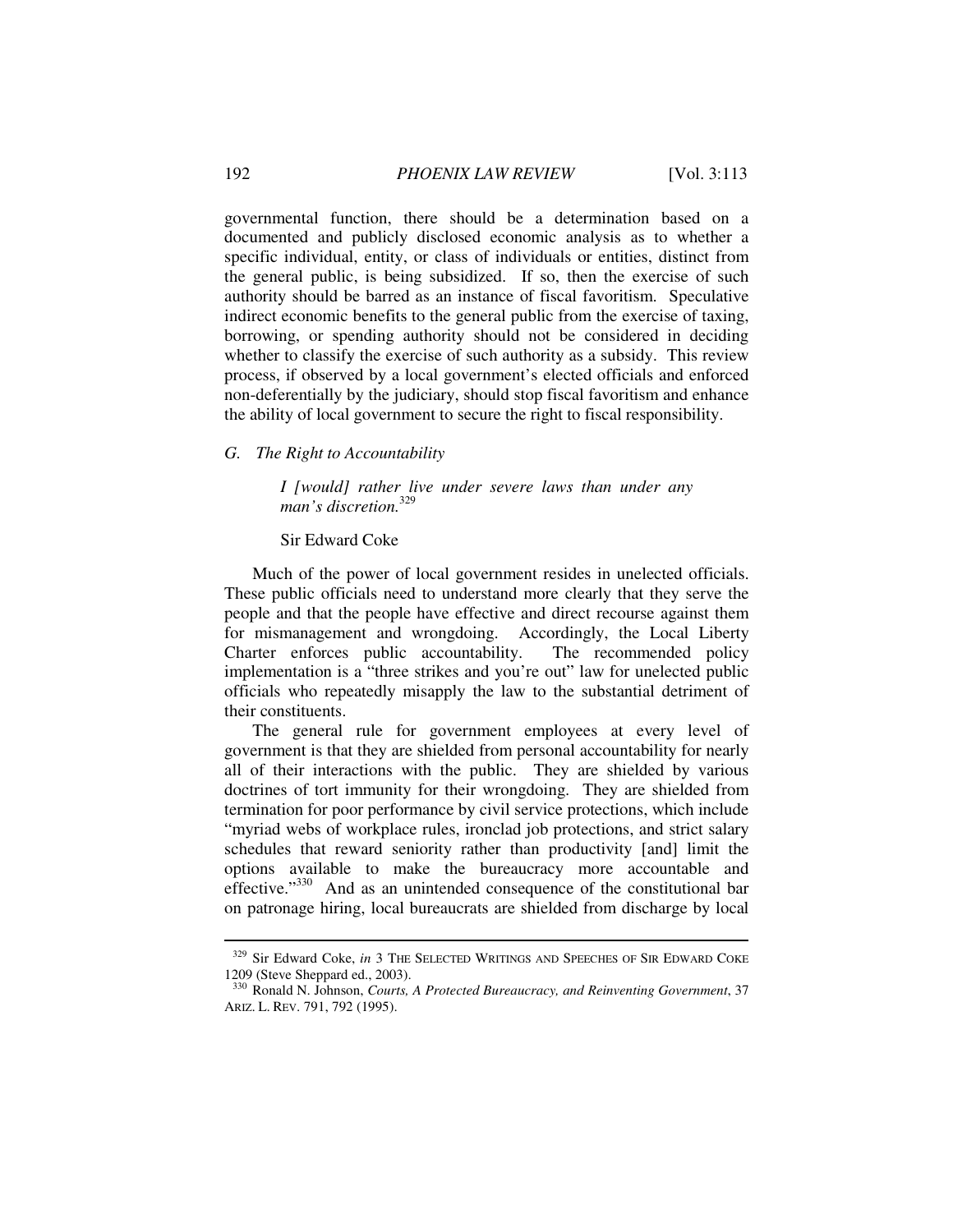elected officials who may have been specifically elected to terminate them.<sup>331</sup> As a result, ordinary citizens are forced to submit to unaccountable local bureaucratic decision-making. And, if citizens choose to fight back, like developer Mike Goodman, they can spend hundreds of thousands of dollars in attorneys' fees simply to exercise their basic rights peaceably and productively.

#### 1. Three Strikes and You're Out

Relative to the private sector, there are too few incentive structures in place to strongly motivate either local governments or their employees to treat citizens fairly and competently. The Local Liberty Charter, therefore, proposes to supply that incentive structure directly through an enforceable "Three Strikes and You're Out" rule. Specifically, the law should provide that non-elected public officials must be immediately dismissed from their employment if, on three or more occasions during their employment, they are found (by internal review, judicial decision, or ADR) to have: 1) violated the law, including the state and federal constitutions; or 2) caused citizens to suffer substantial detrimental reliance based upon erroneous interpretations of law or other erroneous actions or omissions. To ensure the performance of government employees is measured based on outcomes, not intentions, the standard should be basic "causation in fact," not whether the underlying conduct had been wrongful. $332$  In other words, a bureaucrat should be terminated if three violations of law and/or instances of detrimental reliance would not have happened "but for" his actions or omissions. Any bureaucrat who mistakenly issued building permits three or

<sup>&</sup>lt;sup>331</sup> *Id.* at 822. 332 The "Three Strikes" rule should not run afoul of constitutional precedent that recognizes a protected property interest in continued public employment based on existing civil service rules. The Supreme Court, after all, has sustained disciplinary actions against public employees based on rules as frivolous as those requiring "short hair cuts." Kelley v. Johnson, 425 U.S. 238, 247 (1976) (upholding disciplinary rule requiring short hair cuts as rationally related to public employment goals against constitutional challenge by police officer). However, in view of the state and federal constitutional prohibition on the impairment of existing contracts, the "Three Strikes" rule might not be enforceable against existing public employees who are governed by a union contract. For this reason, the law should mandate that the "Three Strikes" rule applies immediately to new and existing nonunion employees, while reserving prospective application to public union employees as a mandatory provision of future collective bargaining agreements. At the same time, aggrieved citizens should be granted a corresponding private right of action to enforce the "Three Strikes" rule in state court through appropriate injunctive relief.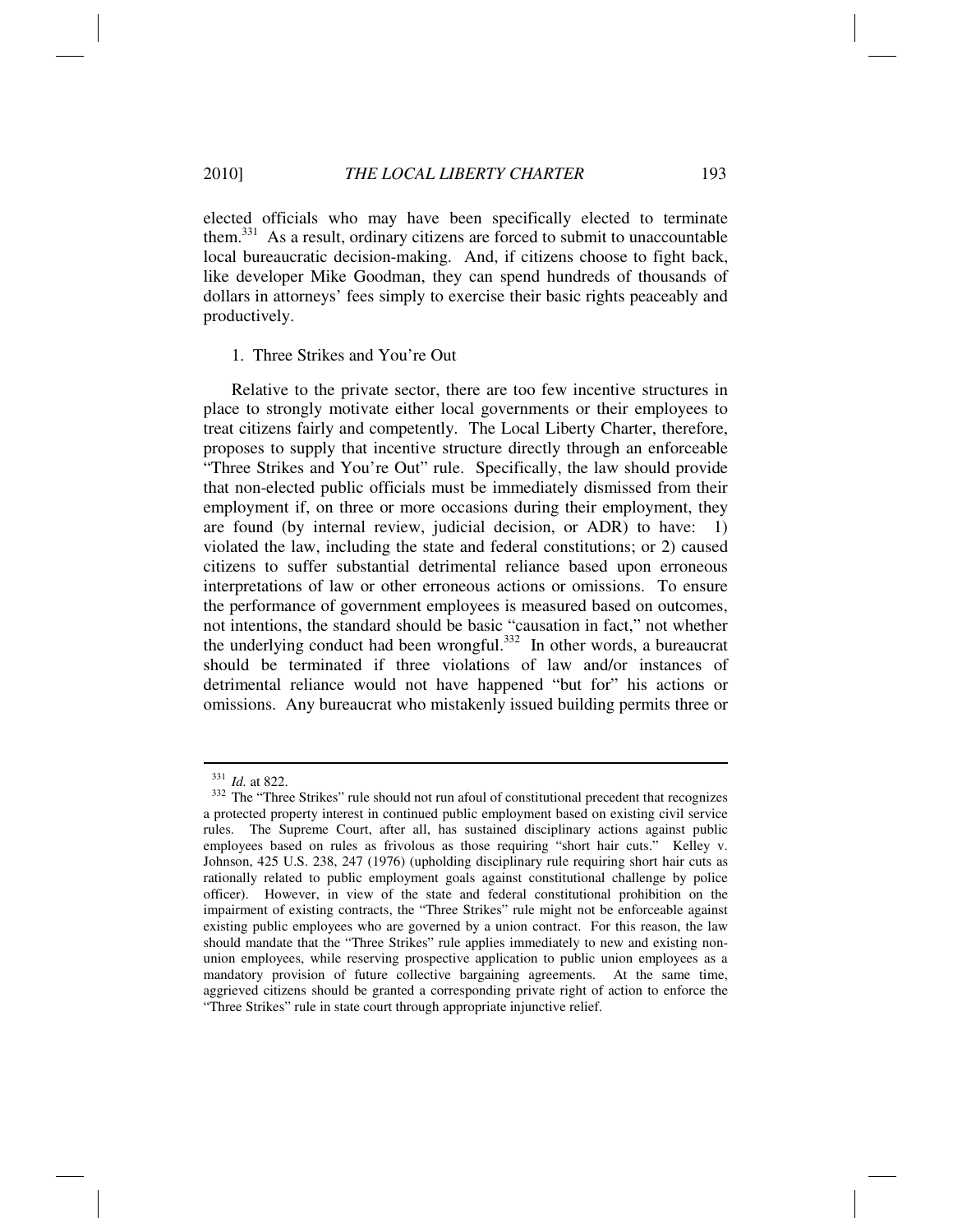more times to the substantial detriment of any future Mike Goodman would lose his job.

The resulting incentive structure would likely prevent public officials from engaging in arbitrary enforcement behavior or refusing to discharge their obligations under the Local Liberty Charter. Moreover, by ensuring that public officials can be held personally accountable for their regulatory actions, public servants will develop a personal interest in properly enforcing objective laws and in bringing vague, ambiguous, or subjective laws, which are incapable of consistent enforcement, to the attention of the political branches of government. And combined with the automatic approval process discussed in connection with the right to a presumption of liberty, local public officials could not simply ignore their regulatory decision-making duties in the hopes that difficult questions would go away. Lastly, implementing the right to accountability will no doubt afford local governments with clear authority to trim their workforces of employees who fail to uphold the highest standards of public conduct.

## *H. The Right to Genuine Local Sovereignty*

The addiction to federal money inflates demand for unsustainable levels of government services, substitutes central planning for local programs, and distracts local government from its core functions. Additionally, local governments routinely disregard their power to modify or even derail new federal regulations by demanding that federal agencies coordinate with them. To kick this habit and to enforce federalism, the Local Liberty Charter locks in genuine local sovereignty. The recommended policy implementation is to bar acceptance of federal funding, and all its attached strings, and to obligate local public officials to demand coordination from federal agencies to stop the implementation of onerous federal regulations.

#### 1. Kick the Federal Funding Habit

In fiscal year 2005–2006, Arizona local governments received just over \$1.2 billion in federal funding.<sup>333</sup> That "free" federal money came at a price. The cost of federal money is federal mandates. These federal mandates are made with little regard to local conditions; they arise from one-size-fits-all legislative plans crafted from a national perspective, which tend to be less efficient than those crafted at the statewide or local level.

<sup>333</sup> U.S. CENSUS BUREAU, TABLE 1: STATE AND LOCAL GOVERNMENT FINANCES BY LEVEL OF GOVERNMENT AND BY STATE (2005 & 2006),

http://www.census.gov/govs/estimate/0603azsl\_1.html.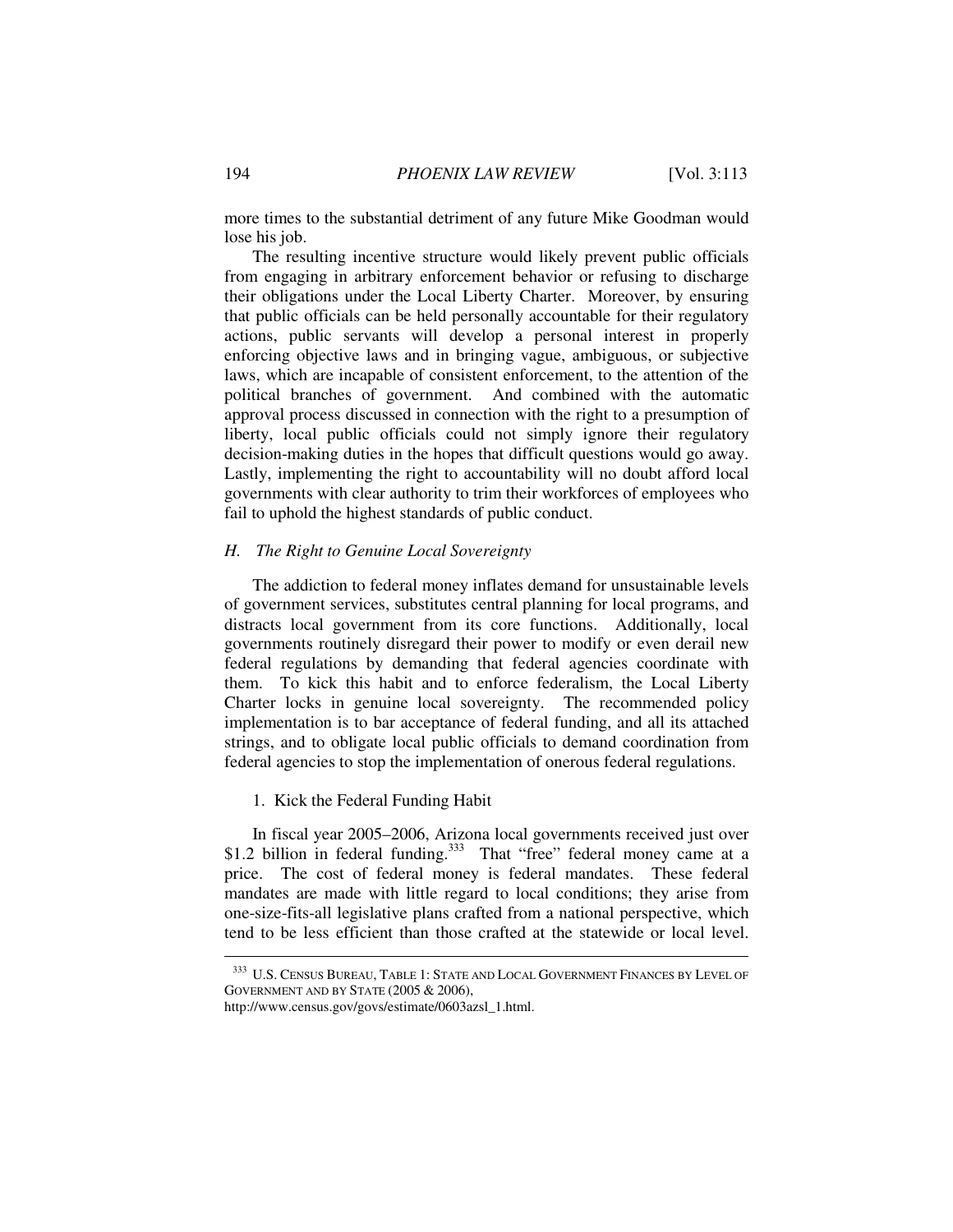Such federal programs typically stoke local demand for more government than would otherwise be desired in states such as Arizona.

This not-so-free federal money is a "Trojan Horse" to more than just mandates; it invites behavior by politicians and constituents that undermines fiscal responsibility and good government.<sup>334</sup> Federal funding motivates politicians to maintain and grow the size and scope of local government for fear of being blamed for refusing "free money" and letting other people spend local federal tax money. It also encourages citizens to demand and expect more local government services because they are able to consume government services at a rate they otherwise could not afford.<sup>335</sup> Even those who refuse to get hooked must confront the fact that the money extracted from them through federal taxation will now go to a distant municipality or state, rather than be returned home. Thus, when confronted with a funded federal program, coupled with mandates, there is only a choice between two evils for local governments and their constituents—and a very difficult one at that. A Local Liberty Charter would lock in the choice of the lesser evil by barring local governments from accepting federal money to which mandates are attached.

#### 2. Enforce Federalism by Demanding Local Coordination

Former Assistant U.S. Attorney Fred Kelly Grant, president of American Stewards of Liberty, has developed the "coordination approach," which is a plan of action for local public officials to fight back against overreaching federal regulations. The plan is based on Grant's discovery that nearly all federal laws regulating land uses contain a provision requiring "coordination" or "cooperation" between federal agencies and local governments. This requirement empowers local governments to demand that federal agencies implement regulations affecting local resources and land uses consistently with existing local plans and policies. The federal laws requiring coordination include the Federal Land Policy and Management Act, the National Forest Management Act, the National Environmental Policy Act, the Endangered Species Act, the Wild and Scenic River Act, the Clean Air Act, the Clean Water Act, and the Soil and Water Resources Conservation Act.<sup>336</sup>

<sup>334</sup> *See generally* PIETRO S. NIVOLA, TENSE COMMANDMENTS, FEDERAL PRESCRIPTIONS AND

CITY PROBLEMS 95-97 (2002).<br><sup>335</sup> Benjamin Barr, *Arizona's Struggle for Sovereignty: The Consequences of Federal Mandates, in GOLDWATER INST., at 5 (Pol'y Rep. No. 227, 2008).* 

<sup>&</sup>lt;sup>336</sup> Federal Land Policy and Management Act, 43 U.S.C. § 1712(c)(9) (2000); 43 C.F.R. § 1610.3-1 (regulations implementing Federal Land Policy and Management Act); Clean Air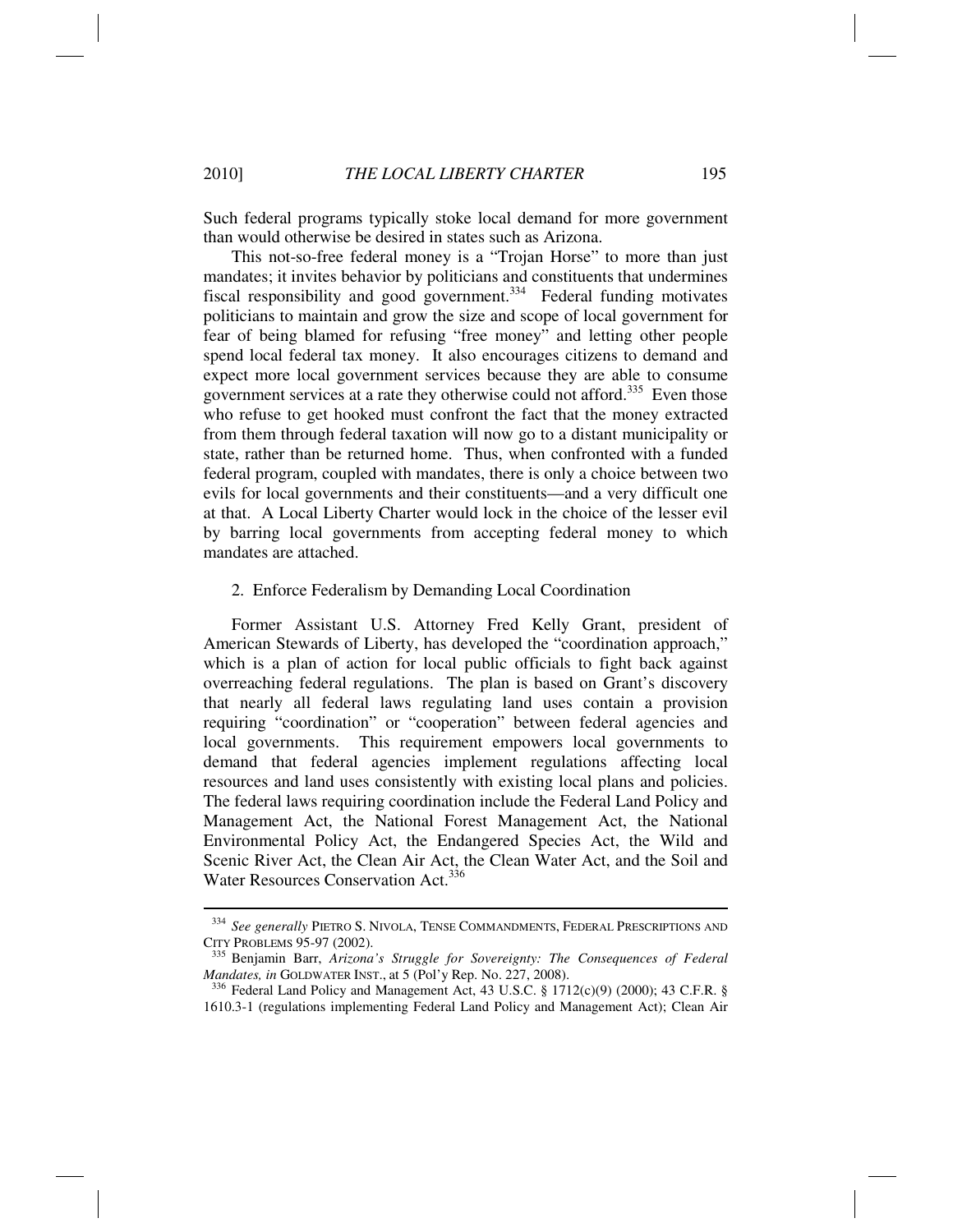Grant's coordination approach involves essentially two steps: (1) developing a freedom-friendly local land use or resource management plan, and (2) demanding that federal agencies coordinate their land use regulations with the local land use or resource management plan. From counties down to water districts, any local government with existing authority over resource planning, resource management, zoning, or other land use authority likely has the legal right to demand coordination of federal regulations with its local plans. And when federal agencies have failed to heed the demand for local coordination, local governments have successfully sued them in federal court. For example, based on the failure of the federal agency to meaningfully coordinate with the local county government, a federal judge recently set aside a decision by the United States Bureau of Land Management to release wild horses that were possibly infected with equine infectious anemia onto public and private lands in Utah. $337$ 

Litigation is not the only tool for local governments to enforce federalism. Grant reports that local governments have an impressive track record of moderating or even derailing the implementation of onerous federal regulations without litigation simply by demanding coordination or having the reputation of demanding coordination.<sup>338</sup> For example, the Bureau of Land Management was forced to withdraw proposals for wildlife enclosures that would have deprived ranchers of grazing rights when Owyhee County, Utah demanded that the Bureau coordinate its proposals with its Natural Resources Committee.<sup>339</sup> Furthermore, an effort by federal agencies to list the "spotted frog" as an endangered species in Owyhee County, which would have triggered restrictive federal land use regulations, failed when word of the county's previous coordination litigation led federal officials to voluntarily seek the County's input.<sup>340</sup>

In view of such success, implementing the right to genuine local sovereignty should involve adopting Grant's coordination approach.

Act, 42 U.S.C. §§ 7402(a), 7421 (2000); National Environmental Policy Act, 42 U.S.C. § 4331(b)(1) (2000); 40 C.F.R. § 1506.2(c) (regulations implementing National Environmental Policy Act); Clean Water Act, 33 U.S.C. §§ 1251(g), 1252(a) (2008); National Forest Management Act, 16 U.S.C. § 1604(a) (2009); Endangered Species Act, 16 U.S.C. § 1533(b)(1)(A) (2009); Wild and Scenic Act, 16 U.S.C. §§ 1271(c), 1282(b)(1) (2009); Soil and Water Resources Conservation, 16 U.S.C. § 2003(b) (2003).<br><sup>337</sup> Uintah County v. Norton, No. 2:00-CV-0482J (D.C. Utah, Sept. 21, 2001).

<sup>&</sup>lt;sup>338</sup> Fred Kelly Grant, Successes of the County Planning Process in Owyhee County, http://www.stewards.us/CoordinatingCounties/cc-owyheesuccess.html (last visited Apr. 6,  $\frac{2010}{339}$  *Id.* 

<sup>339</sup> *Id.* <sup>340</sup> *Id.*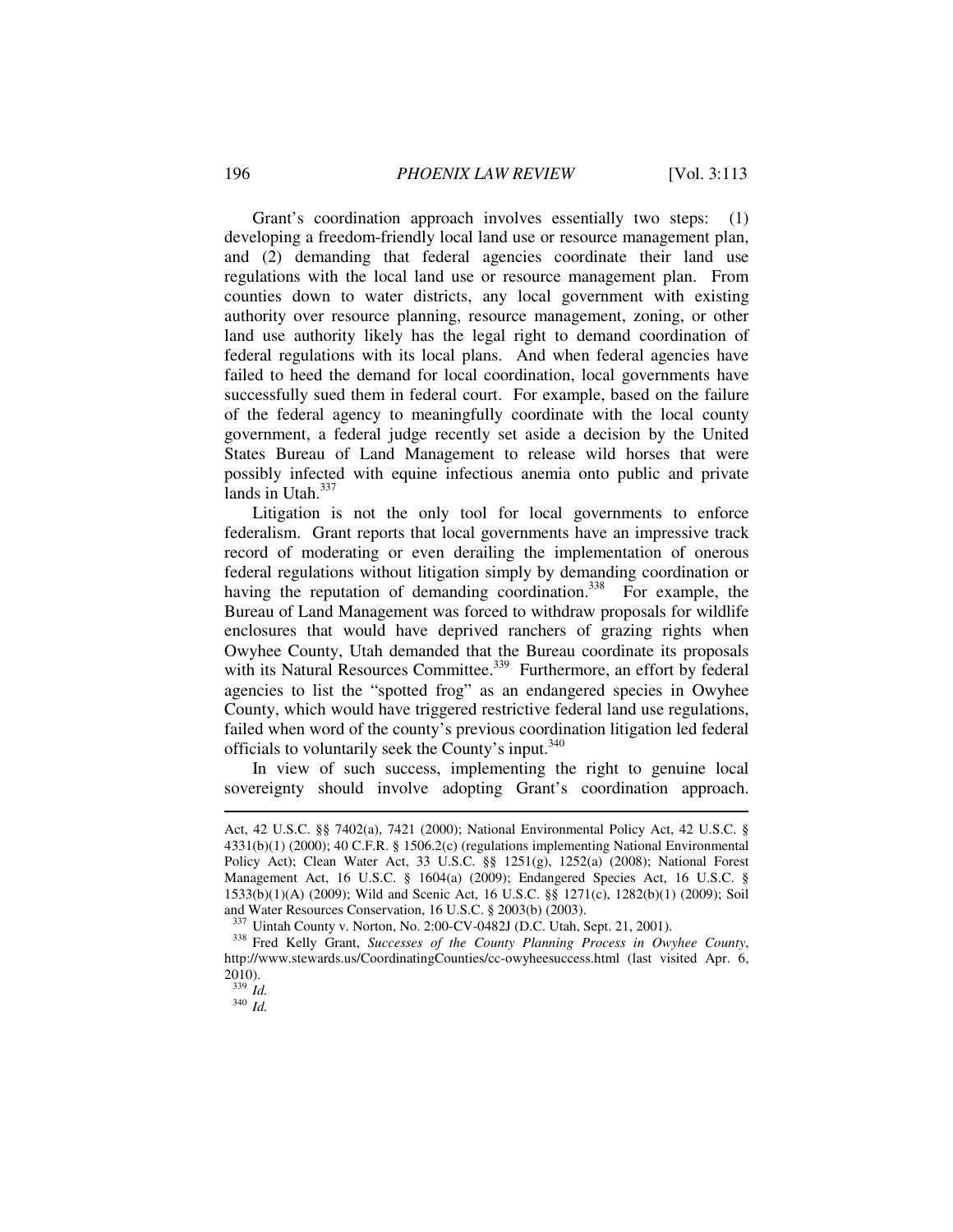Federalism, after all, is not an end in itself; its purpose is to protect liberty. Local governments, as subdivisions of the state, can do more than "just say no" to federal funding. They can have an important *proactive* role in enforcing the principles of federalism to advance liberty.

*I. The Right to Transparency* 

*Knowledge will forever govern ignorance. And people who mean to be their own governors, must arm themselves with the power which knowledge gives.* 

James Madison $341$ 

Apart from the Founding Fathers, University of Arizona journalism professor David Cuillier put it best: "If government works for the people, then the people are its boss—and the Boss is entitled to know what his employees are doing on his dime." $342$  Transparency is perhaps the single most important feature of any government, both to prevent corruption but also simply to make the rule of law and accountability possible. But given the culture of local governmental secrecy, requests for public records under state law are terribly inadequate to obtain the basic information needed to enforce the Local Liberty Charter. The recommended policy implementations require timely public posting of financial information and performance benchmarking (including a personal rating system for public officials), specific deadlines for public records request compliance, automatic disclosure of critical public information, and open municipal contracting.

#### 1. Set a Deadline for Responding to Records Requests

At the very least, there should be a specific deadline for local governmental compliance with public records requests. Presently, the state law only requires compliance "promptly." This indefinite response deadline has earned a "nearly dark" sunshine index rating—the second-to-worst rating—from the University of Florida's Citizen Access Project.<sup>343</sup> Moreover, the Better Government Association and National Freedom of

<sup>341</sup> James Madison, *Epilogue* to THE FOUNDERS' CONSTITUTION, SECURING THE PUBLIC (The University of Chicago Press ed., 1987) (1822).<br><sup>342</sup> David Cuillier, Conversation at First Amendment Society Meeting (July 10, 2008).

<sup>&</sup>lt;sup>343</sup> Citizen Access Project, http://www.citizenaccess.org/summary\_by\_state.html (last visited Feb. 28, 2010) (select "Arizona" from drop-down box).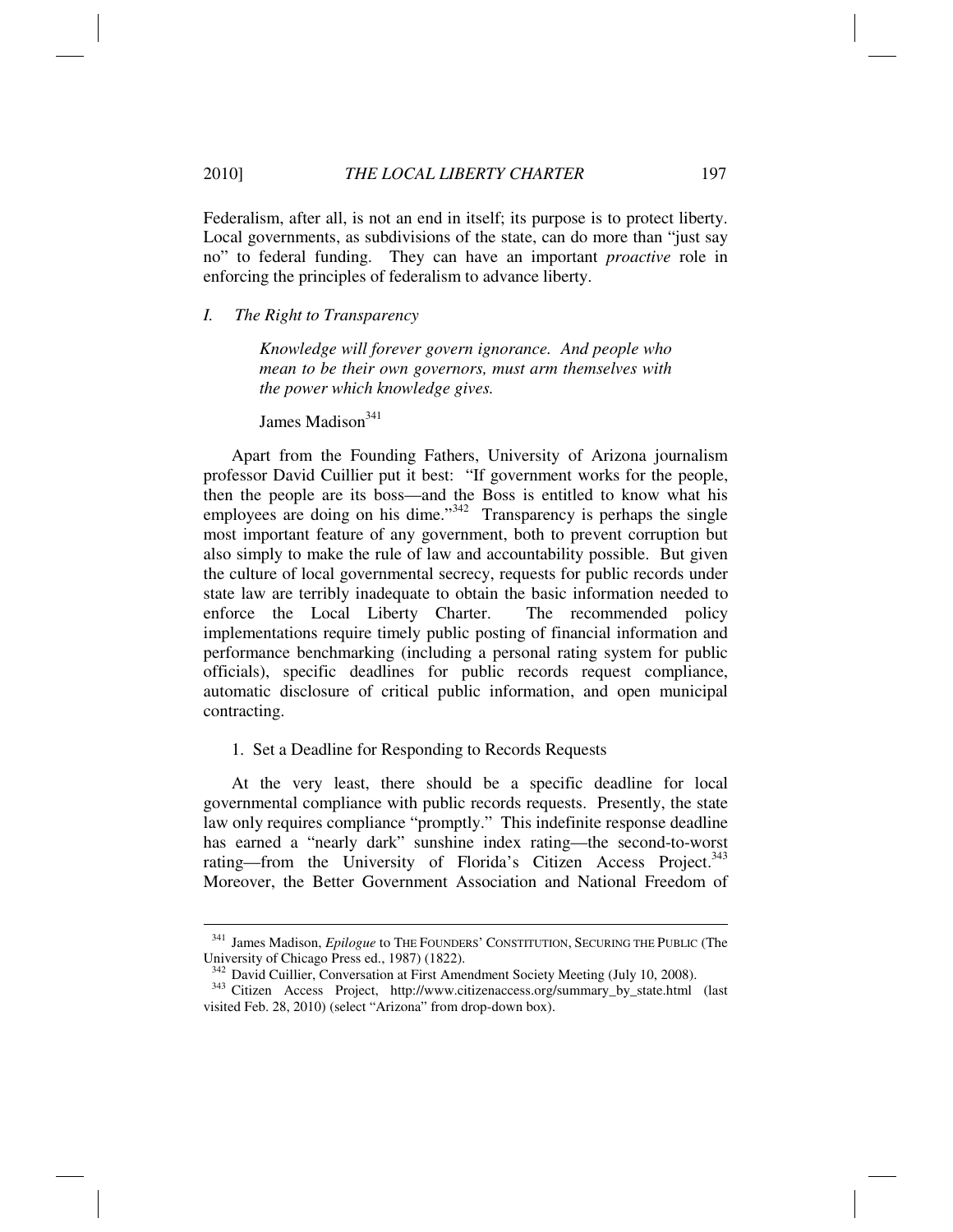Information Coalition gave Arizona's public records request responsiveness an "F" rating. $344$ 

Based on compliance deadlines for similar freedom of information laws around the country, Cuillier contends that local governments should be required to furnish a written response to a public records request in no more than "three to five" days. That response should either furnish complete compliance with the request or specify a reasonable deadline for complete compliance (not in excess of 14 days). The writing should also address requests specifically and index responsive materials.

## 2. Require Governmental Action to Cite Authority

The right to transparency should be implemented proactively—not just reactively to records requests. Citizens should receive immediate and verifiable assurance that local governmental bodies are acting within the scope and limits of their power. Every proposed or new law, rule, or resolution enacted by any local governmental entity should be accompanied by a full disclosure of all authorizing authorities for the same, and by specific legal citation. This recommendation is analogous to the "Enumerated Powers Act," which has been proposed repeatedly "to require Congress to specify the source of authority under the United States Constitution for the enactment of laws."<sup>345</sup> Likewise, every administrative or quasi-judicial action affecting the legal rights of a citizen should specifically cite sufficient supporting legal authority to justify the action. For example, responses to records requests under the state public records law should justify any nonproduction with specific reference to the law that justifies such action. This would mirror the recently enacted Federal Open Government Act of 2007.

# 3. Require Jurisdictional Mapping

The complexity and opacity of the relationships between the multitude of local governments and their distinct or overlapping responsibilities may make gathering information about local governmental issues especially

<sup>&</sup>lt;sup>344</sup> National Freedom of Information Coalition, Results and Criteria of BGA/NFOIC Survey, http://www.nfoic.org/uploads/results1.pdf (last visited Jan. 20, 2009).

<sup>345</sup> Enumerated Powers Act, H.R. 1359, 110th Cong. (2007) would require Congress to specify the source of authority under the U.S. Constitution for the enactment of laws, and for other purposes.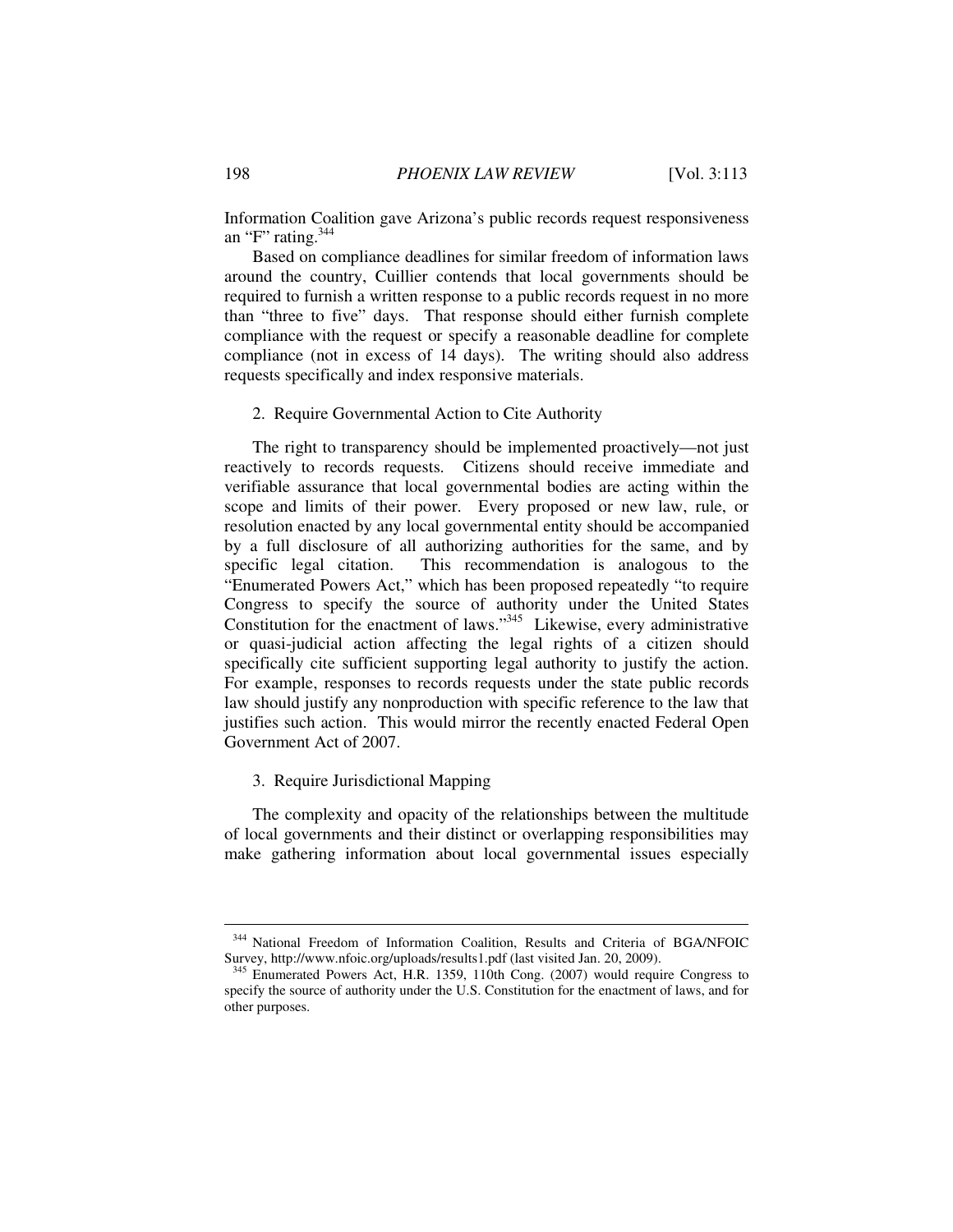difficult for ordinary citizens.<sup>346</sup> For this reason, every local governmental entity, and special districts in particular, should be required to publicly disclose their jurisdictional boundaries online together with a summary of their powers and responsibilities, in a unified graphical interface if possible, enabling citizens to search a designated address to determine which local government is governing them.<sup>347</sup>

#### 4. Post All Financial Transactions Online

Much can be learned by a recent push for transparency in Brazil. Beginning in May 2003, municipal governments were made subject to random audits. Reports detailing the results of the audits were then complied, posted online, and disclosed to the media.<sup>348</sup> This resulted in the exposure of graft, waste, and corruption on a massive scale. Similarly, the Local Liberty Charter should likewise require all local government finances to be publicly posted online in real time (as the revenues are received and the checks are cut) on an easily navigable website, in those jurisdictions where transactions are automatically logged in electronic bookkeeping software.<sup>349</sup> In those jurisdictions where financial transactions are not automatically logged, on the other hand, then government finances should be accessible online based on not fewer than quarterly independent audits.350

#### 5. Trigger Automatic Disclosure of Lobbying and Regulatory History

Public officials will undoubtedly treat citizens more consistently and with less favoritism if they know their official actions can and will easily be scrutinized by the public. For this reason, certain public records should be automatically disclosed when triggered by significant governmental actions. Any proposed law, for example, should be accompanied by the automatic disclosure of every related prior communication with public officials that

<sup>346</sup> Fred Cutler & J. Scott Matthews, *Guesswork? Municipal Electoral Behaviour in a Federal Context: Vancouver 2003*, Remarks at the Meeting of the Canadian Political Science Association 13 (May 2003).

<sup>347</sup> Byron Schlomach, *Piercing the Fog: A Call for Greater Transparency in State and Local Government, in* GOLDWATER INST. POL'Y REP., at 9 (No. 226, 2008). 348 Claudio Ferraz & Frederico Finan, *Electoral Accountability and Corruption in Local* 

*Governments: Evidence from Audit Reports*, 13, 18, 20 (INST. FOR THE STUDY OF LAB. DISC. No. 2843, 2007).<br><sup>349</sup> Schlomach, *supra* note 347, at 5-6.

<sup>&</sup>lt;sup>350</sup> Sunshine Review, *Transparency Checklist* (Oct. 21, 2009),

http://sunshinereview.org/index.php/Ten-Point\_Transparency\_Checklist.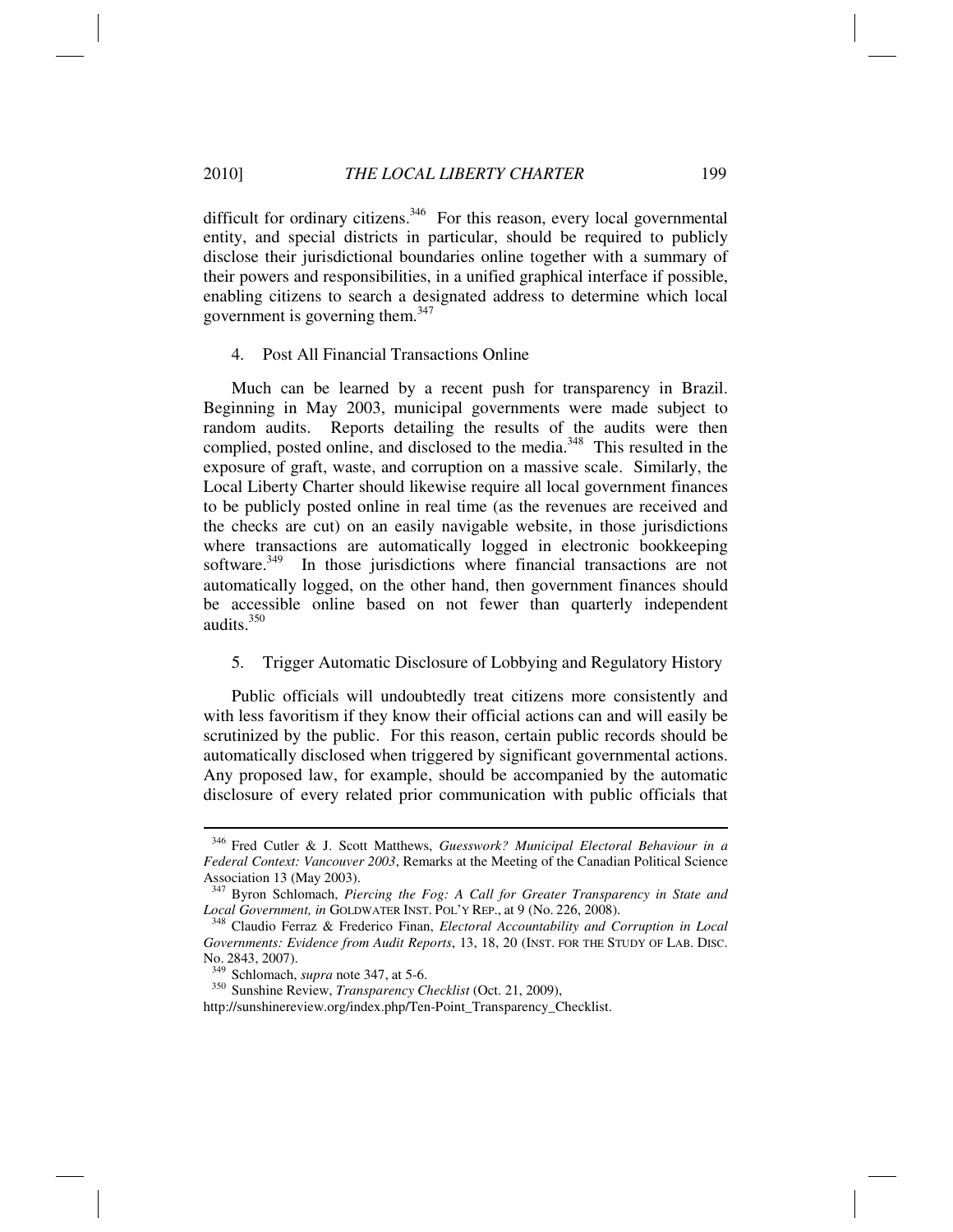had been received or transmitted via publicly owned property, such as through a public official's email account. This would help ordinary citizens counteract the natural advantage and offensive posture held by lobbyists. Additionally, detailed information about the processing status of zoning, permitting, or licensing applications should be available online in real time using in-house tracking software, such as PermitWorks. Lastly, any denial of regulatory approval should be accompanied by an *automatic* printout of all regulatory approvals or denials under the same ordinance or code provision within the past year.

## 6. Post Performance Benchmarking Online

Baltimore's increasingly emulated CitiStat program demonstrates that aggressive computerized performance measurement and benchmarking will result in significant efficiency gains by local government.<sup>351</sup> There is no longer any technological reason to conceal such programs from real-time public scrutiny. The status of performance benchmarking of local governmental services-especially those services that are contracted based on managed competition $352$ —should be online and updated as close to a realtime basis as is feasible. $353$ 

Thanks to Mayor Bloomberg of New York City, the model for transparency in benchmarking now exists. The City's new transparency website, called the "Citywide Performance Reporting Tool," was activated in February 2008 and demonstrates that City service performance can be made understandable and transparent enough for ordinary citizens to monitor their governments and assess their performance. When fully completed, the website promises citizens the ability to use an interactive graphical interface to review performance measures for every city agency and service.<sup>354</sup>

Finally, a citizen-input scorecard of local governmental performance, including rankings for specific government officials, should be maintained online. Such scorecards are entirely feasible. A similar scorecard has been used in Bangalore, India, resulting "in firings of officials, improved service

<sup>351</sup> *See* Jonathan Walters, *Martin O'Malley Ran Baltimore by the Numbers, Can He Make It Work for All of Maryland?*, GOVERNING, Oct. 1, 2008,

http://www.governing.com/performance/performance.aspx?id=5826.<br><sup>352</sup> MCMAHON, MOORE & SEGAL, *supra* note 285, at 8.

<sup>&</sup>lt;sup>353</sup> Schlomach, *supra* note 347, at 8-9.<br><sup>354</sup> City of New York, Citywide Performance Reporting Tool,

http://www.nyc.gov/html/ops/cpr/html/home/home.shtml (last visited Feb. 28, 2010).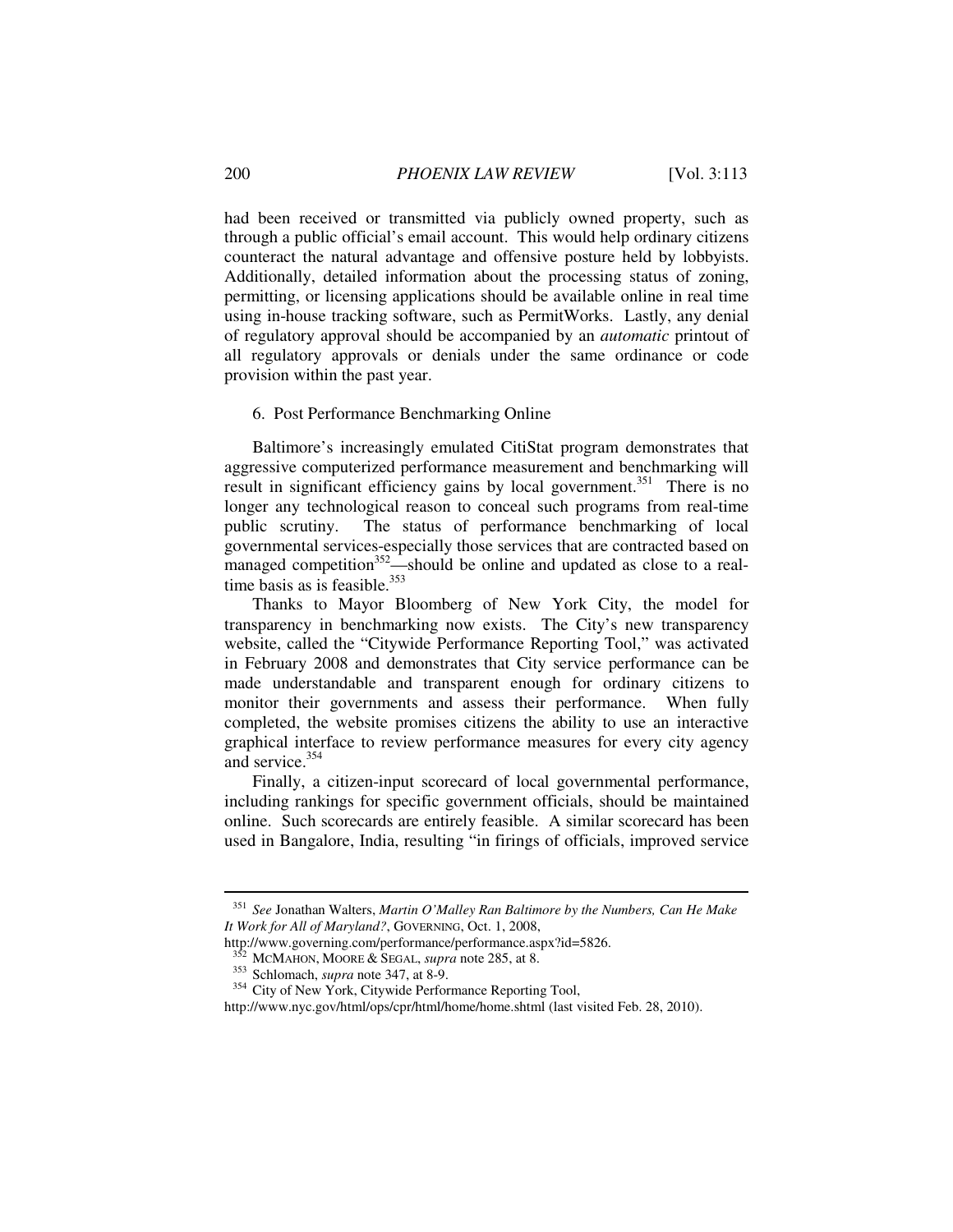delivery, and a decreased incidence of bribery."<sup>355</sup> Arizonans should have at least as much transparency in government as the citizens of Bangalore.

## *J. The Right to Reboot Local Government*

Local politics can become wedded to bad government. The proper response is not necessarily to vote with one's feet to a locality that is better suited to freedom and responsibility. Mass exodus from abusive local governments may have the unintended consequence of entrenching abusive government by rendering it relatively immune to electoral accountability.356 A better response is to ensure that robust electoral tools exist to "reboot" local government gone wrong.

#### 1. Provide a Binding "None of the Above" Ballot Option

Before unknown, power-brokered candidates are foisted upon the public, the public should have the right to reject the offering. That is why the first tool to reboot government should involve enacting a civil right to a binding "none of the above" ("NOTA") option in local elections, whereby if NOTA receives more votes than any other candidate, a special election must be called, disqualifying the original candidates, and requiring new candidates to run for the office.<sup>357</sup>

This idea is not unprecedented. A proposed state constitutional amendment to reform statewide elections exactly along these lines was introduced in the Arizona State Senate as far back as January 1997, under Senate Concurrent Resolution 1008. As recently as 2007, a bill was introduced in the Massachusetts legislature to provide for a binding NOTA ballot option.<sup>358</sup> Moreover, the State of Nevada has long listed a nonbinding NOTA option on its statewide office ballots.<sup>359</sup> And in 1998, Puerto Rico included a NOTA option on a referendum for statehood—

<sup>&</sup>lt;sup>355</sup> Gray & Kaufmann, *supra* note 69, at 10.<br><sup>356</sup> STUTI KHEMANI, DEV. RES. GROUP, DECENTRALIZATION AND ACCOUNTABILITY: ARE VOTERS MORE VIGILANT IN LOCAL VS. NATIONAL ELECTIONS? 15 (1st Draft July 25, 2000) (hypothesizing that "the electoral mechanism of inducing local governments to perform in the interests of the public is a weaker instrument" because of "greater geographical mobility in the U.S." that allows "voters to 'vote with their feet'").

<sup>357</sup> Voters for None of the Above, About Voters for None of the Above (June 22, 2009), http://www.nota.org/aboutvnota.htm.<br><sup>358</sup> Mass. S.B. 456, H.B. 706 (2007).

<sup>&</sup>lt;sup>359</sup> Nev. Rev. Stat. § 293.269 (2008).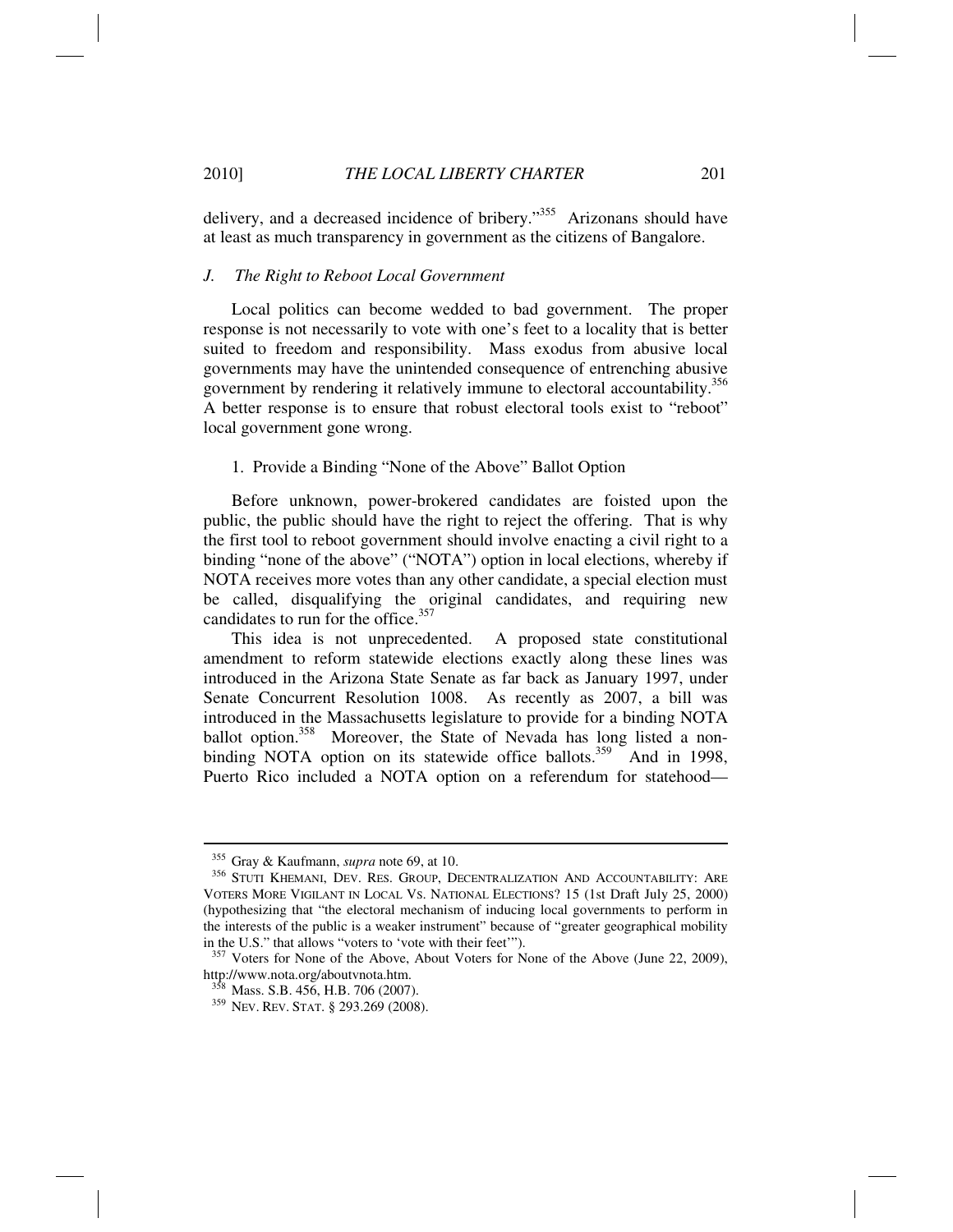which received more votes than any other option. $360$  These examples illustrate the feasibility of implementing a NOTA voting option. Nowhere would it make more sense to do so than in local governmental elections.

#### 2. Require Dissolution of Unaccountable Special Districts

While the number of cities, towns, and counties has remained relatively steady, the number of "special districts" in Arizona has increased nearly tenfold since 1952, from around 30 to  $301$ .<sup>361</sup> And almost all of that growth has occurred since 1980, when most special districts were exempted from a constitutional amendment that limited the growth of local governmental expenditures to a fixed formula. Special districts now account for nearly half of Arizona's 645 local governments, and the majority of them appear to have been created to evade a systematic effort by Arizonans to impose fiscal discipline on local government.<sup>362</sup> This multiplicity of local governmental bodies obscures the true status of municipal finance and regulation and is obviously confusing to the general public, undermining the goals of governmental transparency and accountability. And yet, the few available studies indicate that the electorate generally does not meaningfully participate in special district elections, or even know what special districts do.363 This is dangerous because studies show local politicians behave badly when they do not fear electoral consequences.<sup>364</sup> The Local Liberty Charter, therefore, proposes a rule that if fewer than ten percent of the qualified electorate votes in a special district election, the results should be discarded and a special election should be held. And if this phenomenon is repeated during the special election, then the district should be dissolved and its functions transferred to its organizing political entity.

# 3. Establish Objective Triggers for Mandatory Bankruptcy Filing

The City of Yuma's issuance of "emergency" swimming pool complex bonding may foreshadow the future of gamesmanship in municipal finance, which is why Arizonans need a financial fail-safe reform to enable them to stop unsustainable growth and reassert their control over local government.

<sup>360</sup> Mireya Navarro, *Looking Beyond Vote in Puerto Rico After 'None of the Above' is Top Choice*, N.Y. TIMES, Dec. 15, 1998, http://www.nytimes.com/1998/12/15/us/looking-beyondvote-in-puerto-rico-after-none-of-the-above-is-top-choice.html?pagewanted=1.<br><sup>361</sup> CENSUS, 2002 GOVERNMENTS, *supra* note 2.

<sup>&</sup>lt;sup>362</sup> CENSUS, PUBLIC SCHOOLS, *supra* note 2.<br><sup>363</sup> Brennan, *supra* note 70, at 16.<br><sup>364</sup> Ferraz & Finan, *supra* note 348, at 27.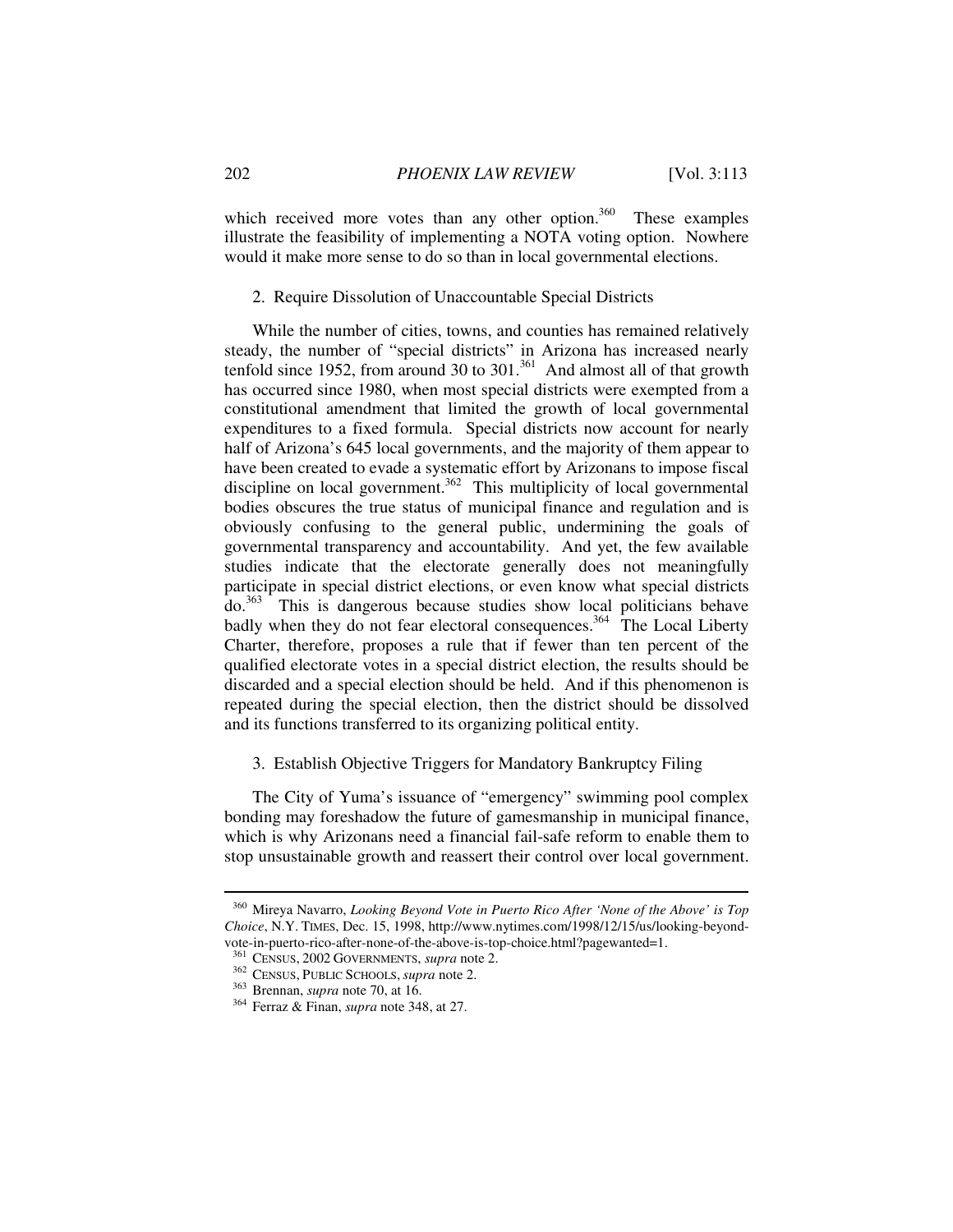Michigan's "Local Government Fiscal Responsibility Act" of 1990 is the inspiration for such crucial reform.<sup>365</sup> Michigan's Act authorizes the State Treasurer to appoint an Emergency Financial Manager (EFM) with wideranging authority to restructure local governmental finances, similar to the authority of the trustee in bankruptcy, including the authority to override almost any contrary local governmental power or authority.<sup>366</sup> Under the Act, an EFM appointment is made following a preliminary review triggered by a number of statutory grounds deemed to evidence "financial distress," including underfunding of pensions or inaccurate accounting.<sup>367</sup> Most significantly, the Act specifically authorizes citizens to request the appointment of an EFM through the filing of a petition

> containing specific allegations of local government financial distress signed by a number of registered electors residing within the jurisdiction of the local government equal to not less than 10% of the total vote cast for all candidates for governor within the jurisdiction of the local government at the last preceding election at which a governor was elected.368

With the bursting of the real estate bubble, Arizonans may soon be facing an economic environment similar to that faced by residents of Michigan in the 1970s and 80s.<sup>369</sup> Fortunately, Michigan's Local Government Fiscal Responsibility Act establishes the feasibility of empowering citizens and responsible public officials to restructure local governmental finances gone wild. But there is not yet a need to duplicate the comprehensive statutory framework of Michigan's Local Government Fiscal Responsibility Act. This is because an equally-powerful, and long-

<sup>365</sup> *See* MICH. COMP. LAWS. §§ 141.1201, *et seq.* (2008). 366 *See*, *e.g*., MICH. COMP. LAWS § 41.1a (2008) (providing powers of statutory township overridden by EFM Act); MICH. COMP. LAWS § 42.1a (2008) (providing powers of charter townships overridden by EFM Act); MICH. COMP. LAWS § 45.501a (2008) (providing powers of charter county overridden by EFM Act); MICH. COMP. LAWS § 46.1a (2008) (providing statutory powers of county boards of commissioners overridden by EFM Act); MICH. COMP. LAWS § 61.1c (2008) (providing statutory powers of villages overridden by EFM Act); MICH. COMP. LAWS § 81.1d (2008) (providing statutory powers of Fourth Class Cities overridden by EFM Act); MICH. COMP. LAWS § 117.1b (2008) (providing charter cities overridden by EFM Act); MICH. COMP. LAWS § 124.426 (2008) (providing that powers of Metropolitan Transport Agency overridden by EFM Act).<br><sup>367</sup> MICH. COMP. LAWS § 141.1212(1).

<sup>&</sup>lt;sup>368</sup> MICH. COMP. LAWS § 141.1212(1)(c).<br><sup>369</sup> Patricia Paruch, *Government Law*, 53 WAYNE L. REV. 435, 448 (2007).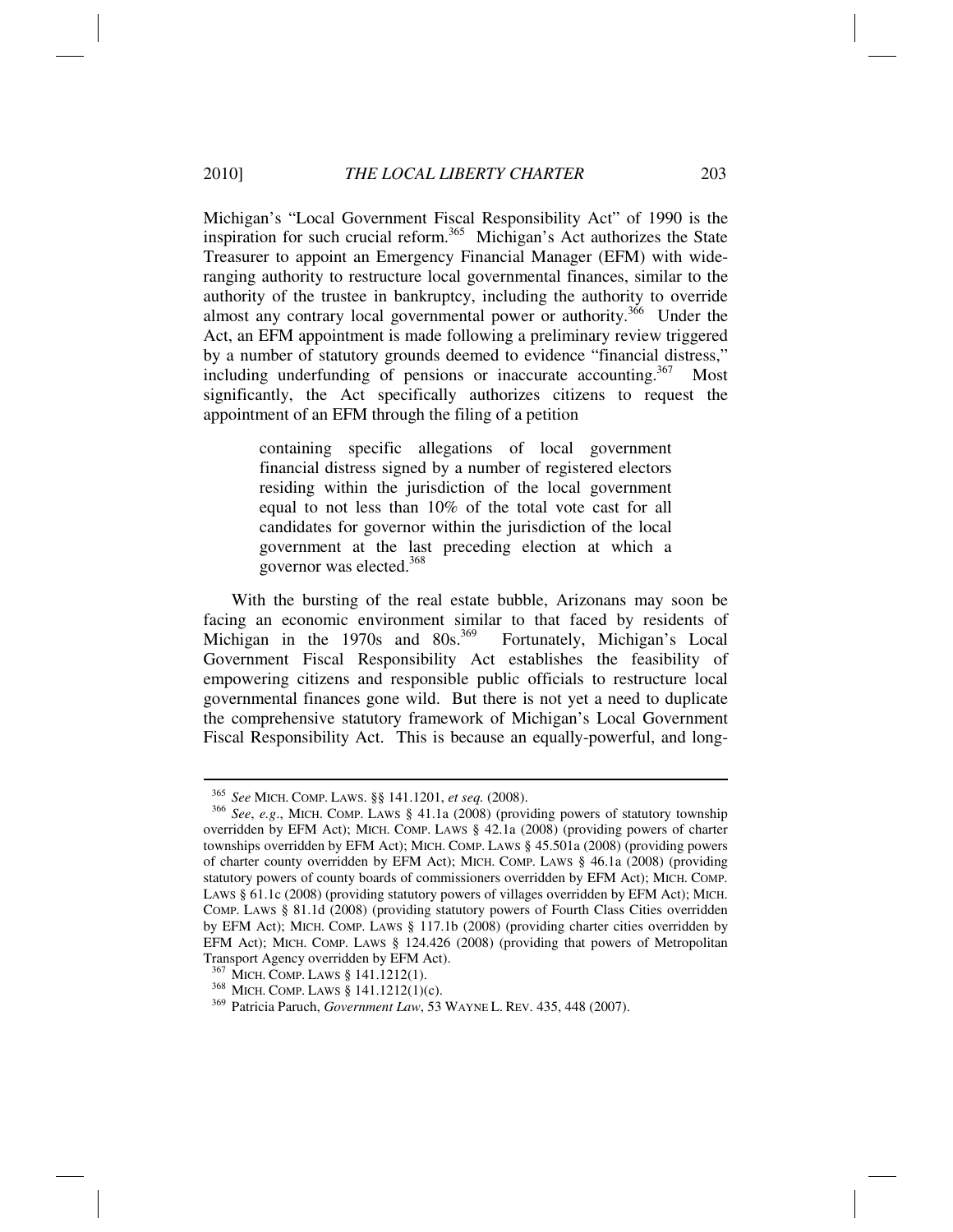established federal law, which can accomplish the same thing, already exists—Chapter 9 of the United States Bankruptcy Code.<sup>370</sup>

Chapter 9 has long applied to subdivisions of states, including local governments. It enables a local government to renegotiate obligations, restructure finances, to cease services, and contract-out departments.<sup>371</sup> Decades of legal precedent interpreting and applying Chapter 9, which arise from a multitude of fact patterns, already exist. Such precedent provides well-settled guidance for local governments, courts, and trustees in bankruptcy, ensuring that enacting the proposed reform would involve far less uncertainty than would result from an entirely new statutory structure.

In view of the model of Michigan's Local Government Fiscal Responsibility Act, it is recommended that a local government should be required to file Chapter 9 bankruptcy as a ministerial matter when certain triggering events evidencing municipal insolvency occur. This would be a powerful tool to refocus a local government on good governance—if only because it could stiffen the backs of politicians in negotiating concessions from interest groups when finances are in disarray. And when this right is coupled with real-time financial transparency, knowledge would indeed be power to the people—because if public officials stick their heads in the sand despite triggering events that require bankruptcy filing, the citizenry could enforce the obligation directly and expeditiously through the court remedy of mandamus.

## VII. IMPLEMENTING THE LOCAL LIBERTY CHARTER

*It's time now . . . to reimplement the original dream which became this nation . . . that you and I have the capacity for self-government—the dignity and the ability and the Godgiven freedom to make our own decisions, to plan our own lives and to control our own destiny.*<sup>372</sup>

Ronald Reagan

<sup>&</sup>lt;sup>370</sup> Chapter 9 originated in 1934, in response to widespread defaults of municipal debt and provided for the involuntary reorganization of debts. The Act of May 24, 1934, Ch. 345, 48 Stat. 798 (1934). This legislation was later ruled unconstitutional because it restricted the states' ability to control their governmental and fiscal affairs. In re Mount Carbon Metro. Dist., 242 B.R. 18, 32 (D. Colo. 1999) (citing Ashton v. Cameron County Water Improvement Dist. No. 1, 298 U.S. 513 (1936)). The current legislation, 11 U.S.C. § 941, restricts Chapter 9 to voluntary declarations of bankruptcy that are only available when the municipal government is insolvent. *Mount Carbon*, 242 B.R. at 32.

<sup>&</sup>lt;sup>371</sup> Miller, *supra* note 270.<br><sup>372</sup> Brad Lips & Dan Lips, The Reagan Vision 53 (2004).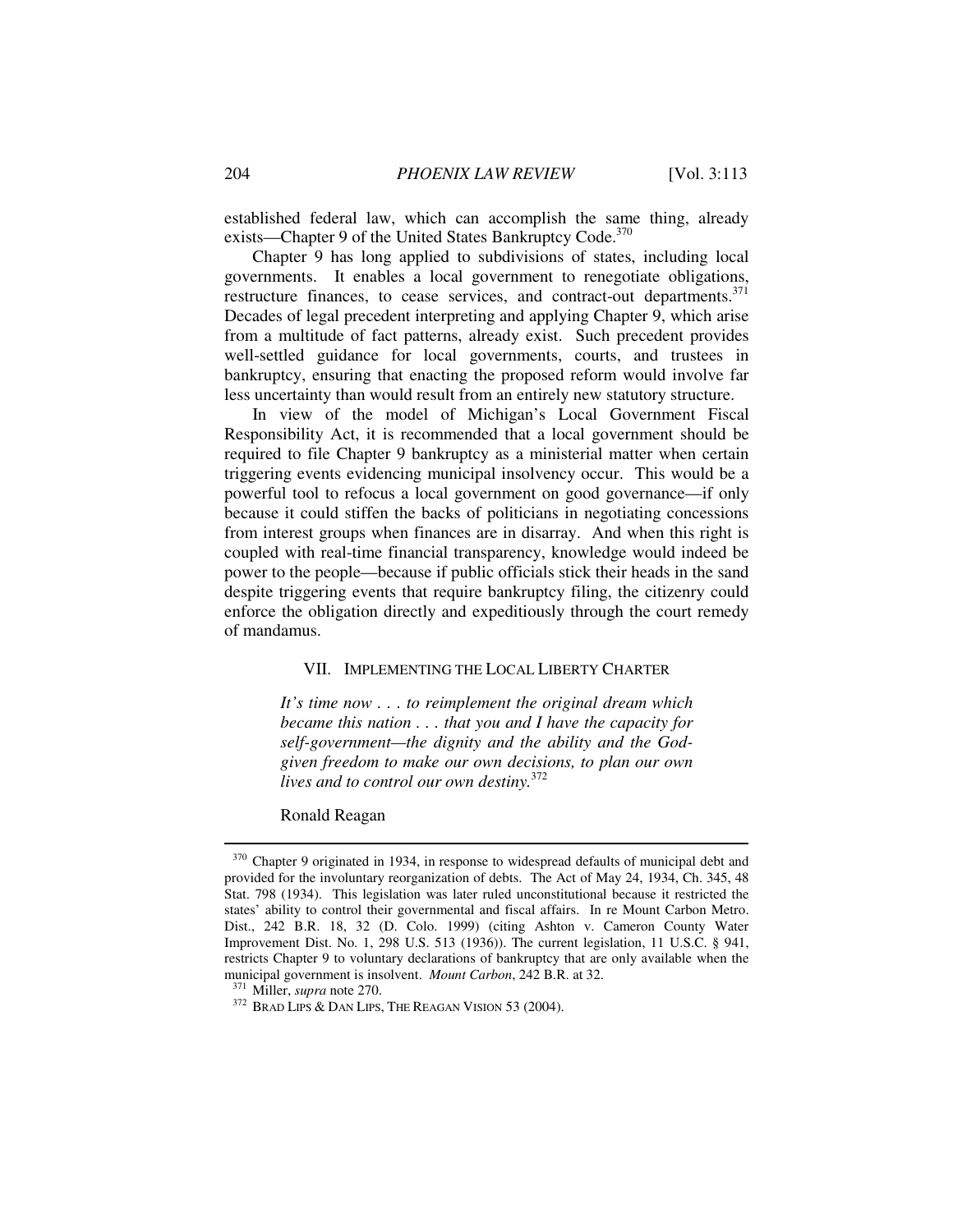The final questions are: Where should the revolution in local government take place? Who could spark it—legislators or the public? What level of government should be the focus for enacting the Local Liberty Charter? What methods could be used? The answer is all freedom lovers, inside and outside of government, at all levels and by all lawful means. The structural problems of democracy make implementing fundamental governmental reform challenging, but not impossible. This is because—for good or ill—"[a] tide of opinion, once it flows strongly, tends to sweep over all obstacles, all contrary views."<sup>373</sup> All that is needed to implement the Local Liberty Charter is for the tide of opinion favoring reform to surge.

But the reform effort must be directed to reining-in the power of local government in such a way that the Local Liberty Charter trumps the ordinary lawmaking power of counties, municipalities and special districts. Because of the rule that laws cannot bind future legislatures, such reform cannot be done in the form of an ordinance or resolution of a local government. Ordinances and resolutions can always be superseded or repealed by subsequent ordinances and resolutions. Instead, the Local Liberty Charter must be made effective as part of the "organic law" of the local government. It must govern the local government's police power in the same way that a constitution governs the state's or federal government's lawmaking power.

#### *A. Statewide Reform*

The "organic law" of local governments can be reformed through the statewide enactment of a Local Liberty Charter, whether by the State Legislature or by public initiative.<sup>374</sup> This is because, as a general rule, counties, municipalities, and special districts are seen as subdivisions of the state, over which the state's legislative power reigns supreme. $375$  Based on this hierarchy, the passage of a statewide law is potentially the most potent way to secure reform.<sup>376</sup> Moreover, it is the *only* way to reform counties

<sup>&</sup>lt;sup>373</sup> MILTON FRIEDMAN & ROSE FRIEDMAN, FREE TO CHOOSE 272 (1980).<br><sup>374</sup> ARIZ. CONST. art. IV, pt. 1, § 1, cls. 2, 4, & 7; ARIZ. REV. STAT. ANN. §§ 19-123, 19-124, 19-141 (2008).<br>
<sup>375</sup> Hunter v. City of Pittsburgh, 207 U.S. 161, 178 (1907).

<sup>&</sup>lt;sup>376</sup> A state constitutional amendment could also be pursued, but this would likely be unnecessary. However, without a constitutional amendment, implementing the right to fiscal responsibility to restrict local governments to non-proprietary functions by statute may need to have an exception for "industrial pursuits" because the Arizona Constitution, Article II, Section 34, grants municipal corporations "the right to engage in industrial pursuits."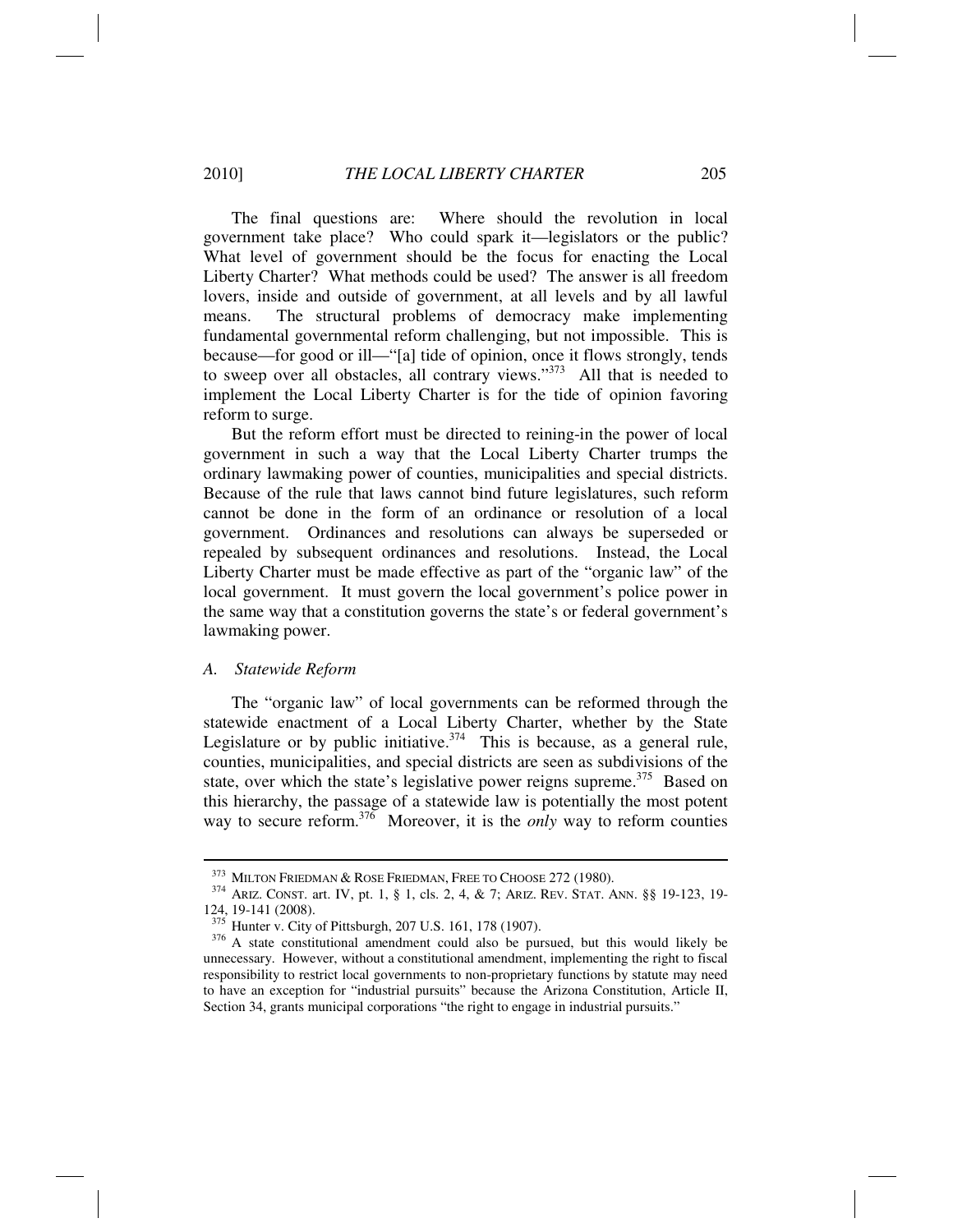and cities incorporated under state statutes. These incorporated counties or cities require statewide reform to control their legislative powers because the incorporation statutes themselves function as their "constitution" and "organic law."

Furthermore, for reforms aimed at special districts, the vesting of property rights, or zoning, there may be no reliable alternative to enacting a statewide law.<sup>377</sup> Laws restricting the power of special districts must generally be enacted at the state level because their powers are typically defined by statute. Additionally, property law is generally a matter of statewide importance; therefore, ensuring that the vesting of property rights is redefined to lock in all lawful uses, as proposed above, requires statewide legislative reform. Furthermore, the Arizona Supreme Court has emphasized that "[w]hen the state grants zoning power to a city, the power must be exercised within the limits and in the manner prescribed in the grant and not otherwise."378 This pronouncement has led to a rule of law barring the use of local initiatives as a means of changing zoning laws directly or even only to change procedural prerequisites for changing zoning.<sup>379</sup> Moreover, statutorily-mandated comprehensive land use plans often dictate how zoning laws must be enforced at the local level. Changing the nature of zoning laws to make them freedom-friendly thus requires statewide statutory reforms.

But there is risk in pursuing statewide reform efforts. If the Local Liberty Charter is enacted as a single piece of legislation, it can be expected that both statewide legislation and initiative proposals will be challenged under the "single subject rule." The single subject rule stems from the Arizona Constitution's ban on "log-rolling"—proposed laws that mix and match disparate measures, which if proposed separately would not gain public support.<sup>380</sup> The test for compliance with the single subject rule is

<sup>&</sup>lt;sup>377</sup> Serkin, *supra* note 139, at 905, 907.<br><sup>378</sup> City of Scottsdale v. Scottsdale Associated Merch., Inc., 583 P.2d 891, 892 (Ariz. 1978).

<sup>379</sup> Transamerica Title Ins. Co. v. Tucson, 757 P.2d 1055, 1059 (Ariz. 1988); Robertson v. Graziano, 942 P.2d 1182, 1186 (Ariz. Ct. App. 1997) (observing "[r]educed to their simplest form, these cases stand for the proposition that because cities do not have the power to legislate in the field of zoning and highway alignment except as allowed by state law, the electorate may not circumvent state law through the initiative process").

<sup>380</sup> Slayton v. Shumway, 800 P.2d 590, 593 (Ariz. 1990); *see also* Manic v. Dawes, 141 P.3d 732, 736 (Ariz. Ct. App. 2006) (observing "[t]he purpose of art. IV, pt. 2, § 13, known as the single subject rule, is to prevent 'the practice of "logrolling", or the combining of disparate minorities into a majority through a combination of unrelated legislative goals in a single bill [and] to prevent the evils of omnibus bills, surreptitious and "hodgepodge" legislation'").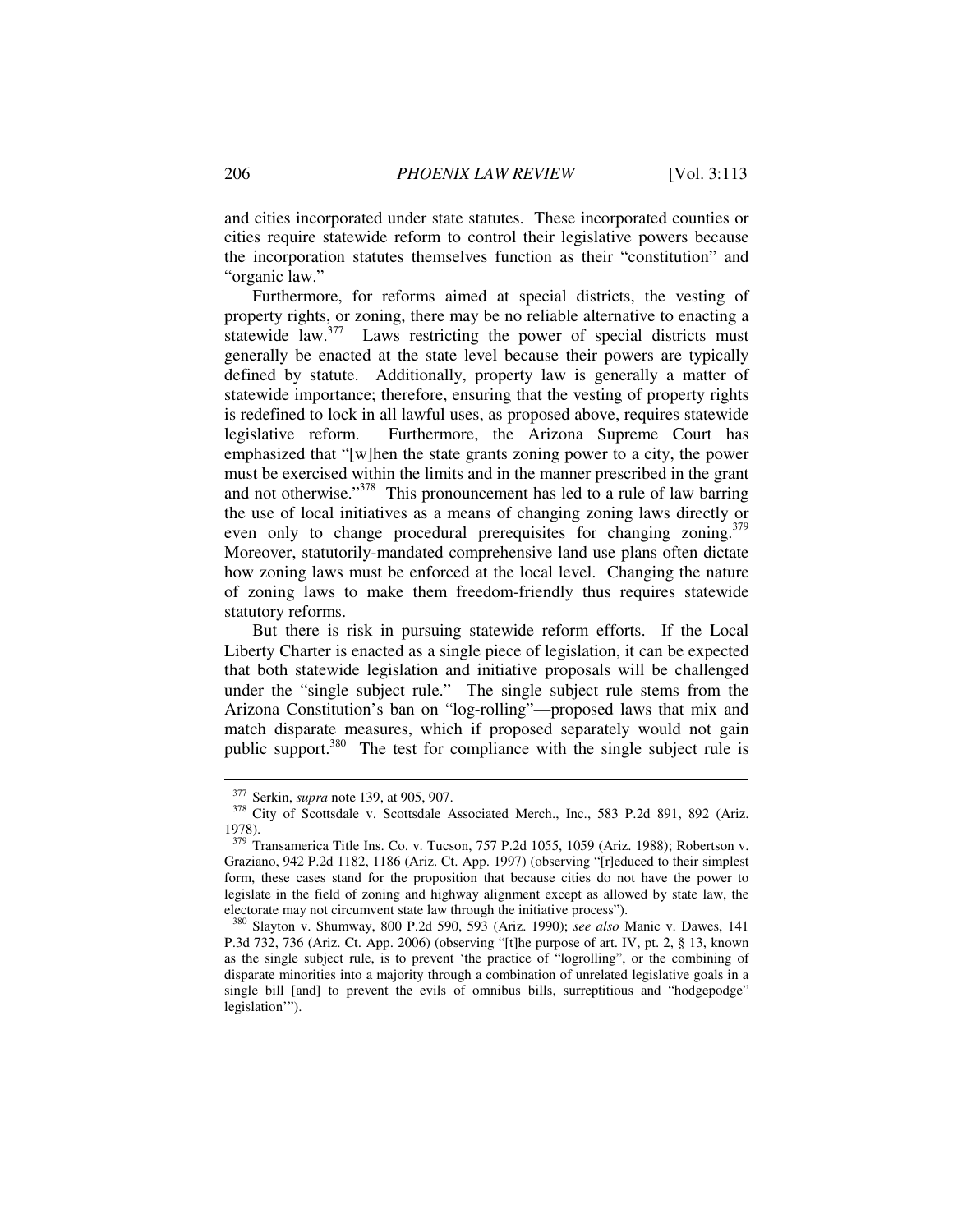essentially whether the elements of legislation form a logically-integrated and natural whole, such that "the voter supporting [one part] would reasonably be expected to support the principle of the others."<sup>381</sup> The Local Liberty Charter should pass this test because each right discussed above buttresses and reinforces the other in counteracting the problems of faction and suboptimum voting incentives, and in achieving the goal of restructuring local government for freedom and responsibility.<sup>382</sup> Accordingly, the Local Liberty Charter, if enacted in a single statewide law, should survive single subject rule scrutiny. Nevertheless, the uncertainties of litigation may make it desirable to consider framing each right in independent statewide legislation—and to concurrently pursue local reform.

# *B. Concurrent Local Reform*

The potentially greater reach of statewide reform does not necessarily mean that a Local Liberty Charter should only be proposed at the statewide level. There is value to concurrently pursuing reform locally—if only to sidestep the delays that might be associated with legal challenges to statewide legislation. But the Local Liberty Charter, if enacted locally, still must be grafted onto the "organic law" of the local government. Fortunately, both cities and counties have been and can continue to be organized under a local charter, which serves as a kind of local constitution.383

 $381$  Kerby v. Luhrs, 36 P.2d 549, 554 (Ariz. 1934).<br><sup>382</sup> For example, the right to transparency is the capstone right that gives meaning to all of the other rights set out in the Local Liberty Charter. After all, sunrise and sunset review is impotent to stop irrational or abusive regulation if the related processes are secretive and opaque. Verifying that police departments have met or failed to meet their performance benchmarks is crucial to ensuring that crime-fighting priorities are maintained. Policing favoritism requires knowledge of the equality or lack thereof in treatment. The right to fiscal responsibility cannot be exercised with closed financial books. Managed competition cannot work without open bidding, known performance benchmarks, and the ability to monitor and audit contractual performance transparently and conveniently. Holding mysteriously multiplying special districts accountable requires knowing where and how they operate. Ensuring federal mandates are not dictating local priorities requires disclosure of funding sources. Similar arguments can be made illustrating how each right is logically necessitated by various aspects of the structural problems of democracy, and also how each right can only be effectively enforced in connection with the others.

<sup>383</sup> *Constitutional Municipal Home Rule in Arizona* 33-35 (1960) (discussing applicability of charter to cities and counties). There are 20 charter cities and towns in Arizona, including the City of Tombstone, which remains organized by its original territorial charter from the federal government. LEAGUE OF ARIZONA CITIES AND TOWNS, CHARTER GOVERNMENT PROVISIONS IN ARIZONA CITIES AND TOWNS 1 (2005); *see also* LEAGUE OF ARIZONA CITIES AND TOWNS, SO YOU GOT ELECTED ... SO NOW WHAT? 23-24 (2004).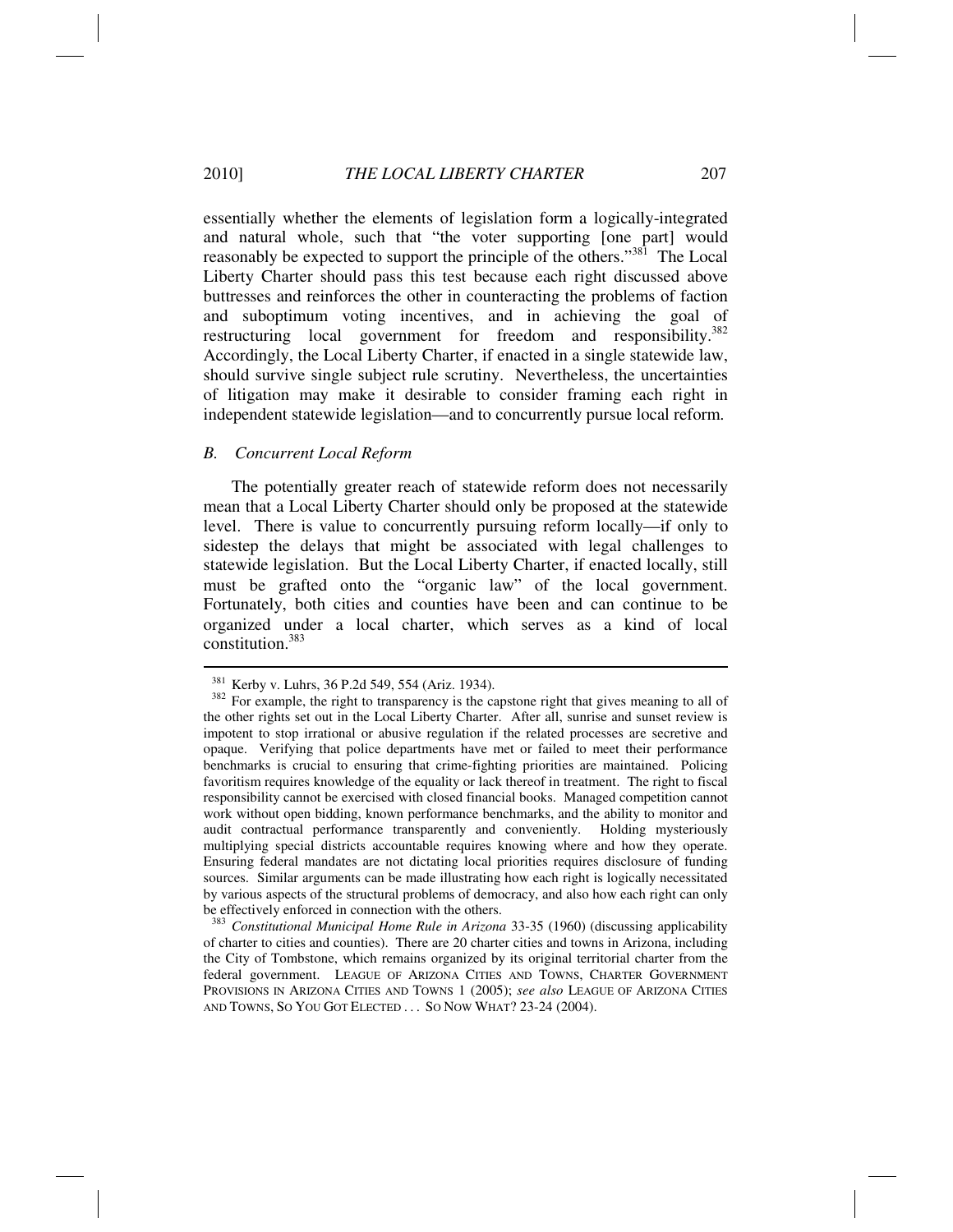The Arizona Constitution lays out a process that authorizes charter organization and amendment for cities and counties.<sup>384</sup> The local ballot initiative process can be used both to initiate the process of organizing city charters and to amend them directly.<sup>385</sup> Organizing a new charter or amending an existing charter to include a Local Liberty Charter could effectively bind future local governmental action in the form of ordinances, resolutions, or executive decisions.<sup>386</sup> Moreover, the scope of permissible charter amendments or new charters is very broad and should encompass the power to enact the Local Liberty Charter, including most of the recommended policy implementations (leaving aside reforms targeted to special districts and replacing zoning laws with restrictive covenants).  $387$ This is because the grant of charter powers originates directly from the state

386 LEAGUE OF ARIZONA CITIES AND TOWNS, EXPLORING CHARTER GOVERNMENT FOR YOUR

<sup>&</sup>lt;sup>384</sup> ARIZ. CONST. art. XIII, pt. 2, §§ 2, 3.<br><sup>385</sup> ARIZ. CONST. art. IV, pt. 1, § 1; art. 22, § 14; ARIZ. REV. STAT. ANN. §§ 19-123, 19-124, 19-143 (2008); LEAGUE OF ARIZONA CITIES AND TOWNS, EXPLORING CHARTER GOVERNMENT FOR YOUR CITY 1-2 (2000) (stating "[i]f local citizens present a petition containing signatures equal to twenty-five percent of the voters that voted in the last city election, then the council must call an election on the question. The election will determine whether a charter will be framed for adoption, and the election of fourteen freeholders (founding fathers) who will draft the charter"). Notably, there is a difference in opinion as to whether initiative petitions for charter amendments must be signed by fifteen percent of the qualified electorate, as is the general rule in local initiatives, ARIZ. CONST. art. IV, pt. 1, § 1(8), or twenty-five percent, as is the requirement for a petition to create a board of freeholders to organize a charter by citizen's petition. ARIZ. CONST., art. XIII, pt. 2, § 2. The City of Prescott, for example, has taken the position that local initiatives proposing charter amendments must also obtain signatures from twenty-five percent of the qualified electorate. June 8, 2009 Letter from Prescott City Clerk (in Author's possession). But most other cities recognize local initiatives proposing charter amendments need only obtain signatures from fifteen percent of the qualified electorate.

CITY 33 (2000). 387 Notably, even seemingly "administrative" rules can be codified in a local charter. For example, charter amendments to set public official salaries and to require public spending on police as a "top budget priority" have been upheld. Robertson v. Graziano, 942 P.2d 1182, 1186-87 (Ariz. Ct. App. 1997) (adopting Fuldauer v. City of Cleveland, 290 N.E.2d 546, 549, 551 (Ohio 1972) ("voters' adoption of city charter amendment setting salaries of firefighters and police officers was exercise of legislative power," and "charter amendment could set spending for police as top budget priority"). Such authority should support enacting, by new or amended charter, performance benchmarking of police work, mandated managed competition, as well as the "Three Strikes and You're Out" right to accountability. Additionally, charter provisions can effectively implement the right to the separation of powers because the greater power of chartered cities to establish their own city courts and appoint city judges, State v. Mercurio, 736 P.2d 819 (Ariz. Ct. App. 1987), certainly includes the lesser power to offer the option of binding ADR for disputes over local quasi-judicial and administrative decisions.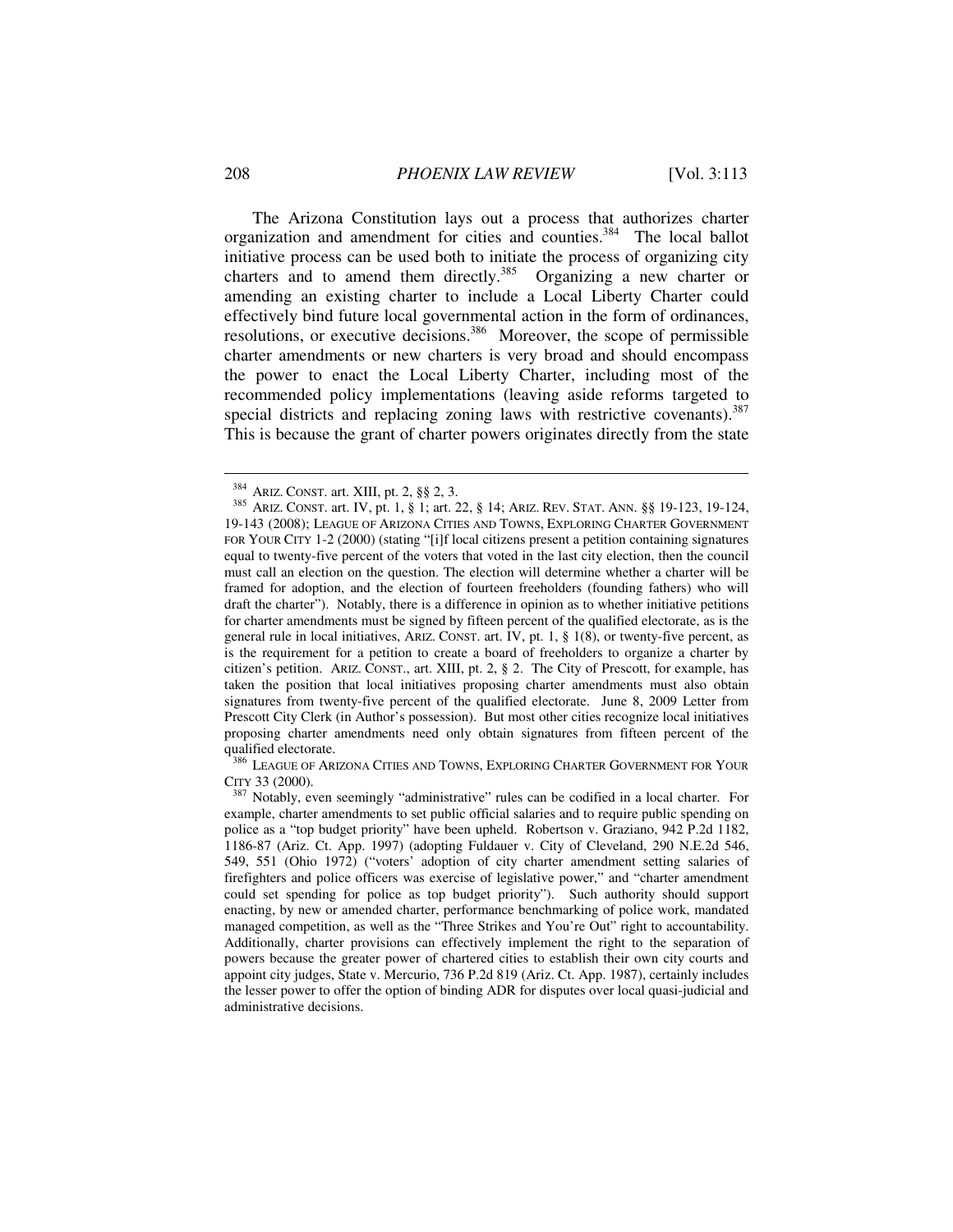constitution, which gives charter cities and counties the power to legislate on every subject not inconsistent with state statutory law.<sup>388</sup>

#### VIII. CONCLUSION

*I've spoken of the shining city all my political life . . . in my mind it was a tall, proud city built on rocks stronger than oceans, windswept, God-blessed, and teeming with people of all kinds living in harmony and peace; a city with free ports that hummed with commerce and creativity. And if there had to be city walls, the walls had doors and the doors were open to anyone with the will and the heart to get here. That's how I saw it, and see it still.*<sup>389</sup>

#### Ronald Reagan

The local regulatory hammer has become a magic wand for irresponsibly growing government's size, scope, and intrusiveness. At the same time, due to a lack of transparency, noncompliance with public records laws, and an imperial civil service, Arizonans have been unable to effectively monitor their local governments and hold them accountable. Left to its own devices, overreaching and opaque local government not only threatens the dignity and economic well-being of individuals, it threatens the ability of government to fulfill its core functions.

In response to local governments gone wild, the Local Liberty Charter declares that there are bounds beyond which government cannot go and responsibilities it cannot ignore.<sup>390</sup> It proudly proclaims "liberty is a normal condition for humans, without which the value of life is reduced," and "individuals freely exercising their creativity, ingenuity and productivity have accounted for society's greatest advances."<sup>391</sup> And it systematically advances a legal and policy framework to focus local public officials on that proclamation. The Local Liberty Charter thereby lays the foundation for shining cities of freedom and responsibility.

<sup>388</sup> State v. Mercurio, 736 P.2d 819 (Ariz. Ct. App. 1987). 389 LIPS ET AL., *supra* note 372, at 73. 390 Timothy Sandefur, *Liberal Originalism: A Past For The Future*, 27 HARV. J.L. & PUB. POL'Y 489, 527-28 (2004) (arguing "there are things that are simply beyond the legitimate reach of any government").

<sup>391</sup> SIEGAN*, supra* note 139, at 7.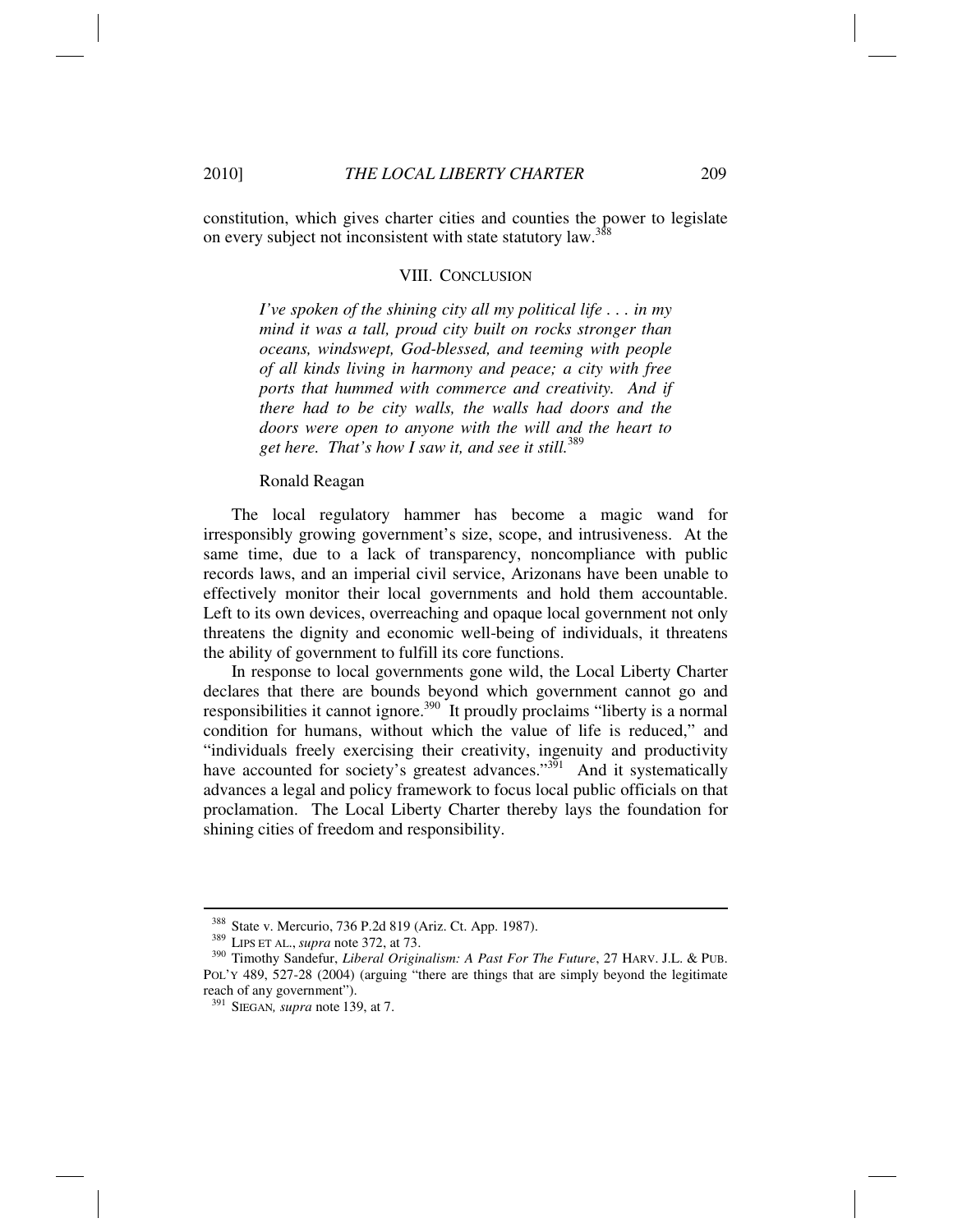# APPENDIX: PROPOSED LEGISLATION FOR ARIZONA TO ADOPT THE LOCAL LIBERTY CHARTER

# AN ACT

AMENDING TITLE 9, CHAPTER 4, ARTICLE 8, ARIZONA REVISED STATUTES, BY ADDING SECTION 9-501; RELATING TO AUTHORITY FOR MUNICIPALITIES TO ADOPT MODEL LOCAL LIBERTY CHARTER.

\*\*\*

Be it enacted by the Legislature of the State of Arizona:

Section 1. Title 9, chapter 4, article 8, Arizona Revised Statutes, is amended by adding section 9-501, to read:

# **ARIZONA REVISED STATUTES § 9-501 RELATING TO AUTHORITY FOR MUNICIPALITIES TO ADOPT MODEL LOCAL LIBERTY CHARTER.**

9-501. Authority to Adopt Model Local Liberty Charter

A. Findings and Purpose. The Legislature finds that the taxing, spending, regulatory, eminent domain, planning and zoning authority granted to municipalities may encourage the exercise of local governmental power that is threatening to genuine public health, safety and welfare, frustrating to economic development, inimical to fiscal responsibility, as well as overly centralized, bureaucratic, intrusive, and politicized. The Legislature further finds that public health, safety, and welfare justifies giving municipalities, local elected officials and citizens the option of adopting a model of limited local governance that is founded upon popular sovereignty, devoted to securing rightful liberty and geared to preventing misuse or abuse of governmental power. Accordingly, the Legislature herewith intends to grant municipalities the legal authority to adopt the "Model Local Liberty Charter" consisting of substantial and lasting limitations on their taxing, spending, regulatory, eminent domain, planning, and zoning authorities, which collectively are intended to maximize individual liberty and municipal fiscal responsibility.

B. Relationship to Contrary or Inconsistent Laws. The limitations that may be adopted in accordance with this section are intended to supersede and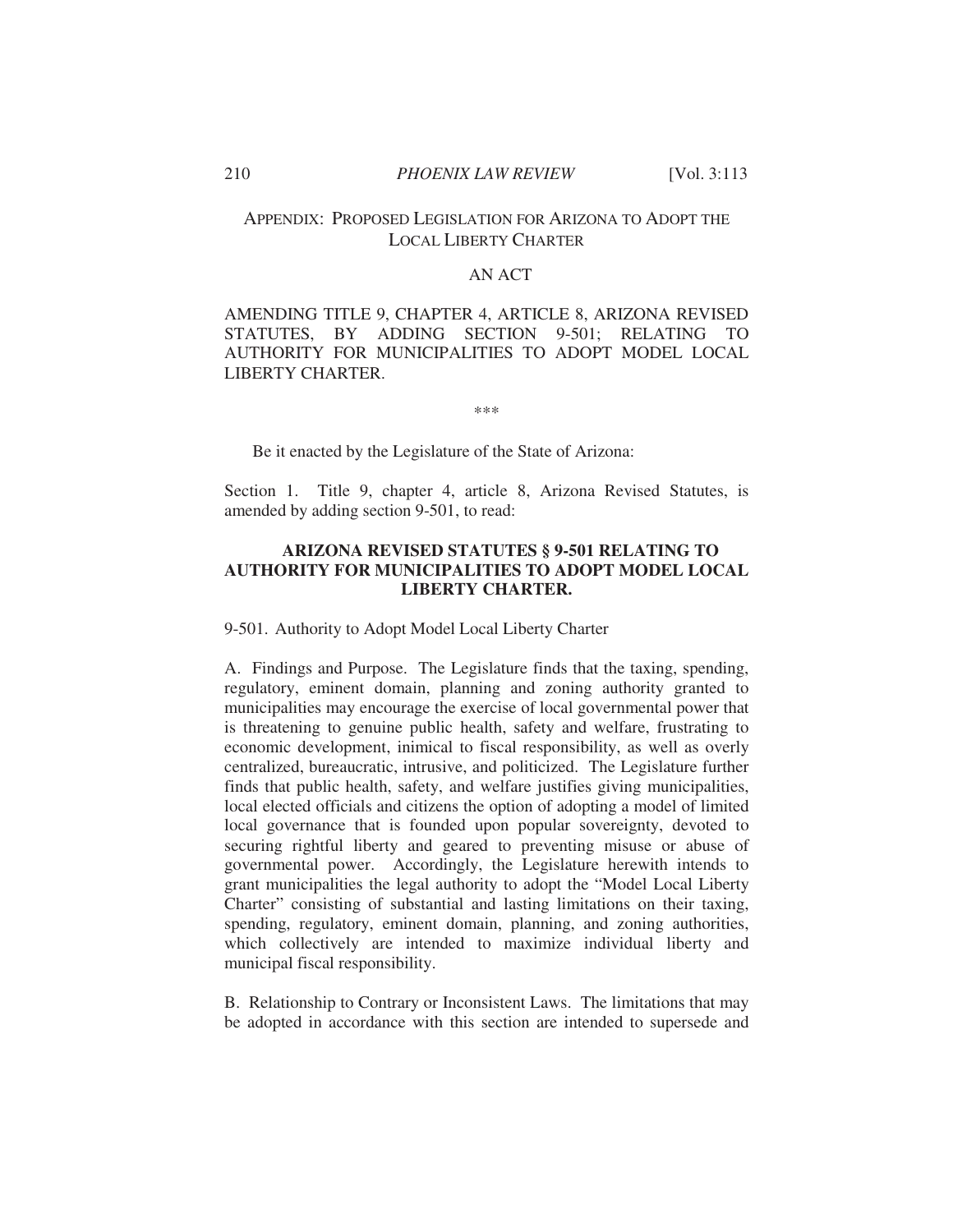control any contrary or inconsistent law; including, but not limited to, all contrary or inconsistent state statutes, administrative regulations, intergovernmental agreements, municipal charters, ordinances, resolutions or local rules, which have been previously enacted or promulgated by the State of Arizona, any state agency, any political subdivision of the state, the adopting municipality or any special district (as defined by Ariz. Rev. Stat. § 48-271.B), which would otherwise apply to persons, properties, or businesses within the jurisdiction of the adopting municipality. The specification of laws modified or displaced by this section are included only for purposes of convenience and illustration, and are not intended to limit the generality of the foregoing.

C. Vested Rights Created. A vested right under state law in the enforcement of the Model Local Liberty Charter shall be enjoyed by any person residing, owning property or operating businesses within the jurisdiction of the adopting municipality at the time the Model Local Liberty Charter is adopted and at any time thereafter. In the event of dissolution, disincorporation, or annexation of all or any part of the adopting municipality, the foregoing vested right shall be binding on and enforceable against any successor political subdivision of the state for a period of 20 years.

D. Mode of Exercise. For unincorporated municipalities, as well as municipalities incorporated under Ariz. Rev. Stat. §§ 9-101, et seq., the Model Local Liberty Charter may be adopted though municipal legislation or local initiative, which shall state in reasonably intelligible terms that the municipality is herewith adopting the Model Local Liberty Charter. For charter municipalities organized under Ariz. Rev. Stat. §§ 9-284, et seq., the Model Local Liberty Charter may be adopted through charter amendment as provided by law, stating in reasonably intelligible terms that the municipality is herewith proposing to adopt the Model Local Liberty Charter as a charter amendment. The Model Local Liberty Charter shall be effective within the jurisdiction of the adopting municipality upon adoption.

E. Model Local Liberty Charter

1. The Right to a Presumption of Liberty. The people have the right to be presumed free to act peaceably and honestly without legal restraint.

(a) Guarantee of Timely Regulatory Processing. At the outset of each fiscal year, the adopting municipality's chief executive officer shall determine and publish online in a conveniently accessible and searchable,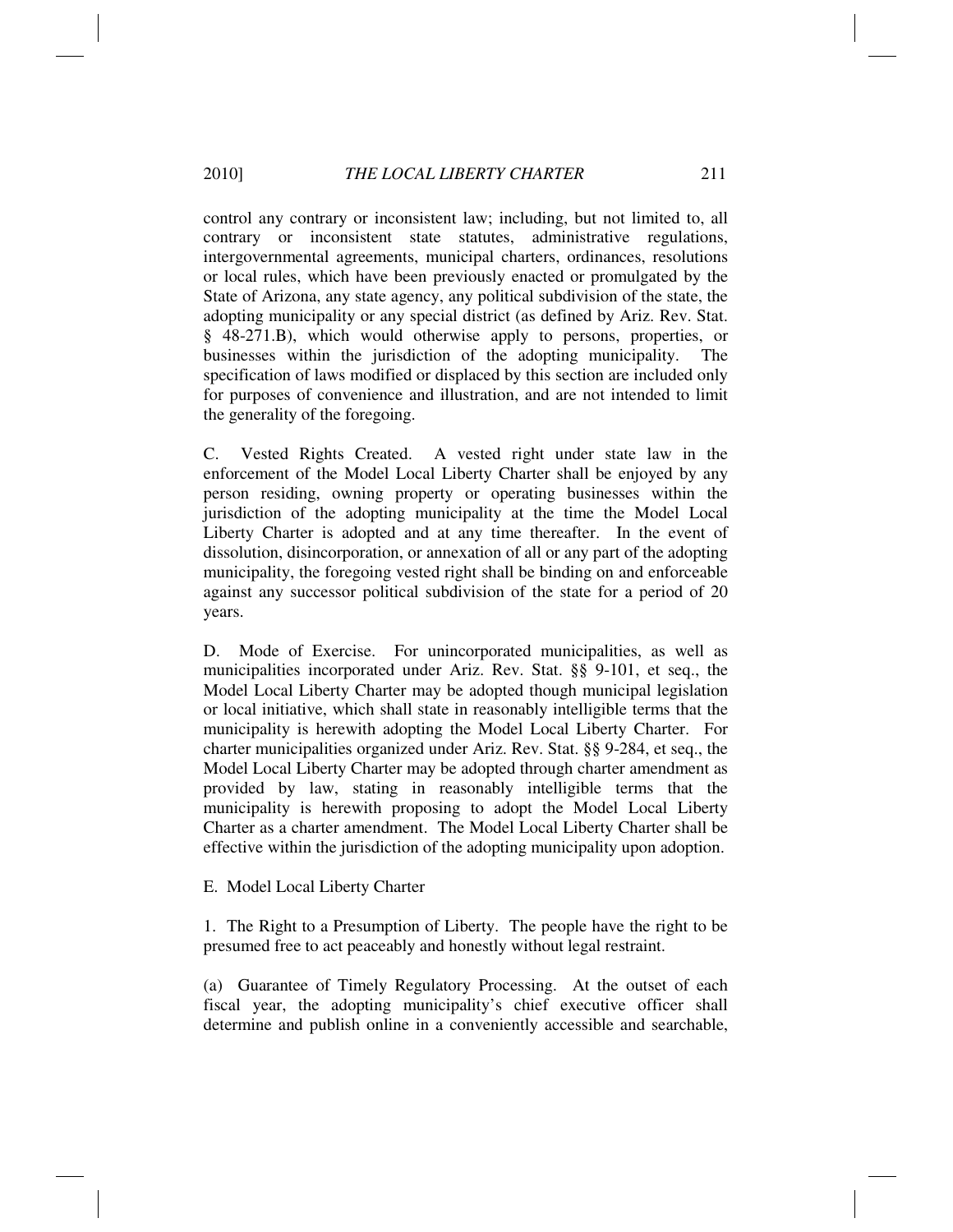user-friendly public website format processing deadlines for all completed applications requesting regulatory approval of any kind; including, but not limited to, any regulations enacted or promulgated pursuant to Ariz. Rev. Stat. §§ 9-231, 9-234, 9-236, 9-240, 9-274, 9-276, 9-303, 9-441.02, 9-461, 9-461.05, 9-461.06, 9-461.07, 9-461.08, 9-461.10, 9-461.11, 9-461.12, 9- 462.01, 9-462.03, 9-462.05, 9-462.06, 9-463.01, 9-463.06, 9-467, 9-468, 9- 499.01, 9-500.05, 9-500.11, 9-806, and 9-1301. Deadlines shall be set for the shortest feasible period of time given the nature of the regulatory approval sought and the resources available to the municipality. No deadline shall be longer than one hundred twenty (120) days. The failure of the municipality to set a deadline as required herein or otherwise to approve or deny any application seeking regulatory approval within the published deadline shall result in the affected application being deemed approved by the municipality as of the date of submission. The municipality shall not seek waiver of any deadline or any such automatic approval from any applicant. The municipality is prohibited from claiming that an application for regulatory approval is incomplete unless it gives notice of the same to the applicant no later than the midpoint of the applicable processing deadline. The denial of any application for regulatory approval of any kind shall be timely furnished to the applicant in writing and it shall include a written disclosure of the disposition of all applications for approval submitted to the municipality under the same regulatory provisions within the immediately preceding one hundred eighty (180) days.

(b) Prohibition on Needless Regulation. The adopting municipality shall not impose regulation on any act, activity, occupation, profession, use of property, condition, or state of affairs, which is ordinarily peaceful, nonviolent and non-fraudulent, (hereinafter "peaceful activities or conditions") pursuant to Ariz. Rev. Stat. §§ 9-231, 9-234, 9-236, 9-240, 9-274, 9-276, 9- 303, 9-441.02, 9-461, 9-461.05, 9-461.06, 9-461.07, 9-461.08, 9-461.10, 9- 461.11, 9-461.12, 9-462.01, 9-462.03, 9-462.05, 9-462.06, 9-463.01, 9- 463.06, 9-467, 9-468, 9-499.01, 9-500.05, 9-500.11, 9-806 and 9-1301, or any similar law presently existing or hereinafter enacted or promulgated, unless: (a) it is within the power of the adopting municipality to regulate the targeted activity or condition; (b) neither the primary purpose nor the predominant effect of regulating the targeted activity or condition will protect a discrete interest group from economic competition, restrain competent adults for their own good, or otherwise promote some private interests to the detriment or disadvantage of others; (c) the targeted activity or condition is an actual threat to public health, safety, or general welfare, which is verifiable, substantial, and not remote or dependent on speculation; and (d) existing market forces, common law, ordinances, and statutes are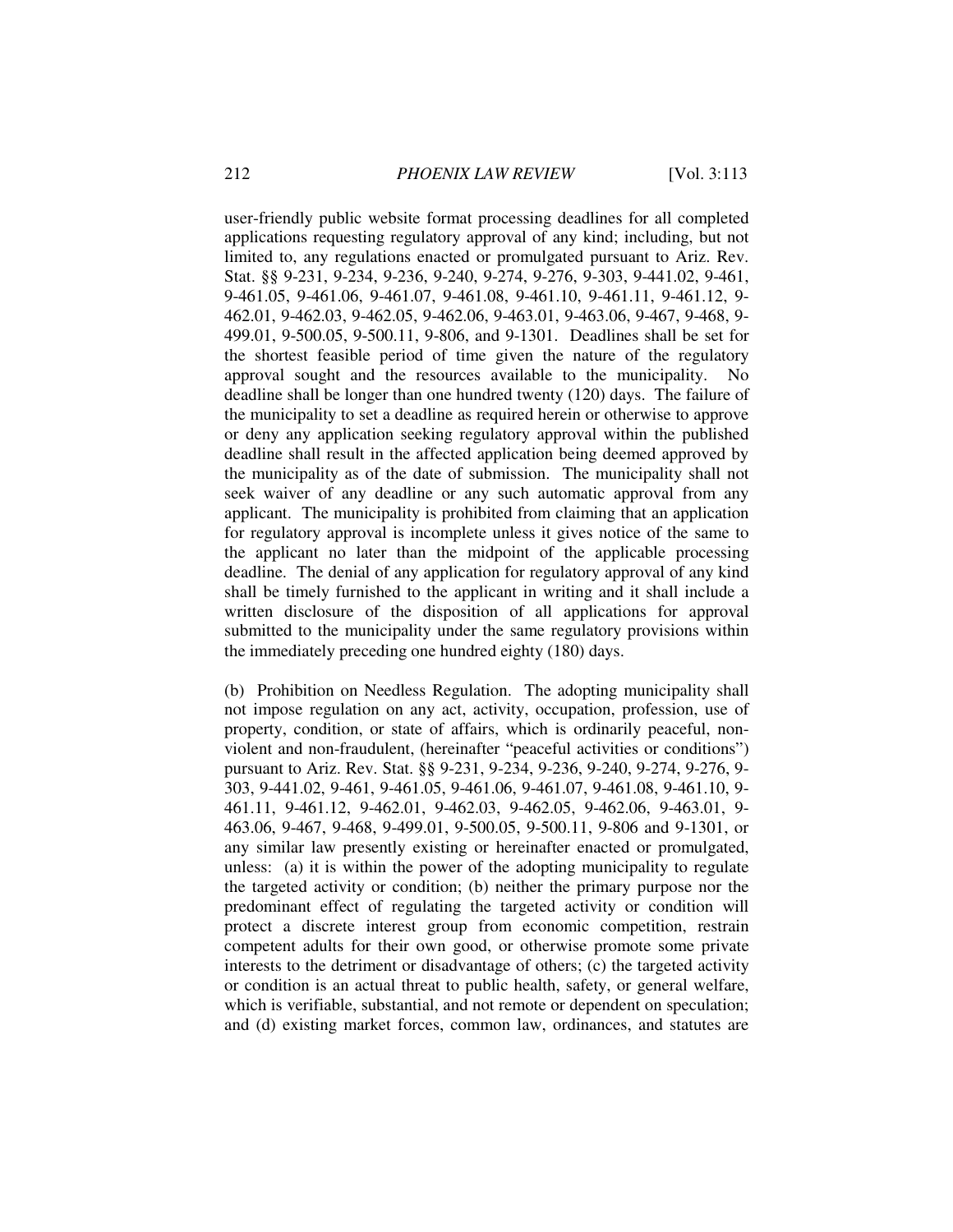not sufficient to reasonably reduce the threat posed to public health, safety, or general welfare by the targeted activity or condition.

(c) Least Restrictive Mode of Regulation Required. If the adopting municipality finds regulation of a peaceful activity or condition is permissible, only the least restrictive method of regulation consistent with reasonably reducing the threat posed to public health, safety, or general welfare may be implemented, consistent with the following guidelines: (a) the regulation may furnish additional or augmented civil remedies to render common law or statutory civil actions more effective; (b) only if furnishing more effective civil remedies will not reasonably reduce the threat posed to public health, safety, or general welfare, the regulation may also impose clear, objective legal standards and enable the enforcement of violations by injunctive relief; (c) only if the foregoing modes of regulation will not reasonably reduce the threat posed to public health, safety, or general welfare, the regulation may also enable the enforcement of clear, objective legal standards by inspections and enforcement of violations by civil penalty and injunctive relief; (d) only if the foregoing modes of regulation will not reasonably reduce the threat posed to public health, safety, or general welfare, the regulation may also enable the enforcement of clear, objective legal standards by permitting, licensing or other regulatory preapproval processes; and (e) only if the foregoing modes of regulation will not reasonably reduce the threat posed to public health, safety, or general welfare, the regulation may also enable the enforcement of clear, objective legal standards by criminal sanctions. A given regulation reasonably reduces the threat posed to public health, safety, or general welfare only if: (a) the regulation is reasonably expected to substantially reduce or eliminate the threat it targets; (b) the regulation's benefits are roughly proportional to its short, medium, and long term costs; and (c) enforcement of the regulation is capable of performance-benchmarking.

(d) Sunrise and Sunset Review Required. On and after the effective date of adopting the Model Local Liberty Charter, proposed regulations of peaceful activities or conditions shall not be considered for enactment or promulgation unless the adopting municipality first finds that the proposed regulation is permissible under this subsection after a public hearing. Additionally, all existing legislation and administrative rules (and policies) regulating peaceful activities or conditions, which shall have been enacted or promulgated by the adopting municipality, shall expire and be regarded as repealed either on their specified expiration date or, if none, the latter of five years after the effective date of adopting the Local Liberty Charter or five years from their effective date, unless extended following a public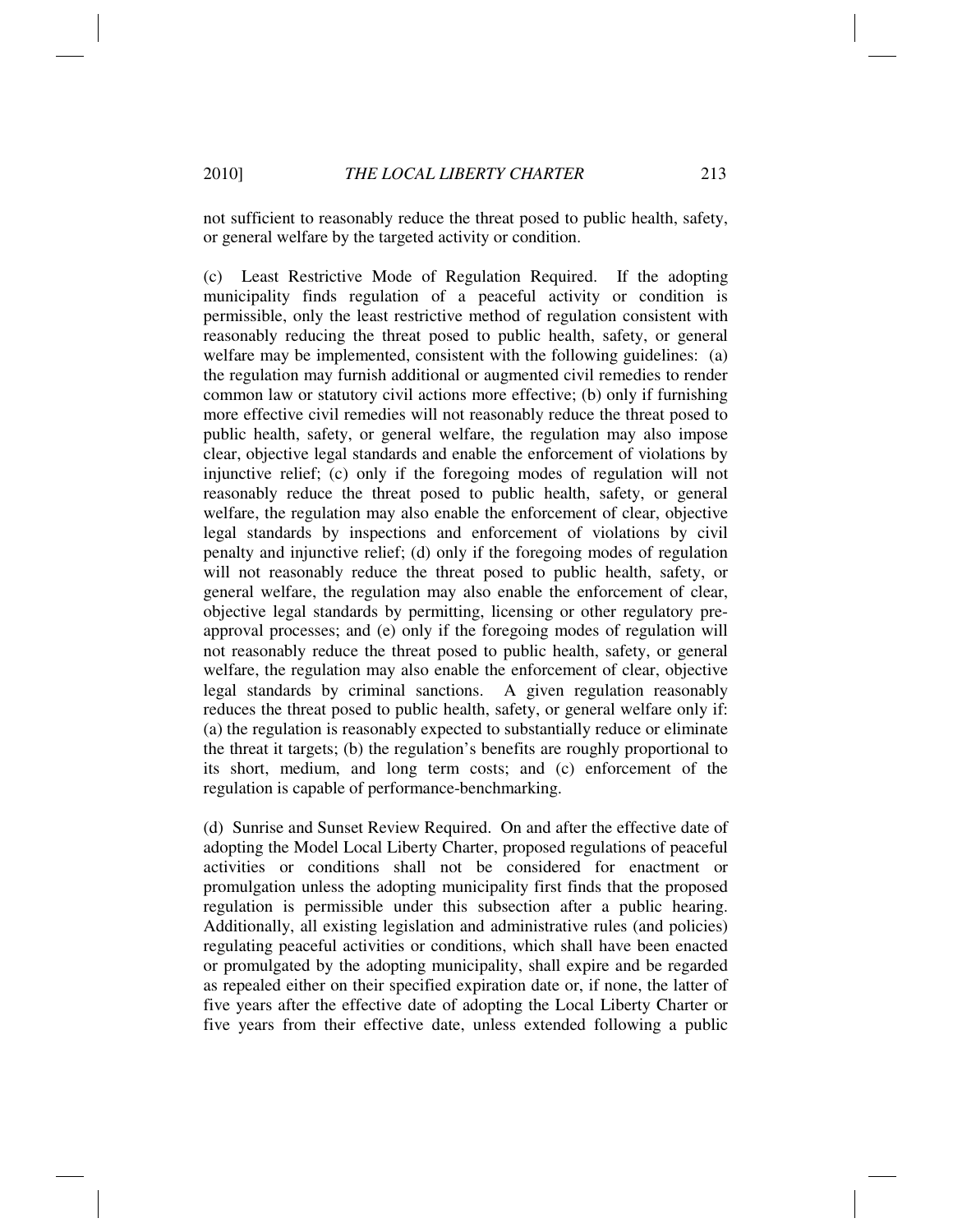hearing at which adopting municipality finds that the regulation has fulfilled the criteria in this subsection.

(e) Meaningful Judicial Review Required. If a regulation is challenged on the basis that it was enacted, promulgated, or extended without first complying with this subsection, the court entertaining such challenge shall rule on the merits of the challenge without deference to any legislative, administrative, or executive finding concerning the regulation.

2. The Right to Property. The people have the right to be free to use and develop their properties as they see fit so long as they do not violate the rights of others.

(a) Vested Rights Upon Purchase. The municipality shall exercise its zoning and land use regulatory authority as if all lawful uses of real property existing at the time of such exercise are vested property interests of the owner of record.

(b) Prohibition on Evading Proposition 207. Advance waivers of claims and covenants not to sue under Proposition 207 (Ariz. Rev. Stat. § 12- 1134), or the equivalent, shall not be sought by the municipality from any person as a condition of approving or processing any application seeking regulatory approval. And no covenant not to sue or advance waiver of claims under Proposition 207 (Ariz. Rev. Stat. § 12-1134), or the equivalent, shall be enforceable by the municipality without proof beyond a reasonable doubt that it was supported by an exchange of valuable consideration unrelated to the exercise or forbearance of any regulatory authority.

(c) Limitations on Power of Eminent Domain. When exercising its power of eminent domain, the municipality shall pay sufficient just compensation to place those having a property interest in the condemned property in as good an economic position as they would have been in, had the power of eminent domain not been exercised; accordingly, as components of just compensation, the municipality shall pay those having a property interest in the condemned property: (a) at least 110% of the property interest's fair market value; (b) all reasonable relocation expenses proximately caused or likely to be incurred because of the municipality's exercise of eminent domain; (c) all losses in personal or business income proximately caused or likely to be incurred because of the municipality's exercise of eminent domain; (d) all reasonable attorneys and expert fees and costs incurred by the property interest holder in the course of pre-litigation settlement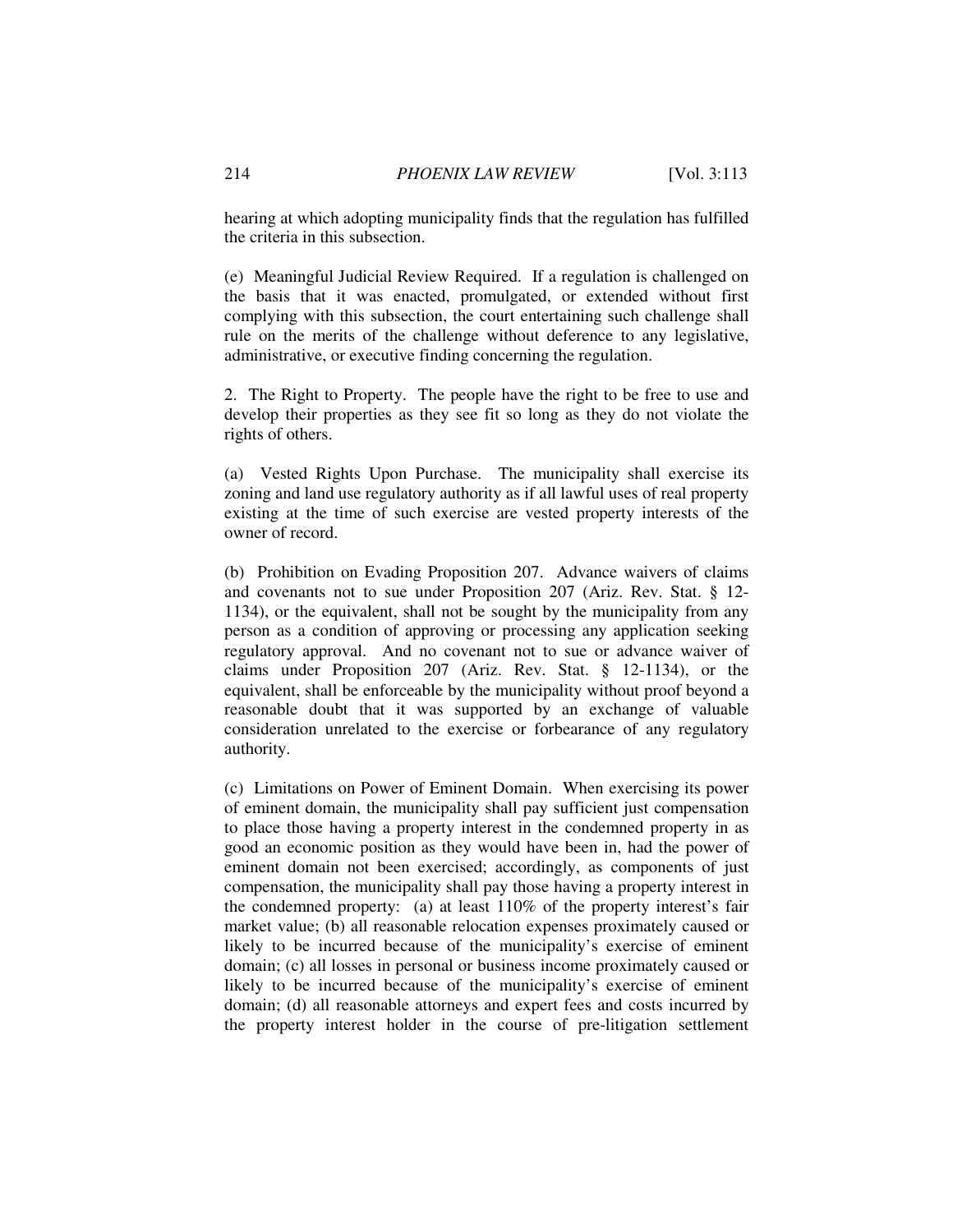negotiations over the amount of just compensation; and (e) all litigation expenses incurred by the property interest holder, including reasonable attorneys and expert fees and costs, in the event a condemnation suit is filed and either: i) the suit is involuntarily dismissed or otherwise adjudicated unlawfully or unconstitutionally filed; or ii) the ultimate award of just compensation is 20% more than the municipality's initial offer.

(d) Limitations on Impact Fees. Notwithstanding Ariz. Rev. Stat. § 9- 463.03 or any similar law, and in addition to any other limitation imposed by law, impact fees may only be imposed as a condition of permitting otherwise lawful real estate development if: (1) such new development requires the provision of new, augmented, or additional public facilities or services; and (2) the municipality's existing general tax revenues and generally imposed fees together with reasonably anticipated general tax revenues and generally imposed fees resulting from such new development are not sufficient to provide for or furnish such new, augmented, or additional public facilities or services.

(e) Authority to Transition to Decentralized Land Use Regulation. A municipality is herewith granted legal authority to designate all or a portion of the area within its jurisdiction for decentralized land use regulation and, with respect to such designated area, to abandon its planning and zoning authority under Ariz. Rev. Stat. §§ 9-461, 9-461.05, 9-461.06, 9-461.07, 9- 461.08, 9-462.01, 9-462.03, 9-462.05, 9-462.06, or any similar statute or law, to unilaterally withdraw from any obligation to exercise planning or zoning authority under any intergovernmental agreement authorized by Ariz. Rev. Stat. §§ 9-461.11 or 9-461.12, or any similar statute or law, and to transition to decentralized land use regulation as provided in the following subsections:

(i) Mode of Exercise. The legal authority granted herein may be exercised though local municipal legislation or local initiative, which shall state in reasonably intelligible terms with respect to a clearly designated area within its jurisdiction that the municipality is abandoning its planning and zoning authority in perpetuity, withdrawing from any intergovernmental agreement obliging it to exercise such authority, and transitioning to decentralized land use regulation based on restrictive covenants and the common law of nuisance. The procedures established by general law governing local legislation or local initiatives shall be applicable to local legislation or local initiatives that propose transition to decentralized land use regulation. However, in addition to such procedures, the prior public notice required for any such proposed local law shall be at least as effective as the public notice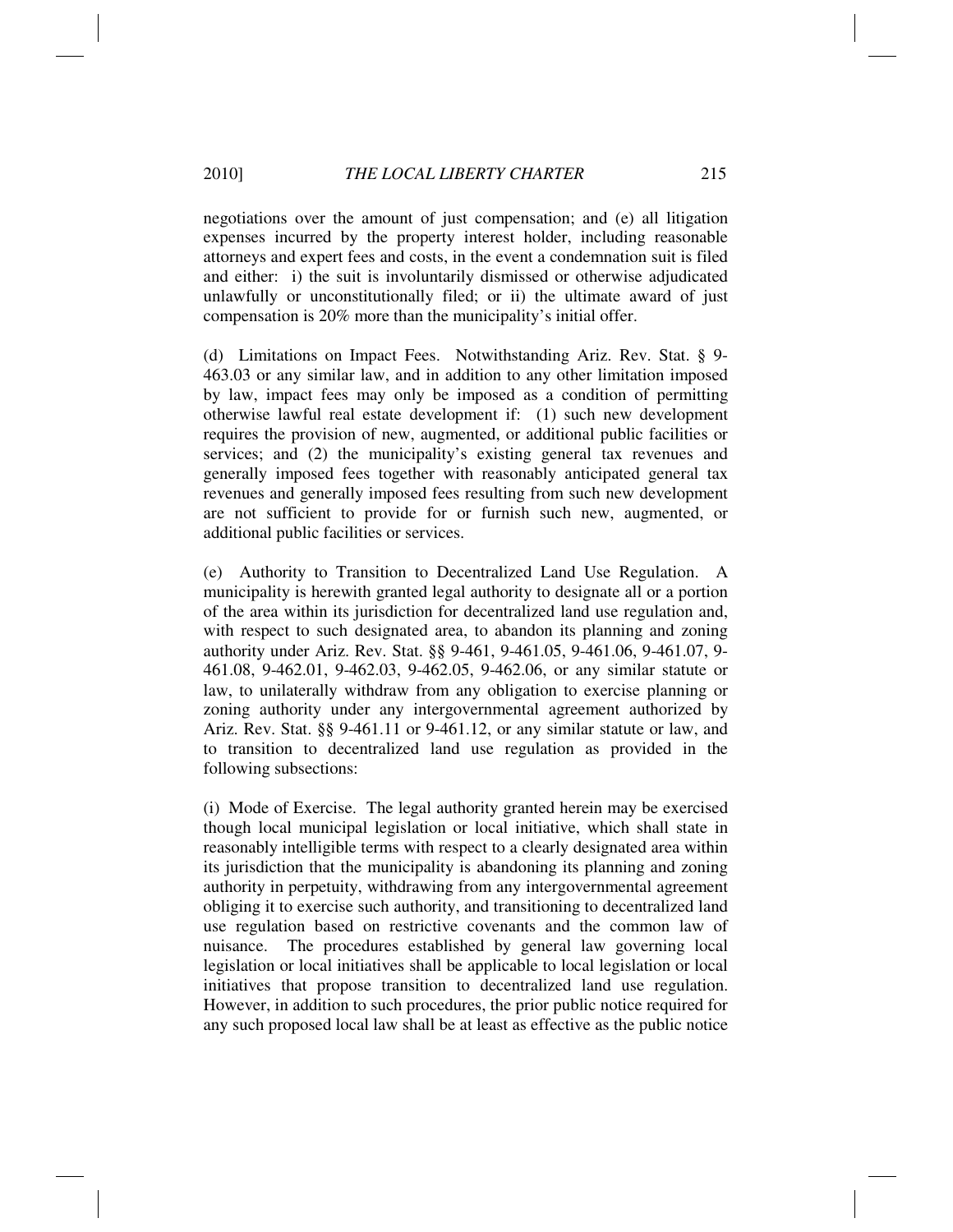requirements applicable to municipal rezoning under Ariz. Rev. Stat. § 9- 462.04.

(ii) Substance of Exercise. To effectively authorize the transition to decentralized land use regulation within the designated area based on restrictive covenants and the common law of nuisance, the local law shall reasonably detail two transitional implementation phases as follows:

(A) Phase One. Sunset Review of Existing Planning and Zoning Regulations.

1) Substantive Requirements. The local law shall require the municipality to modify or repeal ("sunset") any land use restriction within the designated area, which stems from the municipality's exercise of its planning or zoning authority and prohibits or conditionally restricts peaceful or the highest and best uses of private property, to allow those uses unless a preponderance of the evidence considered at a public sunset review hearing establishes: i) owners of properties located within 300 feet of the property in question reasonably and detrimentally relied upon the restriction in purchasing or improving their property and the fair market value of their property would be measurably and materially diminished by such modification or repeal; ii) the restriction is roughly proportional to the costs the restricted land use would otherwise impose on public infrastructure; or iii) the restriction is roughly proportional to that which would result from enforcing the common law of nuisance to protect health and safety.

2) Procedural Requirements to Sunset Existing Land Use Restrictions. Owners of private real property within the municipality's designated area for decentralized land use regulation shall be given a reasonable opportunity after passage of the local law requiring transition to decentralized land use regulation to file sunset review applications with the municipality seeking modification or repeal of any land use restriction stemming from the municipality's exercise of its planning or zoning authority, which prohibits or conditionally restricts the peaceful or highest and best uses of the owner's private property. Applicants for sunset review shall be responsible for complying with public notice requirements applicable to the most analogous private rezoning application under Ariz. Rev. Stat. § 9-462.04. The local body responsible for rezoning shall then conduct a public hearing on each sunset review application to determine whether the challenged land use restriction must be modified or repealed under the previous subsection. All sunset review decisions shall be subject to administrative review without deference to the local body's determination. The local law shall set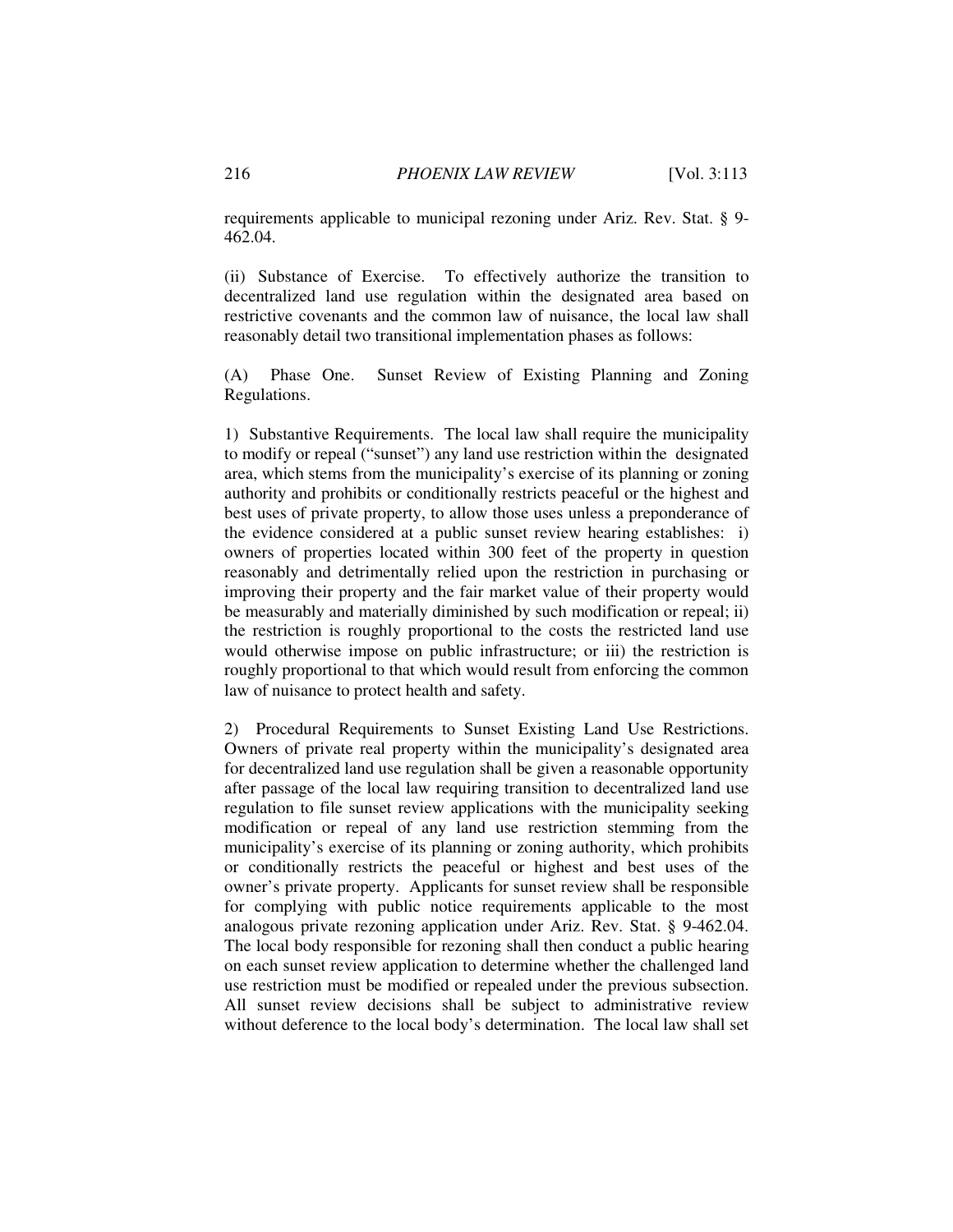a reasonable deadline for interested parties to record final sunset review decisions against title to the affected real property; the failure to timely record such decisions shall be deemed the abandonment of any such sunset review application.

(B) Phase Two. Recordation of Zoning Map Applicable to Designated Area. Concurrently with the sunset review process, the local law shall authorize the municipality to record all or a portion of its zoning map, as it pertains to the designated area of decentralized land use regulation, in a format substantially equivalent to plats of subdivision, together with a printed statement of all restrictions on land uses entailed by the zoning map (which also specifies the objective factors, if any, established in the formerly governing zoning law allowing for modification of the restrictions of the specified zoning classifications by special exception, conditional use, variance or rezoning). Subsequently recorded sunset review decisions shall: a) refer to the document number of the recorded zoning map; b) be effective as of the date the zoning map is recorded; and c) shall be deemed to modify and supersede any contrary provision or classification of the zoning map and its accompanying statement. Upon recordation, the land use restrictions specified in the zoning map and related statement, as modified by recorded sunset review decisions, shall thereby become restrictive covenants against title to the burdened private properties specified in the zoning map, with the right to enforce such covenants presumptively running with title to all private properties within 300 feet.

1) Effect of Completion of Phases 1 and 2. The general law applicable to private restrictive covenants shall apply to restrictive covenants created by this process subject to two exceptions: a) the local law shall provide that owners of properties burdened by such restrictive covenants and their successors shall have standing to file a special action in any court of competent jurisdiction seeking a declaratory judgment granting a special exception, conditional use, variance, or rezoning under the objective factors of the previously governing zoning law; and b) in order to perfect the restrictive covenants established by this process against subsequent purchasers for value, the local law shall provide for a reasonable deadline by which property owners must record their enforcement rights as running with title to the benefitted properties and against title to all burdened properties by reference to the document number of the recorded zoning map; the failure to timely record such enforcement rights shall be deemed the abandonment of any related claim or right.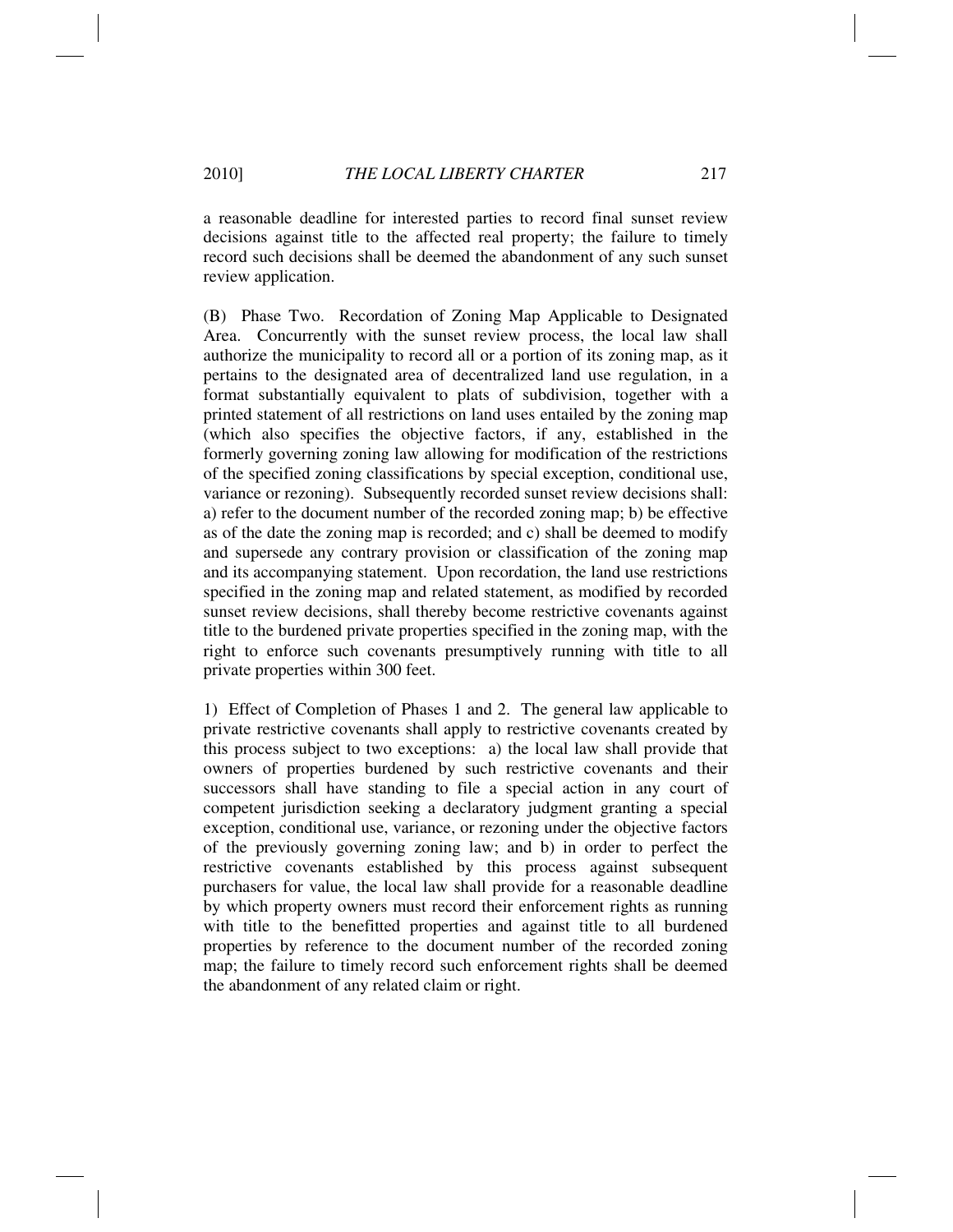(iii) Effect of Exercise. A local law effectively exercising the legal authority granted herein shall have the effect of: a) granting owners and subsequent transferees of private real property located within the respective designated decentralized land use regulation area a vested property interest under state law in every land use not prohibited by the restrictive covenants on title generated by the transition to decentralized land use regulation or the common law of nuisance to protect health and safety; b) perpetually prohibiting the exercise of municipal planning and zoning powers directly or indirectly with respect to private real property located within the designated decentralized land use regulation area under Ariz. Rev. Stat. §§ 9-461, 9-461.05, 9-461.06, 9-461.07, 9-461.08, 9-462.01, 9-462.03, 9- 462.05, 9-462.06, or similar statute or law; c) perpetually prohibiting the exercise of planning and zoning powers by any state agency, political subdivision of the state, special district or other local government within the designated decentralized land use regulation area that is similar to municipal planning and zoning powers under Ariz. Rev. Stat. §§ 9-461, 9-461.05, 9- 461.06, 9-461.07, 9-461.08, 9-462.01, 9-462.03, 9-462.05, 9-462.06; d) perpetually prohibiting the municipality from exercising development moratorium authority in the designated decentralized land use regulation area under Ariz. Rev. Stat. § 9-403.06, or similar statute or law; and e) perpetually releasing the respective municipality from any obligation to exercise planning or zoning authority in the designated decentralized land use regulation area under any intergovernmental agreement authorized by Ariz. Rev. Stat. §§ 9-461.11 or 9-461.12, or similar statute or law.

3. The Right to Separation of Powers. The people have the right to be free from the undivided and unchecked combination of legislative, executive, and judicial authority in municipal government.

(a) Definitions. The powers of the municipality consist of the legislative (including the quasi-legislative), the executive (including the administrative), and the judicial (including the quasi-judicial). The legislative power of the municipality consists solely of the power to determine general public policy and to enact laws of general effect and uniform application ("general laws"). The executive power of the municipality consists solely of the power to administer and enforce general laws. The judicial power of the municipality consists solely of the power to adjudicate disputes or controversies concerning the appropriate application of general laws to specific persons and circumstances based on principles of law and equity.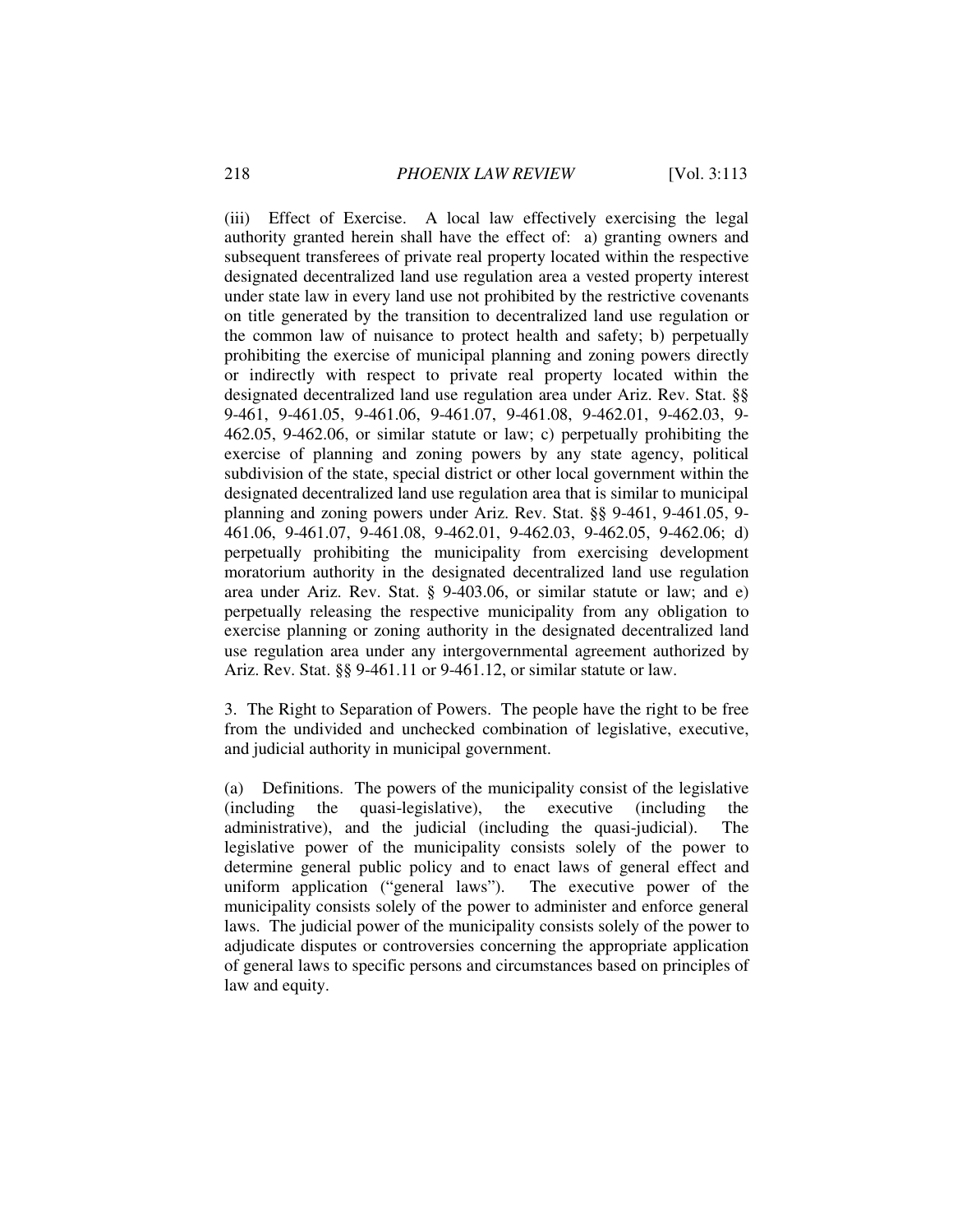(b) Municipal Court Jurisdiction Over Judicial Action. The Municipal Court of the adopting municipality, if any, shall have concurrent jurisdiction over any dispute or controversy arising whenever the legislative or executive departments of the municipality, or anyone employed, supervised, controlled or appointed by such branches (other than judicial officials and their employees), exercises or proposes to exercise the municipality's judicial power to determine the legal rights, privileges, or obligations of specific persons under general laws if any of the persons who are the subject of such action file a petition with the Court requesting the exercise of such jurisdiction and none of the persons who are the subject of such action have previously filed any other action relating to the same subject matter in a different venue. Proceedings conducted pursuant to such petition shall be in accordance with the rules of procedure generally applicable to Municipal Court proceedings or, if such rules have not been promulgated, then in accordance with the Arizona Rules of Civil Procedure. The Municipal Court shall have full power to adjudicate the dispute and issue appropriate legal or equitable remedies based on de novo consideration of the relevant law and facts. The decision of the Municipal Court relative to such disputes shall be final and appealable to the superior court of Maricopa County.

(c) Cost-effective checks and balances though ADR. If a municipality does not maintain a Municipal Court, the following checks and balances shall apply to the combination of legislative, executive, and judicial powers:

(i) Exercise of Judicial Power by Legislative or Executive Departments. Whenever the legislative or executive departments, and any councilmember, person, board, or commission employed, supervised, controlled, or appointed by such departments exercise or propose to exercise the municipality's judicial power, persons who are the subject of such action are entitled to compel the municipality to resolve any actual or potential controversy or dispute over such action through binding arbitration or adjudicative mediation by serving upon the municipality a written demand for binding arbitration or adjudicative mediation.

(ii) Exercise of Executive Power by Legislative Department. Whenever the legislative department, and any councilmember, person, board, or commission, employed, supervised, controlled, or appointed by the department (other than the mayor, municipality's chief executive officer, department heads, appointed officers, and unelected municipal employees who report to the municipality's chief executive officer) exercise or propose to exercise the municipality's executive power in matters unrelated to municipal personnel decisions (such as officer, department, and board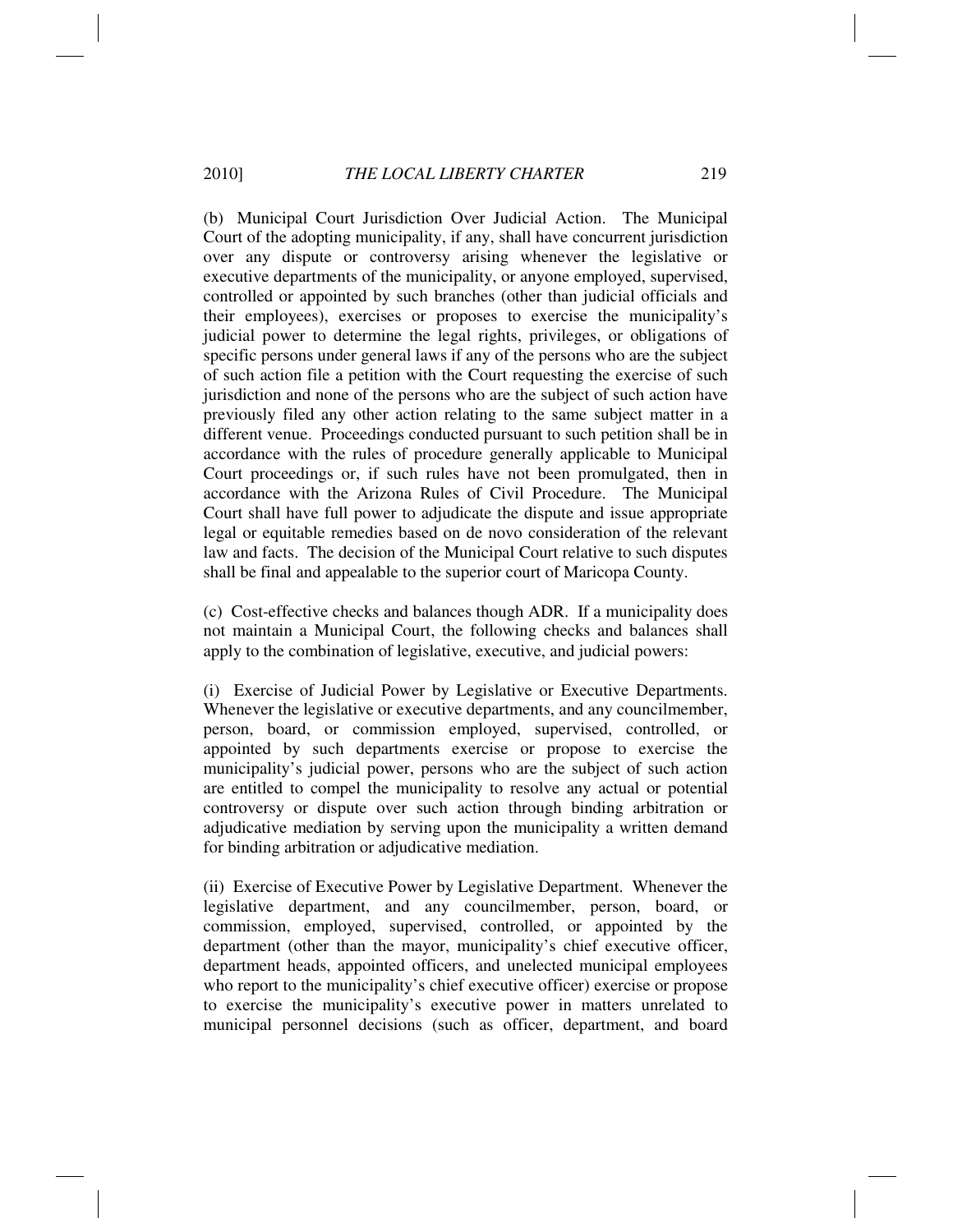appointments as well as employment decisions), persons who are the subject of such action are entitled to compel the municipality to resolve any actual or potential controversy or dispute over such action through binding arbitration or adjudicative mediation by serving upon the municipality a written demand for binding arbitration or adjudicative mediation.

(iii) Exercise of Legislative Power by Executive Department. Whenever the executive department, or any person, board, or commission, employed, supervised, controlled, or appointed by the department, exercise, or propose to exercise the municipality's legislative power, persons whose legally protected interests are prejudiced by such action are entitled to compel the municipality to resolve any actual or potential controversy or dispute over such action through binding arbitration or adjudicative mediation by serving upon the municipality a written demand for binding arbitration or adjudicative mediation.

(iv) Demand for Arbitration/Mediation. To be effective, the written demand for arbitration or mediation must be served on the chief executive officer of the municipality within ten (10) days of discovery of the facts giving rise to the actual or potential controversy or dispute, it must specify the essential nature of the dispute, the specific remedy sought and also identify a reputable private or public alternative dispute resolution ("ADR") organization, such as the American Arbitration Association or any comparable ADR program organized by the Arizona Judicial Branch. Upon the municipality's receipt of the demand, the parties must then diligently participate in the arbitration or mediation process to ensure it is completed within ninety (90) days of initiation, during which time the status quo must be maintained and municipality may not take adverse action relating to the subject matter of the demand against the person submitting the demand. The parties shall mutually agree in good faith on arbitrators or mediators within seven (7) days of receipt of a list of available arbitrators or mediators from the ADR organization. Such dispute shall then be settled promptly by arbitration or mediation in accordance with the rules in effect at the time such demand is made, subject to the provisions of the Arizona Uniform Arbitration Act. The hearing shall be conducted outside of the municipality, but within the surrounding county, unless all parties consent to a different location. The decision of the arbitrator or mediator shall be final and binding. Each party shall initially bear their own attorneys fees and costs of arbitration or mediation; however, the person making the demand shall be awarded reasonable attorneys fees and costs if she prevails. If it becomes necessary for either party to enforce an arbitration decision through court process, administrative, and other costs of enforcing an arbitration decision,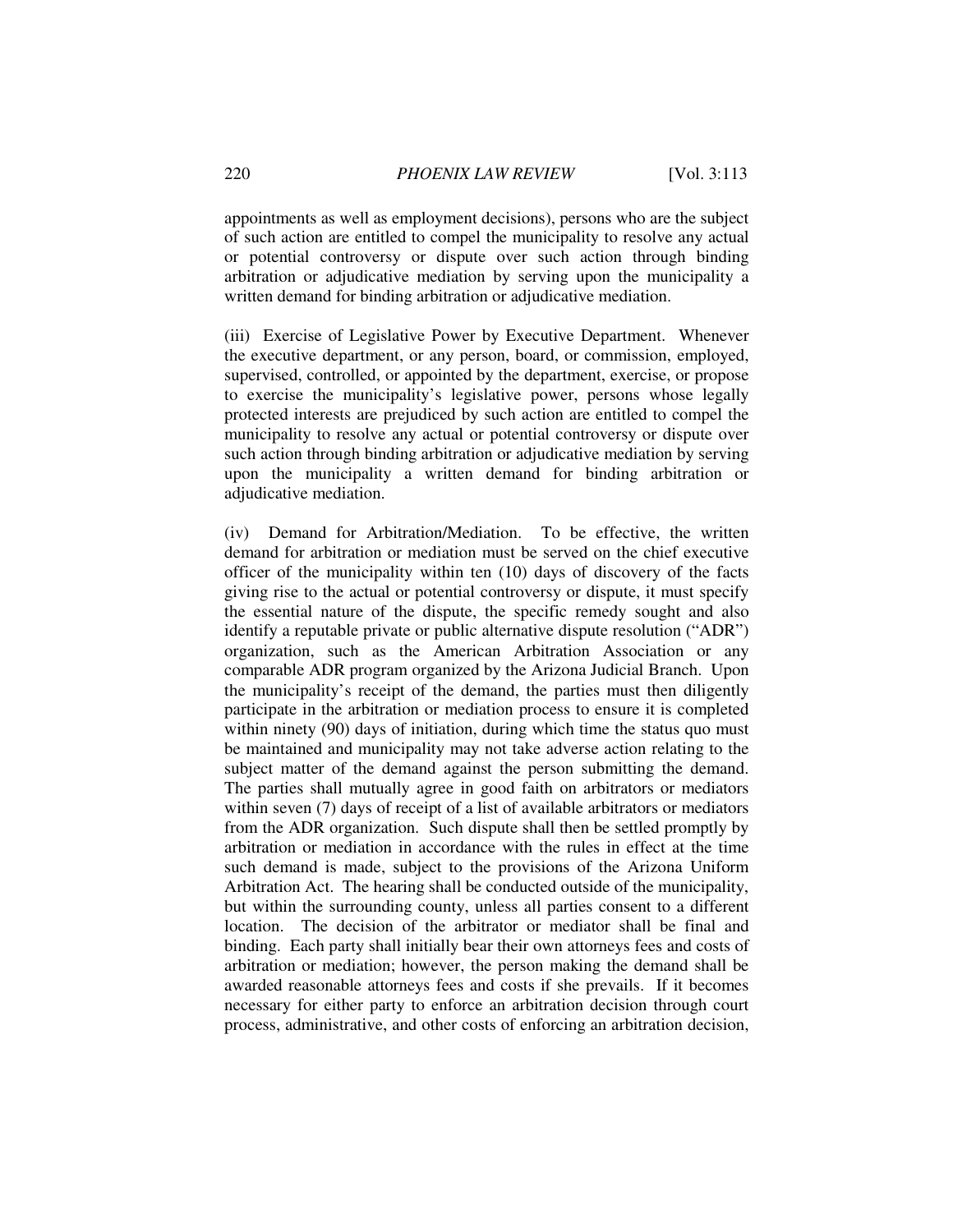## 2010] *THE LOCAL LIBERTY CHARTER* 221

including the costs of subpoenas, depositions, transcripts, and the like, witness fees, payment of reasonable attorney's fees, and similar costs shall be awarded to the prevailing party. All documents relating to the arbitration or mediation are public records and the hearing shall be open to the public.

4. The Right to Freedom from Crime. Preventing crime is a municipal government's core function and the people have a legitimate expectation of effective protection from crime by the municipality.

(a) For each fiscal year beginning after the adoption of the Model Local Liberty Charter, the municipal police department, if any, shall adopt performance benchmarking that targets and measures desired crime rates, crime clearance rates, public complaint rates, and response times both for individual precincts and for the municipality as a whole. The performance standards for such benchmarking shall require benchmarked statistics in each precinct and for the municipality as a whole to improve every month and also set an ultimate statistical fiscal year performance goal for each benchmarked statistic for each precinct and the municipality as a whole based on what is determined by the department to be a reasonable state of security. Fiscal year performance goals must be approved by a majority of the elected officials within municipality's legislative department.

(b) Benchmarked standards, goals, and statistics shall be published online as soon as practicable in a conveniently accessible and searchable, userfriendly public website format and updated frequently, as well as made immediately available for inspection and copying by the general public.

(c) Priority access to overtime benefits shall be given to police officers working in precincts where performance standards have been met. Police officers receiving such priority access to overtime shall perform overtime services in precincts where performance standards have not been met.

(d) If the municipal police department fails to meet performance standards in the majority of precincts or for the municipality as a whole for two consecutive fiscal years, then the council enact an appropriate ordinance offering tax credits by general law to any person who furnishes qualifying security services in the precincts in which performance standards have not been met in proportion to their public benefit as determined by uniform, objective and quantifiable standards.

(e) If the municipal police department fails to meet performance standards in the majority of precincts or for the municipality as a whole for five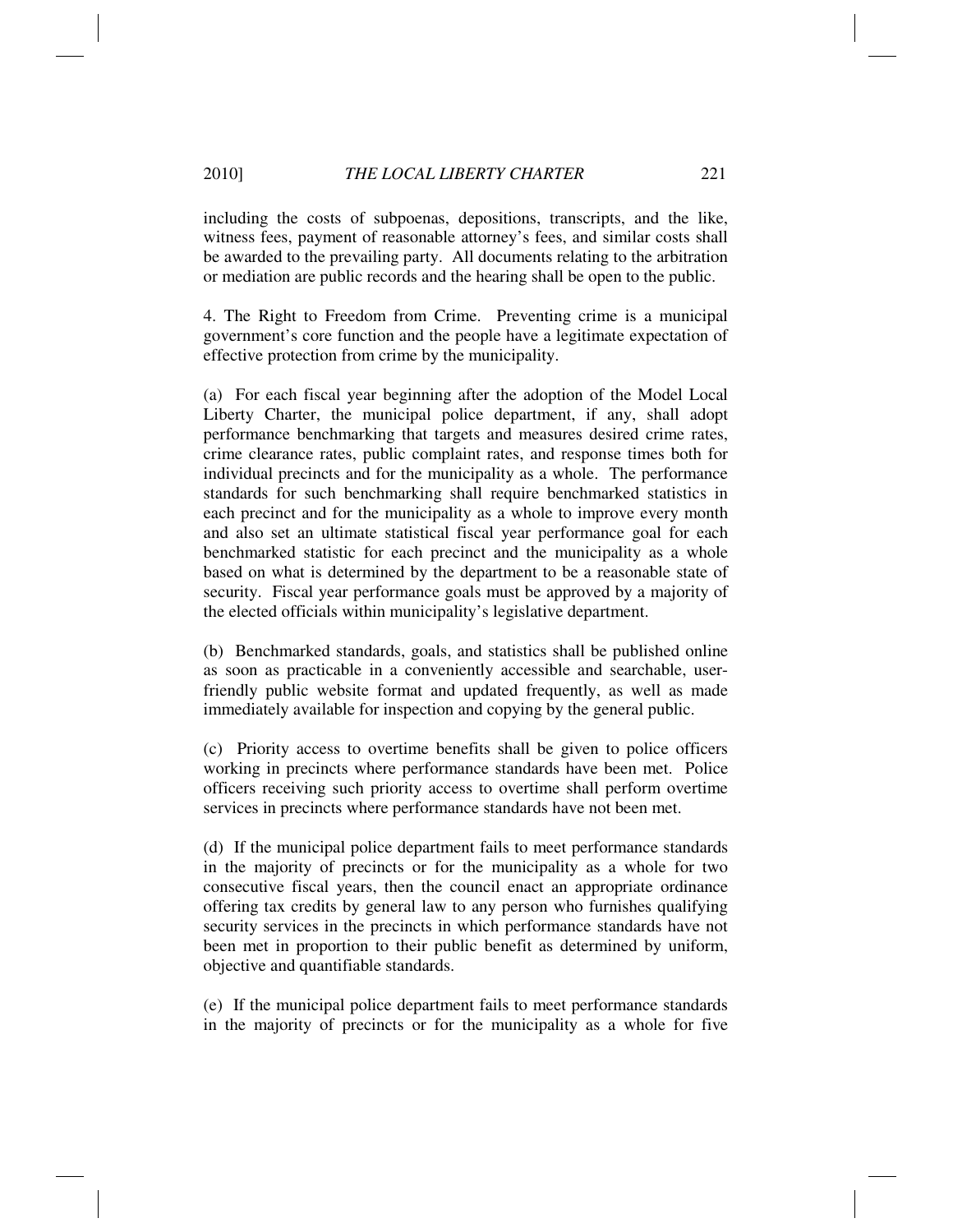consecutive fiscal years, then the provision of municipal policing services shall become subject to Managed Competition.

5. The Right to Fiscal Responsibility. The people have the right to financially sustainable municipal government and a municipal government that is no larger than necessary.

(a) Core Functions Funded First. Municipal functions without which the municipality would cease to exist as a governmental entity must be fully funded before funding any other municipal function or service.

(b) TEL Loophole Closed. For purposes of calculating the municipality's expenditure limitation under Article IX, Section 20(1) of the Arizona Constitution for the fiscal years beginning after adoption of the Model Local Liberty Charter, any authorization for the payment of monies, revenues, funds, fees, fines, penalties, tuitions, property, and receipts of any kind whatsoever received by or for the account of any special district (as defined under Ariz. Rev. Stat. § 48-271.B), organized on or after the first fiscal year after adoption of the Model Local Liberty Charter, which exist, furnish services or operate primarily within municipal boundaries, shall be included as a component of the municipality's "expenditure" under Article IX, Section 20(3)(c) of the Arizona Constitution.

(c) Tax Cap Loophole Closed. The maximum amount of ad valorem taxes levied by the municipality for the fiscal years beginning after adoption of the Model Local Liberty Charter, shall not exceed an amount two per cent greater than the difference between the amount in the immediately preceding fiscal year of ad valorem taxes levied by the municipality and ad valorem taxes or assessments levied by all special districts (or equivalent political subdivisions) organized on or after the first fiscal year after adoption of the Model Local Liberty Charter, which exist, furnish services or operate primarily within municipal boundaries.

(d) Managed Competition Mandate. As soon as practicable and no later than the second fiscal year after adoption of the Model Local Liberty Charter, the municipality shall furnish municipal services other than core public safety services through transparent, open competitive bidding for service contracts by independent contractors and municipal departments ("Managed Competition"). However, core public safety services provided by police officers and firefighters may be made subject to Managed Competition if approved by a majority of the elected members of the municipality's legislative department. The municipality's chief executive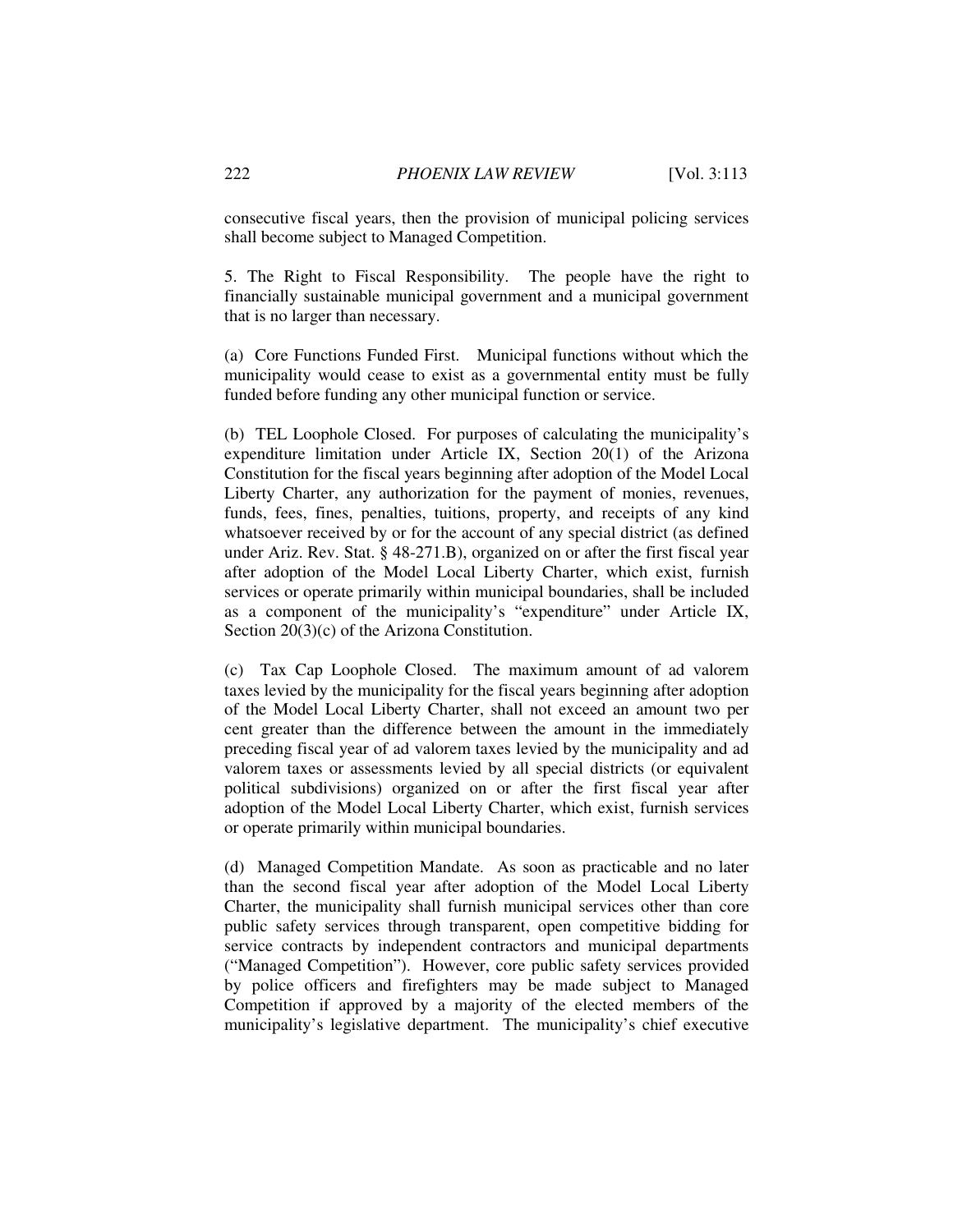## 2010] *THE LOCAL LIBERTY CHARTER* 223

officer shall have the sole responsibility for administering and monitoring any agreements with contractors. The municipality's chief executive officer shall be required to produce annual performance audits for contracted services, the cost of which must be accounted for and considered during the bidding process. In addition, the municipality's chief executive officer shall seek an independent audit every five (5) years to evaluate the municipality's experience and performance audits. In the event a service is awarded to an independent contractor through Managed Competition, impacted municipal employees will not be precluded or hindered from accepting employment with the independent contractor.

(i) As soon as practicable and no later than the second fiscal year after adoption of the Model Local Liberty Charter, the municipality's legislative department shall by ordinance provide for standards and processes ensuring transparent, open competitive bidding for contracts to furnish public services, as well as safeguarding against corruption and conflicts of interest.

(ii) The Managed Competition Independent Review Board. As soon as practicable and no later than the second fiscal year after adoption of the Model Local Liberty Charter, the municipality's chief executive officer shall appoint seven (7) members to the Managed Competition Independent Review Board. Four (4) shall be private citizens whose appointments shall be subject to council confirmation. Each shall have professional experience in one or more of the following areas: finance, law, public administration, business management, or the service areas under consideration by the municipality's chief executive officer. Three (3) shall be municipal staff including a staff designee, a municipal legislative department staff designee, and the municipal auditor and comptroller or staff designee. Such appointees shall not have any personal or financial interests which would create conflict of interests with the duties of a Board member. Members of the Board shall be prohibited from entering into a contract or accepting employment from an organization that secures a municipal contract through the managed competition process for the duration of the contract. The term of service for initial members of the Board shall not end before the third fiscal year after adoption of the Model Local Liberty Charter, and thereafter shall be determined by ordinance.

(iii) Pre-competition assessment. As soon as practicable and no later than the second fiscal year after adoption of the Model Local Liberty Charter, and thereafter as determined by ordinance, the municipality's chief executive officer will prepare an initial preliminary written Statement of Work for each municipal service to be put into Managed Competition. This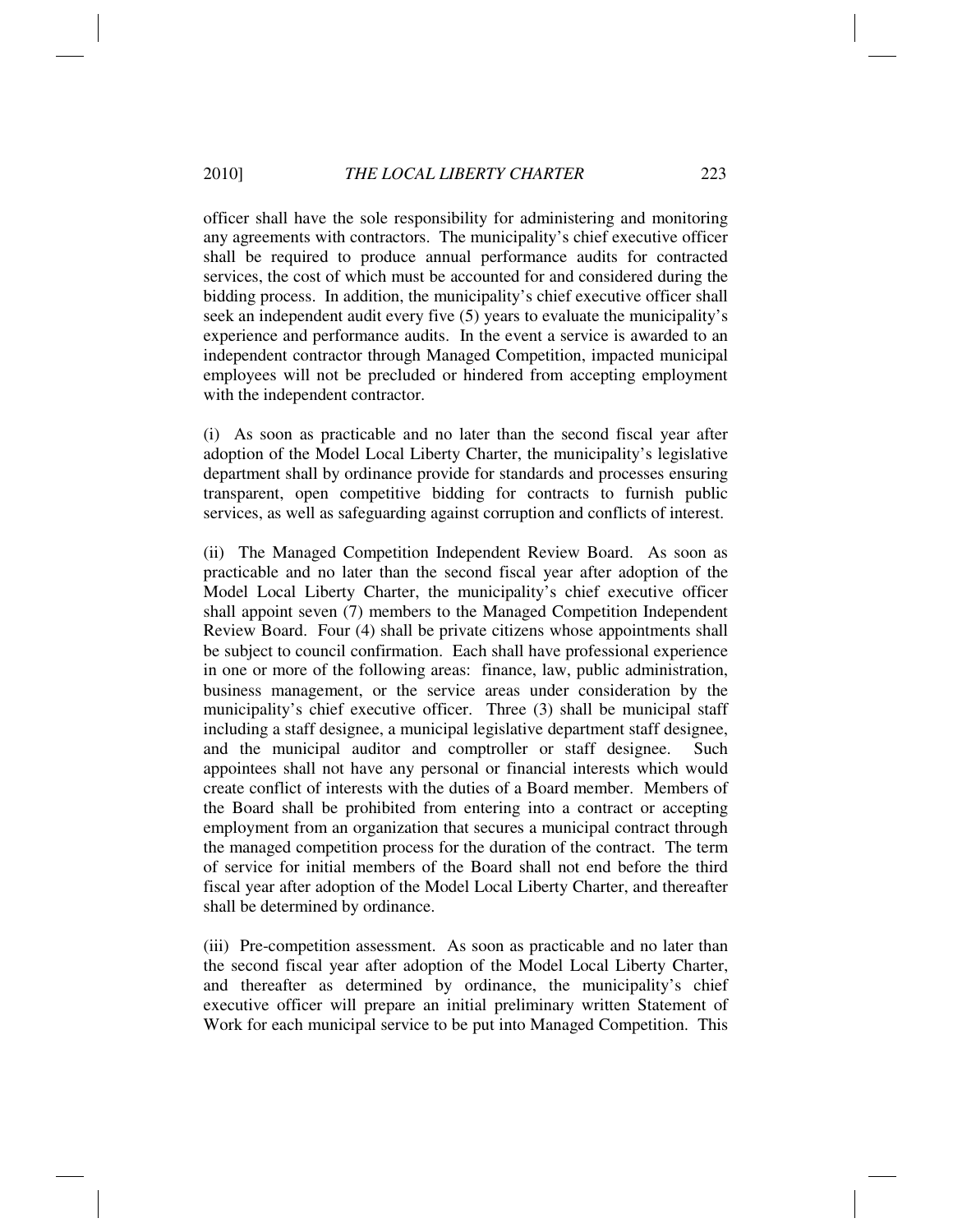report will be transmitted to the Managed Competition Independent Review Board for its consideration and recommendations relative to request for proposal and contractual standards and contractor qualifications. In determining its recommendations, the Board shall consider such factors as the type of service provided, the abilities of the current and projected competitive market, potential efficiencies that could be achieved, and the capacity of the municipality to deliver essential services in the event of contractor default. The Board shall issue its initial recommendations as soon as practicable and no later than the third fiscal year after adoption of the Model Local Liberty Charter, and thereafter as determined by ordinance.

(iv) Minimum contract standards and contractor qualifications. In addition to standards and qualifications recommended by the Board, the municipality's chief executive officer shall require that any independent contractor providing services to the municipality meet minimum contract standards to be contained in the solicitation for services or request for proposal. The minimum contract standards shall include the following: (1) that the independent contractor provide proof that it maintains an adequate level of liability insurance consistent with municipal risk management requirements; (2) that the independent contractor has appropriate safety polices and procedures in place to protect the public and its employees in providing the service; (3) that the independent contractor will comply with all applicable employment and labor laws; (4) performance standards and consequences for non-performance, up to and including termination of the contract; (5) that the independent contractor designate appropriate personnel to monitor contract compliance; (6) that the independent contractor's employees must maintain the same certifications as will be required of municipal employees performing the same service; (7) that if background checks will be required of municipal employees performing a particular service, the independent contractor will perform background checks on employees performing those same services; (8) the same regulations and requirements of service delivery necessary to maintain service quality that will apply to a municipal department shall also apply to any independent contractor; (9) that the municipality shall unilaterally and immediately terminate the contract if the independent contractor enters into a contract with or employs a member of the Independent Review Board during the term of the contract with the municipality; and (10) that the municipality shall unilaterally and immediately terminate the contract if the independent contractor enters into a contract with or employs a former member of the Independent Review Board during the term of the contract with the municipality, if that former Board member participated in the selection process for that contract.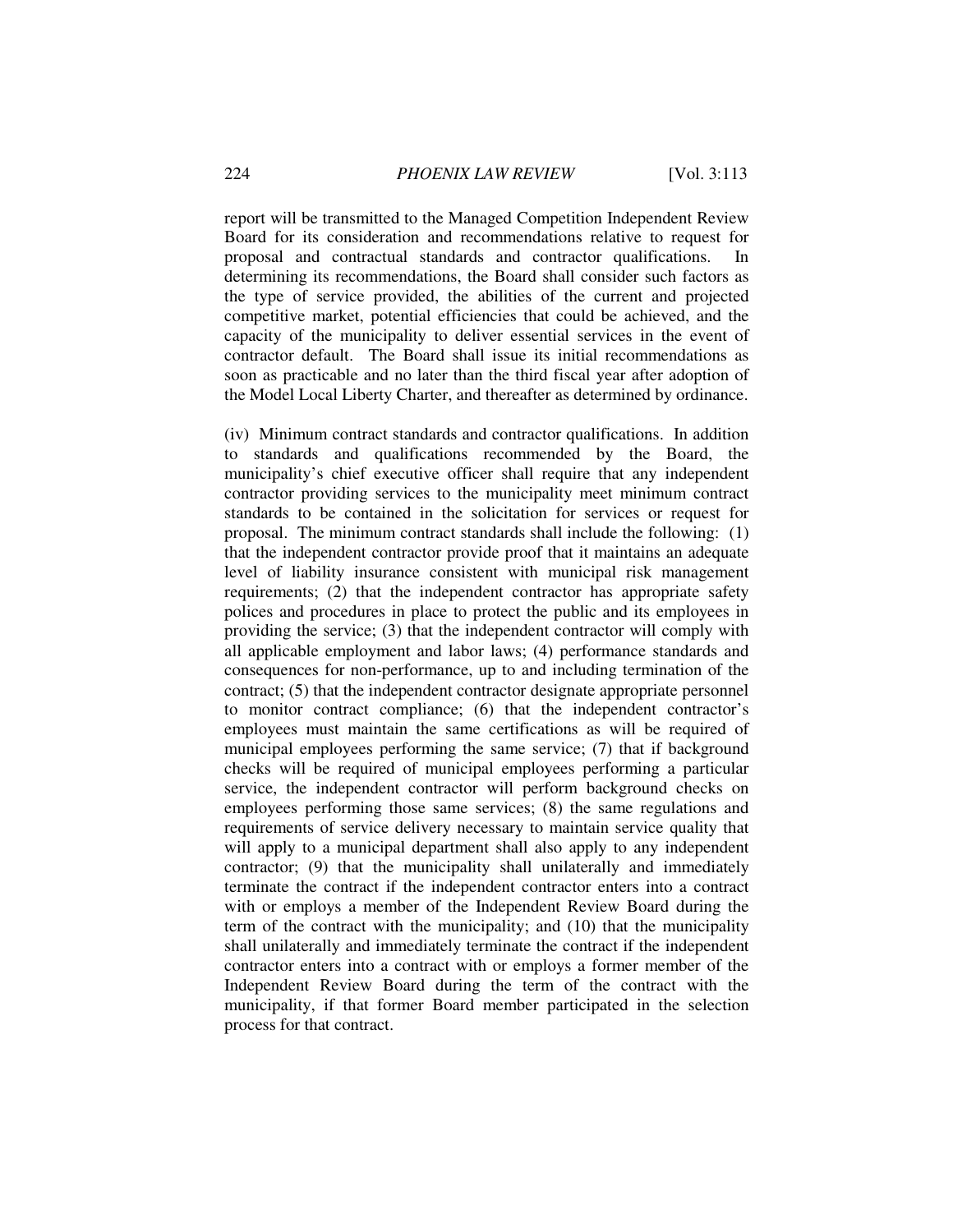6. The Right to Freedom from Favoritism. The people have the right to local governance that does not grant anyone privileges or immunities not generally available on equal terms to all and that does not single anyone out for special punishments or disadvantages except as required by the uniform application of general laws.

(a) The municipality shall not subsidize private enterprise. A subsidy to private enterprise is an economic benefit, direct or indirect, granted by the municipality with the primary purpose or substantial effect of encouraging or maintaining particular or specific classes of ventures in which private persons have a substantial financial or ownership interest.

(b) Safe harbor. Economic benefits to private enterprise from the following shall not be considered a subsidy:

(i) Benefits from the municipality's performance of essential governmental functions; specifically, benefits from: (i) the municipality's provision and maintenance of public infrastructure for general public benefit and for actual public use; (ii) the municipality's performance of functions without which the municipality would cease to exist as a governmental body; (iii) the retention of private enterprise to perform functions of the type without which the municipality would cease to exist as a governmental body after a process of transparent, open competitive bidding; and (iv) the procurement of supplies and services from private enterprise for the municipality's ordinary business operations after a process of transparent, open competitive bidding.

(ii) Benefits from lower taxes and less regulation; specifically, benefits from: (i) the general and uniform relaxation or repeal of regulations; (ii) the general and uniform reduction or repeal of taxes, assessments, or fees; (iii) the relaxation or repeal of special regulations, which, if not relaxed or repealed, would otherwise subject specific individuals, entities, or classes of individuals or entities to regulatory burdens in excess of those imposed generally and uniformly; and (iv) the reduction or repeal of special taxes, assessments or fees, which, if not reduced or repealed, would otherwise subject specific individuals, entities or classes of individuals or entities to taxation, assessments or fees in excess of those imposed generally and uniformly

7. The Right to Accountability. The people have the right to effective recourse against unelected municipal personnel for wrongdoing in the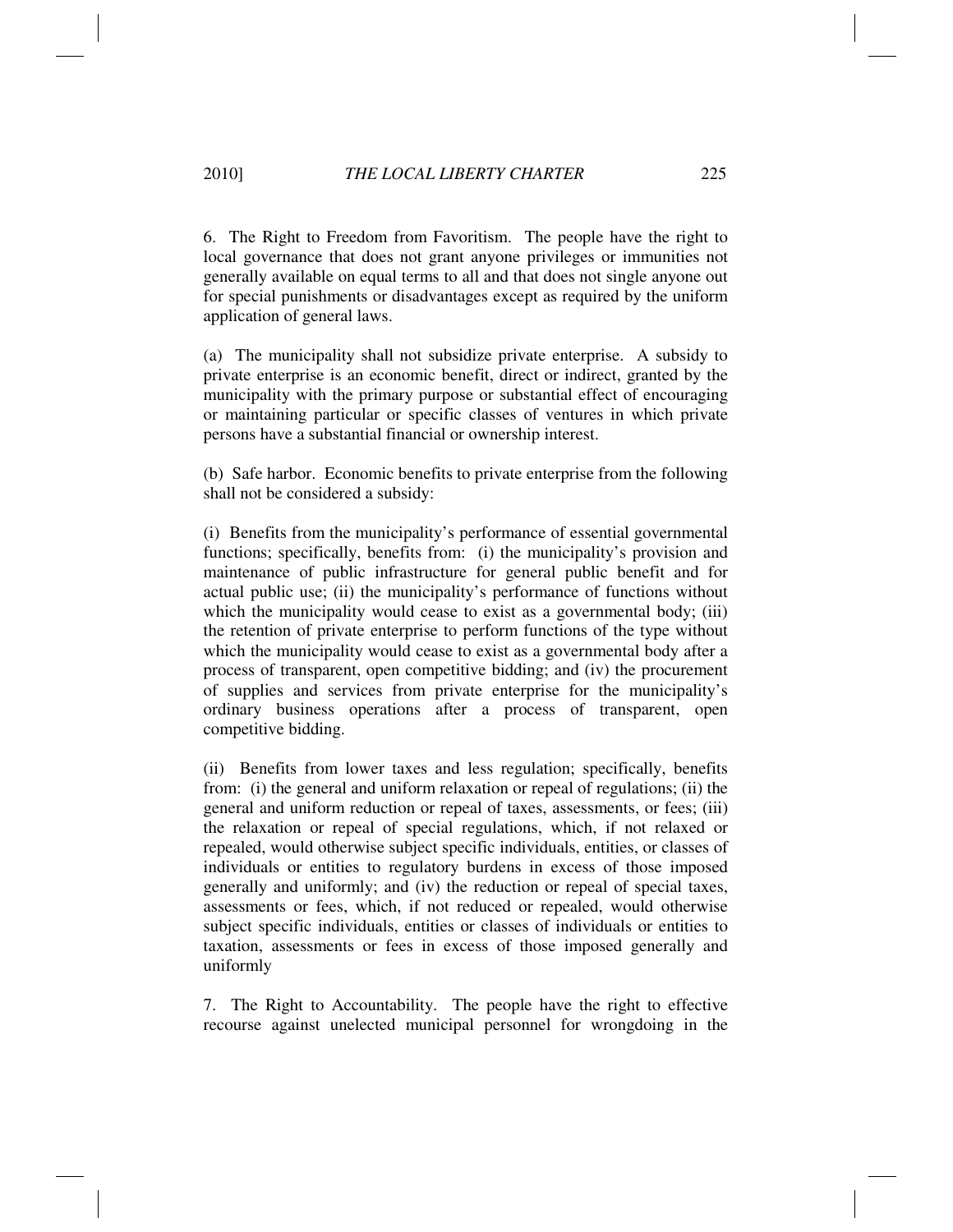course of performing official duties. Accordingly, notwithstanding any rules prescribed by the civil service board, which are hereby superseded, all unelected municipal employees, appointed officers and department heads shall be held personally accountable to the residents of the municipality for their actions and omissions as described in this section. The municipality shall maintain public records in a conveniently accessible and searchable, user-friendly website format for public viewing of formal and informal written complaints brought or submitted by residents of the municipality against unelected municipal employees, municipal officers and department heads for the duration of their employment with the municipality. Additionally, the municipality shall maintain an interactive, conveniently accessible and searchable, user-friendly website allowing for residents of the municipality to evaluate the personal performance of each unelected municipal employee, municipal officer and department head for the duration of their employment with the municipality. Finally, the municipality shall immediately terminate the employment of any unelected municipal employee, appointed officer and department head found by a court of law or in a final arbitration or mediation decision to have tortiously or otherwise unlawfully caused substantial harm to any person on three or more occasions in the course of performing their official duties.

8. The Right to Genuine Local Sovereignty. The people have the right to require municipal government to act as an agent of federalism under the 10th Amendment to the United States Constitution to preserve liberty as a political subdivision of the State.

(a) No intergovernmental contractual relationship shall be entered into or be binding upon the municipality unless the municipality retains the right to rescind the contract upon no more than 60 days prior written notice.

(b) In the event the state of Arizona or the United States or any department or agency thereof proposes or acts to implement, enforce, expand, or extend any regulation or regulatory policy within municipal boundaries, the municipality shall exercise all lawful means of demanding such action be coordinated with less restrictive municipal plans and policies.

9. The Right to Transparency. The people have the right to know what municipal government is doing by the most effective feasible means of disclosure.

(a) Public Online Posting of Municipal Expenditures. No expenditure may be made by the municipality by cash, check, promissory note, warrant, IOU,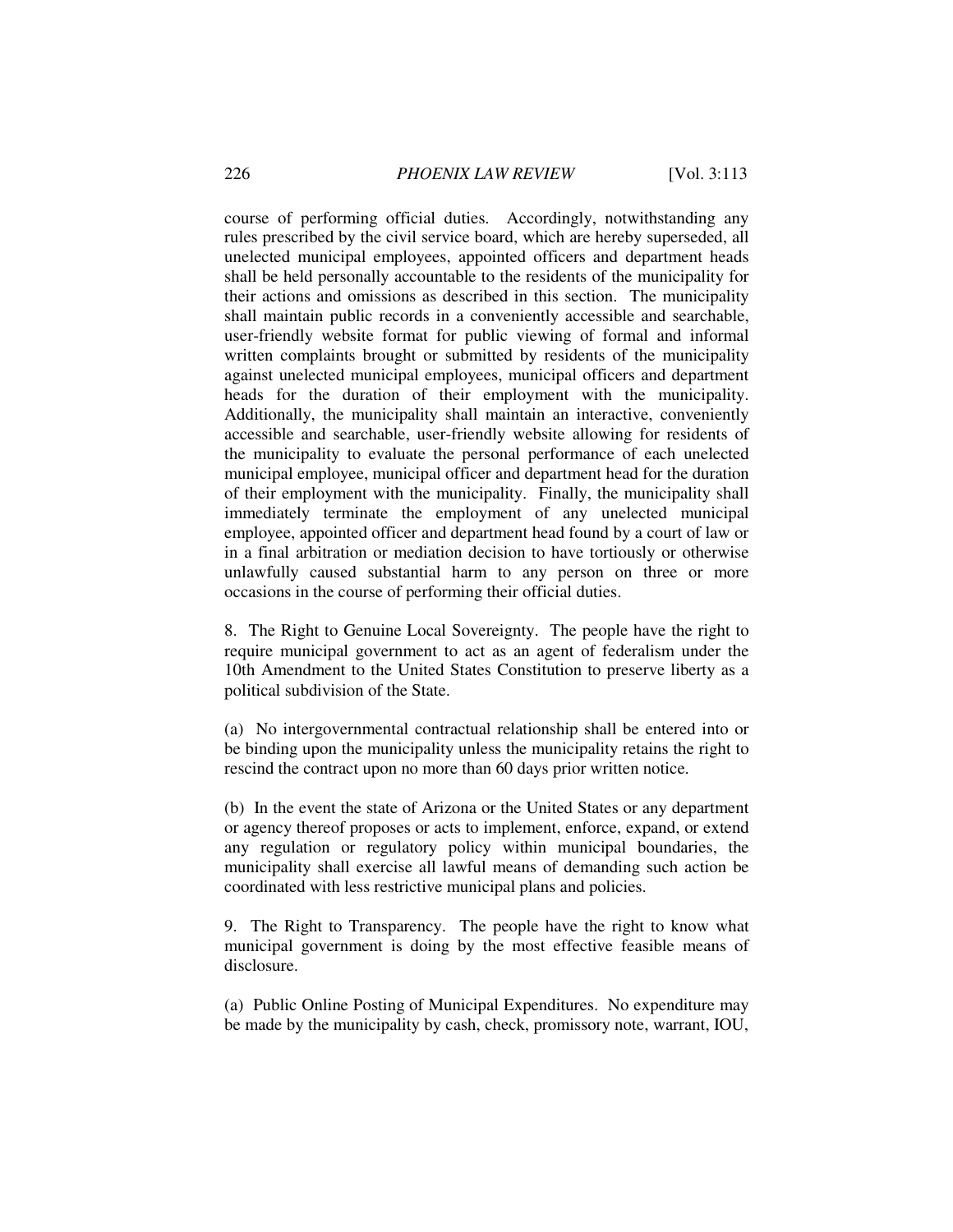or other similar means, unless the amount of the expenditure, the purpose of the expenditure and the identity of the recipient of the expenditure is concurrently published online in a conveniently accessible and searchable, user-friendly public website format.

(b) Publicity of records. All records and accounts of every office, department or agency of the municipality shall be open for inspection by any citizen, any representative of a citizen's organization or any representative of the press at all reasonable times and under reasonable regulations established by the municipality's legislative department as guaranteed under the Arizona Public Records law, Ariz. Rev. Stat. §§ 39- 101, et seq. Further, the municipality shall respond to all written public records requests in writing and with specific reference to each records request. The municipality shall fully comply with any written public records request within the compliance deadline specified in the request, or otherwise as soon as practicable. If there is a lawful basis for extending the time of compliance, partial compliance or noncompliance, the municipality shall within the deadline specified in the request, if one is specified, or otherwise as soon as practicable, furnish a written statement to the requestor signed by the municipality's chief executive officer or authorized designee detailing the reasons for the municipality's partial compliance, noncompliance, or requested compliance deadline extension, which specifies a reasonable alternative deadline, with specific reference to each records request.

10. The Right to Reconstitute Government. The people have the right to reconstitute local government.

(a) The Right to Vote for None of the Above. Within one election cycle after adoption of the Model Local Liberty Charter, the municipality shall enact a local law allowing residents for vote for "None of the Above" ("NOTA") in addition to qualified candidates running for office within its legislative department. The local law shall provide that if NOTA receives more votes than any other candidate, the competing candidates shall be disqualified from taking office during the current election cycle, and a special election must be called, with new candidates required to qualify and stand for election.

(b) Mandatory Bankruptcy Filing. If any of the following indicia of insolvency occurs, the municipality must cure the condition within thirty (30) days or, within the same period, file for bankruptcy protection under Chapter 9 of the United States Bankruptcy Code to restructure its finances: